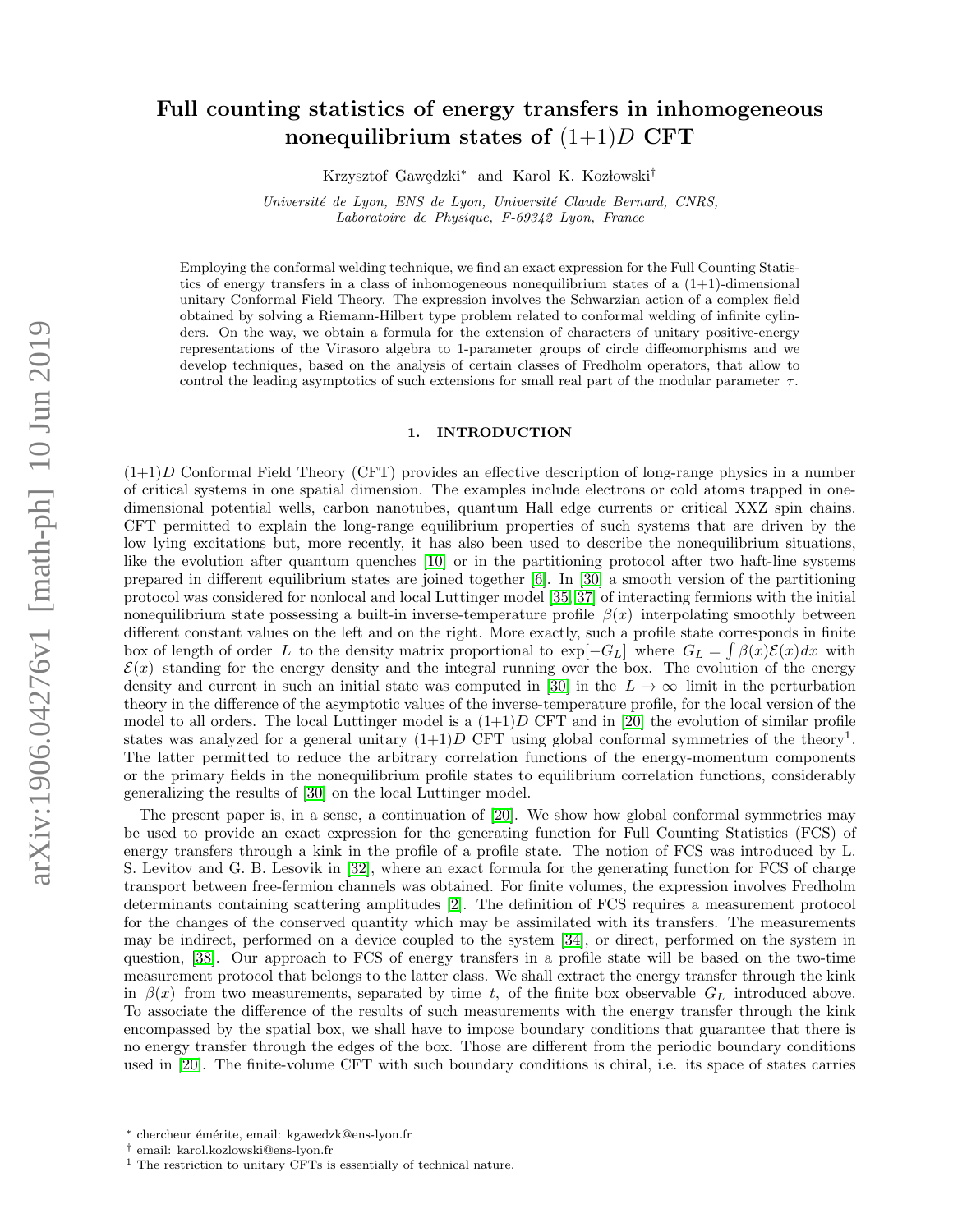a unitary, positive-energy representation of a single Virasoro algebra with generators  $L_n$  and central charge c. The Virasoro representation lifts to a projective unitary representation of the group  $Diff_{+}S^{1}$  of smooth, orientation-preserving diffeomorphisms of the circle. We show that the generating function for FCS of energy transfers extracted from the two-time measurements of  $G_L$  may be expressed in terms of the character

$$
\Upsilon(f,\tau) = \text{Tr}\left(U(f) e^{2\pi i \tau (L_0 - \frac{c}{24})}\right)
$$
\n(1.1)

of the projective representation  $f \mapsto U(f)$  of  $Diff_+S^1$ , where  $\tau$  is in the upper half-plane. In fact one only needs to know such a character on 1-parameter subgroups  $(f_s)$  of  $Diff_+S^1$ . Unlike the Virasoro characters  $\chi(\tau)$  defined by a similar formula but with  $U(f)$  absent, the characters  $\Upsilon(f, \tau)$  have not been studied in detail. Inspired by the recent work [\[14\]](#page-58-8), which used conformal welding of boundaries of two discs with a twist by the circle diffeomorphism  $f_s$  to express the vacuum matrix elements  $\langle 0|U(f_s)|0\rangle$ , see also [\[42\]](#page-59-2), we obtain an exact formula for  $\Upsilon(f_s, \tau)$  from conformal welding with the twist by  $f_s$  of the boundaries of complex annulus  $\{z \mid |e^{2\pi i \tau}| \leq |z| \leq 1\}$ . In fact, following the approach of [\[44\]](#page-59-3), one of the present authors (K.G.) has previously obtained a general formula for  $\Upsilon(f,\tau)$  involving Fredholm determinants of operators appearing in a Riemann-Hilbert type problem underlying the same conformal welding construction [\[19\]](#page-58-9). The approach based on the idea of [\[14\]](#page-58-8), that we describe here, produces, however, a simpler integral expression for  $\Upsilon(f_s, \tau)$ . This reduction resembles the use of a Riemann-Hilbert problem solution in [\[38\]](#page-59-1) in the context of the Levitov-Lesovik formula. In our case, the generating function for finite-volume FCS is finally expressed by a ratio of Virasoro characters at two different values of  $\tau$  and the exponential of an integral involving the Schwarzian derivative of a solution of a Fredholm equation directly related to conformal welding of the boundaries of annuli<sup>2</sup>.

In the infinite-volume limit, whose rigorous control is somewhat cumbersome, the expression for the generating function for FCS simplifies to the exponential of an integral involving the solution of a Fredholm equation now related to conformal welding of the boundaries of an infinite strip in the complex plane or, equivalently, of the boundaries of two discs. The corresponding Fredholm equation may be studied numerically as discussed in [\[45\]](#page-59-4). The infinite-volume result exhibits a large degree of universality: the generating function for FCS depends only on the profile  $\beta(x)$  and on the central charge c that enters as an overall power, but not on the details of the CFT. For large times  $t$ , the generating function for FCS should take the large deviations form derived in [\[4\]](#page-58-10) for the partitioning protocol. That form depends on  $\beta(x)$  only through the asymptotic values. It arises when conformal welding of the strip boundaries involves the diffeomorphism that is a simple translation but we still lack a sufficient rigorous control of the large  $t$  asymptotics of the finite-time Fredholm equation so that the large-deviations result remains only heuristic at the moment.

The reference [\[20\]](#page-58-4) considered also nonequilibrium states with profiles for both the inverse temperature and the chemical potential in CFTs with the  $u(1)$  current algebra. The approach to FCS discussed here may be extended to cover the  $u(1)$ -charge transfers at least in states with chemical potential profile but constant  $\beta$ . We postpone the study of such extensions to a future publication.

The present paper is organized as follows. In Sec. [2,](#page-2-0) we describe the structure of  $(1+1)D$  CFT in a finite box with no energy-flux through the boundary. Sec. [3](#page-4-0) gives three simple examples of such CFTs: the free massless fermions (Sec. [3 A\)](#page-4-1), the free massless compactified bosons (Sec. [3 B\)](#page-5-0), and the local Luttinger model (Sec. [3 C\)](#page-6-0). In Sec. [4,](#page-6-1) we construct the finite-volume non-equilibrium profile states (Sec. [4 A\)](#page-7-0), show how they may be related to equilibrium states (Sec. [4 B\)](#page-7-1), and discuss their infinite-volume limit that coincides with the one obtained in ref. [\[20\]](#page-58-4) which used periodic boundary conditions (Sec. [4 C\)](#page-9-0). Sec. [5](#page-11-0) contains a preliminary discussion of FCS of energy transfers in the profiles states, describing the two-time measurement protocol for FCS (Sec. [5 A\)](#page-11-1) and defining the FCS generating function (Sec. [5 B\)](#page-12-0). Sec. [6,](#page-13-0) that constitutes the core of the paper, relates FCS to conformal welding. First, we express the generating function of finite-volume FCS via characters of  $Diff_+S^1$  (Sec. 6A). Next, we explain a correspondence between  $Diff_+S^1$  and Virasoro characters that originates from the isomorphism between tori which are conformally welded from annuli with and without twist by a circle diffeomorphism (Sec. [6 B\)](#page-14-0). Then we discuss the connection between conformal welding of tori and an inhomogeneous Riemann-Hilbert problem (Sec. [6 C\)](#page-15-0). Next, we obtain a relation between the 1-point function of the Euclidian energy-momentum tensor on the tori welded with and without twist (Sec. 6D). Such a relation gives rise to a formula for  $Diff_+S^1$ -characters on 1-parameter subgroups (Sec. 6E) and for the correspondence between modular parameters of tori welded with and without twist (Sec. [6 F\)](#page-21-0). Finally, we apply the above formulae to obtain an exact expression for the generating function for finitevolume FCS (Sec. [6 G\)](#page-22-0). The infinite-volume limit of that expression is discussed in Sec. [7.](#page-23-0) First, we study the

<sup>&</sup>lt;sup>2</sup> The integral in question may be viewed as a complexification of the Schwarzian action [\[1\]](#page-58-11) revived recently in the context of the SYK model [\[26\]](#page-58-12).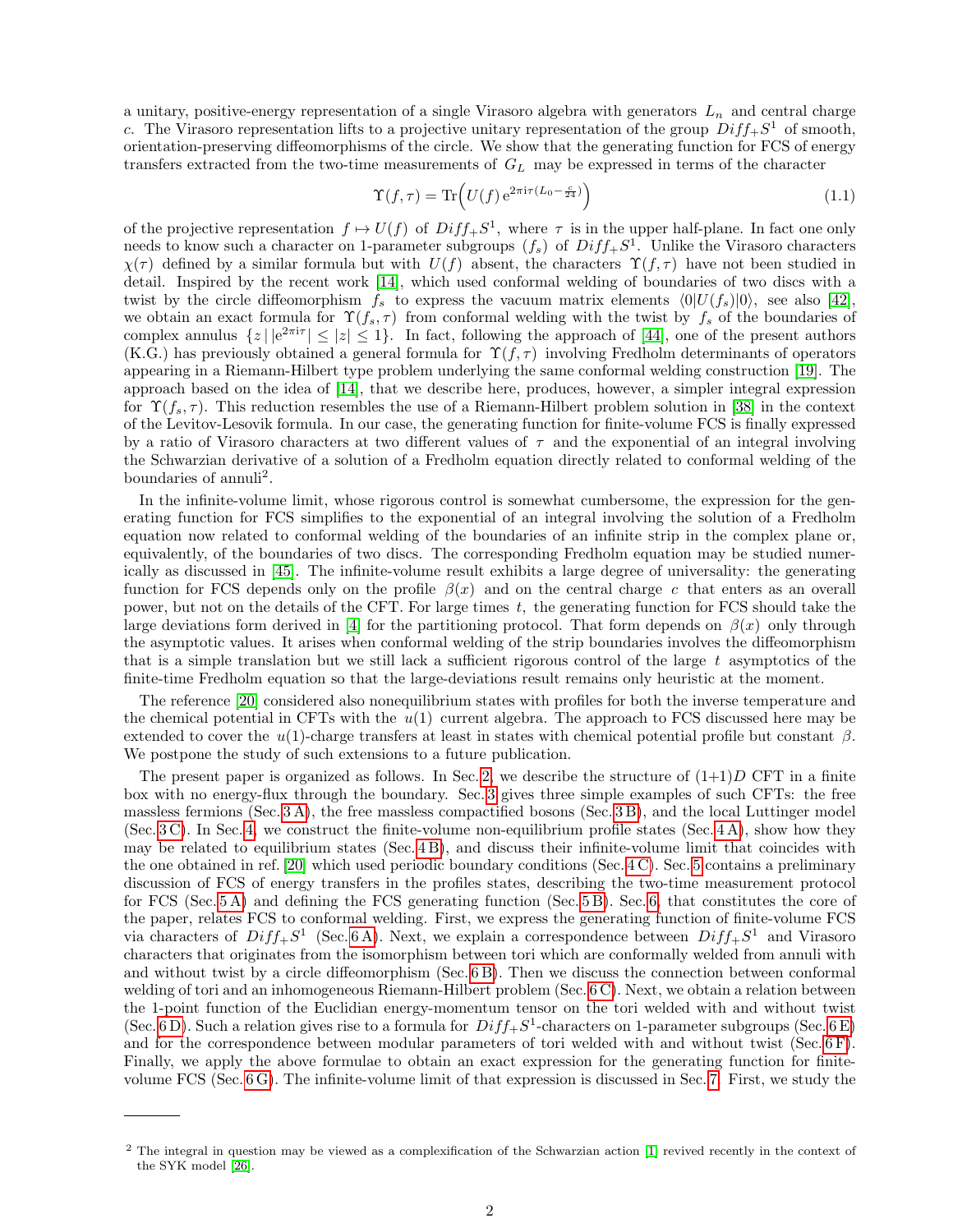infinite-volume behavior of the 1-parameter subgroups of circle diffeomorphisms providing twists for conformal welding of tori on which the finite-volume FCS formula was based (Sec. [7 A\)](#page-23-1). Next, we discuss conformal welding of cylinders to which conformal welding of tori reduces in the infinite-volume limit (Sec. [7 B\)](#page-26-0). Based on that, we extract, under some technical assumptions, our exact infinite-volume formula for the generating function for FCS of energy transfers (Sec. [7 C\)](#page-28-0) and check that it represents correctly the first two moments of the energy transfer (Sec. [7 D\)](#page-29-0). Sec. [8](#page-31-0) examines the long-time large-deviations asymptotics for FCS of energy transfers and discusses its consequences that were first pointed out in [\[4\]](#page-58-10). Sec. [9](#page-32-0) is devoted to a rigorous proof of the technical assumptions used in Sec. [7](#page-23-0) about the the convergence of solutions of the Fredholm equations related to conformal welding of tori and of cylinders. This is the most technical part of the paper and it uses results developed in Appendix [C](#page-45-0) about Fredholm operators of two classes relevant for our problem, their determinants and their inverses. Finally, Sec. [10](#page-44-0) lists our conclusions and other Appendices [A,](#page-44-1)[B,](#page-45-1)[D,](#page-52-0)[E](#page-54-0) and [F](#page-57-0) establish few more technical results used on the way.

Acknowledgements. K.G. thanks Chris Fewster and Stefan Hollands for inspiring discussions and Jan Derezinski, Stefan Hollands and Karl-Henning Rehren for an invitation to the BIRS 2018 workshop "Physics" and Mathematics of Quantum Field Theory" that influenced the work on the present paper.

## <span id="page-2-0"></span>2. MINKOWSKIAN CFT IN A FINITE BOX

Let us consider a Minkowskian CFT in the spatial box  $[-\frac{1}{4}L, \frac{1}{4}L]$  with a special type of boundary conditions that assure the following gluing relations for the right- and left-moving components  $T_{+}(x^{-})$  and  $T_{-}(x^{+})$  of the energy-momentum tensor<sup>3</sup>:

<span id="page-2-4"></span>
$$
T_{+}(x^{-}) = T_{-}(x^{+}) \qquad \text{for} \qquad x = \pm \frac{1}{4}L, \tag{2.1}
$$

where  $x^{\pm} = x \pm vt$  are the light-cone coordinates. The latter relations mean that there is no energy flux through the boundary and they imply that  $T_+(x)$  and  $T_-(x)$  are L-periodic distributions with values in self-adjoint operators in the Hilbert space  $\mathcal{H}_L$  of states of the finite-box theory satisfying the relation

<span id="page-2-3"></span>
$$
T_{-}(x) = T_{+}(-x \pm \frac{1}{2}L). \tag{2.2}
$$

Such a theory is then chiral: there is just one independent L-periodic component of the energy-momentum tensor for which we shall choose  $T_+(x) \equiv T(x)$ . The Fourier modes of  $T(x)$  define the generators  $L_n$ ,  $n \in \mathbb{Z}$ , of the Virasoro algebra<sup>4</sup>

<span id="page-2-6"></span>
$$
T(x) = \frac{2\pi}{L^2} \sum_{n = -\infty}^{\infty} e^{\frac{2\pi i n}{L} (x + \frac{1}{4}L)} \left( L_n - \frac{c}{24} \delta_{n,0} \right),
$$
 (2.3)

with  $L_n = L_{-n}^{\dagger}$  satisfying (on a common dense domain) the commutation relations

<span id="page-2-1"></span>
$$
[L_n, L_m] = (n-m)L_{n+m} + \frac{c}{12}(n^3 - n)\delta_{n,-m}
$$
\n(2.4)

which are equivalent to

<span id="page-2-2"></span>
$$
[T(x), T(y)] = -2i \delta_L'(x - y) T(y) + i \delta_L(x - y) T'(y) + \frac{c i}{24\pi} \delta_L'''(x - y), \qquad (2.5)
$$

where c is the central charge of the theory and  $\delta_L$  is the L-periodized delta-function. We assume that the Hilbert space of states  $\mathcal{H}_L$  of the finite-box theory is a (possibly infinite) direct sum of the unitary highest-weight representations of the Virasoro algebra with fixed central charge  $c$  containing the vacuum representation exactly once.

The energy density of the theory is defined by

<span id="page-2-5"></span>
$$
\mathcal{E}(t,x) = v\big(T_+(x^-) + T_-(x^+)\big) = v\big(T(x^-) + T(-x^+ - \frac{1}{2}L)\big)\,,\tag{2.6}
$$

<sup>&</sup>lt;sup>3</sup> The existence of such symmetric boundary conditions constraints somewhat the class of CFT models that we consider.

<sup>&</sup>lt;sup>4</sup> The shift x to  $x + \frac{1}{4}L$  in the expansion, introduced for convenience, amounts to the replacement of  $L_n$  by  $i^n L_n$ .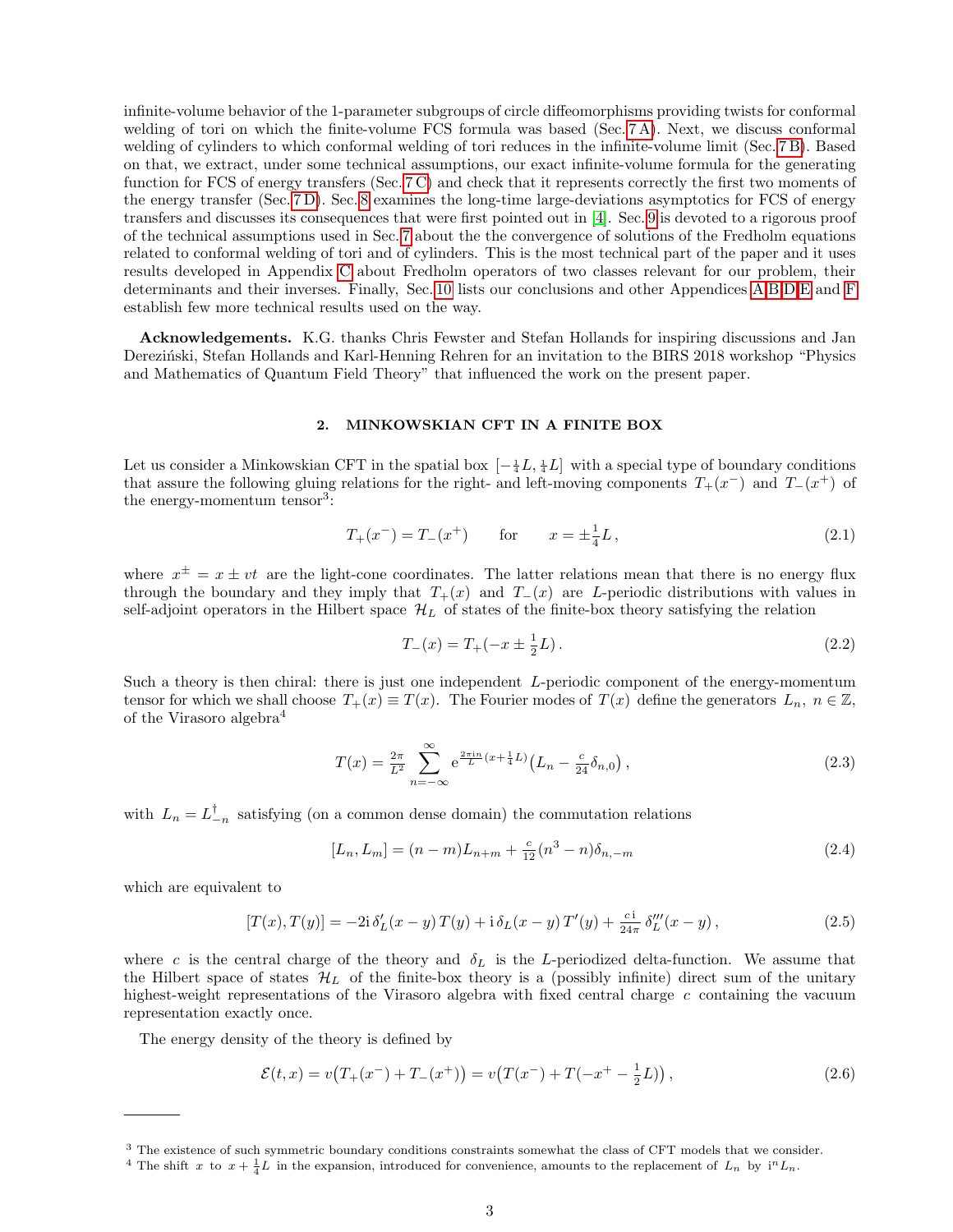and the self-adjoint Hamiltonian in the box is

<span id="page-3-3"></span>
$$
H_L = \int_{-\frac{1}{4}L}^{\frac{1}{4}L} \mathcal{E}(t, x) dx = v \int_{-\frac{3}{4}L}^{\frac{1}{4}L} T(x^-) dx = \frac{2\pi v}{L} (L_0 - \frac{c}{24}). \tag{2.7}
$$

It generates the right-moving dynamics of  $T(x)$ :

<span id="page-3-2"></span>
$$
e^{itH_L}T(x)e^{-itH_L} = T(x^-).
$$
\n(2.8)

We assume additionally that  $\text{Tr} \left( e^{-\beta_0 H_L} \right) < \infty$  for all  $\beta_0 > 0$ , a condition that is satisfied for a rich class of models of CFT including the rational ones. The expectation values of observables in the finite-box equilibrium state with inverse temperature  $\beta_0$  are then defined by the formula

$$
\langle A \rangle_{\beta_0;L}^{\text{eq}} = \frac{\text{Tr}\left(A e^{-\beta_0 H_L}\right)}{\text{Tr}\left(e^{-\beta_0 H_L}\right)}\tag{2.9}
$$

(we set  $\hbar = 1 = k_B$ ).

Let  $Diff_+S^1$  be the group of smooth, orientation-preserving diffeomorphisms of the circle  $S^1_L = \mathbb{R}/L\mathbb{Z}$ and let  $Diff^{\sim}_+S^1$  be its universal cover. Elements of  $Diff^{\sim}_+S^1$  are smooth functions  $f : \mathbb{R} \to \mathbb{R}$  such that  $f'(x) > 0$  and  $f(x+L) = f(x) + L$ . The group  $Diff_{+}^{\sim} S^{1}$  is contractible and one has the central extension of groups

$$
0 \longrightarrow \mathbb{Z} \longrightarrow Diff_{+}^{\sim} S^{1} \longrightarrow Diff_{+}S^{1} \longrightarrow 1
$$
\n
$$
(2.10)
$$

where  $n \in \mathbb{Z}$  is represented by the translation  $x \mapsto x + nL$ . (Direct sums of) unitary highest-weight representations of the Virasoro algebra with central charge c lift to unitary projective representations  $f \mapsto$  $\overline{U}(f)$  of  $\overline{Diff_+^\sim}S^1$  [\[24](#page-58-13)[,48,](#page-59-5)[12\]](#page-58-14) such that,

<span id="page-3-1"></span>
$$
U(f) T(x) U(f)^{-1} = f'(x)^2 T(f(x)) - \frac{c}{24\pi} (Sf)(x), \qquad (2.11)
$$

where

<span id="page-3-6"></span>
$$
(Sf)(x) = \frac{f'''(x)}{f'(x)} - \frac{3}{2} \left( \frac{f''(x)}{f'(x)} \right)^2
$$
\n(2.12)

is the Schwarzian derivative of  $f$  fulfilling the chain rule

<span id="page-3-7"></span>
$$
S(f_1 \circ f_2) = (f'_2)^2 (Sf_1) \circ f_2 + Sf_2.
$$
\n(2.13)

If  $\zeta : \mathbb{R} \to \mathbb{R}$  is a smooth function satisfying  $\zeta(x+L) = \zeta(x)$  defining a vector field  $-\zeta(x)\partial_x$  on  $\mathbb{R}$  and if  $f_s(x)$  is the flow of the latter that forms a 1-parameter subgroup of  $Diff_{+}^{s}S^1$ , i.e.

$$
\partial_s f_s(x) = -\zeta(f_s(x)), \qquad f_0(x) = x, \tag{2.14}
$$

then

<span id="page-3-4"></span>
$$
U(f_s) = c_{s,\zeta} \exp\left[ \mathrm{i} s \int_{-\frac{3}{4}L}^{\frac{1}{4}L} \zeta(x) T(x) dx \right],\tag{2.15}
$$

where  $|c_{s,\zeta}| = 1$ . In particular, if  $\zeta(x) = L$  then  $f_s(x) = x - sL$  are translations that form the Cartan subgroup of  $Diff_{+}^{\sim}S^{1}$  and

<span id="page-3-5"></span>
$$
U(f_s) = c_{s,L} e^{2\pi i s (L_0 - \frac{c}{24})}.
$$
\n(2.16)

The projective factors in  $U(f)$  may be fixed so that [\[12\]](#page-58-14)

<span id="page-3-0"></span>
$$
U(f_1)U(f_2) = \exp\left[\frac{\mathrm{i}c}{48\pi} \int_{-\frac{3}{4}L}^{\frac{1}{4}L} \ln\left(f_1 \circ f_2\right)'(x) \, d\ln f_2'(x)\right] U(f_1 \circ f_2). \tag{2.17}
$$

The exponential term on the right-hand side of [\(2.17\)](#page-3-0) defines the Bott 2-cocycle on  $Diff_{+}^{\sim}S^1$  that corresponds to the infinitesimal 2-cocycle given by the last terms on the right-hand side of [\(2.4\)](#page-2-1) or [\(2.5\)](#page-2-2) [\[27\]](#page-58-15).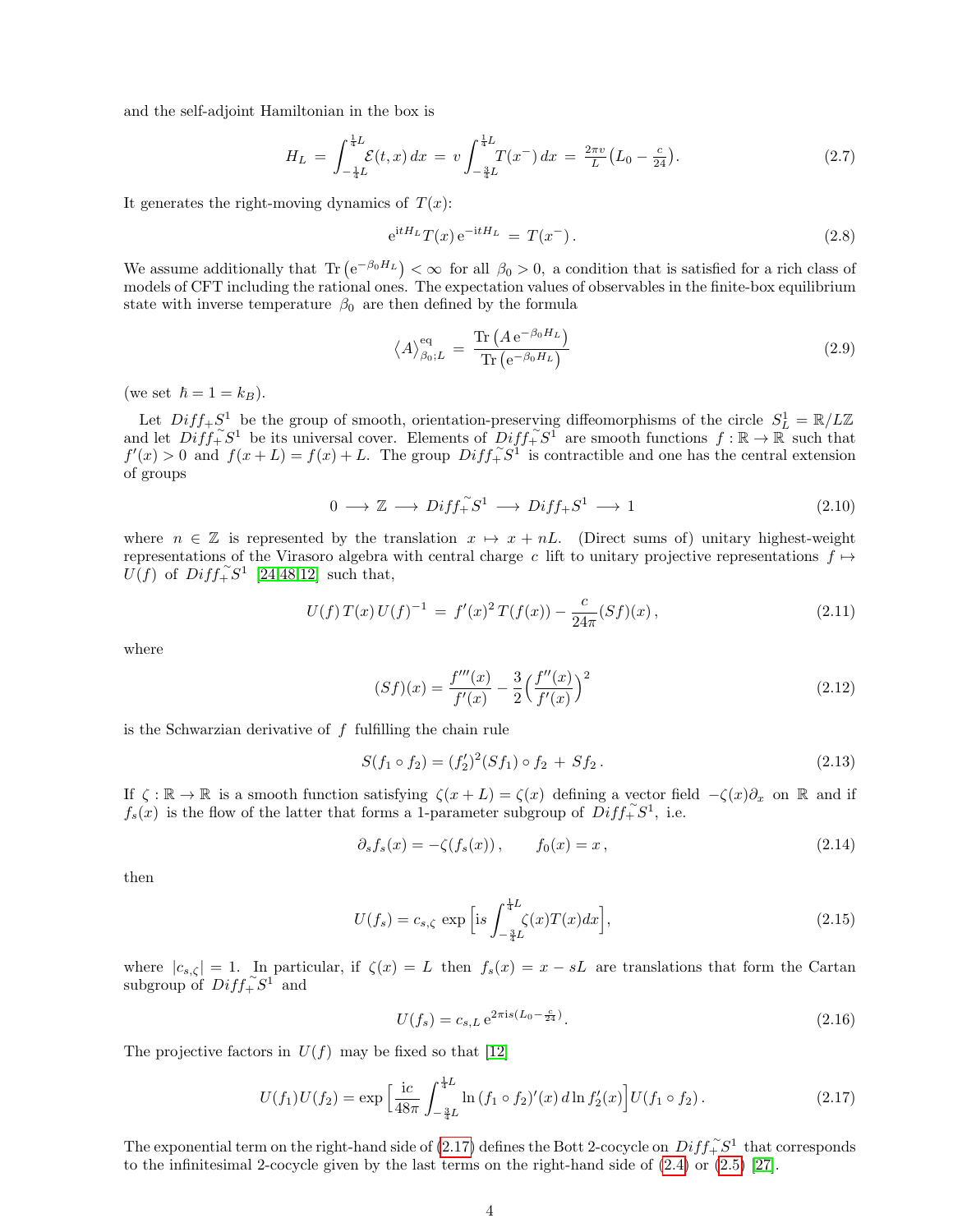Eqs.  $(2.11)$  and  $(2.2)$  imply that in the special case when

<span id="page-4-2"></span>
$$
f(-x - \frac{1}{2}L) = -f(x) - \frac{1}{2}L\tag{2.18}
$$

one also has the relation

<span id="page-4-5"></span>
$$
U(f) T_{-}(x) U(f)^{-1} = f'(x)^{2} T_{-}(f(x)) - \frac{c}{24\pi} (Sf)(x).
$$
 (2.19)

The projective representation  $f \to U(f)$  in the Hilbert space  $\mathcal{H}_L$  of the finite-box theory will be our main tool used below.

The primary fields  $\Phi(x, t)$  satisfy in the light-cone re parameterization the commutation relations

$$
[T(x), \Phi(y^-, y^+)] = -i(\Delta_{\Phi}^+ \delta_L'(x - y^-) + \Delta_{\Phi}^- \delta_L'(x + y^+ + \frac{1}{2}L))\Phi(y^-, y^+)
$$
  
 
$$
+i\delta_L(x - y^-) \partial_- \Phi(y^-, y^+) - i\delta_L(x + y^+ + \frac{1}{2}L) \partial_+ \Phi(y^-, y^+), \qquad (2.20)
$$

where  $(\Delta_{\Phi}^+, \Delta_{\Phi}^-)$  are the conformal weights of  $\Phi$ . Under the adjoint action of  $U(f)$  for  $f \in Diff^{\sim}_+S^1$  they transform according to the rule

$$
U(f)\Phi(x^-,x^+)U(f)^{-1} = f'(x^-)^{\Delta_{\Phi}^+}f'(-x^+-\frac{1}{2}L)^{\Delta_{\Phi}^-}\Phi(f(x^-),-f(-x^+-\frac{1}{2}L)-\frac{1}{2}L)
$$
 (2.21)

that simplifies to

<span id="page-4-6"></span>
$$
U(f)\Phi(x^-,x^+)U(f)^{-1} = f'(x^-)^{\Delta_{\Phi}^+}f'(x^+)^{\Delta_{\Phi}^-}\Phi(f(x^-),f(x^+))\tag{2.22}
$$

if  $f$  satisfies  $(2.18)$ .

## <span id="page-4-0"></span>3. SIMPLE EXAMPLES

For illustration, we list three simple examples of models of CFT with the structure as discussed above. Many other examples, e.g., the unitary minimal models or the WZW and coset theories, may be added to that list.

#### <span id="page-4-1"></span>A. Free massless fermions

The classical action functional of anti-commuting Fermi fields has here the form

$$
S[\psi_+,\psi_-] = \frac{2i\upsilon}{\pi} \int dt \int_{-\frac{1}{4}L}^{\frac{1}{4}L} \left[ \psi_+^* \partial_+ \psi_+ - \psi_-^* \partial_- \psi_- \right] dx \,, \tag{3.1}
$$

where  $\partial_{\pm} = \frac{1}{2}(\partial_x \pm v^{-1}\partial_t)$ . We impose on the fields the boundary conditions

$$
\psi_{+}(t, -\frac{1}{4}L) = \psi_{-}(t, -\frac{1}{4}L), \qquad \psi_{+}(t, \frac{1}{4}L) = -\psi_{-}(t, \frac{1}{4}L). \tag{3.2}
$$

The quantized theory has the fermionic Fock space  $\mathcal{F}_f$  carrying the vacuum representation of CAR

$$
[c_p, c_{p'}]_+ = 0 = [c_p^{\dagger}, c_{p'}^{\dagger}]_+, \qquad [c_p, c_{p'}^{\dagger}]_+ = \delta_{p, p'}
$$
\n(3.3)

with  $p, p' \in \frac{1}{2} + \mathbb{Z}$  as the space of states  $\mathcal{H}_L$ , with the normalized Dirac vacuum  $|0\rangle_f$  annihilated by  $c_p$  and  $c_{-p}^{\dagger}$  with  $p > 0$ . The quantum fermionic fields are

<span id="page-4-4"></span>
$$
\psi_{\pm}(t,x) = \sqrt{\frac{\pi}{L}} \sum_{p} c_p e^{\pm \frac{2\pi i p}{L} (x^{\mp} + \frac{1}{4}L)} \equiv \psi_{\pm}(x^{\mp})
$$
\n(3.4)

and the energy momentum tensor components

<span id="page-4-3"></span>
$$
T_{\pm}(x^{\mp}) = \pm \frac{\mathrm{i}}{2\pi} : ((\partial_{\mp}\psi_{\pm}^{\dagger})\psi_{\pm} - \psi_{\pm}^{\dagger}\partial_{\mp}\psi_{\pm})(x^{\mp}) : -\frac{\pi c}{12L^2}
$$
(3.5)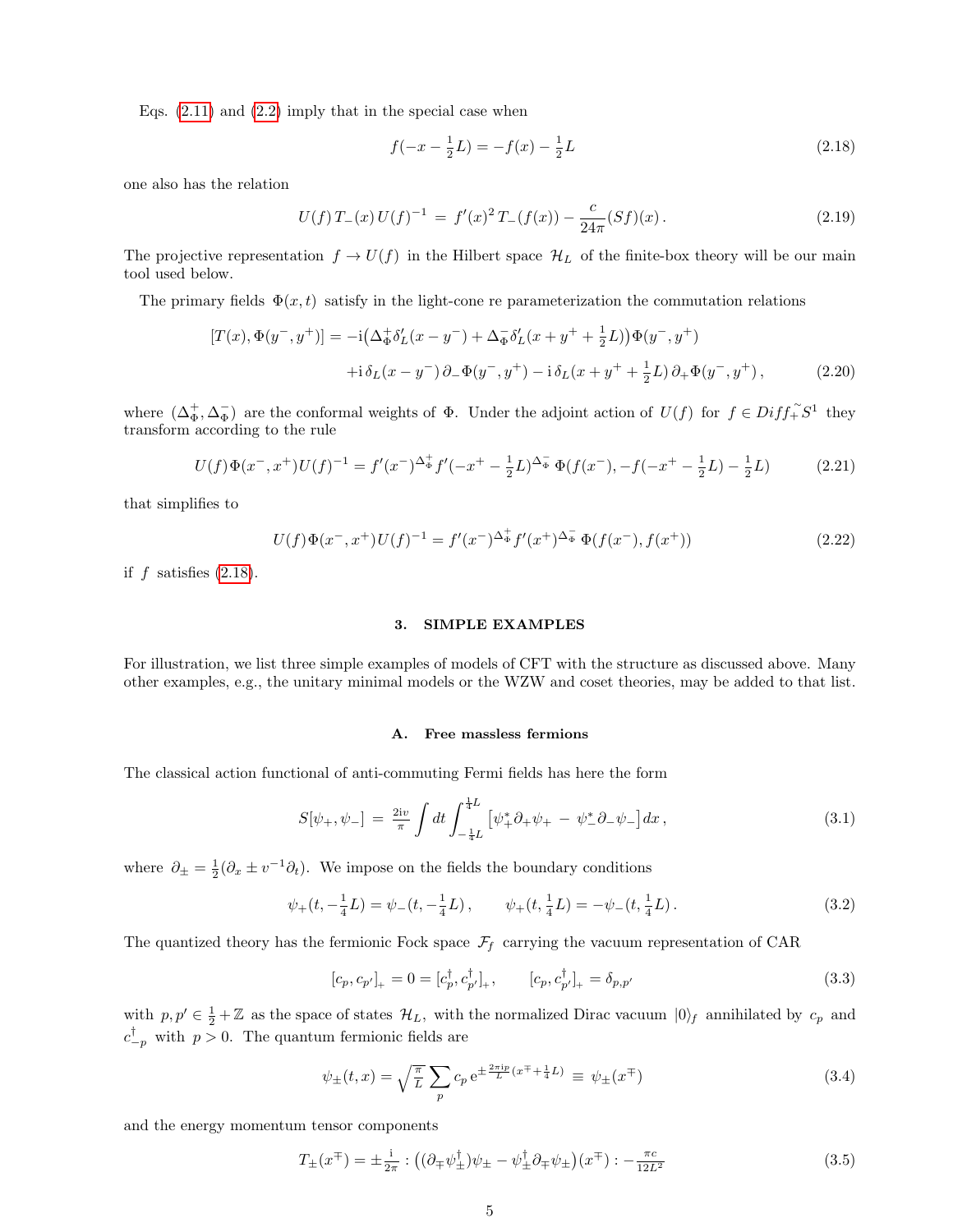satisfy  $(2.1)$  and correspond to  $c = 1$  Virasoro generators

$$
L_n = \sum_p (p - \frac{n}{2}) : c_{p-n}^{\dagger} c_p : \tag{3.6}
$$

where the fermionic Wick ordering :  $-$  : puts the creators  $c_p$  and  $c_{-p}^{\dagger}$  with  $p < 0$  to the left of the annihilators, with a minus sign for each transposition.  $\psi_{\pm}(x^{\mp})$  are primary fields with the conformal weights  $(\frac{1}{2},0)$  and  $(0,\frac{1}{2})$ , respectively, and so are their hermitian conjugates  $\psi_{\pm}^{\dagger}(x^{\mp})$ . Among the other primary fields of the theory there are the chiral components of the  $U(1)$  current

<span id="page-5-1"></span>
$$
J_{\pm}(x^{\mp}) = \frac{1}{\pi} : (\psi_{\pm}^{\dagger} \psi_{\pm})(x^{\mp}) : \tag{3.7}
$$

with conformal weights  $(1, 0)$  and  $(0, 1)$ , respectively.

#### <span id="page-5-0"></span>B. Compactified free massless bosons

The classical action functional of the massless free field  $\varphi(x, t)$  with values defined modulo  $2\pi$  is

$$
S[\varphi] = \frac{r^2}{4\pi} \int dt \int_{-\frac{1}{4}L}^{\frac{1}{4}L} \left[ (\partial_t \varphi)^2 - (\partial_x \varphi)^2 \right] dx.
$$
 (3.8)

The parameter r has the interpretation of the radius of compactification of the circle of values of the field. We impose on the fields  $\varphi(x, t)$  the Neumann boundary conditions

<span id="page-5-5"></span>
$$
\partial_x \varphi(t, -\frac{1}{4}L) = 0 = \partial_x \varphi(t, \frac{1}{4}L). \tag{3.9}
$$

The space of states  $\mathcal{H}_L$  of the quantized theory is then the tensor product  $\mathcal{H}_0 \otimes \mathcal{F}_b$ . The second factor is the bosonic Fock space  $\mathcal{F}_b$  carrying the vacuum representation of the CCR algebra

<span id="page-5-4"></span>
$$
[\alpha_n, \alpha_m] = n \delta_{n,-m} \tag{3.10}
$$

for  $n \in \mathbb{Z}$ , with the normalized vacuum state  $|0\rangle_b$  annihilated by  $\alpha_n$  for  $n \geq 0$  and with  $\alpha_{-n} = \alpha_n^{\dagger}$ . The mode  $\alpha_0$ , that commutes with all  $\alpha_n$ , acts in the zero-mode space  $\mathcal{H}_0$  spanned by the orthonormal vectors  $|k\rangle, k \in \mathbb{Z}$ , by

$$
\alpha_0|k\rangle = \frac{\sqrt{2}}{r}k|k\rangle.
$$
\n(3.11)

The quantum bosonic field is

$$
\varphi(t, x) = \varphi_{+}(x^{-}) - \varphi_{-}(x^{+}), \qquad (3.12)
$$

where

$$
\varphi_{\pm}(x^{\mp}) = \pm \frac{1}{2}\varphi_0 - \frac{\sqrt{2}\pi}{rL}\alpha_0(x^{\mp} + \frac{1}{4}L) \pm i \sum_{n \neq 0} \frac{1}{\sqrt{2}rn}\alpha_n e^{\pm \frac{2\pi i n}{L}(x^{\mp} + \frac{1}{4}L)}, \qquad (3.13)
$$

with  $[\varphi_0, \alpha_n] = i \delta_{n0} \frac{\sqrt{2}}{r}$ , so that the action of  $e^{\pm i\varphi_0}$  on  $\mathcal{H}_0$  is well defined with  $e^{\pm i\varphi_0} |k\rangle = |k \pm 1\rangle$ . The components of the energy-momentum tensor satisfying [\(2.1\)](#page-2-4) are

<span id="page-5-3"></span>
$$
T_{\pm}(x^{\mp}) = \frac{r^2}{2\pi} : (\partial_{\mp}\varphi_{\pm})^2(x^{\mp}) : -\frac{\pi}{12L^2}
$$
\n(3.14)

and they correspond to the  $c = 1$  Virasoro generators

$$
L_n = \frac{1}{2} \sum_m : \alpha_{n-m} \alpha_m : , \qquad (3.15)
$$

where the bosonic Wick ordering puts the creators  $\alpha_n$  with  $n < 0$  to the left of annihilators  $\alpha_n$  with  $n > 0$ . Among the primary fields, there are the chiral components of a  $U(1)$  current

<span id="page-5-2"></span>
$$
J_{\pm}(x^{\mp}) = -\frac{r^2}{2\pi}(\partial_{\mp}\varphi_{\pm})(x^{\mp}) = \frac{r}{\sqrt{2}L} \sum_{n} \alpha_n e^{\pm \frac{2\pi i n}{L}(x^{\mp} + \frac{1}{4}L)}
$$
(3.16)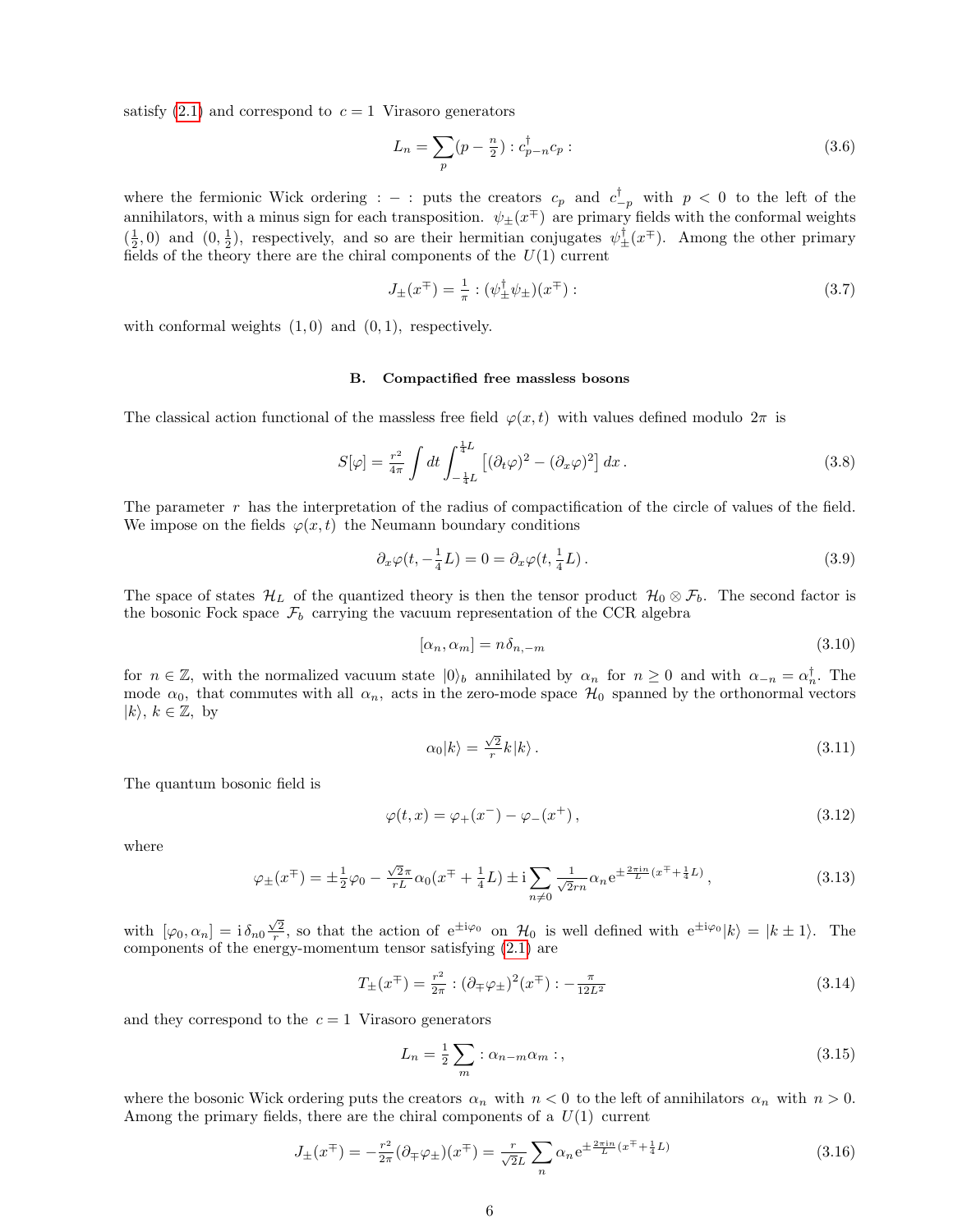with conformal weights  $(1, 0)$  and  $(0, 1)$ , respectively.

The bosonic theory with the compactification radius  $r =$ √ 2 is equivalent to the fermionic theory from the previous subsection. The equivalence is established by the unitary isomorphism between  $\mathcal{F}_f$  and  $\mathcal{H}_0 \otimes \mathcal{F}_b$ that maps the fermionic vacuum  $|0\rangle_f$  to  $|0\rangle \otimes |0\rangle_b$  and intertwines the chiral components [\(3.7\)](#page-5-1) and [\(3.16\)](#page-5-2) of the  $U(1)$  currents as well as those of the energy-momentum tensor [\(3.5\)](#page-4-3) and [\(3.14\)](#page-5-3). The fermionic fields [\(3.4\)](#page-4-4) are, in turn, intertwined with the bosonic vertex operators

$$
\sqrt{\frac{\pi}{L}} : e^{\mp 2i\varphi_{\pm}(x^{\mp})} : \equiv \sqrt{\frac{\pi}{L}} e^{-i\varphi_0 \pm \frac{2\pi i}{L}(x^{\mp} + \frac{1}{4}L)\alpha_0} e^{\frac{\sum_{n \leq 0} \frac{1}{n} \alpha_n e^{\pm \frac{2\pi i n}{L}(x^{\mp} + \frac{1}{4}L)}}{e^{n \geq 0}} e^{\frac{1}{n} \alpha_n e^{\pm \frac{2\pi i n}{L}(x^{\mp} + \frac{1}{4}L)}}.
$$
(3.17)

## <span id="page-6-0"></span>C. Local Luttinger model

The (local, spinless) Luttinger model [\[49,](#page-59-6)[35,](#page-58-3)[37](#page-59-0)[,50,](#page-59-7)[22,](#page-58-16)[36\]](#page-58-17) is obtained by perturbing the Hamiltonian  $H_L$  =  $\frac{2\pi v}{L}(L_0 - \frac{1}{24})$  of the free massless fermions of Sec. [3 A](#page-4-1) by the addition of a singular local interaction term

$$
H_L^{\text{int}} = \int_{-\frac{1}{4}L}^{\frac{1}{4}L} \left[ g_2 J_+ J_- + \frac{1}{2} g_4 (J_+^2 + J_-^2) \right] (x) \, dx \, + \text{ const.} \tag{3.18}
$$

with  $J_{\pm}$  as in [\(3.7\)](#page-5-1) and  $2\pi v + g_4 > |g_2|$ . After replacing  $H_L^{\text{int}}$  by its cutoff non-local version and conjugating with a cutoff-dependent unitary [\[37\]](#page-59-0), one may remove the cutoff. What results is a CFT that is equivalent to the bosonic massless free field with Neumann boundary conditions considered in Sec. [3 B](#page-5-0) with the compactification radius given by the relation

$$
\frac{r^2}{2} = \sqrt{\frac{2\pi v + g_4 + g_2}{2\pi v + g_4 - g_2}} \equiv K \tag{3.19}
$$

and the modified Fermi velocity

$$
\widetilde{v} = \frac{\sqrt{(2\pi v + g_4)^2 - g_2^2}}{2\pi} \,. \tag{3.20}
$$

In particular, the chiral components of the energy momentum tensor and of the  $U(1)$  current of the Luttinger model are those of the massless free field:

$$
T_{\pm}(\widetilde{x}^{\mp}) = \frac{K}{\pi} : (\widetilde{\partial}_{\mp}\varphi_{\pm})^2(\widetilde{x}^{\mp}) : -\frac{\pi}{12L^2}, \qquad J_{\pm}(\widetilde{x}^{\mp}) = -\frac{K}{\pi}(\widetilde{\partial}_{\mp}\varphi_{\pm})(\widetilde{x}^{\mp}), \tag{3.21}
$$

for  $\tilde{x}^{\pm} = x \pm \tilde{v}t$  and  $\tilde{\partial}_{\pm} = \frac{1}{2} (\partial_x \pm \frac{1}{\tilde{v}} \partial_t)$ . The fermionic fields of the Luttinger model are represented by the vertex operators vertex operators

$$
\psi_{+}(x,t) = \psi_{-}(-x - \frac{1}{2}L,t) = A_{K,L}(x) : e^{-i(K+1)\varphi_{+}(\tilde{x}^{-}) - i(K-1)\varphi_{-}(\tilde{x}^{+})} : \n\equiv A_{K,L}(x) e^{-i\varphi_{0} + i\frac{\pi\sqrt{K}}{L}\alpha_{0}(\tilde{x}^{-} + \tilde{x}^{+} + \frac{1}{2}L) + i\frac{\pi}{\sqrt{K}L}\alpha_{0}(\tilde{x}^{-} - \tilde{x}^{+})} \n\times e^{\frac{\sum_{n=0}^{\infty} \frac{1}{2\sqrt{K}n} \left( (K+1) e^{\frac{2\pi in}{L}(\tilde{x}^{-} + \frac{1}{4}L)} - (K-1) e^{-\frac{2\pi in}{L}(\tilde{x}^{+} + \frac{1}{4}L)} \right)} \n\times e^{\frac{\sum_{n=0}^{\infty} \frac{1}{2\sqrt{K}n} \left( (K+1) e^{\frac{2\pi in}{L}(\tilde{x}^{-} + \frac{1}{4}L)} - (K-1) e^{-\frac{2\pi in}{L}(\tilde{x}^{+} + \frac{1}{4}L)} \right)},
$$
\n(3.22)

where

$$
A_{K,L}(x) = \frac{1}{\sqrt{2}} \left(\frac{2\pi}{L}\right)^{\frac{K^2+1}{4K}} \left(2\cos(\frac{2\pi x}{L})\right)^{-\frac{K^2-1}{4K}}.\tag{3.23}
$$

The fields  $\psi_+(x,t)$  and  $\psi_+^{\dagger}(x,t)$  anti-commute at different points and are primary fields with conformal weights  $\left(\frac{(K+1)^2}{8K}, \frac{(K-1)^2}{8K}\right)$  $\frac{(-1)}{8K}$ ).

## <span id="page-6-1"></span>4. NONEQUILIBRIUM STATES WITH TEMPERATURE PROFILE

The main aim of this paper, similarly to that of [\[30](#page-58-2)[,20\]](#page-58-4), is to study certain aspects of the time evolution of nonequilibrium states with preimposed smooth inverse-temperature kink-like profiles  $\beta(x) > 0$  such that

<span id="page-6-2"></span>
$$
\beta(x) = \begin{cases} \beta_{\mathcal{L}} & \text{for } x \text{ sufficiently negative,} \\ \beta_{\mathcal{R}} & \text{for } x \text{ sufficiently positive,} \end{cases}
$$
\n(4.1)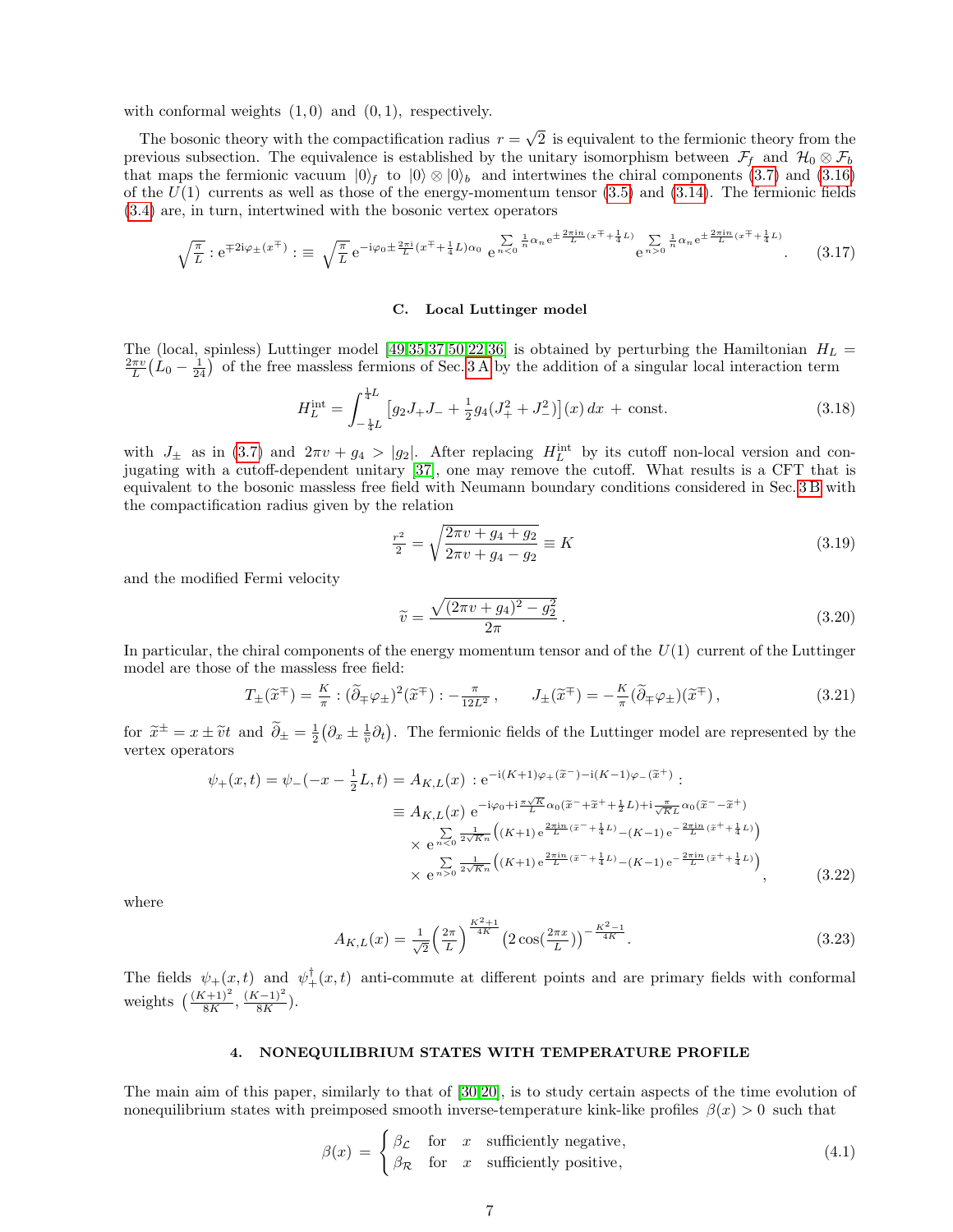for some positive constants  $\beta_{\mathcal{L}}, \beta_{\mathcal{R}}$ , see Fig. [1.](#page-7-2)



<span id="page-7-2"></span>FIG. 1: An example of a profile  $\beta(x)$ 

#### <span id="page-7-0"></span>A. Finite-volume profile states

We shall consider first such states in a finite box  $[-\frac{1}{4}L, \frac{1}{4}L]$  assuming the boundary conditions [\(2.1\)](#page-2-4) and taking L sufficiently large so that  $\beta(x) = \beta_{\mathcal{L}}$  for  $x \leq -\frac{1}{4}L$  and  $\beta(x) = \beta_{\mathcal{R}}$  for  $x \geq \frac{1}{4}L$ . Let  $\beta_{L}(x)$  be the smooth L-periodic function on  $\mathbb R$  satisfying

<span id="page-7-4"></span><sup>β</sup>L(x) = ( β(x) for x ∈ [− 1 4 L, <sup>1</sup> 4 L], β(−x − 1 2 L) for x ∈ [− 3 4 L, − 1 4 L], (4.2) *<sup>3</sup>L −a−L <sup>1</sup>L a <sup>1</sup>L* β β*L* β β *4 4 4 L R*

<span id="page-7-3"></span>FIG. 2: The extended inverse-temperature profile

see Fig. [2.](#page-7-3) The relations

<span id="page-7-7"></span>
$$
\beta_L(x+L) = \beta_L(x), \qquad \beta_L(-x - \frac{1}{2}L) = \beta_L(x)
$$
\n(4.3)

hold then for all real x. Let for the energy density  $\mathcal{E}(t,x)$  given by [\(2.6\)](#page-2-5),

<span id="page-7-5"></span>
$$
G_L(t) = \int_{-\frac{1}{4}L}^{\frac{1}{4}L} \beta(x) \, \mathcal{E}(t,x) \, dx = v \int_{\mathcal{I}_L} \beta_L(x) \, T(x^-) \, dx = v \int_{\mathcal{I}_L} \beta_L(x^+) \, T(x) \, dx \,, \tag{4.4}
$$

where we used [\(2.2\)](#page-2-3) and [\(4.2\)](#page-7-4) denoting by  $\mathcal{I}_L$  the extended interval  $\left[-\frac{3}{4}L, \frac{1}{4}L\right]$ . As will be shown below,  $G_L(t)$  is a bounded below self-adjoint operator such that  $\text{Tr}(\mathrm{e}^{-G_L(t)}) < \infty$ , see also [\[12\]](#page-58-14). We shall consider the finite-box nonequilibrium state with expectation values defined by

<span id="page-7-6"></span>
$$
\langle A \rangle_L^{\text{neq}} = \frac{\text{Tr}\left(A e^{-G_L(0)}\right)}{\text{Tr}\left(e^{-G_L(0)}\right)}.
$$
\n(4.5)

#### <span id="page-7-1"></span>B. Relation between nonequilibrium and equilibrium states

Let  $h_L$  be a function on the real line defined by

$$
h_L(x) = \beta_{0,L} \int_{-\frac{1}{4}L}^{x} \beta_L(x')^{-1} dx' - \frac{1}{4}L \quad \text{for} \quad \beta_{0,L}^{-1} = 2L^{-1} \int_{-\frac{1}{4}L}^{\frac{1}{4}L} \beta(x)^{-1} dx. \tag{4.6}
$$

Then

<span id="page-7-8"></span>
$$
h'_{L}(x) = \frac{\beta_{0,L}}{\beta_{L}(x)},
$$
  
\n
$$
h_{L}(x+L) = \beta_{0,L} \int_{-\frac{1}{4}L}^x \beta_{L}(x')^{-1} dx' + \beta_{0,L} \int_x^{x+L} \beta_{L}(x')^{-1} dx' - \frac{1}{4}L
$$
\n(4.7)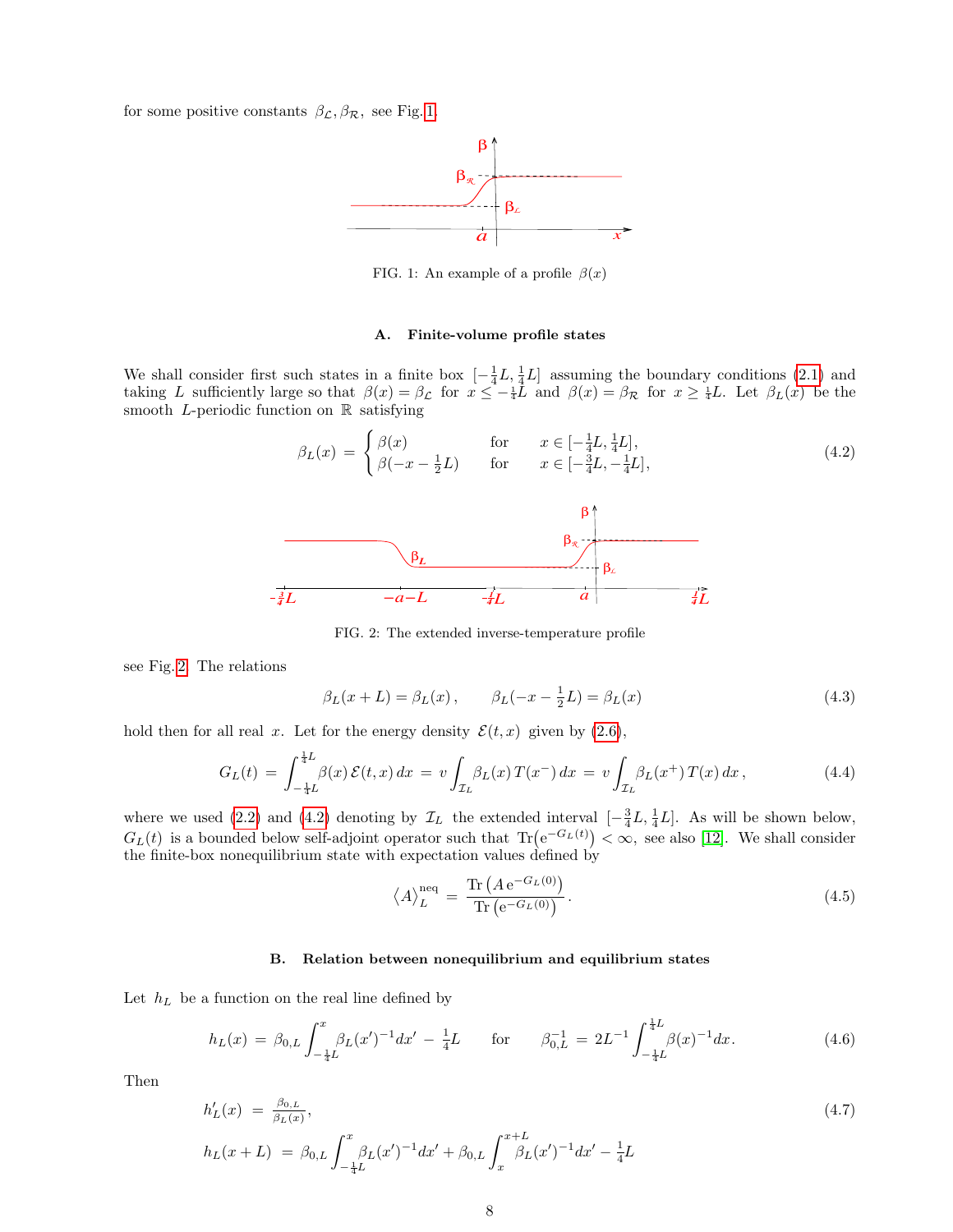$$
= \beta_{0,L} \int_{-\frac{1}{4}L}^x \beta_L(x')^{-1} dx' + L - \frac{1}{4}L = h_L(x) + L,
$$
\n(4.8)

$$
h_L(-x - \frac{1}{2}L) = \beta_{0,L} \int_{-\frac{1}{4}L}^{-x - \frac{1}{2}L} \beta_L(x')^{-1} dx' - \frac{1}{4}L = \beta_{0,L} \int_{-\frac{1}{4}L}^{-x - \frac{1}{2}L} \beta_L(-x' - \frac{1}{2}L)^{-1} dx' - \frac{1}{4}L
$$
  
=  $-\beta_{0,L} \int_{-\frac{1}{4}L}^x \beta_L(x')^{-1} dx' - \frac{1}{4}L = -h_L(x) - \frac{1}{2}L.$  (4.9)

In particular,  $h_L \in Diff_+^{\sim} S^1$ . It follows then from [\(4.4\)](#page-7-5) and the transformation rule [\(2.11\)](#page-3-1) that

<span id="page-8-0"></span>
$$
U(h_L) G_L(t) U(h_L)^{-1} = v \int_{\mathcal{I}_L} \beta_L(x^+) \left( h'_L(x)^2 T_+(h_L(x)) - \frac{c}{24\pi} (Sh_L)(x) \right) dx
$$
  
=  $\gamma_L \int_{\mathcal{I}_L} \beta_L(x^+) \beta_L(x)^{-1} T_+(h_L(x)) dh_L(x) - C_{t,L} = \int_{\mathcal{I}_L} \zeta_{t,L}(y) T_+(y) dy - C_{t,L},$  (4.10)

where we introduced the notation  $\gamma_L = v\beta_{0,L}$  for the combination of dimension of length that will frequently appear below and where

<span id="page-8-5"></span>
$$
C_{t,L} = \frac{cv}{24\pi} \int_{\mathcal{I}_L} \beta_L(x^+) \, (Sh_L)(x) \, dx \tag{4.11}
$$

is a number and to obtain the last equality in [\(4.10\)](#page-8-0) we changed the variable of integration to  $y = h<sub>L</sub>(x)$ setting

<span id="page-8-6"></span>
$$
\zeta_{t,L}(y) = \gamma_L \frac{\beta_L (h_L^{-1}(y) + vt)}{\beta_L (h_L^{-1}(y))}.
$$
\n(4.12)

Note for the later use that

<span id="page-8-4"></span>
$$
\zeta_{t,L}(y+L) = \zeta_{L,t}(y), \qquad \zeta_{t,L}(-y - \frac{1}{2}L) = \zeta_{-t,L}(y). \tag{4.13}
$$

Since  $\zeta_{0,L}(y) = \gamma_L$ , it follows, in particular, that

<span id="page-8-1"></span>
$$
U(h_L) G_L(0) U(h_L)^{-1} = \beta_{0,L} H_L - C_{0,L}
$$
\n(4.14)

and that  $G_L(0)$  is a bounded below self-adjoint operator (and so is  $G_L(t)$  because of [\(2.8\)](#page-3-2)). The identity [\(4.14\)](#page-8-1) allows to relate the non-equilibrium to equilibrium expectation values:

<span id="page-8-2"></span>
$$
\left\langle A \right\rangle_L^{\text{neq}} = \left\langle U(h_L) A U(h_L)^{-1} \right\rangle_{\beta_{0,L};L}^{\text{eq}}.
$$
\n(4.15)

Although essentially tautological, this relation is the main result of the present section. It means that the nonequilibrium state is obtained from the equilibrium one by the composition with the action of a  $Diff_{+}^{*}S^{1}$ symmetry on observables. in particular, using  $(2.11)$ ,  $(2.19)$  and  $(2.22)$ , we infer from  $(4.15)$  that

<span id="page-8-3"></span>
$$
\left\langle \prod_{i} T_{+}(x_{i}) \prod_{j} T_{-}(x_{j}) \right\rangle_{L}^{\text{neq}}
$$
\n
$$
= \left\langle \prod_{i} \left( h_{L}'(x_{i})^{2} T_{+}(h_{L}(x_{i})) - \frac{c}{24\pi} (Sh_{L})(x_{i}) \right) \prod_{j} \left( h_{L}'(x_{j})^{2} T_{-}(h_{L}(x_{j})) - \frac{c}{24\pi} (Sh_{L})(x_{j}) \right) \right\rangle_{\beta_{0,L};L}^{\text{eq}}, \quad (4.16)
$$
\n
$$
\left\langle \prod_{i} \Phi_{L}(x_{i}) + \lambda \prod_{i} \prod_{j} \left( h_{L}'(x_{i})^{2} \prod_{j} \Phi_{L}(x_{j})^{2} \prod_{j} \Phi_{L}(x_{j}) + \lambda \sum_{i} \lambda \prod_{j} \Phi_{L}(x_{i})^{2} \prod_{j} \Phi_{L}(x_{j})^{2} \right\rangle_{\text{eq}}^{\text{eq}}, \quad (4.17)
$$

$$
\left\langle \prod_{i} \Phi_{i}(x_{i}^{-}, x_{i}^{+}) \right\rangle_{L}^{\text{neq}} = \prod_{i} \left( h_{L}'(x_{i}^{-})^{\Delta_{\Phi}^{+}} h_{L}'(x_{i}^{+})^{\Delta_{\Phi}^{-}} \right) \left\langle \prod_{i} \Phi_{+}(h_{L}(x_{i}^{-}), h_{L}(x_{i}^{+})) \right\rangle_{\beta_{0, L}; L}^{\text{eq}}.
$$
\n(4.17)

Analogous relations were obtained in [\[20\]](#page-58-4) for CFT in a periodic box.

**Remark.** Using more general L-periodic inverse-temperature profiles  $\beta_L(x)$  equal to  $\beta_{\mathcal{L}}$  around  $x = -\frac{1}{4}L$ and  $\beta_{\mathcal{R}}$  around  $\frac{1}{4}L$ , one may similarly obtain expression for the nonequilibrium expectations with  $G_L(0)$  in [\(4.5\)](#page-7-6) replaced by

$$
v \int_{-\frac{1}{4}L}^{\frac{1}{4}L} (\beta_+(x) T_+(x) + \beta_-(x) T_-(x)) dx \tag{4.18}
$$

for  $\beta_+(x) = \beta_L(x)$  and  $\beta_-(x) = \beta_L(-x - \frac{1}{2}L)$ , i.e. for the right- and left-movers corresponding to different temperature profiles with the same asymptotics. The boundary conditions [\(2.1\)](#page-2-4) do not admit, however, nonequilibrium states corresponding to different profiles  $\beta_{+}(x)$  possessing arbitrary asymptotic values that were discussed in [\[20\]](#page-58-4) using periodic boundary conditions.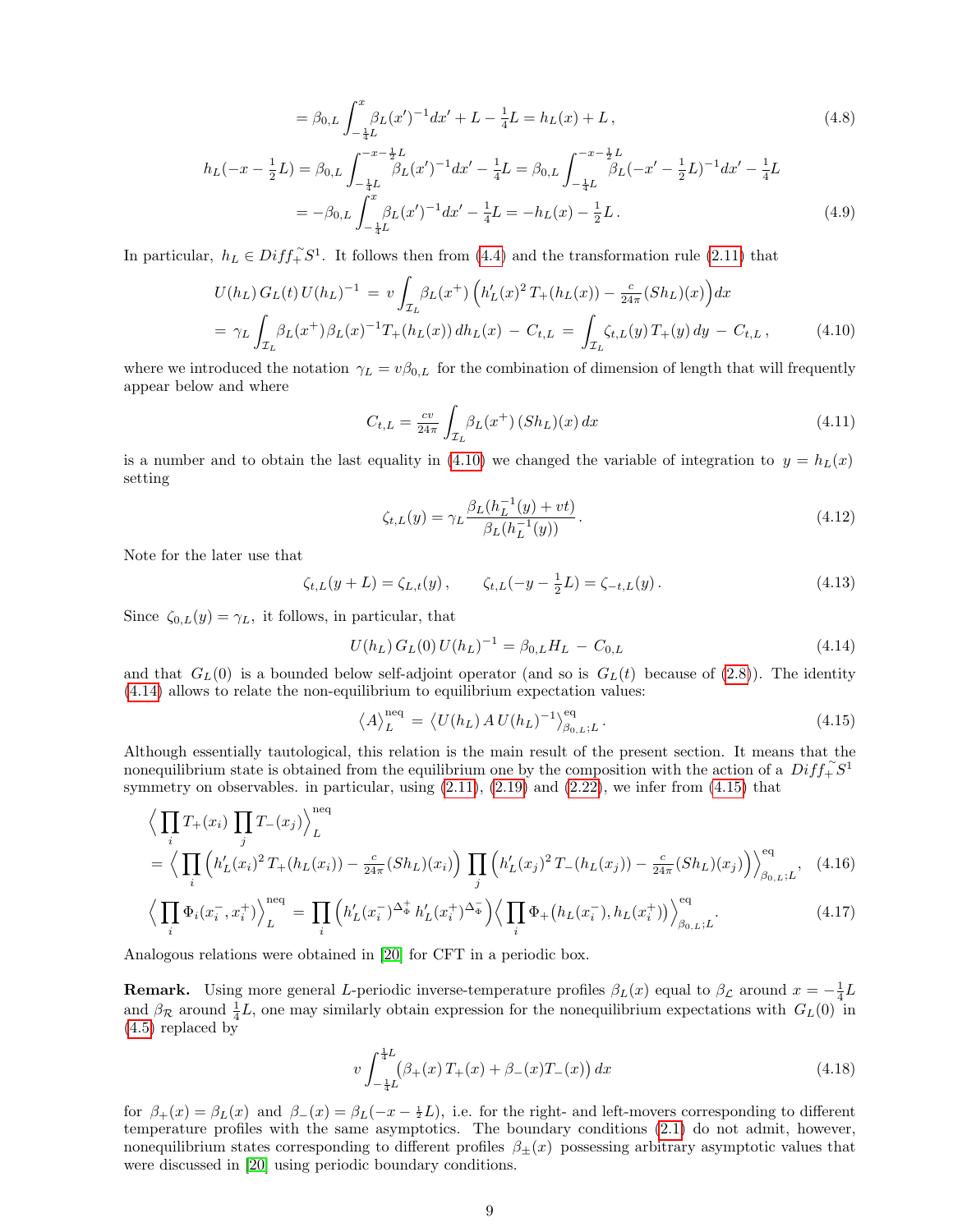

<span id="page-9-1"></span>FIG. 3: Euclidian cylinder

#### <span id="page-9-0"></span>C. Thermodynamic limit

The thermodynamic limit  $L \to \infty$  of the expectations [\(4.16\)](#page-8-3) may be controlled similarly as in [\[20\]](#page-58-4). First, we observe that, for the fixed inverse-temperature profile [\(4.1\)](#page-6-2),

$$
\beta_{0,L}^{-1} = 2L^{-1}(\Delta \beta_{\mathcal{L}}^{-1} + \Delta \beta_{\mathcal{R}}^{-1}) + \frac{1}{2}(\beta_{\mathcal{L}}^{-1} + \beta_{\mathcal{R}}^{-1}), \qquad (4.19)
$$

where

$$
\Delta \beta_{\mathcal{L}}^{-1} = \int_{-\infty}^{0} (\beta(x)^{-1} - \beta_{\mathcal{L}}^{-1}) dx, \qquad \Delta \beta_{\mathcal{R}}^{-1} = \int_{0}^{\infty} (\beta(x)^{-1} - \beta_{\mathcal{R}}^{-1}) dx.
$$
 (4.20)

It follows that

<span id="page-9-5"></span>
$$
\beta_{0,L} = \frac{2}{\beta_{\mathcal{L}}^{-1} + \beta_{\mathcal{R}}^{-1}} - \frac{8}{(\beta_{\mathcal{L}}^{-1} + \beta_{\mathcal{R}}^{-1})^2} \left( \Delta \beta_{\mathcal{L}}^{-1} + \Delta \beta_{\mathcal{R}}^{-1} \right) L^{-1} + O(L^{-2}), \tag{4.21}
$$

In particular,

<span id="page-9-3"></span>
$$
\lim_{L \to \infty} \beta_{0,L} = \frac{2}{\beta_{\mathcal{L}}^{-1} + \beta_{\mathcal{R}}^{-1}} \equiv \beta_0 \,. \tag{4.22}
$$

Similarly, for fixed  $x$ ,

<span id="page-9-4"></span>
$$
h_L(x) = \beta_{0,L} \left( \Delta \beta_L^{-1} + \frac{1}{4} \beta_L^{-1} L + \int_0^x \beta(x')^{-1} dx' \right) - \frac{1}{4} L
$$
  
= 
$$
\frac{1}{4} \frac{\beta_L^{-1} - \beta_R^{-1}}{\beta_L^{-1} + \beta_R^{-1}} L + \frac{2(\Delta \beta_L^{-1} \beta_R^{-1} - \Delta \beta_R^{-1} \beta_L^{-1})}{(\beta_L^{-1} + \beta_R^{-1})^2} + \frac{2}{\beta_L^{-1} + \beta_R^{-1}} \int_0^x \beta(x')^{-1} dx' + O(L^{-1}).
$$
 (4.23)

Since  $\lim_{L\to\infty} \beta_{0,L} = \beta_0$  and  $\beta_L(x) = \beta(x)$  for  $|x| \leq \frac{1}{4}L$ , it is enough to study the limit of the equilibrium expectations

$$
\left\langle \prod_{i} T_{+}(y_{i,L}) \right\rangle \prod_{j} T_{-}(y_{j,L}) \right\rangle_{\beta_{0,L};L}^{\text{eq}} \tag{4.24}
$$

with  $y_{k,L} = h_L(x_k)$  for  $k = i$  or  $k = j$ , and with the products running over subsets of the original indices. The latter equilibrium expectations are the amplitudes of the Euclidean CFT on a cylinder of spatial length L and temporal circumference  $\gamma_L = v\beta_{0,L}$ , see Fig. [3.](#page-9-1) In the dual picture interchanging the roles of the space and of the Euclidean time, they may be represented as matrix elements in the theory on the spatial circle of length  $\gamma_L$  with the variable  $\frac{x}{v}$  playing the role of the Euclidean time:

<span id="page-9-2"></span>
$$
\left\langle \prod_{i} T_{+}(y_{i,L}) \prod_{j} T_{-}(y_{j,L}) \right\rangle_{\beta_{0,L};L}^{\text{eq}} \n= \frac{\left\langle B_{\mathcal{L}} \right| e^{-\frac{1}{4v} L H_{\gamma_L}} \mathcal{T}(\prod_{i}(-T_{+}(iy_{i,L})) \prod_{j}(-T_{-}(-iy_{j,L}))) e^{-\frac{1}{4v} L H_{\gamma_L}} \|B_{\mathcal{R}} \right\rangle}{\left\langle B_{\mathcal{L}} \right| e^{-\frac{1}{v} L H_{\gamma_L}} \|B_{\mathcal{R}} \right\rangle},
$$
\n(4.25)

where  $||B_{\mathcal{L}}||$  and  $||B_{\mathcal{R}}||$  are the states in the (extended) space of states of the theory on the circle of circumference  $\gamma_L$  (an appropriate combinations of the so-called Ishibashi states [\[25\]](#page-58-18)) that represent the conformal boundary conditions at the ends of the interval  $[-\frac{1}{4}L, \frac{1}{4}L]$ , the operator  $H_{\gamma_L}$  is the Hamiltonian of that theory,

$$
T_{\pm}(x \pm i v \tau) = e^{\tau H_{\gamma_L}} T_{\pm}(x) e^{-\tau H_{\gamma_L}}, \qquad (4.26)
$$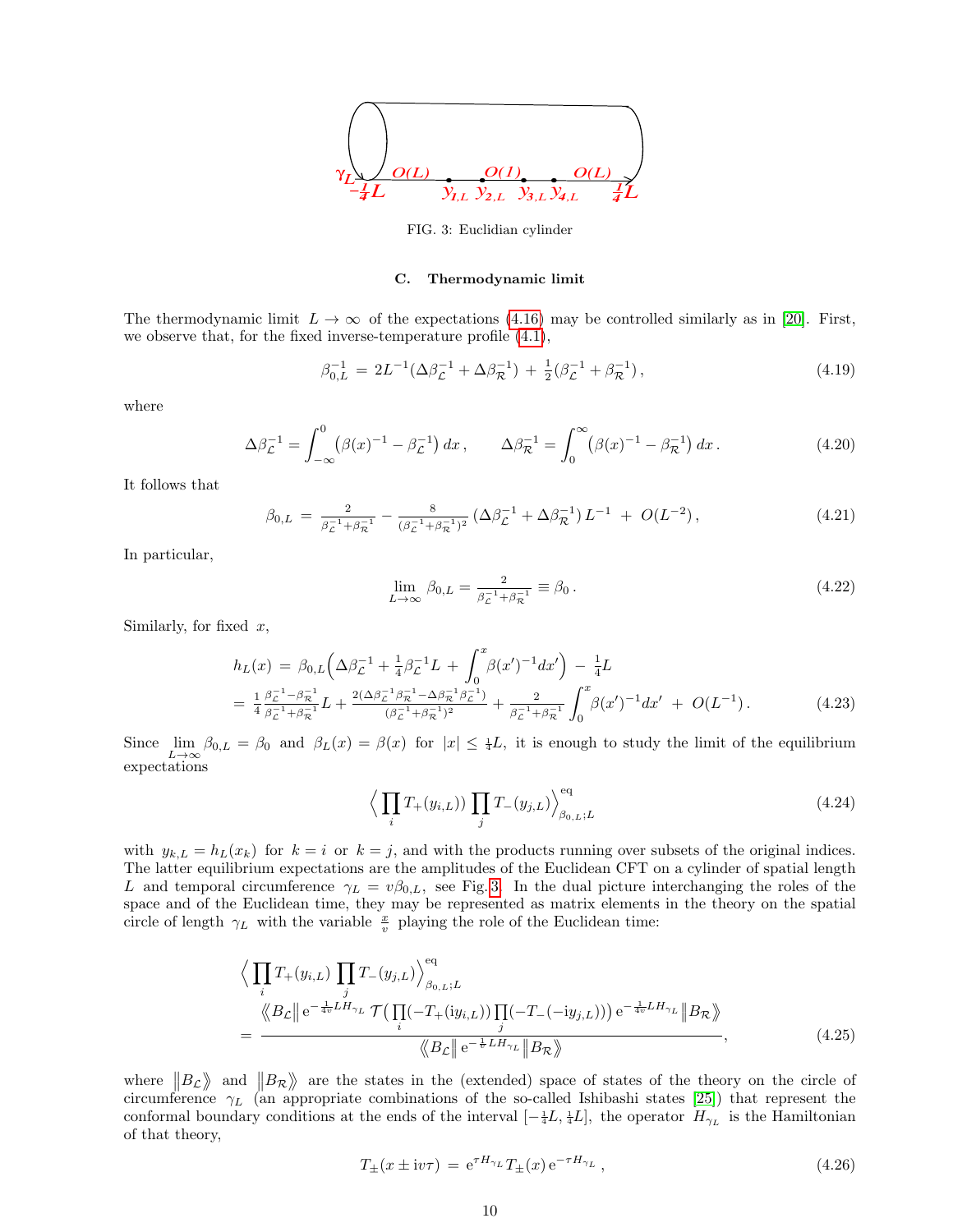with  $T_{\pm}(x)$  standing for the components of the energy-momentum tensor of the theory on the circle, see Appendix [A,](#page-44-1) and  $\mathcal T$  reorders the factors so that  $y_{i,L}$  and  $y_{j,L}$  increase from right to left.

This type of finite-volume equilibrium expectations is standard in CFT [\[9\]](#page-58-19) and was discussed in detail for the compactified free massless field in [\[15\]](#page-58-20) or [\[21\]](#page-58-21). In that case, the dual theory on the circle of length  $\gamma_L$ used in the representation [\(4.25\)](#page-9-2) has the field with the periodic boundary condition  $\varphi(t, x) = \varphi(t, x + \gamma_L)$ leading to independent left- and right-moving components and two commuting sets of modes  $\alpha_n$  and  $\bar{\alpha}_n$ satisfying each the relations [\(3.10\)](#page-5-4). The zero-mode space is generated by orthonormal vectors  $|k, w\rangle$  with  $k, w \in \mathbb{Z}$ , k corresponding to the momentum and w the winding number of the fields. One has

$$
\frac{r}{\sqrt{2}}(\alpha_0 + \bar{\alpha}_0)|k, w\rangle = k|k, w\rangle, \quad \frac{1}{\sqrt{2}r}(\alpha_0 - \bar{\alpha}_0)|k, w\rangle = w|k, w\rangle, \quad \alpha_n|k, w\rangle = 0 = \bar{\alpha}_n|k, w\rangle \text{ for } n > 0. \tag{4.27}
$$

The dual-theory boundary states representing the Neumann boundary conditions [\(3.9\)](#page-5-5) of the original theory have the form [\[41\]](#page-59-8)

$$
\|B_{\mathcal{L}}\rangle = e^{-\sum_{n=1}^{\infty} \frac{1}{n}\alpha_{-n}\bar{\alpha}_{-n}} \sum_{w \in \mathbb{Z}} |0, w\rangle = \|B_{\mathcal{R}}\rangle. \tag{4.28}
$$

The action of  $\alpha_{-n}$  or  $\bar{\alpha}_{-n}$  for  $n > 0$  raises the eigenvalue of the Hamiltonian  $H_{\gamma_L}$  of the theory by  $\frac{2\pi n}{\beta_{0,L}}$ whereas  $H_{\gamma_L}|k, w\rangle = \frac{\pi}{\beta_{0,L}}(r^{-2}k^2 + r^2w^2 - \frac{1}{6})$ . The vacuum vector is  $|0, 0\rangle$ .

Coming back to the general case, let

$$
\widetilde{y}_{k,L} = h_L(x_k) - \frac{1}{4} \frac{\beta_L^{-1} - \beta_R^{-1}}{\beta_L^{-1} + \beta_R^{-1}} L \tag{4.29}
$$

so that

$$
\lim_{L \to \infty} \widetilde{y}_{k,L} = y_0 + h(x_k)
$$
\n(4.30)

for  $y_0 \equiv \frac{2(\Delta \beta_{\cal L}^{-1} \beta_{\cal R}^{-1} - \Delta \beta_{\cal R}^{-1} \beta_{\cal L}^{-1})}{(\beta_{\cal R}^{-1} + \beta_{\cal R}^{-1})^2}$  $\frac{\left(\beta_{\mathcal{R}}^{\beta}-\Delta\beta_{\mathcal{R}}\right)\rho_{\mathcal{L}}}{\left(\beta_{\mathcal{L}}^{-1}+\beta_{\mathcal{R}}^{-1}\right)^2}$  and

<span id="page-10-0"></span>
$$
h(x) = \int_0^x \frac{\beta_0}{\beta(x')} \, dx'.\tag{4.31}
$$

Note that

$$
\frac{1}{4}L - \frac{1}{4}\frac{\beta_{\mathcal{L}}^{-1} - \beta_{\mathcal{R}}^{-1}}{\beta_{\mathcal{L}}^{-1} + \beta_{\mathcal{R}}^{-1}}L = \frac{\beta_{\mathcal{R}}^{-1}}{2(\beta_{\mathcal{L}}^{-1} + \beta_{\mathcal{R}}^{-1})}L, \qquad \frac{1}{4}L + \frac{1}{4}\frac{\beta_{\mathcal{L}}^{-1} - \beta_{\mathcal{R}}^{-1}}{\beta_{\mathcal{L}}^{-1} + \beta_{\mathcal{R}}^{-1}}L = \frac{\beta_{\mathcal{L}}^{-1}}{2(\beta_{\mathcal{L}}^{-1} + \beta_{\mathcal{R}}^{-1})}L. \tag{4.32}
$$

If we replace  $\beta_{0,L}$  by its limiting value  $\beta_0$  on the right-hand side of [\(4.25\)](#page-9-2) and denote  $v\beta_0 = \gamma$  then

$$
\frac{\langle\!\langle B_{\mathcal{L}}\rangle\!\rangle e^{-\frac{1}{4v}LH_{\gamma}}\mathcal{T}\Big(\prod_{i}(-T_{+}(iy_{i,L}))\prod_{j}(-T_{-}(-iy_{j,L}))\Big)e^{-\frac{1}{4v}LH_{\gamma}}\|B_{\mathcal{R}}\rangle\!\rangle}{\langle\!\langle B_{\mathcal{L}}\rangle\!\rangle e^{-\frac{\beta_{\mathcal{L}}^{-1}}{2(\beta_{\mathcal{L}}^{-1}+\beta_{\mathcal{R}}^{-1})v}LH_{\gamma}}\mathcal{T}\Big(\prod_{i}(-T_{+}(i\widetilde{y}_{i,L}))\prod_{j}(-T_{-}(-i\widetilde{y}_{j,L}))\Big)e^{-\frac{\beta_{\mathcal{L}}^{-1}}{2(\beta_{\mathcal{L}}^{-1}+\beta_{\mathcal{R}}^{-1})v}LH_{\gamma}}\|B_{\mathcal{R}}\rangle\!\rangle}
$$
\n
$$
=\frac{\langle\!\langle B_{\mathcal{L}}\rangle\!\rangle e^{-\frac{\beta_{\mathcal{L}}^{-1}}{2(\beta_{\mathcal{L}}^{-1}+\beta_{\mathcal{R}}^{-1})v}LH_{\gamma}}\|\langle B_{\mathcal{L}}\rangle\!\rangle e^{-\frac{\beta_{\mathcal{L}}^{-1}}{2(\beta_{\mathcal{L}}^{-1}+\beta_{\mathcal{R}}^{-1})v}LH_{\gamma}}\|B_{\mathcal{R}}\rangle\!\rangle}{\langle\!\langle B_{\mathcal{L}}\rangle e^{-\frac{1}{2v}LH_{\gamma}}\|B_{\mathcal{R}}\rangle\!\rangle}
$$
\n
$$
=\langle 0|\mathcal{T}\Big(\prod_{i}(-T_{+}(i(y_{0}+y_{i})))\prod_{j}(-T_{-}(-i(y_{0}+y_{j})))\Big)|0\rangle = \langle \prod_{i}T_{+}(y_{i})\prod_{j}T_{-}(y_{j})\rangle_{\beta_{0}}^{eq},\tag{4.33}
$$

where  $y_k = h(x_k)$  for  $k = i$  or  $k = j$  and the expectation on the right-hand side is in the infinite-volume Gibbs state at inverse temperature  $\beta_0$ . The limit was obtained using the fact that the leading contribution to  $e^{-CLH_{\gamma}}||B_{\mathcal{L},\mathcal{R}}\rangle$  for  $C>0$  and large L comes from the vacuum vector  $|0\rangle$  of the theory on the circle of radius  $\gamma$ , with the other contributions exponentially suppressed. Finally,  $\beta_{0,L}$  on the right hand side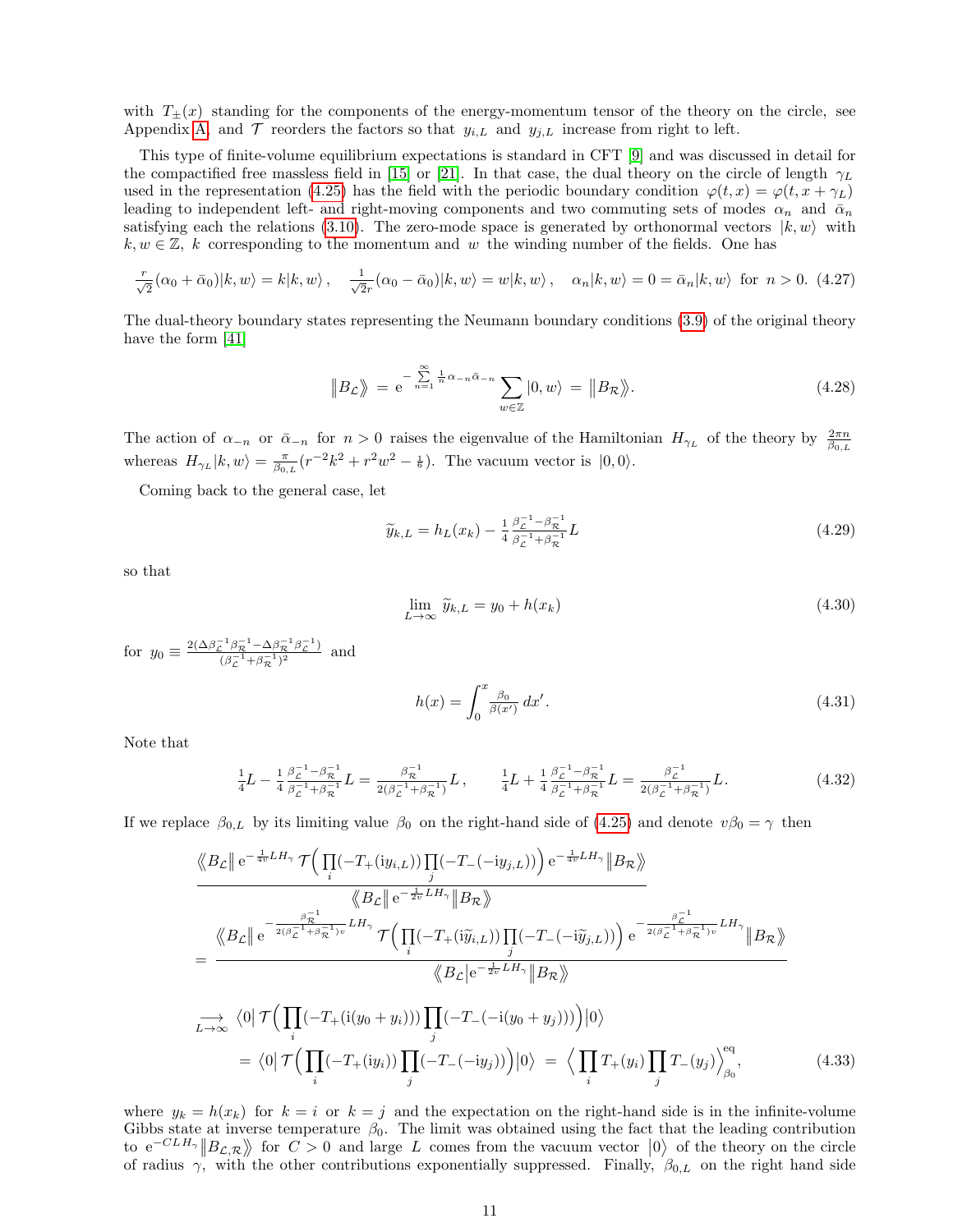of [\(4.25\)](#page-9-2) may be turned to  $\beta_0$  by rescaling the Euclidian space coordinates by  $C_L \equiv \gamma/\gamma_L = 1 + O(L^{-1})$ . Upon such a rescaling, the theory on the circle of length  $\gamma_L$  is mapped to the one on the circle of length  $\gamma$ ,  $T_{\pm}(\pm i y_{i,L})$  to  $C_L^2 T_{\pm}(\pm i C_L y_{i,L})$ , and the boundary states  $||B_{\mathcal{L},\mathcal{R}}||$  to states with the similar asymptotic behavior under the action of  $e^{-CLH_{\gamma}}$  and the argument goes as before. Dropping the subscript L in the infinite-volume limit of the equilibrium and nonequilibrium expectations, we obtain from [\(4.16\)](#page-8-3) the identity

<span id="page-11-2"></span>
$$
\left\langle \prod_{i} T_{+}(x_{i}) \prod_{j} T_{-}(x_{j}) \right\rangle^{\text{neq}} = \left\langle \prod_{i} \left( h'(x_{i})^{2} T_{+}(h(x_{i})) - \frac{c}{24\pi} (Sh)(x_{i}) \right) \prod_{j} \left( h'(x_{j})^{2} T_{-}(h(x_{j})) - \frac{c}{24\pi} (Sh)(x_{j}) \right) \right\rangle_{\beta_{0}}^{\text{eq}}, \tag{4.34}
$$

where  $\beta_0$  and h are given by [\(4.22\)](#page-9-3) and [\(4.31\)](#page-10-0). This is the same infinite-volume relation that was obtained in [\[20\]](#page-58-4) using in finite volume the periodic boundary conditions. In particular, one gets

<span id="page-11-4"></span>
$$
\left\langle T_{\pm}(x) \right\rangle^{\text{neq}} = \frac{\pi c}{12(v\beta(x))^2} - \frac{c}{24\pi} (Sh)(x) \,. \tag{4.35}
$$

$$
\left\langle T_{\pm}(x_1); T_{\pm}(x_2) \right\rangle^{\text{neq}, c} = \frac{\pi^2 c}{8(v\beta(x_1))^2 (v\beta(x_2))^2 \sinh^4\left(\frac{\pi}{\gamma}(h(x_1) - h(x_2))\right)},\tag{4.36}
$$

$$
\left\langle T_{\pm}(x_1); T_{\mp}(x_2) \right\rangle^{neq,c} = 0, \qquad (4.37)
$$

where  $\langle \cdot \rangle^{\text{neq}, c}$  denotes the infinite-volume limit of the connected expectations.

For [\(4.17\)](#page-8-3), the thermodynamic limit reduces again to that for the equilibrium expectation values. For the equal-time correlations or if the primary fields are chiral, the latter may be controlled the same way as above. For non-chiral fields at non-equal times, one should first analytically continue to imaginary times. For Euclidian points with purely imaginary times the thermodynamic limit may again be controlled by passing to the dual picture that leads to the vacuum expectation values. This should yield the convergence for  $L \to \infty$  of the analytic continuations to imaginary times of the equilibrium correlators of the primary fields and, in turn, of their boundary values with real times. The thermodynamic limit of the latter may also be controlled directly for the examples of CFTs and their primary fields discussed above. The end result is the infinite-volume version

<span id="page-11-3"></span>
$$
\left\langle \prod_{i} \Phi_{i}(x_{i}^{-}, x_{i}^{+}) \right\rangle^{\text{neq}} = \prod_{i} \left( h'(x_{i}^{-})^{\Delta_{\Phi}^{+}} h'(x_{i}^{+})^{\Delta_{\Phi}^{-}} \right) \left\langle \prod_{i} \Phi_{+}(h(x_{i}^{-}), h(x_{i}^{+})) \right\rangle_{\beta_{0}}^{\text{eq}} \tag{4.38}
$$

of the identity [\(4.17\)](#page-8-3) [\[20\]](#page-58-4).

**Remark.** The condition  $\beta_0 = \frac{2}{\beta^{-1} + 1}$  $\frac{2}{\beta_c^{-1} + \beta_{\mathcal{R}}^{-1}}$  in [\(4.31\)](#page-10-0), [\(4.34\)](#page-11-2) and [\(4.38\)](#page-11-3) may be dropped using the scaling properties of the infinite-volume equilibrium state.

## <span id="page-11-0"></span>5. FULL COUNTING STATISTICS OF ENERGY TRANSFERS: PRELIMINARIES

## <span id="page-11-1"></span>A. Two-time measurement protocol

The aim of the subsequent part of the paper is to describe the statistics of energy transfers in the nonequilibrium states with preimposed inverse-temperature profile with a kink as in Fig. 1. To access that statistics, we shall follow a two-time quantum measurement protocol [\[32,](#page-58-5)[38,](#page-59-1)[4\]](#page-58-10). To this end, we consider in the setup of Sec. [4](#page-6-1) the observables

$$
G_L(t) = e^{itH_L} G_L(0) e^{-itH_L}
$$
\n(5.1)

defined by  $(4.4)$  and possessing the spectral decompositions<sup>5</sup>

$$
G_L(t) = \sum_i g_i P_{i,L}(t) \tag{5.2}
$$

<sup>&</sup>lt;sup>5</sup> The operators  $G_L(t)$ , that, by [\(4.14\)](#page-8-1), are unitarily equivalent to  $\beta_{0,L}H_L$  + const., have discrete spectrum with finite multiplicities.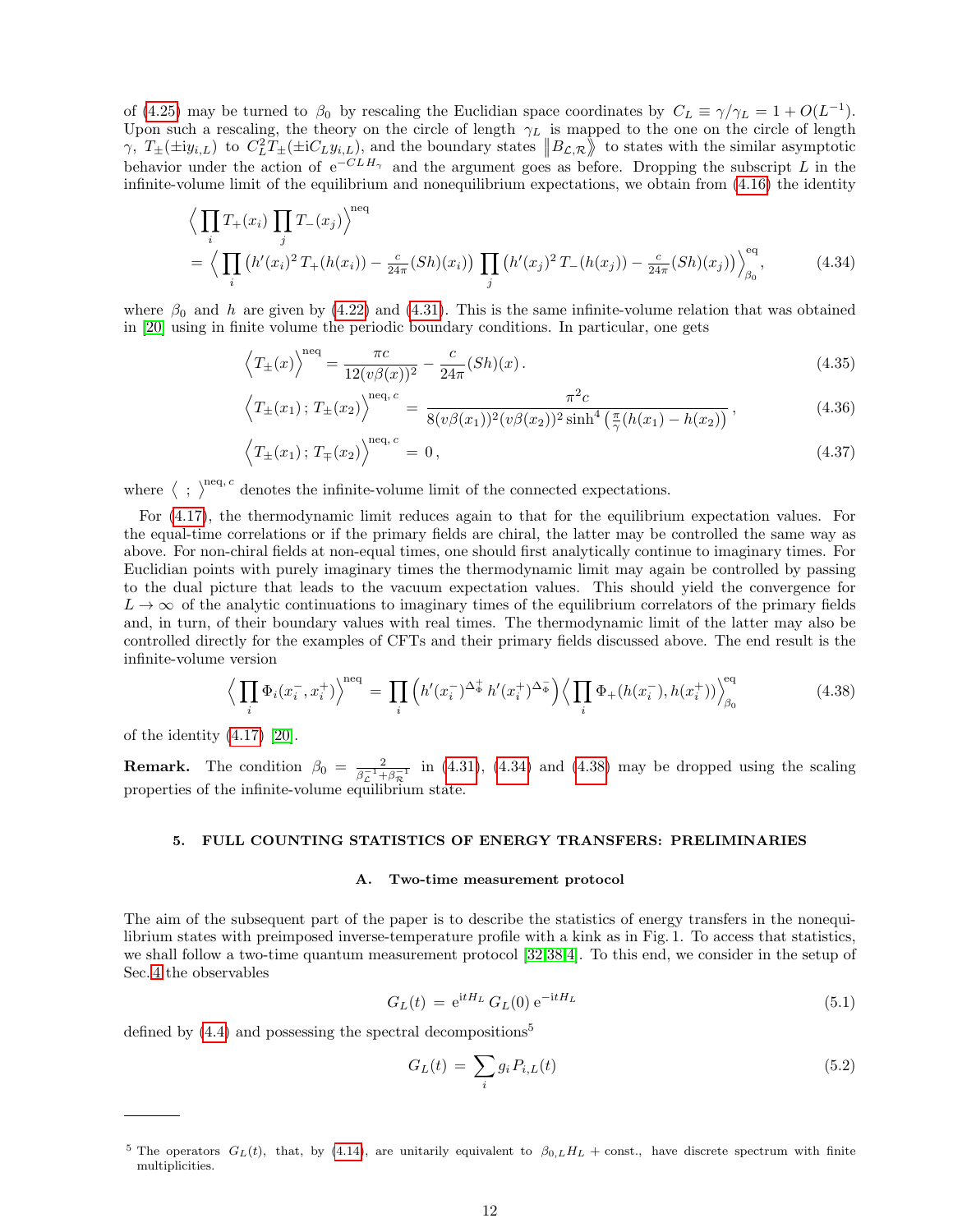with  $P_{i,L}(t) = e^{itH_L} P_{i,L}(0) e^{-itH_L}$ . If the inverse-temperature profile  $\beta(x)$  is a narrow kink with constant values  $\beta_{\mathcal{L}}$  and  $\beta_{\mathcal{R}}$  to the left and to the right, respectively, of a small interval  $[a - \delta, a + \delta]$  then

<span id="page-12-2"></span>
$$
G_L(t) = \beta_{\mathcal{L}} E_{\mathcal{L}}(t) + \beta_{\mathcal{R}} E_{\mathcal{R}}(t), \qquad (5.3)
$$

where the observable  $E_{\mathcal{L}}(t)$  measures the energy in the system at time t to the left of the kink and  $E_{\mathcal{R}}(t)$ the one to the right of the kink (redistributing the small energy contained within the kink appropriately).

Suppose that we measure the observable  $G_L(0)$  in the nonequilibrium state  $\omega_L^{\text{neq}}$  given by [\(4.5\)](#page-7-6). The probability to obtain the result  $g_i$  is

$$
p_L(g_i) = \langle P_{i,L}(0) \rangle_L^{\text{neq}} = \frac{\text{Tr}\left(P_{i,L}(0) e^{-G_L(0)}\right)}{\text{Tr}\left(e^{-G_L(0)}\right)} \tag{5.4}
$$

and, after the measurement, the nonequilibrium state is reduced to the new state with expectations

<span id="page-12-1"></span>
$$
\langle A \rangle_{i,L} = \frac{\text{Tr}\left(P_{i,L}(0) A P_{i,L}(0) e^{-G_L(0)}\right)}{\text{Tr}\left(P_{i,L}(0) e^{-G_L(0)}\right)} = \frac{\text{Tr}\left(A P_{i,L}(0) e^{-G_L(0)}\right)}{\text{Tr}\left(P_{i,L}(0) e^{-G_L(0)}\right)},\tag{5.5}
$$

where the second equality follows from the commutation of  $P_{i,L}(0)$  with  $G_L(0)$ . We now let this state evolve for time t and then measure the observable  $G_L(0)$  for the second time. This is equivalent to the measurement of the observable  $G_L(t)$  in the state with expectations given by [\(5.5\)](#page-12-1). The probability that the result of the second measurement is  $g_j$ , under the condition that the first one was  $g_i$ , is then equal to

$$
p_{t,L}(g_j|g_i) = \left\langle P_{j,L}(t) \right\rangle_{i,L} = \frac{\text{Tr}\left(P_{j,L}(t)P_{i,L}(0) e^{-G_L(0)}\right)}{\text{Tr}\left(P_{i,L}(0) e^{-G_L(0)}\right)}.
$$
\n(5.6)

Hence the probability to get the results  $(g_i, g_j)$  in the two-time measurement of  $G_L(0)$  separated by time t in the nonequilibrium state with expectation values [\(4.5\)](#page-7-6) is

$$
p_{t,L}(g_i, g_j) = p_L(g_i) p_{t,L}(g_i|g_j) = \frac{\text{Tr}(P_{j,L}(t) P_{i,L}(0) e^{-G_L(0)})}{\text{Tr}(e^{-G_L(0)})} = \langle P_{j,L}(t) P_{i,L}(0) \rangle_L^{\text{neq}}.
$$
 (5.7)

#### <span id="page-12-0"></span>B. The generating function for FCS of energy transfers

We shall consider

<span id="page-12-3"></span>
$$
\Delta E = \frac{g_j - g_i}{\Delta \beta} \,,\tag{5.8}
$$

where  $\Delta\beta \equiv \beta_R - \beta_{\mathcal{L}}$ , as a measure of the net energy transfer through the kink during time t. Indeed, the energy on the right of the kink should change in time t by  $\Delta E$  and on the left of the kink by  $-\Delta E$  so that, by [\(5.3\)](#page-12-2),  $g_j - g_i$  should be equal to  $\beta_R \Delta E - \beta_L \Delta E$ . Upon the identification [\(5.8\)](#page-12-3), the PDF of  $\Delta E$ , called Full Counting Statistics (FCS) [\[40\]](#page-59-9) of energy transfers, takes the form

$$
P_{t,L}(\Delta E) = \sum_{i,j} \delta \left( \Delta E - \frac{g_j - g_i}{\Delta \beta} \right) p_{t,L}(g_i, g_j) \tag{5.9}
$$

and its Fourier transform (called the FCS generating function) becomes

<span id="page-12-4"></span>
$$
\Psi_{t,L}(\lambda) = \int e^{i\lambda \Delta E} P_{t,L}(\Delta E) d(\Delta E) = \sum_{i,j} e^{\frac{i\lambda (g_j - g_i)}{\Delta \beta}} p_{t,L}(g_i, g_j)
$$
  
= 
$$
\sum_{i,j} e^{\frac{i\lambda (g_j - g_i)}{\Delta \beta}} \langle P_{j,L}(t) P_{i,L}(0) \rangle_L^{\text{neq}} = \langle e^{\frac{i\lambda}{\Delta \beta} G_L(t)} e^{-\frac{i\lambda}{\Delta \beta} G_L(0)} \rangle_L^{\text{neq}}.
$$
 (5.10)

In particular, the average of the energy transfer

<span id="page-12-5"></span>
$$
\langle \Delta E \rangle_{t,L} = \frac{1}{i} \partial_{\lambda} \ln \Psi_{t,L}(0) = (\Delta \beta)^{-1} \langle G_L(t) - G_L(0) \rangle_L^{\text{neq}} \tag{5.11}
$$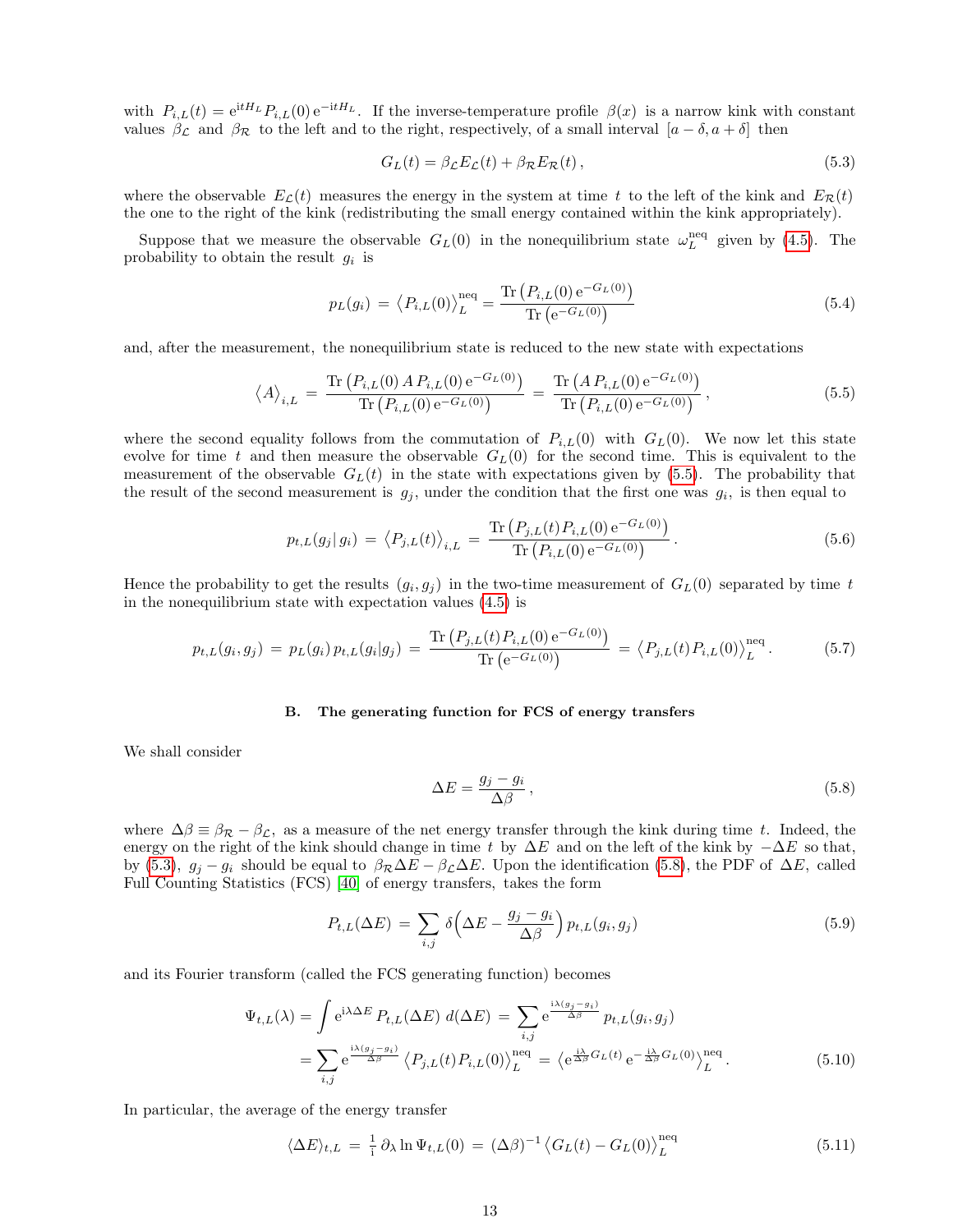and its variance

<span id="page-13-3"></span>
$$
\langle \Delta E; \Delta E \rangle_{t,L}^c = -\partial_\lambda^2 \ln \Psi_{t,L}(0) = (\Delta \beta)^{-2} \langle G_L(t) - G_L(0); G_L(t) - G_L(0) \rangle_L^{\text{neq},c}.
$$
 (5.12)

 $\Psi_{t,L}(\lambda)$  extends to an analytic function in the interior of the strip  $0 \leq \text{Im}(\lambda) \leq \Delta \beta$  if  $\Delta \beta > 0$  and  $\Delta\beta \leq \text{Im}(\lambda) \leq 0$  if  $\Delta\beta < 0$ , with the boundary value

$$
\Psi_{t,L}(-\lambda + i\Delta\beta) = \frac{\text{Tr}\left(e^{-\frac{i\lambda + \Delta\beta}{\Delta\beta}G_L(t)}e^{\frac{i\lambda + \Delta\beta}{\Delta\beta}G_L(0)}e^{-G_L(0)}\right)}{\text{Tr}\left(e^{-G_L(0)}\right)} = \frac{\text{Tr}\left(e^{-G_L(t)}e^{-\frac{i\lambda}{\Delta\beta}G_L(t)}e^{\frac{i\lambda}{\Delta\beta}G_L(0)}\right)}{\text{Tr}\left(e^{-G_L(0)}\right)} = \frac{\text{Tr}\left(e^{-G_L(t)}e^{-\frac{i\lambda}{\Delta\beta}G_L(t)}e^{\frac{i\lambda}{\Delta\beta}G_L(0)}\right)}{\text{Tr}\left(e^{-G_L(0)}\right)} = \frac{\text{Tr}\left(e^{\frac{i\lambda}{\Delta\beta}G_L(-t)}e^{-\frac{i\lambda}{\Delta\beta}G_L(0)}e^{-G_L(0)}\right)}{\text{Tr}\left(e^{-G_L(0)}\right)} = \Psi_{-t,L}(\lambda). \quad (5.13)
$$

The above identity is a "fluctuation relation" between the FCS generating functions for the direct and the time reversed dynamics. If the CFT is time-reversal invariant so that there exists an anti-unitary involution or anti-involution  $\Theta$  such that  $\Theta T_{\pm}(x)\Theta^{-1} = T_{\mp}(x)$  and, consequently,  $\Theta G_L(t)\Theta^{-1} = G_L(-t)$  then

$$
\Psi_{-t,L}(\lambda) = \frac{\text{Tr}\left(\Theta e^{-\frac{i\lambda}{\Delta\beta}G_L(t)} e^{\frac{i\lambda}{\Delta\beta}G_L(0)} e^{-G_L(0)} \Theta^{-1}\right)}{\text{Tr}\left(e^{-G_L(0)}\right)} = \frac{\text{Tr}\left(e^{-\frac{i\lambda}{\Delta\beta}G_L(t)} e^{\frac{i\lambda}{\Delta\beta}G_L(0)} e^{-G_L(0)} \right)}{\text{Tr}\left(e^{-G_L(0)}\right)} = \frac{\text{Tr}\left(e^{-\frac{i\lambda}{\Delta\beta}G_L(t)} e^{\frac{i\lambda}{\Delta\beta}G_L(0)} e^{-G_L(0)} \right)}{\text{Tr}\left(e^{-G_L(0)}\right)} = \frac{\text{Tr}\left(e^{-G_L(0)} e^{-\frac{i\lambda}{\Delta\beta}G_L(0)} e^{\frac{i\lambda}{\Delta\beta}G_L(t)} \right)}{\text{Tr}\left(e^{-G_L(0)}\right)} = \frac{\text{Tr}\left(e^{-G_L(0)} e^{-\frac{i\lambda}{\Delta\beta}G_L(0)} e^{\frac{i\lambda}{\Delta\beta}G_L(t)} \right)}{\text{Tr}\left(e^{-G_L(0)}\right)} = \Psi_{t,L}(\lambda) \tag{5.14}
$$

and we infer the "transient" fluctuation relation for the generating function  $\Psi_{t,L}(\lambda)$  [\[11](#page-58-22)[,28](#page-58-23)[,5\]](#page-58-24):

<span id="page-13-4"></span>
$$
\Psi_{t,L}(\lambda) = \Psi_{t,L}(-\lambda + i\Delta\beta) \tag{5.15}
$$

In fact, in the Hilbert of the boundary theory such that  $T_+(x^-) = T_-(x^+)$  for  $x = \pm \frac{1}{2}L$ , there always exists an anti-unitary involution  $\Theta$  that does the job: it is sufficient to take  $\Theta$  that preserves the highestweight vectors of the unitary irreducible representations of the Virasoro algebra and that commutes with the Virasoro generators  $L_n$ . Hence the transient fluctuation relation is always valid in our case.

## <span id="page-13-0"></span>6. FCS IN FINITE VOLUME AND CONFORMAL WELDING

## <span id="page-13-1"></span>A. FCS and  $Diff_{+}^{\sim}S^{1}$  characters

Using the relation [\(4.15\)](#page-8-2) between the nonequilibrium and equilibrium expectations and the transformation identity [\(4.10\)](#page-8-0), we may rewrite the expression [\(5.10\)](#page-12-4) for the generating function for FCS of energy transfers in the form

<span id="page-13-2"></span>
$$
\Psi_{t,L}(\lambda) = \langle U(h_L) e^{\frac{i\lambda}{\Delta \beta} G_L(t)} e^{-\frac{i\lambda}{\Delta \beta} G_L(0)} U(h_L)^{-1} \rangle_{\beta_{0,L};L}^{\text{eq}} \n= \langle e^{\frac{i\lambda}{\Delta \beta} \int_{\mathcal{I}_L} \zeta_{t,L}(y) T(y) dy} e^{-\frac{i\lambda}{\Delta \beta} \beta_{0,L} H_L} \rangle_{\beta_{0,L};L}^{\text{eq}} e^{-\frac{i\lambda}{\Delta \beta} (C_{t,L} - C_{0,L})}.
$$
\n(6.1)

In virtue of  $(2.7)$  and  $(2.15)$ ,

$$
\langle e^{\frac{i\lambda}{\Delta\beta}\int_{\mathcal{I}_L}\zeta_{t,L}(y) T(y) dy} e^{-\frac{i\lambda}{\Delta\beta}\beta_{0,L}H_L} \rangle_{\beta_{0,L};L}^{\text{eq}}
$$
\n
$$
= \frac{\text{Tr}\left(e^{i\frac{\lambda}{\Delta\beta}\int_{\mathcal{I}_L}\zeta_{t,L}(y) T(y) dy} e^{-\frac{2\pi\gamma_L}{L}(1+i\frac{\lambda}{\Delta\beta})(L_0-\frac{c}{24})}\right)}{\text{Tr}\left(e^{-\frac{2\pi\gamma_L}{L}(L_0-\frac{c}{24})}\right)} = \frac{\text{Tr}\left(U(f_{s,t,L}) e^{2\pi i \tau_{s,L}(L_0-\frac{c}{24})}\right)}{c_{s,\zeta_{t,L}} \text{Tr}\left(e^{2\pi i \tau_{0,L}(L_0-\frac{c}{24})}\right)} \tag{6.2}
$$

where, as before,  $\gamma_L = v\beta_{0,L}$  and

$$
s = \frac{\lambda}{\Delta \beta}, \qquad \tau_{s,L} = L^{-1}(\mathbf{i} - s)\gamma_L \tag{6.3}
$$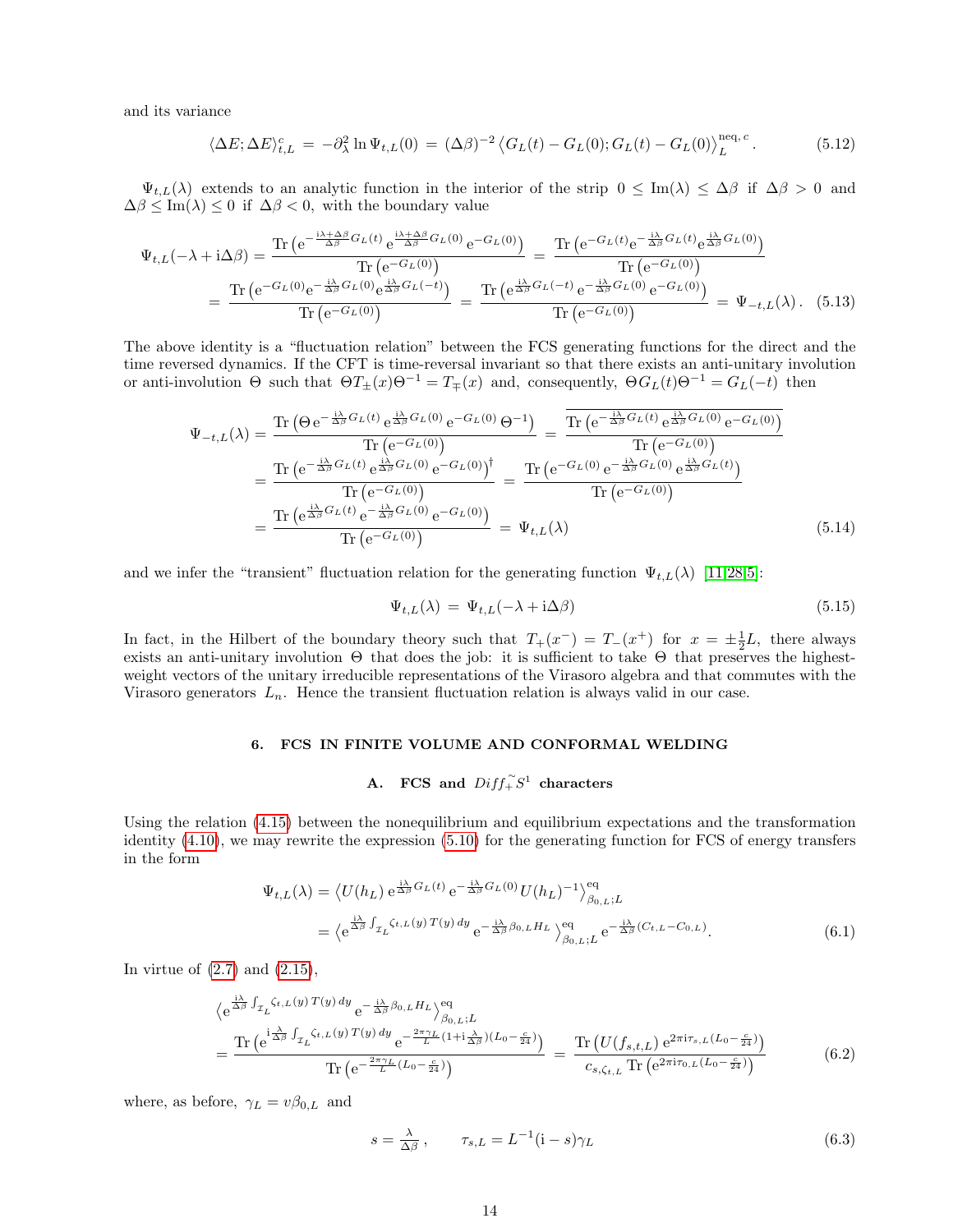and  $f_{s,t,L} \in Diff^{\sim}_+ S^1$  describe the flow of the vector field  $-\zeta_{t,L}(y)\partial_y$ . Note that the relation [\(4.13\)](#page-8-4) implies that

<span id="page-14-4"></span>
$$
f_{s,t,L}(-y - \frac{1}{2}L) = -f_{-s,-t,L}(y) - \frac{1}{2}L.
$$
\n(6.4)

The function

<span id="page-14-2"></span>
$$
\chi(\tau) = \text{Tr}(e^{2\pi i \tau (L_0 - \frac{c}{24})})
$$
\n(6.5)

of  $\tau$  from the complex upper half-plane  $\mathbb{H}_+$ , where the trace is over the space of a Virasoro algebra representation, defines the character of the latter. Such characters are explicitly known for the (direct sums of) irreducible highest-weight representations of the Virasoro algebra [\[43\]](#page-59-10). By analogy, we shall call the function

<span id="page-14-3"></span>
$$
\Upsilon(f,\tau) = \text{Tr}\left(U(f) e^{2\pi i \tau (L_0 - \frac{c}{24})}\right)
$$
\n(6.6)

of  $f \in Diff_{+}^{\infty}S^{1}$  and  $\tau \in \mathbb{H}_{+}$  the character of the projective representation U of  $Diff_{+}^{\infty}S^{1}$ . We may then rewrite the relation [\(6.1\)](#page-13-2) as

<span id="page-14-1"></span>
$$
\Psi_{t,L}(\lambda) = \frac{\Upsilon(f_{s,t,L}, \tau_{s,L})}{c_{s,\zeta_{t,L}} \chi(\tau_{0,L})} e^{-is(C_{t,L} - C_{0,L})}, \qquad (6.7)
$$

where the characters pertain to the representation of the Virasoro algebra in the space  $\mathcal{H}_L$  of states of the boundary CFT and to its corresponding lift to  $Diff_{+}^{\sim}S^1$ .

Unlike the Virasoro characters, the characters  $\Upsilon(f, \tau)$  where not studied in detail and we shall try to fill this gap in the next section for the special case that occurs on the right hand side of [\(6.7\)](#page-14-1) for which  $f = f_s$ belongs to the flow of a vector field.

## <span id="page-14-0"></span>B. Reduction of  $Diff^{\sim}_+S^1$  characters to Virasoro ones

The Virasoro character  $\chi(\tau)$  of [\(6.5\)](#page-14-2) is given by the trace of the operator  $e^{2\pi i \tau (L_0 - \frac{c}{24})}$ . If  $\tau$  were real, such an operator would represent (up to a phase) a translation in the Cartan subgroup of  $Diff_{+}^{*}S^{1}$ , see [\(2.16\)](#page-3-5). Instead,  $\tau$  is taken with a positive imaginary part in order to assure the convergence of the trace. In the simpler context of finite-dimensional representations of compact groups, it is enough to know the characters on the Cartan subgroup, as they are class functions that are constant on conjugacy classes and each conjugacy class contains an element in the Cartan subgroup. When dealing with the characters  $\Upsilon(f,\tau)$  of  $Diff_{+}^{\sim}S^{1}$ , however, there are complications. The first one is due to the insertion of the operator  $e^{2\pi i \tau (L_0 - \frac{c}{24})}$  that represents an element in the complexification of the Cartan subgroup of  $Diff_{+}^{-}S^{1}$  and assures the convergence of the trace. The second complication is due to the projectivity of the representation of  $Diff_{+}^{\sim}S^{1}$ . Finally, the conjugacy classes in  $Diff_{+}^{\sim}S^{1}$  rarely contain elements in the Cartan subgroup. All these difficulties find an elegant resolution in the setup advocated by G. Segal [\[44\]](#page-59-3) where one replaces  $Diff_+S^1$  by a semigroup of complex annuli with parameterized boundaries and one studies its projective representations. Within this approach, the operator  $U(f) e^{2\pi i \tau (L_0 - \frac{c}{24})}$  is proportional to the trace-class operator (the chiral amplitude) representing the complex annulus

$$
\mathcal{A}_{f,\tau} = \left\{ z \in \mathbb{C} \, \middle| \, |q| \le |z| \le 1 \right\} \tag{6.8}
$$

for  $q = e^{2\pi i \tau}$  with the boundary components parameterized by

$$
p_1(x) = q e^{-\frac{2\pi i}{L}f(x)} = p_1(x+L), \qquad p_2(x) = e^{-\frac{2\pi i}{L}x} = p_2(x+L), \tag{6.9}
$$

see Fig. [4.](#page-15-1) The precise normalization of the chiral amplitudes that allows to handle the projectivity of the representations of the semigroup of annuli is fixed in [\[44\]](#page-59-3) using the theory of determinant line bundles for Riemann surfaces with boundary and we shall not dwell on it here. Within Segal's approach, the counterpart of the "class-function"property of the compact-group characters is the fact that the trace of the chiral amplitude associated to a complex annulus depends, up to a controllable factor, only on the complex torus obtained from the annulus by "conformal welding" that identifies the two boundary components using their parameterizations. The complex structure of such a welded torus is fixed by defining the local holomorphic functions on it as those whose pullback to the annulus is smooth and holomorphic in the interior.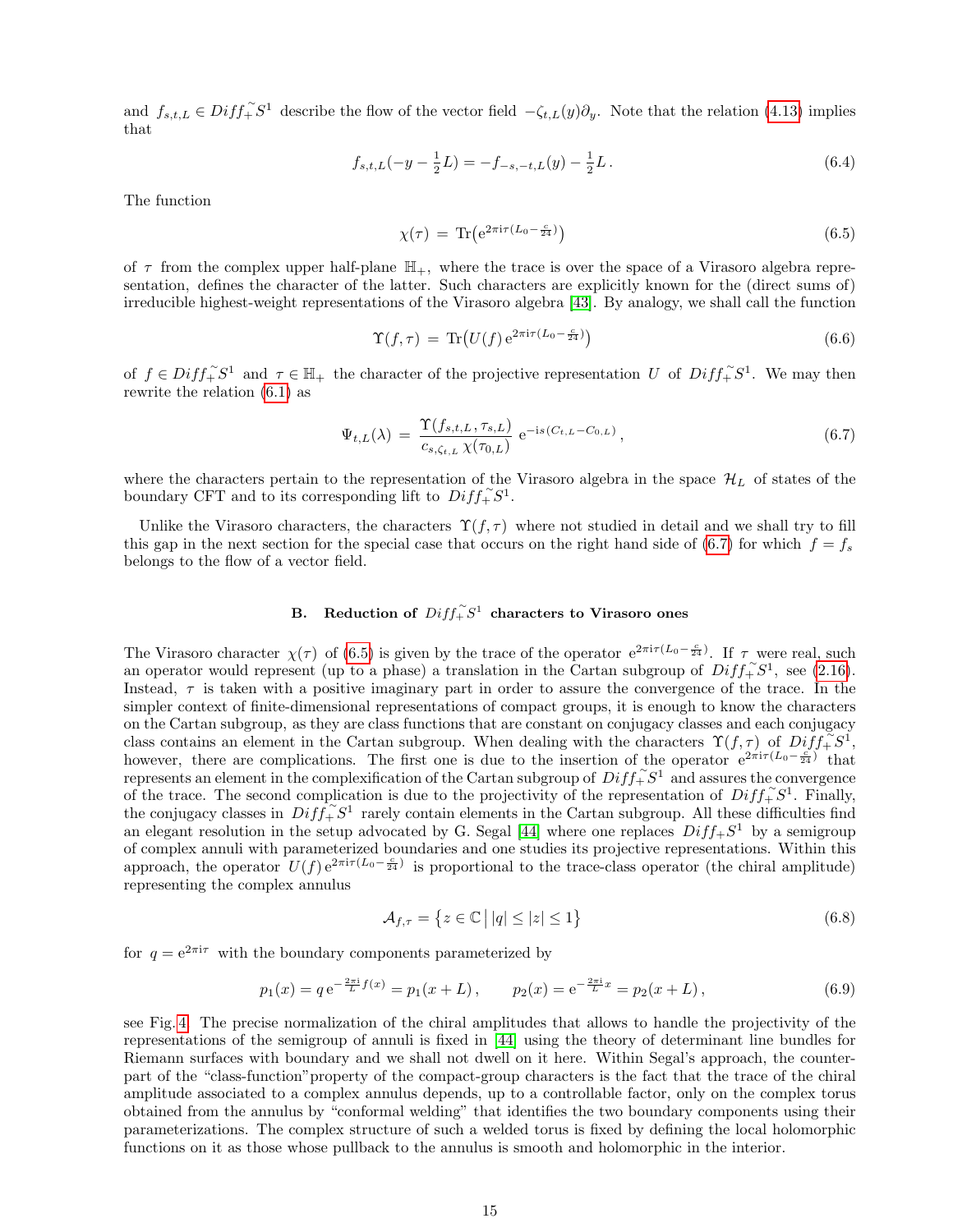In particular, identifying the boundaries of the annulus  $\mathcal{A}_{f,\tau}$  by setting  $p_1(x) = p_2(x)$ , one obtains a complex torus  $\mathcal{T}_{f,\tau}$ . The torus  $\mathcal{T}_{f,\tau}$  comes with a natural marking  $([a],[b])$ , where  $[a]$  and  $[b]$  are homology classes of 1-cycles  $\alpha$  and  $\beta$  with intersection number 1 given by the curves

<span id="page-15-4"></span>
$$
\mathcal{I}_L \ni x \stackrel{a}{\longmapsto} p_1(x) = p_2(x) \qquad \text{and} \qquad [0,1] \ni s \stackrel{b}{\longmapsto} e^{(1-s)(2\pi i \tau - \frac{2\pi i}{L} f(0))},\tag{6.10}
$$

respectively. The marked complex tori have the upper half-plane  $\mathbb{H}_+$  as the moduli space. This means that  $\mathcal{T}_{f,\tau}$  must be isomorphic to a more standard complex torus  $\mathcal{T}_{f_0,\hat{\tau}}$  with  $f_0(x) \equiv x$  for certain  $\hat{\tau} \in \mathbb{H}_+$  that is unique if we demand that the isomorphism  $\mathcal{T}_{f,\tau} \cong \mathcal{T}_{f_0,\hat{\tau}}$  intertwines the markings. Note that the torus  $\mathcal{T}_{f_0,\hat{\tau}}$ may be also viewed as obtained by identifying  $0 \neq z \in \mathbb{C}$  with  $\hat{q}z$  for  $\hat{q} = e^{2\pi i \hat{\tau}}$ .

Since  $U(f) e^{2\pi i \tau (L_0 - \frac{c}{24})}$  is proportional to the chiral amplitude of  $\mathcal{A}_{f,\tau}$  and  $e^{2\pi i \hat{\tau} (L_0 - \frac{c}{24})}$  to the chiral amplitude of  $\mathcal{A}_{f_0,\hat{\tau}}$ , with controllable proportionality constants, and the traces of those amplitudes differ by a controllable factor, it follows that we must have the relation

$$
\Upsilon(f,\tau) = C_{f,\tau} \chi(\hat{\tau}) \tag{6.11}
$$

with a controllable coefficient  $C_{f,\tau}$ . Indeed, a closer examination of Segal's theory shows [\[19\]](#page-58-9) that  $C_{f,\tau}$  may be expressed by explicit Fredholm determinants and the vacuum matrix element  $\langle 0|U(f)|0\rangle$ , where  $|0\rangle$  is the highest-weight vector in the vacuum representation of the Virasoro algebra.

The matrix element  $\langle 0|U(f_s)|0\rangle$  for the flow  $f_s$  of a vector field, where  $U(f_s)$  is given by [\(2.15\)](#page-3-4), was studied extensively in the context of "energy inequalities", see [\[12,](#page-58-14)[13\]](#page-58-25). For free fields, it may be expressed in terms of Fredholm determinants, see e.g. [\[8\]](#page-58-26), and for other CFTs the free-field expression should be raised to the power given by the central charge c. Recently, C. J. Fewster and S. Hollands derived in  $[14]$  an integral expression for  $\langle 0|U(f_s)|0\rangle$  using conformal welding of discs [\[45\]](#page-59-4). Employing in a similar vein conformal welding of tori  $\mathcal{T}_{f,\tau}$ , we shall obtain below an integral expression without Fredholm determinants for the proportionality constant  $C_{f_s,\tau}$ . Its derivation is the subject of the three subsequent subsections.

### <span id="page-15-0"></span>C. Conformal welding of tori  $\mathcal{T}_{f,\tau}$  and an inhomogeneous Riemann-Hilbert problem

We shall need more information about the isomorphism  $\mathcal{T}_{f,\tau} \cong \mathcal{T}_{f_0,\hat{\tau}}$  of the complex tori. In the first step to construct such an isomorphism we shall look for a continuous function

$$
Y: \mathcal{A}_{f,\tau} \longmapsto \mathbb{C} \tag{6.12}
$$

holomorphic in the interior of  $\mathcal{A}_{f,\tau}$  and possessing the boundary values  $Y_i = Y \circ p_i$  that satisfy the relation

<span id="page-15-2"></span>
$$
Y_{12} \equiv Y_1 - Y_2 = f - f_0 + L(\hat{\tau} - \tau). \tag{6.13}
$$

This may be viewed as an inhomogeneous Riemann-Hilbert problem [\[17\]](#page-58-27) on  $\mathcal{T}_{f,\tau}$  searching for a holomorphic function with a prescribed jump along the a-curve of  $\mathcal{T}_{f,\tau}$  which was obtained by welding the two edges of  $\mathcal{A}_{f,\tau}$ , see Fig. [5.](#page-16-0) As we shall see below, this problem has a solution Y for a unique  $\hat{\tau} \in \mathbb{H}_{+}$ , assuming that  $Y_i \in L^2(S^1_L)$ . Besides such a solution is unique up to an additive constant, and  $Y_i$  are automatically smooth. Given  $Y$ , the function

<span id="page-15-3"></span>
$$
W(z) = z e^{\frac{2\pi i}{L}Y(z)}\tag{6.14}
$$

on  $\mathcal{A}_{f,\tau}$  has the boundary values  $W_i = W \circ p_i$  that satisfy

<span id="page-15-5"></span>
$$
W_1 = \hat{q}W_2 \tag{6.15}
$$



<span id="page-15-1"></span>FIG. 4: Annulus  $\mathcal{A}_{f,\tau}$  and torus  $\mathcal{T}_{f,\tau}$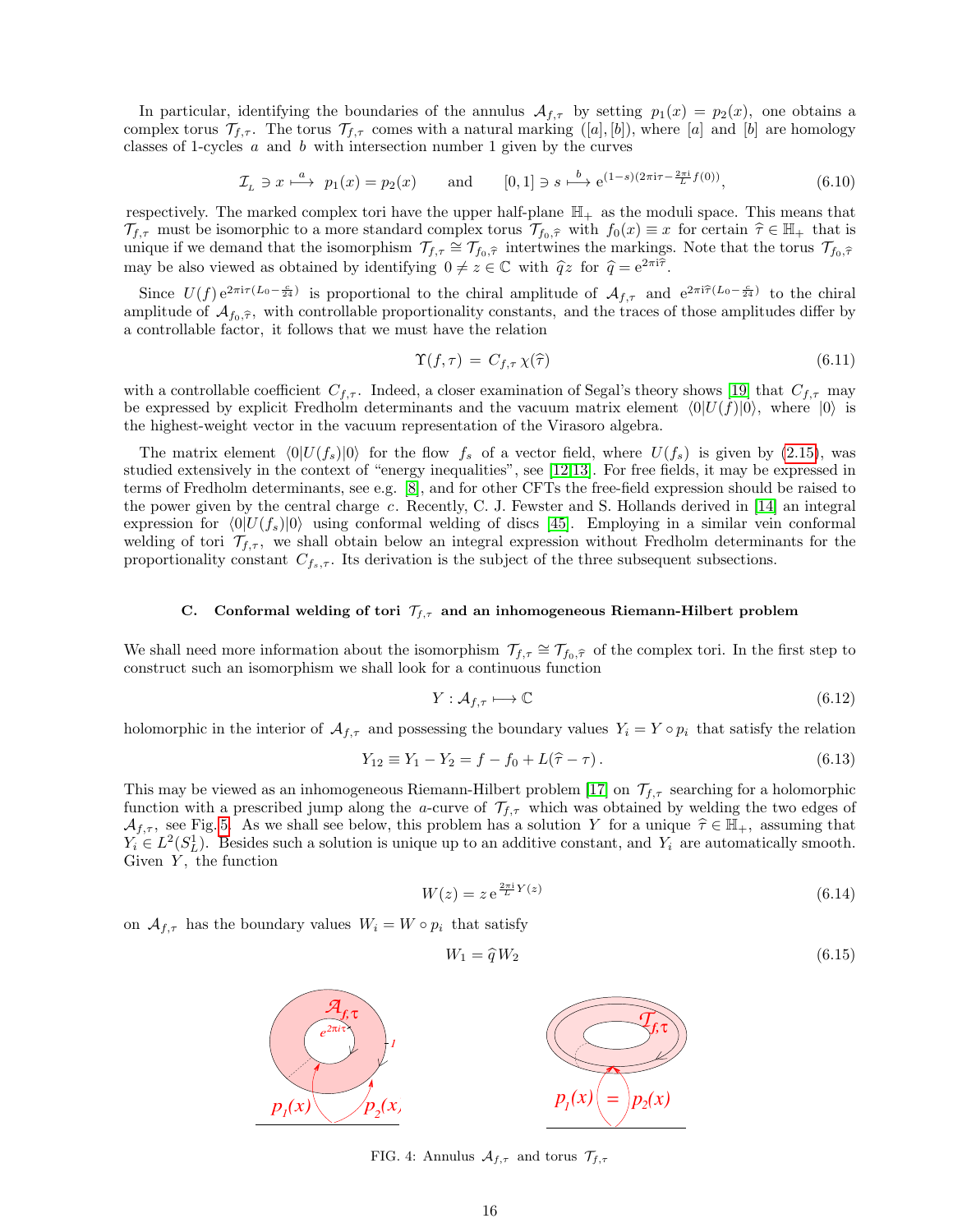

<span id="page-16-0"></span>FIG. 5: Inhomogeneous Riemann-Hilbert problem on  $\mathcal{T}_{f,\tau}$ 

so that it defines a holomorphic map from  $\mathcal{T}_{f,\tau}$  to  $\mathbb{C}^{\times}/(w \sim \hat{q}^{\pi})$ That map provides the isomorphism  $\mathcal{T}_{f,\tau} \cong \mathcal{T}_{f_0,\widehat{\tau}}$ .

The solution of the inhomogeneous Riemann-Hilbert problem searching for the function Y follows the standard strategy [\[17\]](#page-58-27). In the interior of  $\mathcal{A}_{f,\tau}$ ,  $Y(z)$  is expressed in terms of its boundary values  $Y_i$  via the Cauchy formula. Taking the limits  $z \to p_i(x)$  in the latter and using [\(6.13\)](#page-15-2), one obtains a Fredholm equation for, say,  $Y_1$ . Its solution, together with  $Y_2$  obtained from [\(6.13\)](#page-15-2), and the Cauchy formula determine Y.

Here are some more details. Let us first assume that  $Y_i$  are smooth. The Cauchy formula for  $Y(z)$  with z in the interior of  $\mathcal{A}_{f,\tau}$  reads:

$$
Y(z) = \frac{1}{2\pi i} \int_{\mathcal{I}_L} \left( \frac{Y_1(y) dp_1(y)}{p_1(y) - z} - \frac{Y_2(y) dp_2(y)}{p_2(y) - z} \right).
$$
 (6.16)

By sending z to  $p_i(x)$ , one obtains for the boundary values of Y the relations

<span id="page-16-2"></span>
$$
\frac{1}{2}Y_1(x) = \frac{1}{2\pi i} PV \int_{\mathcal{I}_L} \frac{Y_1(y) dp_1(y)}{p_1(y) - p_1(x)} - \frac{1}{2\pi i} \int_{\mathcal{I}_L} \frac{Y_2(y) dp_2(y)}{p_2(y) - p_1(x)},
$$
\n(6.17)

$$
\frac{1}{2}Y_2(x) = \frac{1}{2\pi i} \int_{\mathcal{I}_L} \frac{Y_1(y) dp_1(y)}{p_1(y) - p_2(x)} - \frac{1}{2\pi i} PV \int_{\mathcal{I}_L} \frac{Y_2(y) dp_2(y)}{p_2(y) - p_2(x)},
$$
\n(6.18)

where PV stands for "principal value". We shall identify L-periodic functions on  $\mathbb R$  with functions on the circle  $\mathbb{R}/L\mathbb{Z} = S^1_L$  and shall denote by  $E_{\pm}$  the orthogonal projections in  $L^2(S^1_L)$  on the subspace spanned by functions  $e_n(x) = \frac{1}{\sqrt{2}}$  $\overline{L}e^{-ip_nx}$  with  $n>0$  and  $n<0$ , respectively, for  $p_n \equiv \frac{2\pi n}{L}$ . Similarly, we shall denote by  $E_{0\pm}$  the orthogonal projections corresponding to  $n \geq 0$  and  $n \leq 0$ . For a smooth L-periodic function  $X$ , one has the relation

<span id="page-16-1"></span>
$$
\frac{1}{2} \left( (E_{0+} - E_{-}) X \right)(x) = -\frac{1}{2\pi i} PV \int_{\mathcal{I}_L} \frac{X(y) \, dp_2(y)}{p_2(y) - p_2(x)} \,. \tag{6.19}
$$

Adding [\(6.19\)](#page-16-1) for  $X = Y_1$  to [\(6.17\)](#page-16-2) and subtracting it for  $X = Y_2$  from [\(6.18\)](#page-16-2), we obtain the identities:

<span id="page-16-3"></span>
$$
E_{0+}Y_1 = K_{11}Y_1 + K_{12}Y_2, \qquad E_{-}Y_2 = K_{21}Y_1, \qquad (6.20)
$$

where

<span id="page-16-4"></span>
$$
(K_{11}X)(x) = \frac{1}{2\pi i} \int_{\mathcal{I}_L} X(y) \Big( \frac{dp_1(y)}{p_1(y) - p_1(x)} - \frac{dp_2(y)}{p_2(y) - p_2(x)} \Big), \tag{6.21}
$$

$$
(K_{12}X)(x) = -\frac{1}{2\pi i} \int_{\mathcal{I}_L} X(y) \frac{dp_2(y)}{p_2(y) - p_1(x)},
$$
\n(6.22)

$$
(K_{21}X)(x) = \frac{1}{2\pi i} \int_{\mathcal{I}_L} X(y) \frac{dp_1(y)}{p_1(y) - p_2(x)}\tag{6.23}
$$

are trace-class [\[46\]](#page-59-11) operators on  $L^2(S_L^1)$  as they have smooth kernels and  $S_L^1$  is a compact manifold [\[7,](#page-58-28) [47\]](#page-59-12). We also have the representations:

<span id="page-16-5"></span>
$$
K_{11} = E_{0+} - F^{-1}E_{0+}F = -E_- + F^{-1}E_-F
$$
,  $K_{12} = F^{-1}QE_{0+}$ ,  $K_{21} = E_-Q^{-1}F$ , (6.24)

where  $(FX)(x) = X(f^{-1}(x))$  and  $Qe_n = q^n e_n$ . By a limiting argument, the relations [\(6.20\)](#page-16-3) also hold if  $Y_i \in L^2(S_L^1)$ . Summing the equations [\(6.20\)](#page-16-3), substituting  $Y_2 = Y_1 - Y_{12}$  and denoting

$$
K = K_{11} + K_{12} + K_{21}, \t\t(6.25)
$$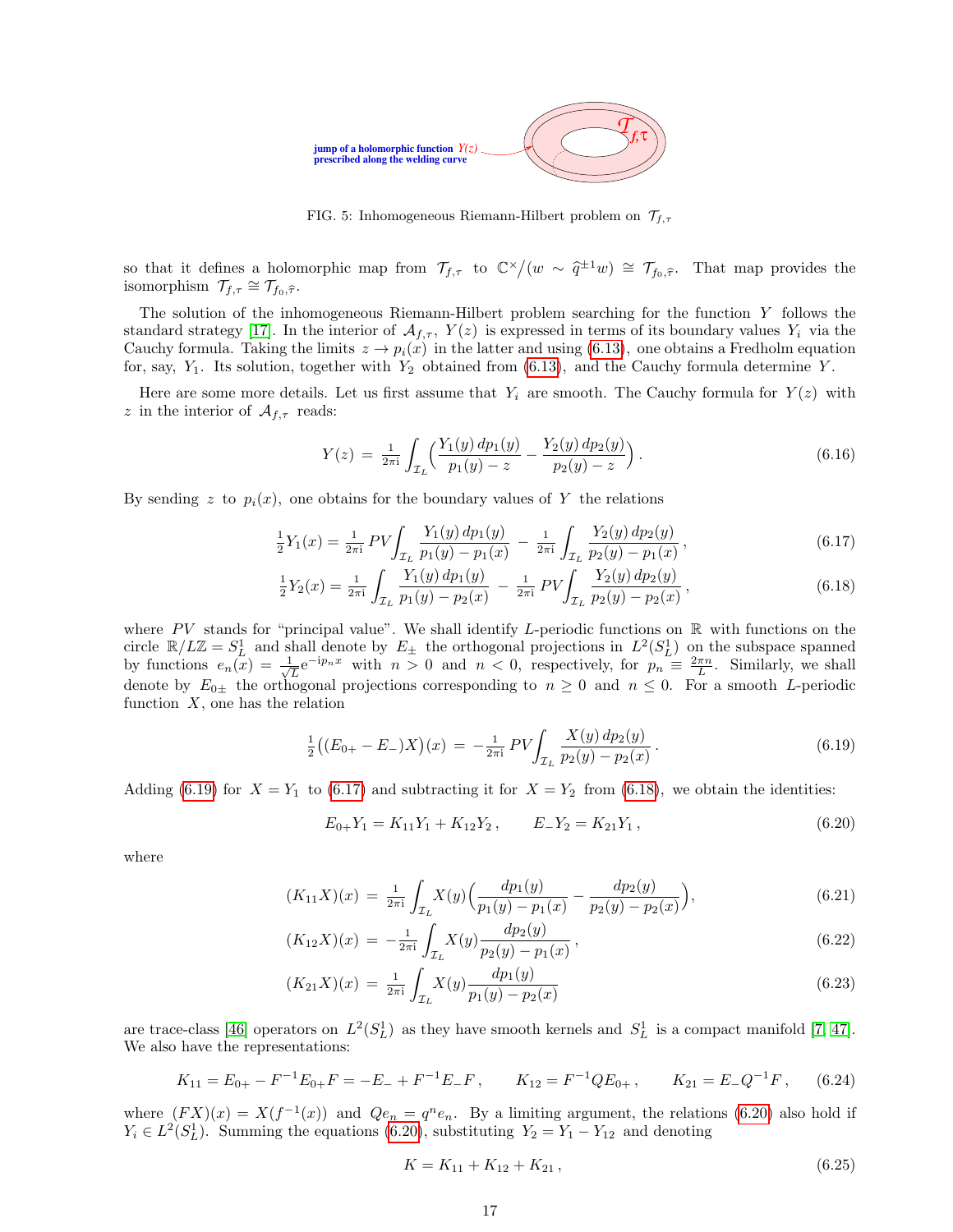we obtain the identity

<span id="page-17-0"></span>
$$
(I - K)Y_1 = (E_- - K_{12})Y_{12}
$$
\n
$$
(6.26)
$$

which is a Fredholm equation for  $Y_1$ , given  $Y_{12}$ . It appears that, conversely, if  $Y_1 \in L^2(S^1_L)$  is a solution of [\(6.26\)](#page-17-0) for some  $Y_{12} \in L^2(S_L^1)$  then there exists a holomorphic function Y on  $\mathcal{A}_{f,\tau}$  for which Y<sub>1</sub> and  $Y_2 = Y_1 - Y_{12}$  are its boundary values. Besides, if  $Y_{12}$  is smooth then so is  $(E_ - - K_{12})Y_{12}$  and  $KY_1$  so that  $(6.26)$  implies that  $Y_1$  is also smooth.

The Fredholm operator  $I - K$  has only constants in its kernel. Indeed, if  $(I - K)X_1 = 0$  for some  $X_1 \in L^2(S^1_L)$  then there exists a function X holomorphic on  $\mathcal{A}_{f,\tau}$  with smooth boundary values  $X_1$  and  $X_2 = X_1$ . Such X defines a holomorphic function on the torus  $\mathcal{T}_{f,\tau}$  and must be constant. Since the index of the Fredholm operator  $I - K$  vanishes, it follows that the image of  $I - K$  is of codimension one. The solubility of [\(6.26\)](#page-17-0) for  $Y_1$ , given  $Y_{12}$ , requires a fine tuning of the constant contribution to  $Y_{12}$ . Let  $\omega$  be a holomorphic 1-form on  $\mathcal{T}_{f,\tau}$  fixed by the normalization condition

<span id="page-17-3"></span>
$$
\int_{a} \omega = 1. \tag{6.27}
$$

We shall identify  $\omega$  with its pullback to  $\mathcal{A}_{f,\tau}$  that satisfies the relation  $p_1^*\omega = p_2^*\omega$ . If  $Y_{12}$  is the difference of the boundary values of a function Y holomorphic in the interior of  $\mathcal{A}_{f,\tau}$  then, by the Stokes theorem,

<span id="page-17-1"></span>
$$
\int_{\mathcal{I}_L} Y_{12} \, p_1^* \omega = \int_{\mathcal{I}_L} Y_1 \, p_1^* \omega - \int_{\mathcal{I}_L} Y_2 \, p_2^* \omega = \int_{\mathcal{A}_{f,\tau}} d(Y \omega) = 0. \tag{6.28}
$$

One may show that this is also a sufficient condition for the solubility of [\(6.26\)](#page-17-0) for  $Y_1$ , given  $Y_{12}$ . For  $Y_{12}$ of [\(6.13\)](#page-15-2), it fixes uniquely  $\hat{\tau}$ . The form  $\omega$  may be constructed as the pullback by W given by [\(6.14\)](#page-15-3) of<br>the holomorphic form  $-\frac{dw}{2\pi i w}$  on  $\mathbb{C}^{\times}$  (that descends to  $\mathbb{C}^{\times}/(w \sim \hat{q}^{\pm 1}w)$ ). It follow formula

<span id="page-17-2"></span>
$$
\omega = -\frac{dz}{2\pi i z} - L^{-1} dY. \tag{6.29}
$$

The integrability condition [\(6.28\)](#page-17-1) takes then for  $Y_{12}$  given by [\(6.13\)](#page-15-2) the form of an implicit equation for  $\hat{\tau}$ :

$$
\hat{\tau} = \tau - L^{-2} \int_{\mathcal{I}_L} (f - f_0)(df - dY_1).
$$
\n(6.30)

One also obtains from [\(6.10\)](#page-15-4) and [\(6.29\)](#page-17-2) the relation

$$
\int_{b} \omega = \tau - L^{-1} f(0) + L^{-1} Y_{12}(0) = \hat{\tau}
$$
\n(6.31)

which, together with [\(6.27\)](#page-17-3), shows that  $\hat{\tau} \in \mathbb{H}_+$  and that the isomorphism  $\mathcal{T}_{f,\tau} \cong \mathcal{T}_{f_0,\hat{\tau}}$  defined by W of [\(6.14\)](#page-15-3) intertwines the markings defined by [\(6.10\)](#page-15-4).

It will be convenient to introduce the functions

$$
X_1(x) = f(x) - Y_1(x) - L\tau,
$$
  
\n
$$
X_2(x) = x - Y_2(x) = x - Y_1(x) + Y_{12}(x) = f(x) + L(\hat{\tau} - \tau) - Y_1(x) = X_1(x) + L\hat{\tau}
$$
\n(6.32)

such that

$$
W_i(x) = e^{-\frac{2\pi i}{L}X_i(x)}.
$$
\n(6.33)

for the boundary values  $W_i$  of W. The functions  $X_i$  and their derivatives satisfy the relations

<span id="page-17-5"></span>
$$
X_i(x+L) = X_i(x) + L, \qquad X'_i(x+L) = X'_i(x), \qquad X'_1(x) = X'_2(x). \tag{6.34}
$$

We shall need below the following identities.

Lemma 1. One has:

<span id="page-17-4"></span>
$$
\int_{\mathcal{I}_L} \left( X_i'(x) \right)^2 dx = \int_{\mathcal{I}_L} \frac{1}{f'(x)} \left( X_i'(x) \right)^2 dx \,, \tag{6.35}
$$

$$
\int_{\mathcal{I}_L} (SX_i)(x) \, dx = \int_{\mathcal{I}_L} \frac{1}{f'(x)} \left( (SX_i)(x) - (Sf)(x) \right) dx \,, \tag{6.36}
$$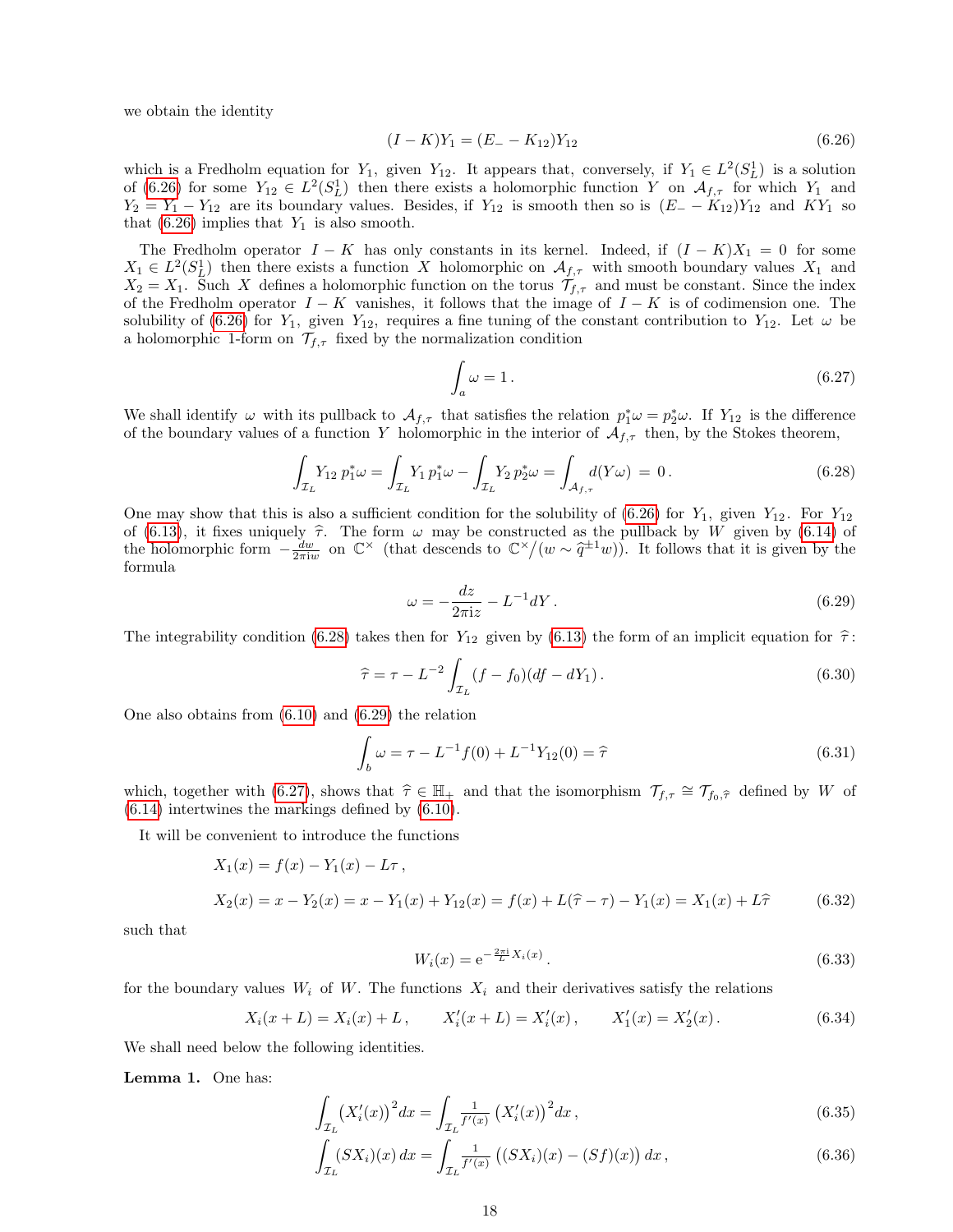where  $S$  denotes the Schwarzian derivative, see  $(2.12)$ .

**Proof of Lemma 1.** Consider first the 1-form  $\eta_1(z) = \left(\frac{W'(z)}{W(z)}\right)^{z}$  $\frac{W'(z)}{W(z)}$ <sup>2</sup> zdz on  $\mathcal{A}_{f,\tau}$ . One has

$$
\int_{\mathcal{I}_L} p_2^* \eta_1 = \left( -\frac{2\pi i}{L} \right) \int_{\mathcal{I}_L} \left( X_2'(x) \right)^2 dx \,. \tag{6.37}
$$

On the other hand,

$$
\int_{\mathcal{I}_L} p_1^* \eta_1 = \left( -\frac{2\pi i}{L} \right) \int_{\mathcal{I}_L} \frac{1}{f'(x)} \left( X_1'(x) \right)^2 dx \tag{6.38}
$$

so that the identity [\(6.35\)](#page-17-4) follows from the holomorphicity of the 1-form  $\eta_1$  in the interior of  $\mathcal{A}_{f,\tau}$ . Similarly, consider the 1-form  $\eta_2(z) = (SW)(z)z dz$  that is also holomorphic on the interior of  $\mathcal{A}_{f,\tau}$ . Now one has:

$$
\int_{\mathcal{I}_L} p_2^* \eta_2 = \left( -\frac{2\pi i}{L} \right) \int_{\mathcal{I}_L} \left( -\frac{1}{2} \left( X_2'(x) \right)^2 - \frac{L^2}{4\pi^2} (SX_2)(x) + \frac{1}{2} \right) dx \tag{6.39}
$$

and

$$
\int_{\mathcal{I}_L} p_1^* \eta_2 = \left( -\frac{2\pi i}{L} \right) \int_{\mathcal{I}_L} \frac{1}{f'(x)} \left( -\frac{1}{2} \left( X_1'(x) \right)^2 - \frac{L^2}{4\pi^2} (SX_1)(x) + \frac{L^2}{4\pi^2} (Sf)(x) + \frac{1}{2} f'(x)^2 \right) dx
$$
\n
$$
= \left( -\frac{2\pi i}{L} \right) \int_{\mathcal{I}_L} \left( \frac{1}{f'(x)} \left( -\frac{1}{2} \left( X_1'(x) \right)^2 - \frac{L^2}{4\pi^2} (SX_1)(x) + \frac{L^2}{4\pi^2} (Sf)(x) \right) + \frac{1}{2} \right) dx. \tag{6.40}
$$

Comparing both integrals and using [\(6.35\)](#page-17-4) and the equality  $SX_1 = SX_2$ , we obtain [\(6.36\)](#page-17-4).  $\Box$ 

## <span id="page-18-0"></span>D. 1-point function of the Euclidian energy-momentum tensor

The holomorphic component of the Euclidian energy-momentum tensor is given by the formula<sup>6</sup>

$$
T^{E}(z) = \sum_{n=-\infty}^{\infty} i^{n} L_{n} z^{-n-2}.
$$
\n(6.41)

In view of [\(2.3\)](#page-2-6), the Minkowskian energy-momentum tensor  $T(x)$  is related to  $T^{E}(z)$  for  $|z|=1$  by the identity

<span id="page-18-1"></span>
$$
T(x) = \frac{2\pi}{L^2} \left( e^{-\frac{4\pi i}{L}x} T^E (e^{-\frac{2\pi i}{L}x}) - \frac{c}{24} \right)
$$
 (6.42)

that we shall use below several times. We would like to find the 1-point function of  $T^{E}(z)$  on the torus  $\mathcal{T}_{f,\tau}$ defined as

$$
\left\langle T^{E}(z)\right\rangle_{\tau_{f,\tau}} = \frac{\text{Tr}\left(U(f) \, T^{E}(z) \, e^{2\pi i \tau (L_0 - \frac{c}{24})}\right)}{\text{Tr}\left(U(f) \, e^{2\pi i \tau (L_0 - \frac{c}{24})}\right)}.\tag{6.43}
$$

 $\langle T^{E}(z)\rangle_{\tau_{f,\tau}}$  is holomorphic in the interior of  $\mathcal{A}_{f,\tau}$  and has boundary values, at least in the distributional sense, that we would like to relate. Since the commutator with  $L_0 - \frac{2}{24}$  generates the dilations of  $T<sup>E</sup>(z)$  so that.

$$
q^{2}T^{E}(qz) = e^{2\pi i\tau(L_{0} - \frac{c}{24})}T^{E}(z)e^{-2\pi i\tau(L_{0} - \frac{c}{24})},
$$
\n(6.44)

we infer using  $(6.42)$  and the transformation rule  $(2.11)$  that

<sup>&</sup>lt;sup>6</sup> The replacement of  $L_n$  by  $i^n L_n$  in the usual formula for  $T^E$  absorbs the shift of x introduced in [\(2.3\)](#page-2-6).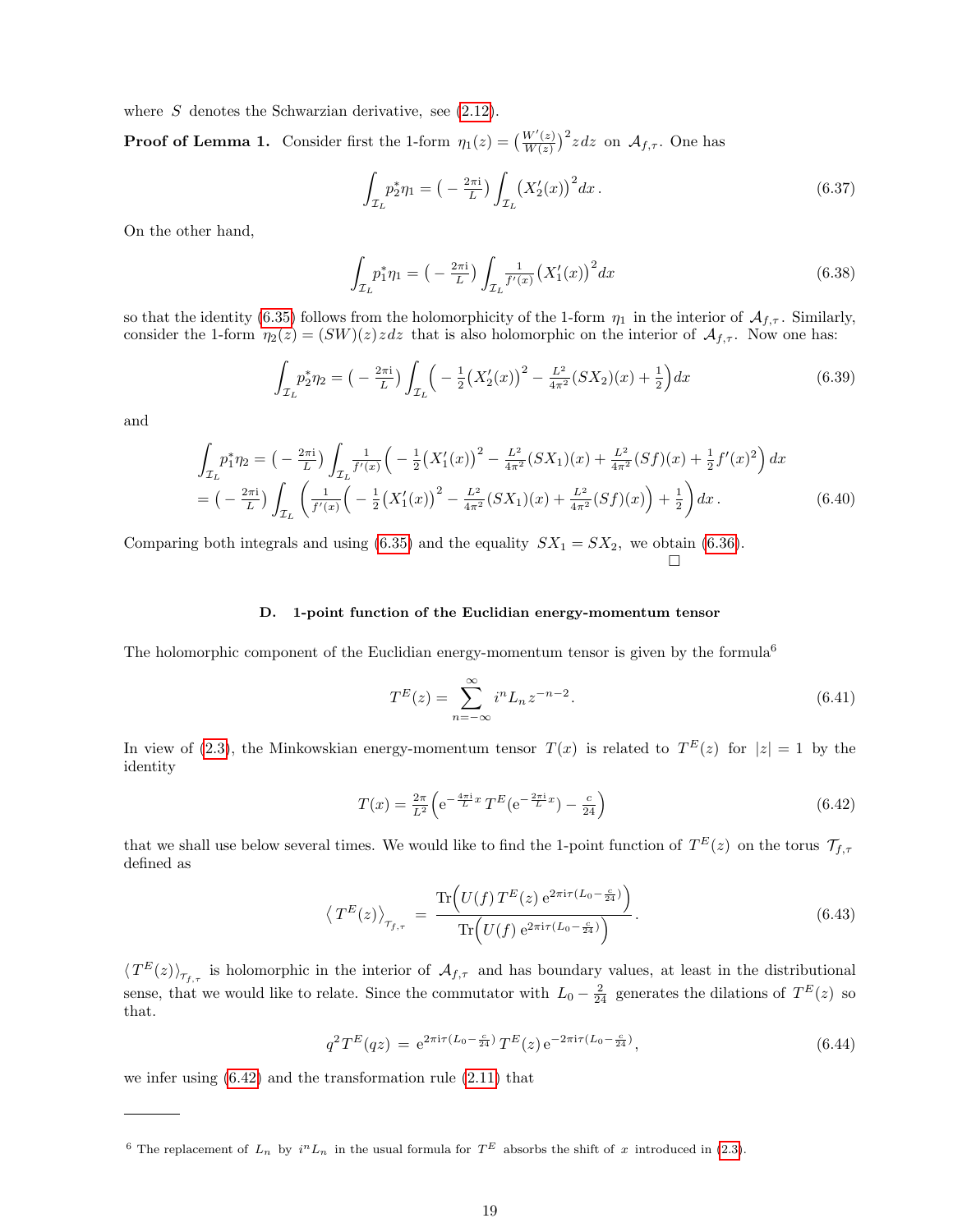$$
f'(x)^{2} (q^{2} e^{-\frac{4\pi i}{L}f(x)} \left\langle T^{E} (q e^{-\frac{2\pi i}{L}f(x)}) \right\rangle_{\tau_{f,\tau}} - \frac{c}{24} \right)
$$
\n
$$
= \frac{f'(x)^{2} \operatorname{Tr} \left( U(f) \left( q^{2} e^{-\frac{4\pi i}{L}f(x)} T^{E} (q e^{-\frac{2\pi i}{L}f(x)}) - \frac{c}{24} \right) e^{2\pi i \tau (L_{0} - \frac{c}{24})} \right)}{\operatorname{Tr} \left( U(f) e^{2\pi i \tau (L_{0} - \frac{c}{24})} \right)}
$$
\n
$$
= \frac{f'(x)^{2} \operatorname{Tr} \left( U(f) e^{2\pi i \tau (L_{0} - \frac{c}{24})} \left( e^{-\frac{4\pi i}{L}f(x)} T^{E} (e^{-\frac{2\pi i}{L}f(x)}) - \frac{c}{24} \right) \right)}{\operatorname{Tr} \left( U(f) e^{2\pi i \tau (L_{0} - \frac{c}{24})} \right)}
$$
\n
$$
= \frac{f'(x)^{2} \operatorname{Tr} \left( U(f) e^{2\pi i \tau (L_{0} - \frac{c}{24})} \frac{L^{2}}{2\pi} T(f(x)) \right)}{\operatorname{Tr} \left( U(f) e^{2\pi i \tau (L_{0} - \frac{c}{24})} \right)} = \frac{\frac{L^{2}}{2\pi} \operatorname{Tr} \left( f'(x)^{2} T(f(x)) U(f) e^{2\pi i \tau (L_{0} - \frac{c}{24})} \right)}{\operatorname{Tr} \left( U(f) e^{2\pi i \tau (L_{0} - \frac{c}{24})} \right)} + \frac{cL^{2}}{48\pi^{2}} (Sf)(x)
$$
\n
$$
= \frac{\frac{L^{2}}{2\pi} \operatorname{Tr} \left( U(f) T(x) e^{2\pi i \tau (L_{0} - \frac{c}{24})} \right)}{\operatorname{Tr} \left( U(f) e^{2\pi i \tau (L_{0} - \frac{c}{24})} \right)} + \frac{cL^{2}}{48\pi^{2}} (Sf)(x)
$$
\n
$$
= \frac{\frac{L^{2}}{2\pi
$$

This is a linear inhomogeneous equation for the boundary values of the 1-point function  $\langle T^{E}(z)\rangle_{\tau_{f,\tau}}$ . Let us consider now the function

$$
G(z) = \frac{c}{12}(SW)(z),\tag{6.46}
$$

where  $W(z)$  is given by [\(6.14\)](#page-15-3). By the chain rule for the Schwarzian derivative [\(2.13\)](#page-3-7) and [\(6.15\)](#page-15-5),

<span id="page-19-1"></span>
$$
(SW_1)(x) = (q(-\frac{2\pi i}{L})f'(x)e^{-\frac{2\pi i}{L}f(x)})^2 (SW)(q e^{-\frac{2\pi i}{L}f(x)}) + \frac{2\pi^2}{L^2}f'(x)^2 + (Sf)(x)
$$
  
=  $(SW_2)(x) = ((-\frac{2\pi i}{L})e^{-\frac{2\pi i}{L}x})^2 (SW)(e^{-\frac{2\pi i}{L}x}) + \frac{2\pi^2}{L^2} = -\frac{4\pi^2}{L^2}(e^{-\frac{4\pi i}{L}x}(SW)(e^{-\frac{2\pi i}{L}x}) - \frac{1}{2})$  (6.47)

from which we conclude that

$$
f'(x)^2 \left( q^2 e^{-\frac{4\pi i}{L} f(x)} G(q e^{-\frac{2\pi i}{L} f(x)}) - \frac{c}{24} \right) = e^{-\frac{4\pi i}{L} x} G(e^{-\frac{2\pi i}{L} x}) - \frac{c}{24} + \frac{cL^2}{48\pi^2} (Sf)(x), \tag{6.48}
$$

which is the same linear inhomogeneous equation that for the boundary values of  $\langle T^{E}(z)\rangle_{\tau_{f,\tau}}$ . But the corresponding homogeneous equation for the boundary values of a holomorphic function  $F(z)$  on the interior of  $\mathcal{A}_{f,\tau}$ ,

$$
f'(x)^2 q^2 e^{-\frac{4\pi i}{L}f(x)} F(q e^{-\frac{2\pi i}{L}f(x)}) = e^{-\frac{4\pi i}{L}x} F(e^{-\frac{2\pi i}{L}x}),
$$
\n(6.49)

has solutions that correspond to holomorphic quadratic differentials  $F(z)(dz)^2$  pulled back from  $\mathcal{T}_{f,\tau}$  that necessarily are of the form  $A(d \ln W(z))^2$ , i.e.

<span id="page-19-0"></span>
$$
F(z) = A \left(\frac{W'(z)}{W(z)}\right)^2 \tag{6.50}
$$

for some constant A. This leads to the identity

$$
\left\langle T^{E}(z)\right\rangle_{\tau_{f,\tau}} = G(z) + F(z) = \frac{c}{12} \left(SW\right)(z) + F(z). \tag{6.51}
$$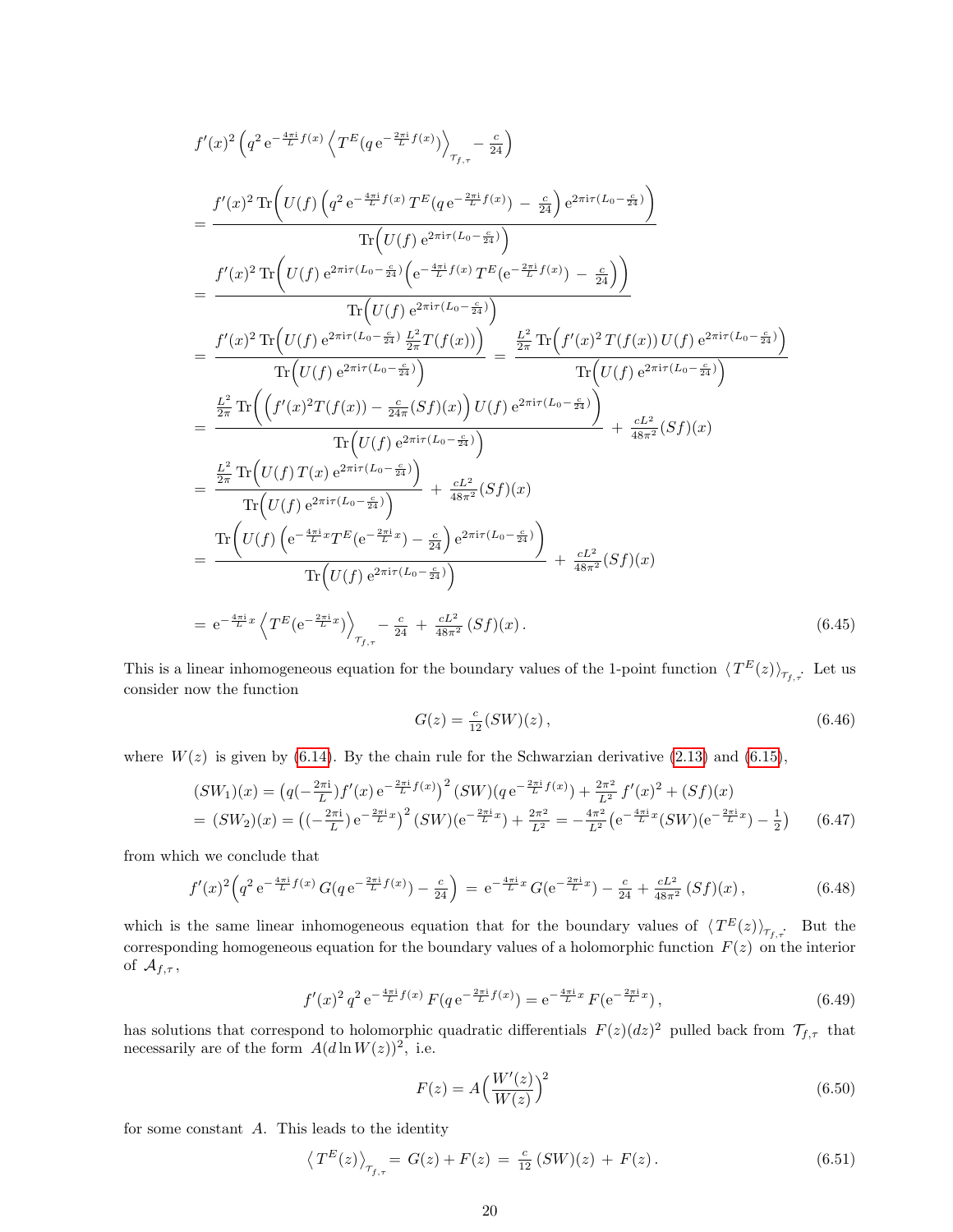The parameter  $A$  in [\(6.50\)](#page-19-0) may be fixed from the transformation rule of the Euclidian energy-momentum expectations between the isomorphic tori  $\mathcal{T}_{f,\tau}$  and  $\mathcal{T}_{f_0,\hat{\tau}}$  in Euclidian CFT which gives

$$
F(z) = W'(z)^2 \left\langle T^E(W(z)) \right\rangle_{\tau_{f_0, \hat{\tau}}}, \qquad (6.52)
$$

see Eq. (5.124) in [\[3\]](#page-58-29) or (2.15) in [\[18\]](#page-58-30). Since

$$
\langle T^{E}(w) \rangle_{\tau_{f_0, \hat{\tau}}} = \frac{\text{Tr}\left(T^{E}(w) e^{2\pi i \hat{\tau}(L_0 - \frac{c}{24})}\right)}{\text{Tr}\left(e^{2\pi i \hat{\tau}(L_0 - \frac{c}{24})}\right)} = \frac{\text{Tr}\left(L_0 w^{-2} e^{2\pi i \hat{\tau}(L_0 - \frac{c}{24})}\right)}{\text{Tr}\left(e^{2\pi i \hat{\tau}(L_0 - \frac{c}{24})}\right)}
$$

$$
= w^{-2} \left(\frac{\text{Tr}\left((L_0 - \frac{c}{24}) e^{2\pi i \hat{\tau}(L_0 - \frac{c}{24})}\right)}{\text{Tr}\left(e^{2\pi i \hat{\tau}(L_0 - \frac{c}{24})}\right)} + \frac{c}{24}\right) = w^{-2} \left(\frac{1}{2\pi i} \partial_{\hat{\tau}} \ln \chi(\hat{\tau}) + \frac{c}{24}\right),\tag{6.53}
$$

we obtain then the identity

<span id="page-20-1"></span>
$$
\left\langle T^{E}(z)\right\rangle_{\tau_{f,\tau}} = \frac{c}{12} \left(SW\right)(z) + \left(\frac{W'(z)}{W(z)}\right)^{2} \left(\frac{1}{2\pi i} \partial_{\widehat{\tau}} \ln \chi(\widehat{\tau}) + \frac{c}{24}\right)
$$
(6.54)

that is the main result of the present subsection.

## <span id="page-20-0"></span>E.  $Diff_{+}^{\sim}S^{1}$  character on 1-parameter subgroups

We shall use the identity  $(6.54)$  to calculate the logarithmic s-derivative of

$$
c_{s,\zeta}^{-1} \Upsilon(f_s, \tau) = \text{Tr} \left( e^{i s \int_{\mathcal{I}_L} \zeta(x) T(x) dx} e^{2\pi i \tau (L_0 - \frac{c}{24})} \right) \equiv \widetilde{\Upsilon}(f_s, \tau) \tag{6.55}
$$

for the flow  $f_s$  of the vector field  $-\zeta(x)\partial_x$ , see [\(6.6\)](#page-14-3) and [\(2.15\)](#page-3-4). First note that

<span id="page-20-3"></span>
$$
\partial_s \ln \widetilde{\Upsilon}(f_s, \tau) = \frac{\mathrm{i} \int_{\mathcal{I}_L} \zeta(x) \operatorname{Tr} \left( U(f_s) \, T(x) \, \mathrm{e}^{2\pi \mathrm{i} \tau (L_0 - \frac{c}{24})} \right) dx}{\operatorname{Tr} \left( U(f_s) \, \mathrm{e}^{2\pi \mathrm{i} \tau (L_0 - \frac{c}{24})} \right)} \,. \tag{6.56}
$$

Denoting by  $W_s$  the function defining the isomorphism  $\mathcal{T}_{f_s,\tau} \cong \mathcal{T}_{f_0,\widehat{\tau}_s}$  constructed as in Sec. [6 C](#page-15-0) and by  $W_{s;i} = e^{-\frac{2\pi i}{L}X_{s;i}}$  its boundary values such that  $X_{s;1} = X_{s;2} - L\hat{\tau}_s$ , we infer from [\(6.42\)](#page-18-1), [\(6.54\)](#page-20-1), [\(6.47\)](#page-19-1) and (6.34) that [\(6.34\)](#page-17-5) that

<span id="page-20-2"></span>
$$
\frac{\frac{L^2}{2\pi} \text{Tr}\Big(U(f_s) T(x) e^{2\pi i (L_0 - \frac{c}{24})}\Big)}{\text{Tr}\Big(U(f_s) e^{2\pi i (L_0 - \frac{c}{24})}\Big)} = e^{-\frac{4\pi i}{L}x} \left\langle T^E(e^{-\frac{2\pi i}{L}x}) \right\rangle_{\mathcal{T}_{f,\tau}} - \frac{c}{24}
$$
\n
$$
= \frac{c}{12} e^{-\frac{4\pi i}{L}x} \left(SW_s\right) (e^{-\frac{2\pi i}{L}x}) + e^{-\frac{4\pi i}{L}x} \left(\frac{W_s'(e^{-\frac{2\pi i}{L}x})}{W_s(e^{-\frac{2\pi i}{L}x})}\right)^2 \left(\frac{1}{2\pi i} \partial_{\widehat{\tau}_s} \ln \chi(\widehat{\tau}_s) + \frac{c}{24}\right) - \frac{c}{24}
$$
\n
$$
= -\frac{cL^2}{48\pi^2} \left(SW_{s,2}\right)(x) - \frac{L^2}{4\pi^2} \left(\partial_x \ln W_{s,2}(x)\right)^2 \left(\frac{1}{2\pi i} \partial_{\widehat{\tau}_s} \ln \chi(\widehat{\tau}_s) + \frac{c}{24}\right)
$$
\n
$$
= -\frac{cL^2}{48\pi^2} \left(SX_{s,i}\right)(x) + \frac{1}{2\pi i} \left(X_{s,i}'(x)\right)^2 \partial_{\widehat{\tau}_s} \ln \chi(\widehat{\tau}_s) \,. \tag{6.57}
$$

The substitution of [\(6.57\)](#page-20-2) to [\(6.56\)](#page-20-3) gives then the relation

<span id="page-20-4"></span>
$$
\partial_s \ln \widetilde{\Upsilon}(f_s, \tau) = -i \frac{c}{24\pi} \int_{\mathcal{I}_L} \zeta(x) \left( S X_{s;i} \right)(x) \, dx + L^{-2} \int_{\mathcal{I}_L} \zeta(x) \left( X'_{s;i}(x) \right)^2 dx \, \partial_{\widehat{\tau}_s} \ln \chi(\widehat{\tau}_s) \, . \tag{6.58}
$$

In the next subsection, we shall show that

<span id="page-20-5"></span>
$$
\partial_s \widehat{\tau}_s = L^{-2} \int_{\mathcal{I}_L} \zeta(x) \left( X'_{s;i}(x) \right)^2 dx. \tag{6.59}
$$

Using this identity, we infer from [\(6.58\)](#page-20-4) that

$$
\Upsilon(f_s, \tau) = C_{f_s, \tau} \chi(\hat{\tau}_s) \tag{6.60}
$$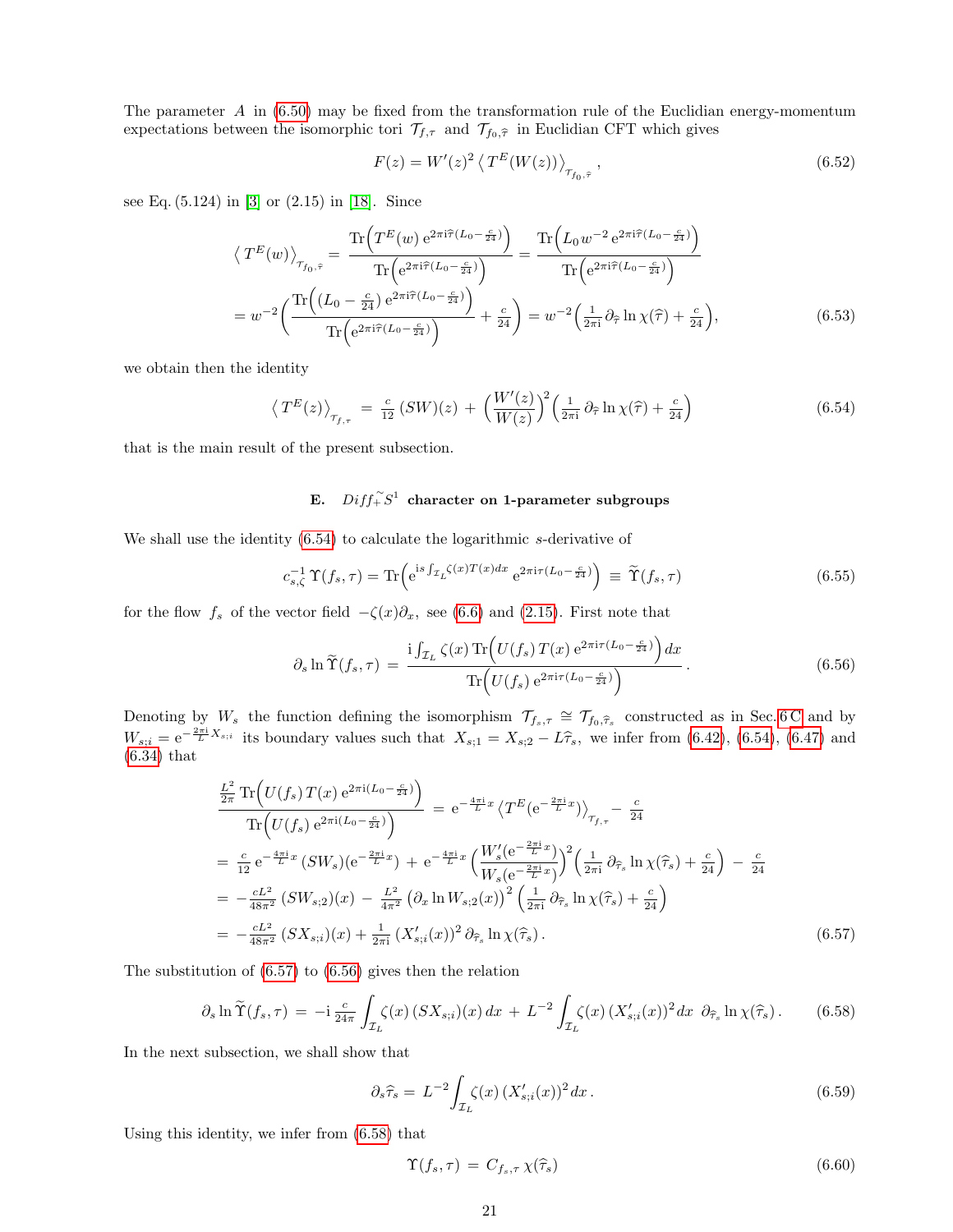with

$$
C_{f_s,\tau} = c_{s,\zeta} \exp\bigg[-i\frac{c}{24\pi} \int_0^s ds' \int_{\mathcal{I}_L} \zeta(x) (SX_{s',i})(x) \, dx\bigg]. \tag{6.61}
$$

This establishes the relation between the characters of  $Diff_{+}^{\sim}S^{1}$  on 1-parameter subgroups and the Virasoro characters.

**Remark.** We could obtain formulae similar to [\(6.58\)](#page-20-4) and [\(6.59\)](#page-20-5) if we replaced  $f_s$  by  $f \circ f_s$  for any  $f \in Diff^{\sim}_+ S^1$ . This would lead to an expression for  $\Upsilon(f, \tau)$  involving the integration along any smooth curve joining  $f$  to  $f_0$ , but we shall not need such a generalization here.

## <span id="page-21-0"></span>F. The effective modular parameter

In this subsection, we shall obtain an integral expression for the effective modular parameter  $\hat{\tau}_s$  such that  $\mathcal{T}_{f_s,\tau} \cong \mathcal{T}_{f_0,\widehat{\tau}_s}$ . With the applications to FCS in sight, we shall consider a slightly more general situation with the initial modular parameter  $\tau$  replaced by  $\tau_s = \tau - L^{-1}as$  for some real constant a. Let  $W_s : \mathcal{A}_{f_s, \tau_s} \to \mathbb{C}^\times$ be the map constructed as in Sec. [6 C](#page-15-0) defining the isomorphism  $\mathcal{T}_{f_s,\tau_s} \cong \mathcal{T}_{f_0,\widehat{\tau}_s}$  with the boundary values  $W_{s;i} = e^{-\frac{2\pi i}{L}X_{s;i}}$  such that  $X_{s;1}(x) = X_{s;2}(x) - L\hat{\tau}_s$ . Clearly,  $X_{s;i}$  and  $\hat{\tau}_s$  depend now also on a.

**Proposition.** The effective modular parameter  $\hat{\tau}_s$  satisfies the relation

<span id="page-21-1"></span>
$$
\partial_s \widehat{\tau}_s = L^{-2} \int_{\mathcal{I}_L} (\zeta(x) - a) \left( X'_{s;i}(x) \right)^2 dx \tag{6.62}
$$

**Proof of Proposition.** Eq. [\(6.62\)](#page-21-1) will be established by calculating the infinitesimal change in  $\hat{\tau}_s$ . Denote by  $\mathcal{A}_s$  the annular region in  $\mathbb{C}^{\times}$  that is the image of  $\mathcal{A}_{f_s,\tau_s}$  by  $W_s$  and has the bo parameterized by

$$
x \longmapsto W_s(q_s e^{-\frac{2\pi i}{L}f_s(x)}) = e^{-\frac{2\pi i}{L}X_{s;1}(x)}, \qquad x \longmapsto W_s(e^{-\frac{2\pi i}{L}x}) = e^{-\frac{2\pi i}{L}X_{s;2}(x)}
$$
(6.63)

for  $q_s = e^{2\pi i \tau_s}$ . Consider the map  $U_{s,\sigma} = W_{s+\sigma} \circ W_s^{-1} : \mathcal{A}_s \to \mathbb{C}^\times$  that is holomorphic on the interior of  $\mathcal{A}_s$  and that satisfies the relations

<span id="page-21-2"></span>
$$
U_{s,\sigma}(e^{-\frac{2\pi i}{L}X_{s;1}(f_s^{-1}(f_{s+\sigma}(x)+a\sigma)))}) = W_{s+\sigma}(q_{s+\sigma}e^{-\frac{2\pi i}{L}f_{s+\sigma}(x)}) = e^{-\frac{2\pi i}{L}X_{s+\sigma;1}(x)}
$$
  
=  $\widehat{q}_{s+\sigma}e^{-\frac{2\pi i}{L}X_{s+\sigma;2}(x)} = \widehat{q}_{s+\sigma}W_{s+\sigma}(e^{-\frac{2\pi i}{L}x}) = \widehat{q}_{s+\sigma}U_{s,\sigma}(e^{-\frac{2\pi i}{L}X_{s;2}(x)})$  (6.64)

for  $\hat{q}_s = e^{2\pi i \hat{\tau}_s}$ . One may write

$$
U_{s,\sigma}(w) = w e^{\frac{2\pi i}{L}V_{s,\sigma}(w)},\tag{6.65}
$$

where V is a function on  $\mathcal{A}_s$  with the boundary values

$$
V_{s,\sigma;1}(x) \equiv V_{s,\sigma}(e^{-\frac{2\pi i}{L}X_{s;1}(f_s^{-1}(f_{s+\sigma}(x)+a\sigma)))} = X_{s;1}(f_s^{-1}(f_{s+\sigma}(x)+a\sigma)) - X_{s+\sigma;1}(x),
$$
  
\n
$$
V_{s,\sigma;2}(x) \equiv V_{s,\sigma}(e^{-\frac{2\pi i}{L}X_{s;2}(x)}) = X_{s;2}(x) - X_{s+\sigma;2}(x)
$$
\n(6.66)

so that

$$
V_{s,\sigma;12}(x) \equiv V_{s,\sigma;1}(x) - V_{s,\sigma;2}(x) = X_{s;1}(f_s^{-1}(f_{s+\sigma}(x) + a\sigma)) - X_{s;2}(x) + L\widehat{\tau}_{s+\sigma}
$$
  
=  $X_{s;2}(f_s^{-1}(f_{s+\sigma}(x) + a\sigma)) - X_{s;2}(x) + L(\widehat{\tau}_{s+\sigma} - \widehat{\tau}_s).$  (6.67)

Consider on  $A<sub>s</sub>$  the holomorphic form

$$
\omega_{s,\sigma} = U_{s,\sigma}^* \left( -\frac{du}{2\pi i u} \right) = -\frac{dw}{2\pi i w} - L^{-1} dV_{s,\sigma} \,. \tag{6.68}
$$

Then

$$
\omega_{s,\sigma}\left(e^{-\frac{2\pi i}{L}X_{s;1}(f_s^{-1}(f_{s+\sigma}(x)+a\sigma))}\right) = \omega_{s,\sigma}\left(e^{-\frac{2\pi i}{L}X_{s;2}(x)}\right) = L^{-1}\left(X'_{s;2}(x)\,dx\,-\,V'_{s,\sigma;2}(x)\right)dx\,,\tag{6.69}
$$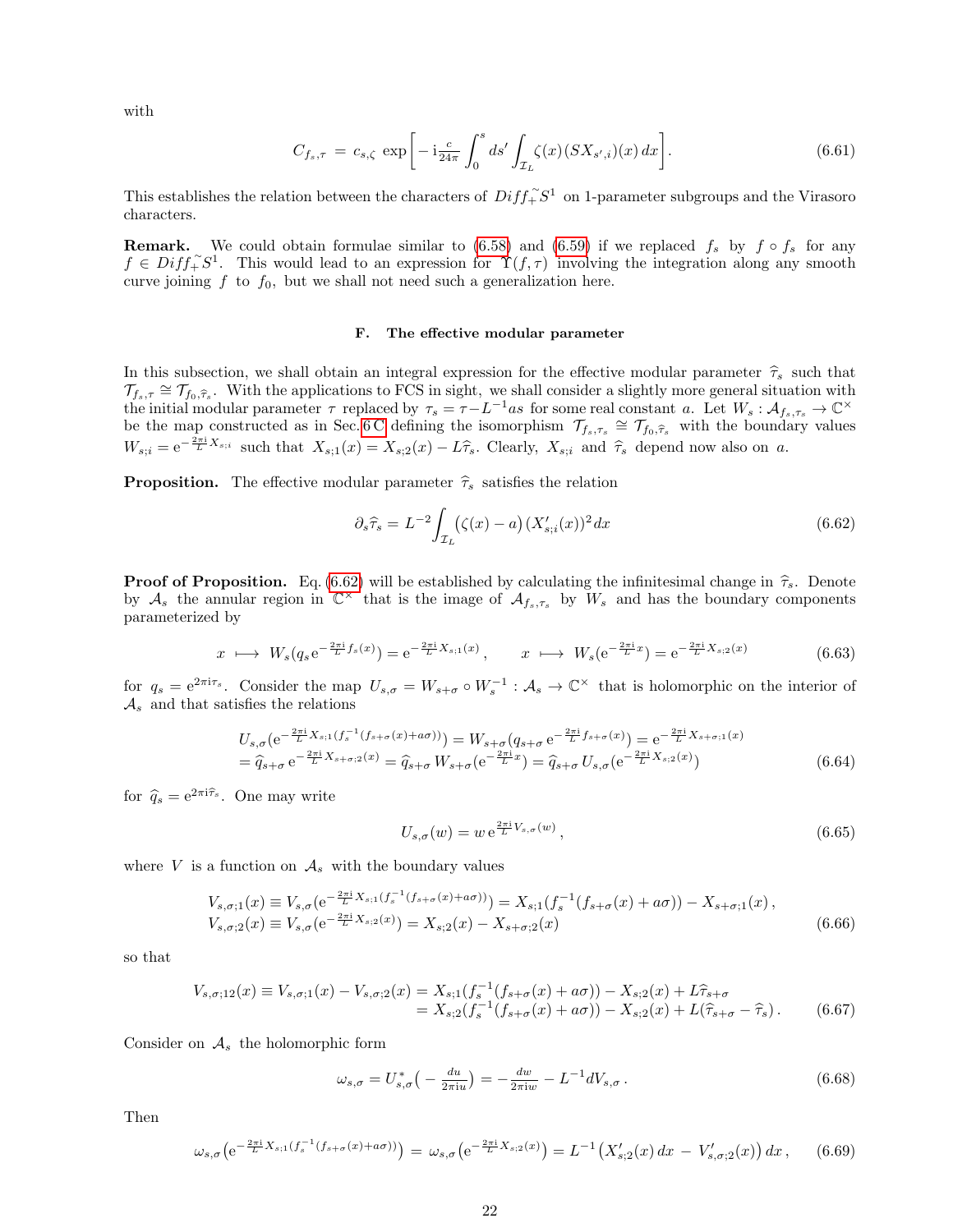where the first equality follows from [\(6.64\)](#page-21-2). Besides,  $\omega_{s,\sigma}$  satisfies the normalization condition

$$
\int_{\mathcal{I}_L} \omega_{s,\sigma} \left( e^{-\frac{2\pi i}{L} X_{s;2}(x)} \right) = 1. \tag{6.70}
$$

As  $V_{s,\sigma}$  is a holomorphic on the interior of  $\mathcal{A}_s$ , we have the relation

<span id="page-22-1"></span>
$$
0 = \int_{\mathcal{A}_{s}} d(V_{s,\sigma}\omega_{s,\sigma}) = \int_{\mathcal{I}_{L}} V_{s,\sigma;1}(x)\,\omega_{s,\sigma} \left(e^{-\frac{2\pi i}{L}X_{s;1}(f_{s}^{-1}(f_{s+\sigma}(x)+a\sigma))}\right) - \int_{\mathcal{I}_{L}} V_{s,\sigma;2}(x)\,\omega_{s,\sigma} \left(e^{-\frac{2\pi i}{L}X_{s;2}(x)}\right)
$$
  
\n
$$
= \int_{\mathcal{I}_{L}} V_{s,\sigma;12}(x)\,\omega_{s,\sigma} \left(e^{-\frac{2\pi i}{L}X_{s;2}(x)}\right)
$$
  
\n
$$
= \int_{\mathcal{I}_{L}} \left(X_{s;2}(f_{s}^{-1}(f_{s+\sigma}(x)+a\sigma)) - X_{s;2}(x)\right)\omega_{s,\sigma} \left(e^{-\frac{2\pi i}{L}X_{s;2}(x)}\right) + L(\hat{\tau}_{s+\sigma} - \hat{\tau}_{s})
$$
  
\n
$$
= L^{-1} \int_{\mathcal{I}_{L}} \left(X_{s;2}(f_{s}^{-1}(f_{s+\sigma}(x)+a\sigma)) - X_{s;2}(x)\right) \left(X'_{s;2}(x) - V'_{s,\sigma;2}(x)\right) dx + L(\hat{\tau}_{s+\sigma} - \hat{\tau}_{s}). \tag{6.71}
$$

Differentiating the last line over  $\sigma$  at  $\sigma = 0$  and using the fact that  $V_{s,0} = 0$ , as well as the relation

$$
(f_s^{-1})'(f_s(x))\zeta(f_s(x)) = \zeta(x) \tag{6.72}
$$

 $\Box$ 

that follows from the differentiation over s of the identity  $f_s^{-1}(f_s(x)) = x$ , we infer from [\(6.71\)](#page-22-1) that

$$
0 = L^{-1} \int_{\mathcal{I}_L} X'_{s,2}(x) \left( f_s^{-1} \right)' (f_s(x)) \left( - \zeta(f_s(x)) + a \right) X'_{s,2}(x) \, dx + L \, \partial_s \widehat{\tau}_s
$$
\n
$$
= -L^{-1} \int_{\mathcal{I}_L} (\zeta(x) - \frac{a}{f'_s(x)}) \left( X'_{s,2}(x) \right)^2 + L \, \partial_s \widehat{\tau}_s \,. \tag{6.73}
$$

Together with [\(6.35\)](#page-17-4), this implies [\(6.62\)](#page-21-1).

**Corollary.** Taking  $a = 0$ , we obtain [\(6.59\)](#page-20-5).

#### <span id="page-22-0"></span>G. Generating function of FCS in finite volume

We are now ready to eliminate the  $Diff_{+}^{\sim}S^{1}$ -character  $\Upsilon(f_{s,t,L}, \tau_{s,L})$  from the expression [\(6.7\)](#page-14-1) for the finitevolume generating function  $\Psi_{t,L}(\lambda)$  of FCS for energy transfers. To this end, we first rewrite the formula [\(6.7\)](#page-14-1) in the form

$$
\Psi_{t,L}(\lambda) = \frac{\hat{\Upsilon}(f_{s,t,L}, \tau_{s,L})}{\chi(\tau_{0,L})} e^{-is(C_{t,L} - C_{0,L})}
$$
(6.74)

recalling that

$$
s = \frac{\lambda}{\Delta \beta}, \qquad \tau_{s,L} = L^{-1} (i - s) \gamma_L, \qquad \zeta_{t,L}(x) = \gamma_L \frac{\beta_L (h_L^{-1}(x) + vt)}{\beta_L (h_L^{-1}(x))}
$$
(6.75)

and  $f_{s,t,L}$  is the flow of the vector field  $-\zeta_{t,L}(x)\partial_x$ . The only difference with respect to the setting of Sec. [6 E](#page-20-0) is that  $\tau$  is now replaced by  $\tau_{s,L}$  which corresponds to the situation considered in Sec. [6 F](#page-21-0) if we set  $a = \gamma_L$ there. Differentiating  $\ln \Psi_{t,L}$  over  $\lambda$ , we obtain the relation

<span id="page-22-2"></span>
$$
\partial_{\lambda} \ln \Psi_{t,L}(\lambda) = \frac{1}{\Delta \beta} \left( -i \frac{c}{24\pi} \int_{\mathcal{I}_{L}} \zeta_{t,L}(x) \left( SX_{s,t,L;i} \right)(x) dx + L^{-2} \int_{\mathcal{I}_{L}} \zeta_{t,L}(x) \left( X'_{s,t,L;i}(x) \right)^{2} dx \ \partial_{\widehat{\tau}_{s,L,t}} \ln \chi(\widehat{\tau}_{s,L,t}) - 2\pi i L^{-1} \gamma_{L} \frac{\text{Tr} \left( U(f_{s,L,t}) \left( L_{0} - \frac{c}{24} \right) e^{2\pi i \tau_{s,L}(L_{0} - \frac{c}{24})} \right)}{\text{Tr} \left( U(f_{s,L,t}) e^{2\pi i \tau_{s,L}(L_{0} - \frac{c}{24})} \right)} - i \left( C_{t,L} - C_{0,L} \right) \right), \tag{6.76}
$$

where the 1<sup>st</sup>-line on the right-hand side came from the s-dependence of  $f_{s,t,L}$  in  $\ln \widetilde{\Upsilon}(f_{s,t,L}, \tau_{s,L})$  given by [\(6.58\)](#page-20-4) and the 1<sup>st</sup> term of the 2<sup>nd</sup>-line from the s-dependence of  $\tau_{s,L}$ . Functions  $X_{s,t,L;i}$  pe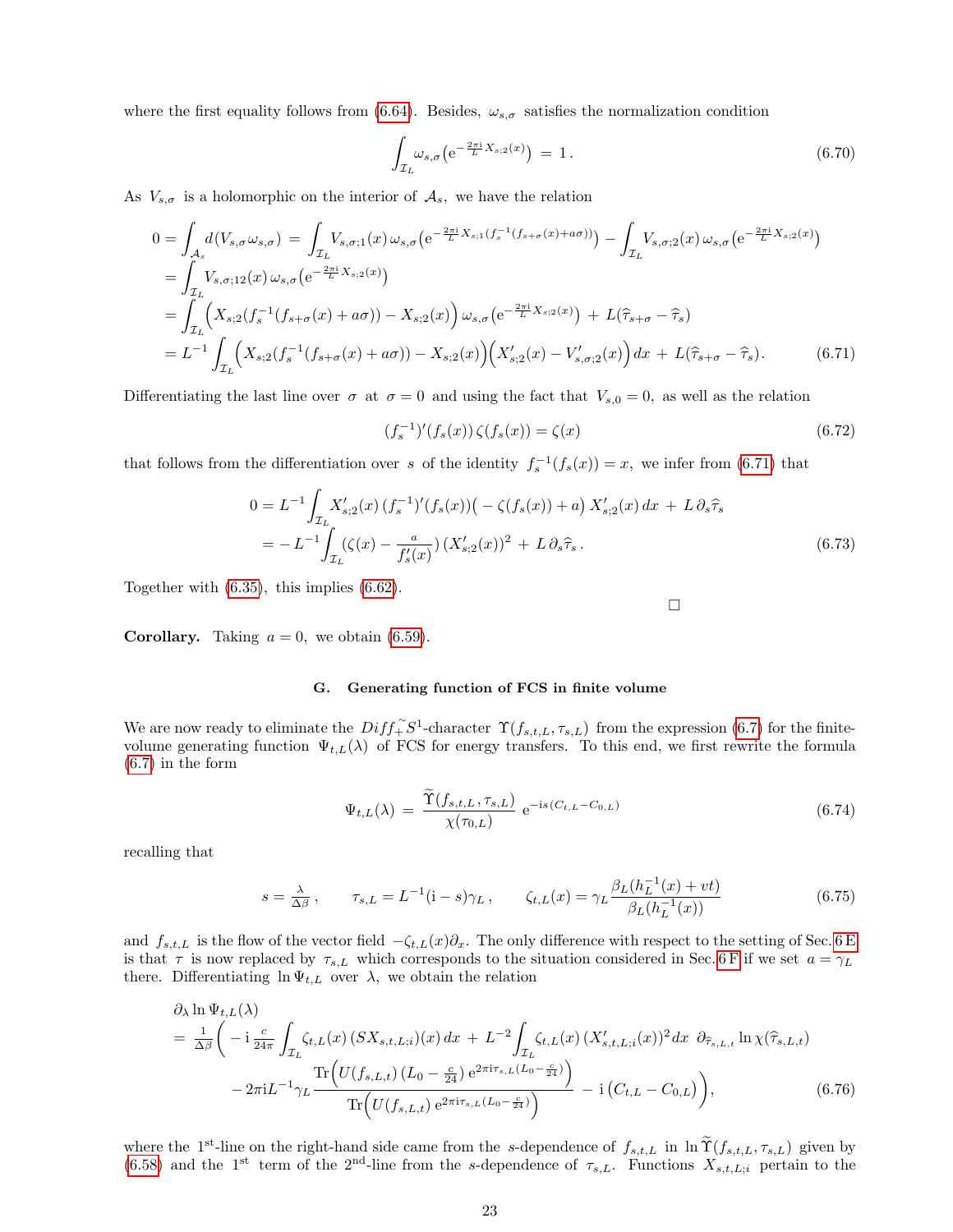boundary values of the maps  $W_{s,t,L}$  defining the isomorphisms  $\mathcal{T}_{f_{s,t,L},\tau_{s,L}} \cong \mathcal{T}_{f_0,\widehat{\tau}_{s,t,L}}$ , see Sec. [6 E.](#page-20-0) Now, from [\(6.57\)](#page-20-2),

$$
\frac{2\pi i L^{-1} \operatorname{Tr} \left( U(f_{s,L,t}) \left( L_0 - \frac{c}{24} \right) e^{2\pi i \tau_s (L_0 - \frac{c}{24})} \right)}{\operatorname{Tr} \left( e^{2\pi i \tau_s (L_0 - \frac{c}{24})} U(f_{s,L,t}) \right)} = \frac{i \operatorname{Tr} \left( U(f_{s,L,t}) \int_{\mathcal{I}_L} T(x) dx \ e^{2\pi i \tau_s (L_0 - \frac{c}{24})} \right)}{\operatorname{Tr} \left( e^{2\pi i \tau_s (L_0 - \frac{c}{24})} U(f_{s,L,t}) \right)}
$$
\n
$$
= -i \frac{c}{24\pi} \int_{\mathcal{I}_L} (SX_{s,t,L,i})(x) dx + L^{-2} \int_{\mathcal{I}_L} (X'_{s,t,L,i}(x))^2 dx \ \partial_{\widehat{\tau}_{s,L,t}} \ln \chi(\widehat{\tau}_{s,L,t}). \tag{6.77}
$$

Thus the net effect of the 1<sup>st</sup> term on the 2<sup>nd</sup> line on the right-hand side of [\(6.76\)](#page-22-2) is to replace  $\zeta_{t,L}$  in the 1 nd line by

<span id="page-23-4"></span>
$$
\xi_{t,L} = \zeta_{t,L} - \gamma_L. \tag{6.78}
$$

Altogether, we obtain the identity

<span id="page-23-2"></span>
$$
\partial_{\lambda} \ln \Psi_{t,L}(\lambda) = \frac{1}{\Delta \beta} \left( -i \frac{c}{24\pi} \int_{\mathcal{I}_L} \xi_{t,L}(x) \left( S X_{s,t,L;i} \right)(x) dx + L^{-2} \int_{\mathcal{I}_L} \xi_{t,L}(x) \left( X'_{s,t,L;i}(x) \right)^2 dx \ \partial_{\widehat{\tau}_{s,t,L}} \ln \chi(\widehat{\tau}_{s,t,L}) - i \left( C_{t,L} - C_{0,L} \right) \right). \tag{6.79}
$$

Moreover, taking  $\zeta = \zeta_{t,L}$  and  $a = \gamma_L$  in Proposition of Sec. [6 F,](#page-21-0) we infer from [\(6.62\)](#page-21-1) that

$$
\partial_s \hat{\tau}_{s,t,L} = L^{-2} \int_{\mathcal{I}_L} \xi_{t,L}(x) \left( X'_{s,t,L,i}(x) \right)^2 dx \tag{6.80}
$$

so that [\(6.79\)](#page-23-2) implies that

<span id="page-23-3"></span>
$$
\Psi_{t,L}(\lambda) = \exp\bigg[-i\frac{c}{24\pi} \int_0^{\frac{\lambda}{\Delta\beta}} ds \int_{\mathcal{I}_L} \xi_{t,L}(x) (SX_{s,t,L;i})(x) dx\bigg] \frac{\chi(\widehat{\tau}_{\frac{\lambda}{\Delta\beta},t,L})}{\chi(\tau_{0,L})} e^{-\frac{i\lambda}{\Delta\beta} (C_{t,L}-C_{0,L})}, \tag{6.81}
$$

where

<span id="page-23-5"></span>
$$
\widehat{\tau}_{\frac{\lambda}{\Delta\beta},t,L} = \tau_{0,L} + L^{-2} \int_0^{\frac{\lambda}{\Delta\beta}} ds \int_{\mathcal{I}_L} \xi_{t,L}(x) \left( X'_{s,t,L;i}(x) \right)^2 dx \tag{6.82}
$$

and  $C_{t,L}$  is given by [\(4.11\)](#page-8-5). This is our final formula based on conformal welding for the finite-volume generating function for FCS of energy transfers. Note that the right-hand side of [\(6.81\)](#page-23-3) depends on the spectrum of the CFT via the Virasoro character  $\chi$ .

## <span id="page-23-0"></span>7. THERMODYNAMIC LIMIT FORMULA FOR FCS

We would like to compute the limit  $L \to \infty$  of the generating function  $\Psi_{t,L}(\lambda)$  for FCS. Let us first consider the last factor on the right hand side of [\(6.81\)](#page-23-3). Using the symmetries [\(4.3\)](#page-7-7) and [\(4.9\)](#page-7-8) of  $\beta_L$  and  $h_L$  and the behavior of the latter when  $L \to \infty$ , see [\(4.23\)](#page-9-4), we infer that

<span id="page-23-6"></span>
$$
\lim_{L \to \infty} e^{-\frac{i\lambda}{\Delta \beta} \left( C_{t,L} - C_{0,L} \right)} = \lim_{L \to \infty} \exp \left[ -\frac{i\lambda}{\Delta \beta} \frac{cv}{24\pi} \int_{-\frac{3}{4}L}^{\frac{1}{4}L} (\beta_L(x^+) - \beta_L(x)) \left( Sh_L \right)(x) dx \right]
$$
\n
$$
= \exp \left[ -\frac{i\lambda}{\Delta \beta} \frac{cv}{24\pi} \int (\beta(x^+) + \beta(x^-) - 2\beta(x)) \left( Sh \right)(x) dx \right], \tag{7.1}
$$

where h is given by  $(4.31)$  and  $(4.22)$ . Note that the integral on the right hand side is concentrated on the support of the kink in the profile  $\beta(x)$ .

## <span id="page-23-1"></span>A. Large L behavior of the vector field  $\zeta_{t,L}(y)\partial_y$  and of its flow

In order to study the limiting behavior of the other terms in the formula [\(6.81\)](#page-23-3) for  $\Psi_{t,L}(\lambda)$ , we shall need more detailed information about the forms of the inverse function  $h_L^{-1}$  and of  $\zeta_{t,L}$  given by [\(4.12\)](#page-8-6). Let us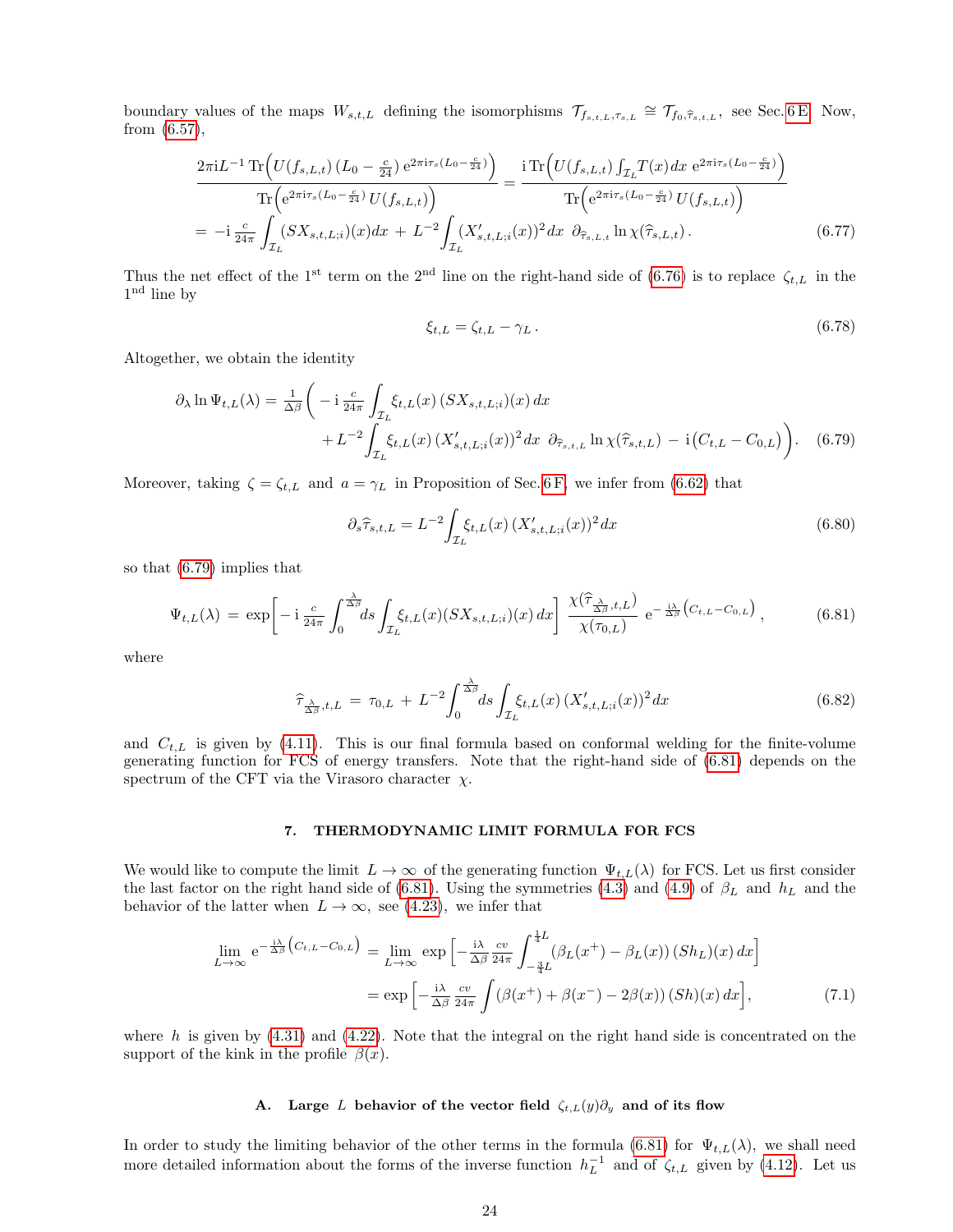

assume that  $\beta(x)$  takes its asymptotic values outside the interval  $[a - \delta, a + \delta]$  containing the kink. Then on the interval  $\left[-\frac{1}{4}L,\frac{1}{4}L\right]$ , the function  $h_L^{-1}$  is linear to the left and to the right of the interval  $[A_L,B_L]$ 

<span id="page-24-0"></span>
$$
h_L^{-1}(y) = \begin{cases} \frac{\beta_{\mathcal{L}}}{\beta_{0,L}}(y + \frac{1}{4}L) - \frac{1}{4}L & \text{for} \quad -\frac{1}{4}L \le y \le A_L, \\ \frac{\beta_{\mathcal{R}}}{\beta_{0,L}}(y - \frac{1}{4}L) + \frac{1}{4}L & \text{for} \quad B_L \le y \le \frac{1}{4}L \end{cases}
$$
(7.2)

for

$$
A_L = h_L(a - \delta) = \frac{\beta_{0,L}}{\beta_{\mathcal{L}}}(a - \delta) - \left(1 - \frac{\beta_{0,L}}{\beta_{\mathcal{L}}}\right)\frac{L}{4}, \quad B_L = h_L(a + \delta) = \frac{\beta_{0,L}}{\beta_{\mathcal{R}}}(a + \delta) + \left(1 - \frac{\beta_{0,L}}{\beta_{\mathcal{R}}}\right)\frac{L}{4},\tag{7.3}
$$

see Fig. [6,](#page-24-0) and its form stabilizes inside that interval. More exactly, with the function  $h(x)$  given by [\(4.31\)](#page-10-0) and [\(4.22\)](#page-9-3) and

$$
A = h(a - \delta), \qquad B = h(a + \delta), \tag{7.4}
$$

and for

<span id="page-24-1"></span>
$$
O_L^+ = -A + A_L, \t\t(7.5)
$$

we have the identity

$$
h_L^{-1}(y + O_L^+) = h^{-1}\left(\frac{\beta_0}{\beta_{0,L}}y + (1 - \frac{\beta_0}{\beta_{0,L}})A\right)
$$
\n(7.6)

so that by  $(4.21)$ 

$$
\lim_{L \to \infty} h_L^{-1}(y + O_L^+) = h^{-1}(y),\tag{7.7}
$$

and the difference between  $h_L^{-1}(y + O_L^+)$  and  $h^{-1}(y)$  is  $O(L^{-1})$  uniformly for y in bounded sets and the same is true for all the y-derivatives of that difference. The inverse function  $h^{-1}$  is linear on the left and on the right of the interval  $[A, B]$  and it maps this interval into  $[a - \delta, a + \delta]$ . More precisely,

$$
h^{-1}(y) = \begin{cases} \frac{\beta_{\mathcal{L}}}{\beta_0}(y - A) + a - \delta & \text{for} \quad y \le A, \\ \frac{\beta_{\mathcal{R}}}{\beta_0}(y - B) + a + \delta & \text{for} \quad y \ge B, \end{cases}
$$
(7.8)

An examination of the function  $\zeta_{t,L}$  of [\(4.12\)](#page-8-6) shows now that if  $|x| \leq \frac{1}{4}L$  then  $\zeta_{t,L}(x) = v\beta_{0,L} = \gamma_L$ outside an interval  $[A_L - O(|t|), B_L + O(|t|)]$  and that the form of  $\zeta_{t,L}$  stabilizes inside this interval. More precisely,

$$
\zeta_{t,L}(y+O_L^+) = \gamma_L \frac{\beta(h_L^{-1}(y+O_L^+) + vt)}{\beta(h_L^{-1}(y+O_L^+))}
$$
\n(7.9)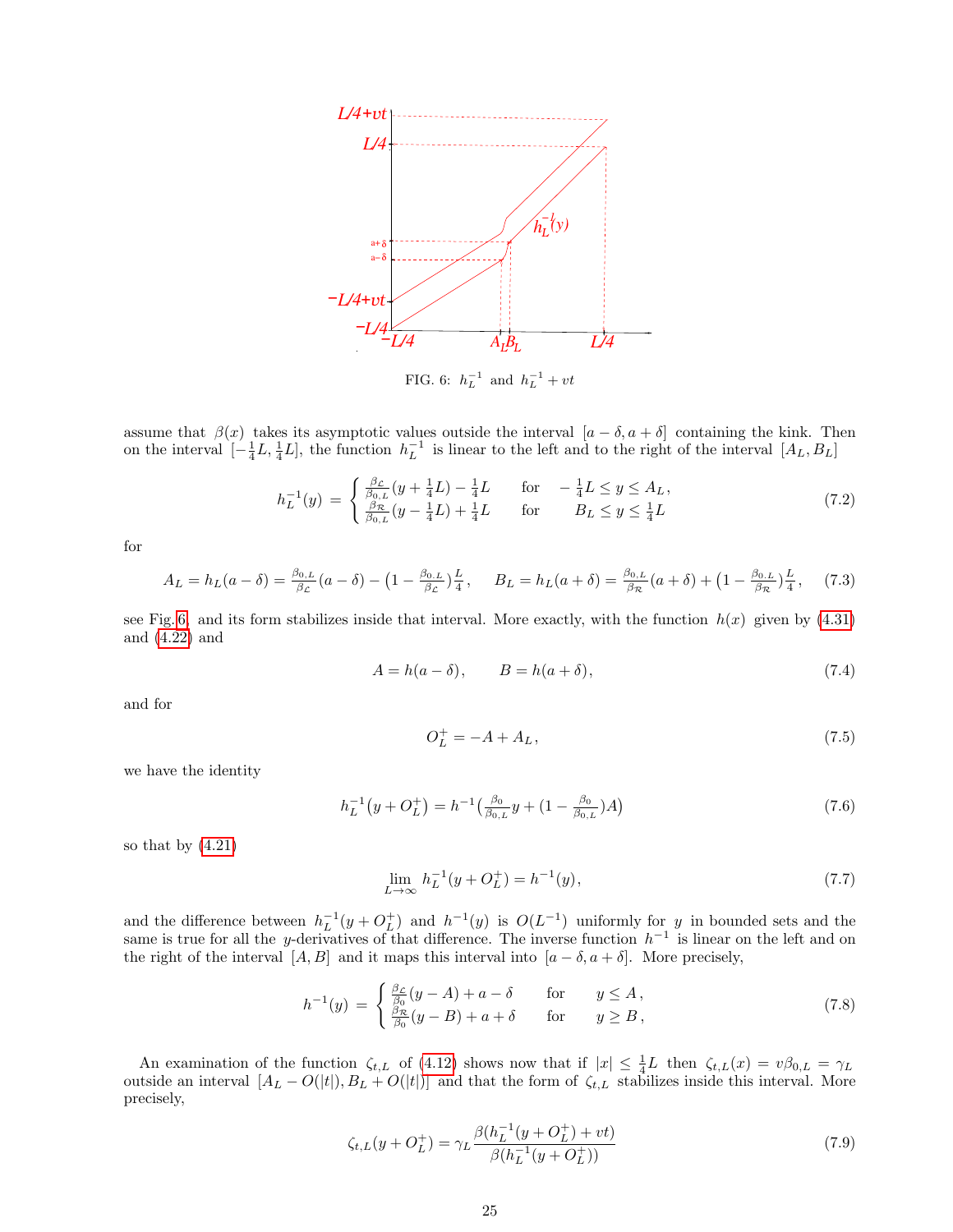for large L so that

<span id="page-25-0"></span>
$$
\lim_{L \to \infty} \zeta_{t,L}(y + O_L^+) = \gamma \frac{\beta(h^{-1}(y) + vt)}{\beta(h^{-1}(y))} \equiv \zeta_t^+(y)
$$
\n(7.10)

for  $\gamma = v\beta_0$  with  $\zeta_t^+(y) = \gamma$  outside an interval  $[A - O(|t|), B + O(|t|)]$ . Similarly, for  $\xi_{t,L}$  given by [\(6.78\)](#page-23-4),

<span id="page-25-1"></span>
$$
\lim_{L \to \infty} \xi_{t,L}(y + O_L^+) = \zeta_t^+(y) - \gamma \equiv \xi_t^+(y) \tag{7.11}
$$

with  $\xi_t^+(y)$  vanishing outside  $[A - O(|t|), B + O(|t|)].$  In particular, if  $vt \geq 2\delta$  then

<span id="page-25-7"></span>
$$
\xi_t^+(y) = \begin{cases}\n0 & \text{for} & y \le A - \frac{\beta_0}{\beta \mathcal{L}} vt, \\
\gamma \frac{\Delta \beta}{\beta \mathcal{L}} & \text{for} & A - \frac{\beta_0}{\beta \mathcal{L}} (vt - 2\delta) \le y \le A, \\
0 & \text{for} & B \le y.\n\end{cases}
$$
\n(7.12)

The functions  $f_{s,t,L}$  forming the flow of the vector field  $-\zeta_{t,L}(y)\partial_y$  are equal to  $f_0 - \gamma_L s$  outside an interval  $[A_L - O(|t| + |s|), B_L + O(|t| + |s|)]$  when restricted to  $\left[-\frac{1}{4}L, \frac{1}{4}L\right]$  and their form stabilizes inside that interval when  $L \to \infty$ . More exactly,

<span id="page-25-2"></span>
$$
\lim_{L \to \infty} (f_{s,t,L}(y + O_L^+) - O_L^+) = f_{s,t}^+(y), \tag{7.13}
$$

where the limiting functions  $f_{s,t}^+$  form the flow of the vector field  $-\zeta_t^+(y)\partial_y$ . It will be convenient to introduce the shifted functions

<span id="page-25-4"></span>
$$
g_{s,t,L}(y) = f_{s,t,L}(y) + \gamma_L s \tag{7.14}
$$

equal to y outside an interval  $[A_L - O(|t| + |s|), B_L + O(|t| + |s|)]$  when restricted to  $[-\frac{1}{4}L, \frac{1}{4}L]$  for which

<span id="page-25-3"></span>
$$
\lim_{L \to \infty} (g_{s,t,L}(y + O_L^+) - O_L^+) = g_{s,t}^+(y), \tag{7.15}
$$

where the functions  $g_{s,t}^+(y) = f_{s,t}^+(y) + \gamma s$  are equal to y outside an interval  $[A-O(|t|+|s|), B+O(|t|+|s|)].$ It is straightforward to see that the convergence in [\(7.10\)](#page-25-0), [\(7.11\)](#page-25-1), [\(7.13\)](#page-25-2) and [\(7.15\)](#page-25-3) is uniform on compacts with all derivatives and that it proceeds with speed  $O(L^{-1})$ .

The symmetry relations [\(4.13\)](#page-8-4) and [\(6.4\)](#page-14-4) imply then that for

<span id="page-25-5"></span>
$$
O_L^- = A - A_L - \frac{1}{2}L, \tag{7.16}
$$

<span id="page-25-6"></span>
$$
\lim_{L \to \infty} \zeta_{t,L}(y + O_L^-) = \zeta_{-t}^+(-y) \equiv \zeta_t^-(y),\tag{7.17}
$$

$$
\lim_{L \to \infty} \xi_{t,L}(y + O_L^-) = \xi_{-t}^+(-y) \equiv \xi_t^-(y),\tag{7.18}
$$

$$
\lim_{L \to \infty} (f_{s,t,L}(y + O_L^-) - O_L^-) = -f_{-s,-t}^+(-y) \equiv f_{s,t}^-(y), \tag{7.19}
$$

$$
\lim_{L \to \infty} (g_{s,t,L}(y + O_L^-) - O_L^-) = f_{s,t}^-(y) + \gamma s \equiv g_{s,t}^-(y)
$$
\n(7.20)

with  $f_{s,t}^-$  forming the flow of the vector field  $-\zeta_t^-(y)\partial_y$ . Again the convergence is uniform on compacts with all derivatives and speed  $O(L^{-1})$ . Similarly as for  $\xi_t^+$  and  $g_{s,t}^+$ ,  $\xi_t^-(y) = 0$  and  $g_{s,t}^-(y) = y$  outside some bounded intervals. In particular, for  $vt \geq 2\delta$ ,

<span id="page-25-8"></span>
$$
\xi_t^-(y) = \begin{cases}\n0 & \text{for} & y \le -B - \frac{\beta_0}{\beta_R} vt, \\
-\gamma \frac{\Delta \beta}{\beta_R} & \text{for} & -B - \frac{\beta_0}{\beta_R} (vt - 2\delta) \le y \le -B, \\
0 & \text{for} & -A \le y.\n\end{cases}
$$
\n(7.21)

Note that the two different limits for  $L \to \infty$  distinguished by the superscript  $\pm$  were obtained in the L-dependent frames with the centers at  $O_L^{\pm}$ , respectively, where

<span id="page-25-9"></span>
$$
O_L^+ - O_L^- = -2h(a - \delta) + (2a - 2\delta + \frac{L}{2})\frac{\beta_{0,L}}{\beta_{\mathcal{L}}} \equiv M_L \tag{7.22}
$$

so that  $O_L^{\pm}$  are separated by an  $O(L)$  distance from each other. For the later use, let us observe that

<span id="page-25-10"></span>
$$
\lim_{L \to \infty} L^{-1} M_L = \frac{\beta \kappa}{\beta_{\mathcal{L}} + \beta_{\mathcal{R}}} < 1. \tag{7.23}
$$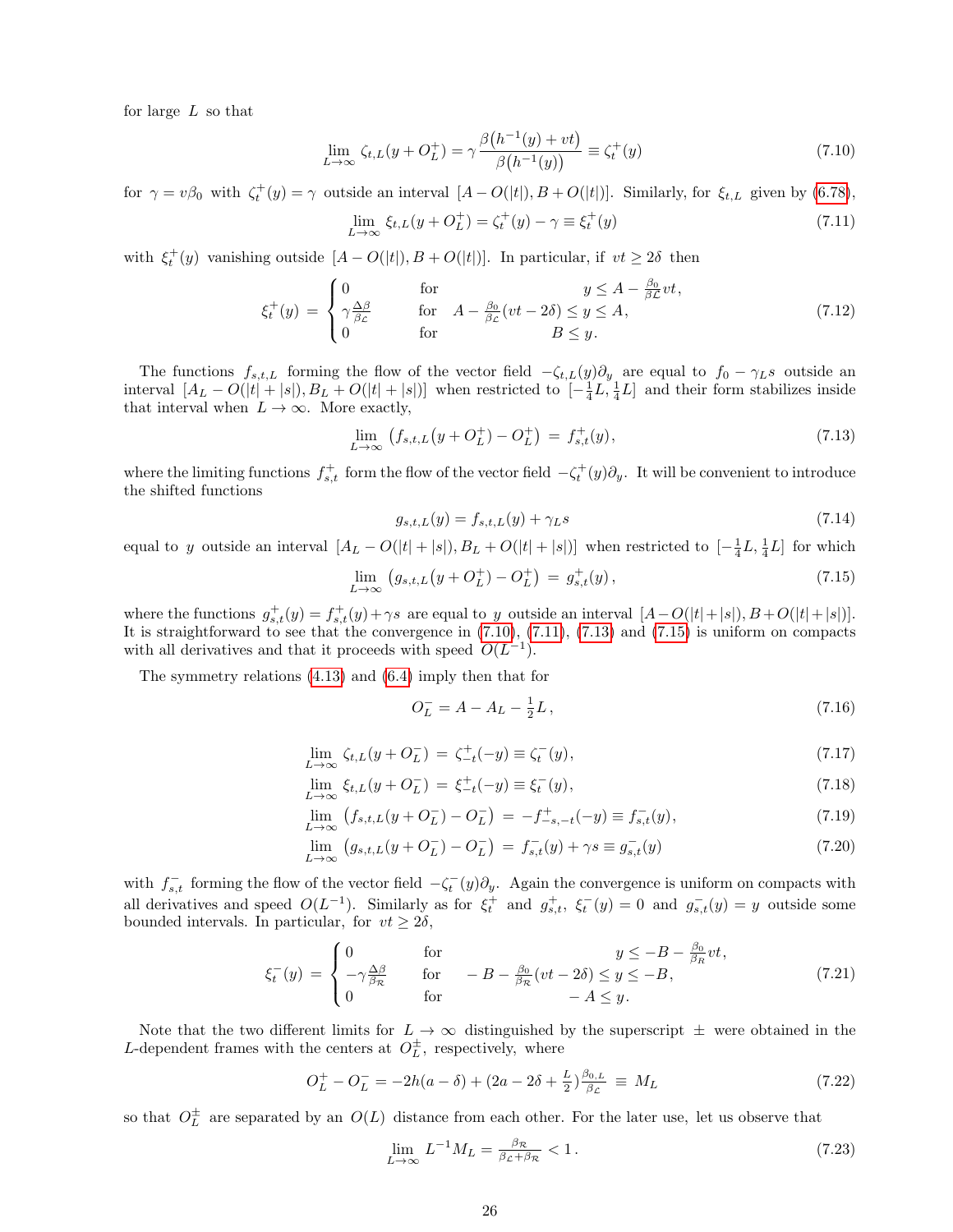## <span id="page-26-0"></span>B. Conformal welding of cylinders

Below, for more clarity, we shall attempt to use capital Roman letters for functions and operators in the finite-volume context (whose dependence on  $L$  will often be suppressed in the notation) and capital script letters for functions and operators pertaining to the infinite-volume context.

A detailed analysis, that we shall perform in Sec. [9,](#page-32-0) will show that the derivatives of the functions  $X_{s,t,L,i}(x)$  appearing in Eqs. [\(6.81\)](#page-23-3) and [\(6.82\)](#page-23-5) and obtained from conformal welding of the tori  $\mathcal{T}_{f_{s,t,L},\tau_{s,L}}$ converge when considered in the frames centered in  $O_L^{\pm}$  to the derivatives of functions  $\mathcal{X}_{s,t;i}^{\pm}(x)$  that appear in the context of conformal welding of cylinders that we shall describe now.

Consider for  $\gamma = v\beta_0$  the infinite band

$$
\mathcal{B}_{g,\gamma} = \{ z \in \mathbb{C} \mid -i\gamma \le \text{Im}(z) \le 0 \},\tag{7.24}
$$

in the complex plane with the boundary components parameterized as

<span id="page-26-4"></span>
$$
\mathbb{R} \ni x \longrightarrow p_1(x) = -i\gamma + g(x), \qquad \mathbb{R} \ni x \longrightarrow p_2(x) = x \tag{7.25}
$$

for a diffeomorphism  $g : \mathbb{R} \to \mathbb{R}$ ,  $g'(x) > 0$ , equal to the identity outside a bounded interval. Let  $\mathcal{Z}_{g,\gamma}$  be the complex cylinder obtained from  $\mathcal{B}_{q,\gamma}$  by conformal welding that identifies  $p_1(x)$  with  $p_2(x)$ , see Fig. [7.](#page-26-1)



<span id="page-26-1"></span>FIG. 7: Conformal welding of a cylinder

 $\mathcal{Z}_{g,\gamma}$  is isomorphic to the standard cylinder  $\mathcal{Z}_{g_0,\gamma}$  for<sup>7</sup>  $g_0(x) \equiv x$ , with the isomorphism given by a function  $\mathcal{X}: \mathcal{B}_{g,\gamma} \to \mathbb{C}$  holomorphic in the interior such that its boundary values  $\mathcal{X}_i = \mathcal{X} \circ p_i$  satisfy the relation

<span id="page-26-3"></span>
$$
\mathcal{X}_1(x) = \mathcal{X}_2(x) - i\gamma \,. \tag{7.26}
$$

One may obtain such a function  $\mathcal X$  by conformal welding of discs [\[45\]](#page-59-4). To this end, let us first consider the map

$$
\mathcal{B}_{g,\gamma} \ni z \longmapsto u = e^{\frac{2\pi}{\gamma}z} \tag{7.27}
$$

that sends  $\mathcal{B}_{g,\gamma}$  onto  $\mathbb C$  cut along  $\mathbb R_+ \subset \mathbb C$ , with the sides of the cut parameterized by

$$
\mathbb{R} \ni x \longmapsto e^{\frac{2\pi}{\gamma}g(x)} + i0 \equiv \widetilde{p}_1(x) \quad \text{and} \quad \mathbb{R} \ni x \longmapsto e^{\frac{2\pi}{\gamma}x} - i0 \equiv \widetilde{p}_2(x). \tag{7.28}
$$

Note that  $\tilde{p}_1(x)$  and  $\tilde{p}_2(x)$  agree for |x| large enough. Welding the sides of the cut by identifying  $\tilde{p}_1(x)$  =  $\tilde{p}_2(x)$  and adding the point  $u = \infty$ , we obtain a closed Riemann surface  $\mathcal{S}_g$  of genus zero. Another way to describe the same surface may be obtained using the map

<span id="page-26-2"></span>
$$
u \mapsto \frac{1 - iu}{1 + iu} \tag{7.29}
$$

of  $\mathbb{C}\cup\{\infty\} \cong \mathbb{C}P^1$  into itself that sends the real line R to the unit circle  $S^1$  and  $\mathbb{R}_+ \subset \mathbb{R}$  into the lower half of the circle. Then  $S_g$  may be viewed as obtained from the two discs into which the unit circle cuts  $\mathbb{C}\cup\{\infty\}$ by welding them back together after twist by a circle diffeomorphism equal to the identity on a neighborhood of the upper half of the circle. As discussed e.g. in [\[45\]](#page-59-4), one may construct an isomorphism of the surface

<sup>&</sup>lt;sup>7</sup>  $g_0 = f_0$  are both the identity diffeomorphism of R but  $f_0$  was primarily viewed as the unit of  $Diff_+^{\sim}S^1$ .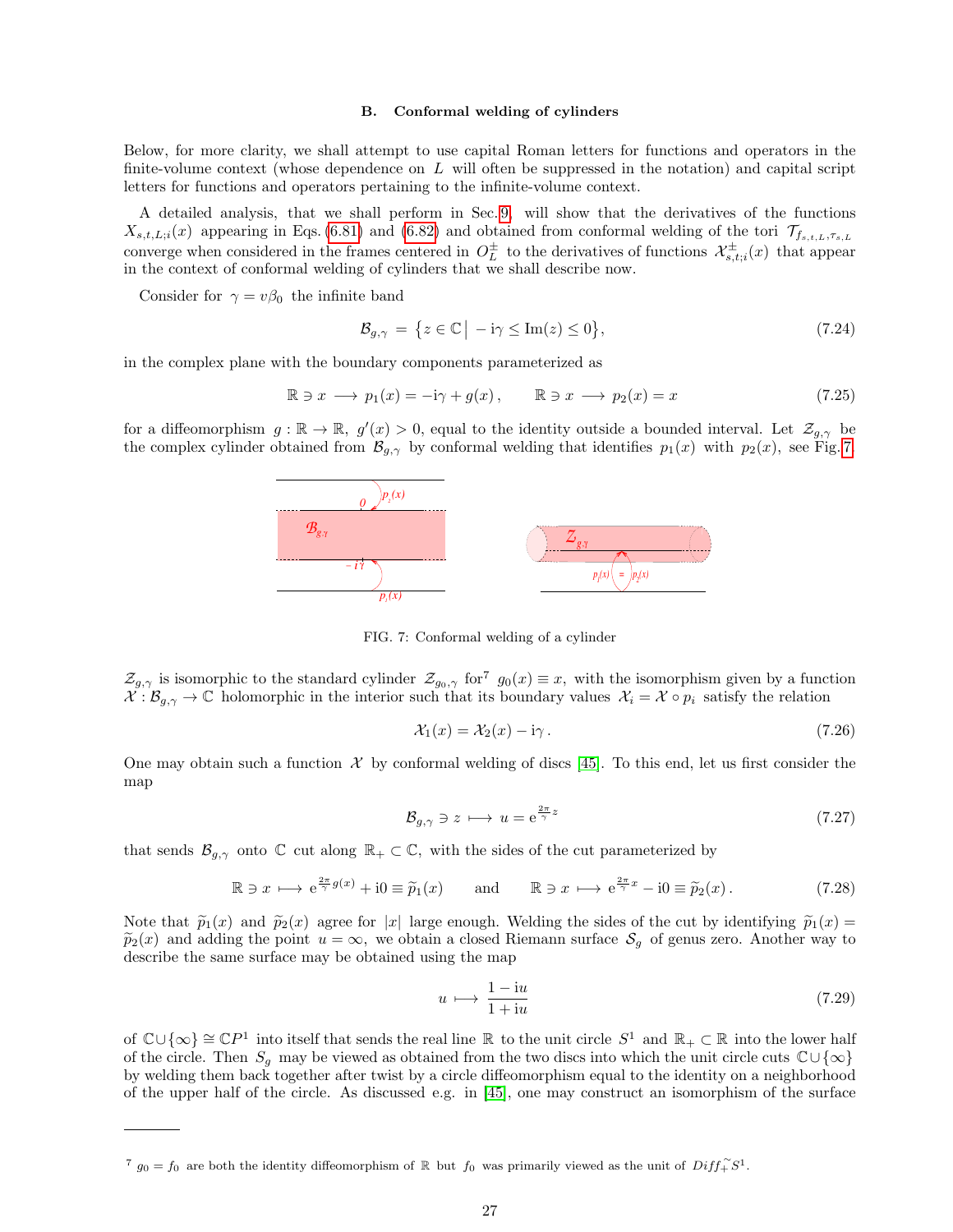$S_g$  obtained this way with  $\mathbb{C}\cup\{\infty\}$  by solving an explicit Fredholm equation in  $L^2(S^1)$ . Composing that isomorphism with the map [\(7.29\)](#page-26-2), one obtains a holomorphic map W from  $\mathbb{C} \setminus \mathbb{R}_+$  to  $\mathbb{C} \cup \{\infty\}$  whose boundary values satisfy the relation

<span id="page-27-5"></span>
$$
W(\widetilde{p}_1(x)) = W(\widetilde{p}_2(x))
$$
\n(7.30)

implying that W is also holomorphic in neighborhoods of  $u = 0$  and  $u = \infty$ . By composing W with an appropriate Möbius transformation, we may also demand that  $W(0) = 0$  and  $W(\infty) = \infty$  so that

<span id="page-27-0"></span>
$$
\mathcal{W}(u) = \begin{cases} au + O(u^2) & \text{for} \quad |u| \text{ small,} \\ bu + O(1) & \text{for} \quad |u| \text{ large} \end{cases}
$$
(7.31)

for  $a, b \neq 0$ . Then the map

$$
\mathcal{B}_{\gamma,g} \ni z \longmapsto \mathcal{X}(z) = \frac{\gamma}{2\pi} \ln \mathcal{W}(e^{\frac{2\pi}{\gamma}z}),\tag{7.32}
$$

where ln(w) is chosen with a branch-cut along the image of  $\mathbb{R}_+$  by W, is holomorphic in the interior of  $\mathcal{B}_{g,\gamma}$  and its boundary values satisfy the relation [\(7.26\)](#page-26-3) so that  $\mathcal{X}$  defines the isomorphism  $\mathcal{Z}_{g,\gamma} \cong \mathcal{Z}_{g_0,\gamma}$ . In particular, from [\(7.31\)](#page-27-0) we infer that

<span id="page-27-1"></span>
$$
\mathcal{X}'_i(x) = \frac{\gamma}{2\pi} \frac{\mathcal{W}'(\tilde{p}_i(x))}{\mathcal{W}(\tilde{p}_i(x))} \tilde{p}'_i(x) = \begin{cases} 1 + O(e^{\frac{2\pi}{\gamma}x}) & \text{for } x \ll 0, \\ 1 + O(e^{-\frac{2\pi}{\gamma}x}) & \text{for } x \gg 0. \end{cases}
$$
(7.33)

Besides,  $\mathcal{X}'_i(x) \neq 0$ . Writing

<span id="page-27-3"></span>
$$
\mathcal{X}_1(x) = g(x) - \mathcal{Y}_1(x) - i\gamma, \qquad \mathcal{X}_2(x) = x - \mathcal{Y}_2(x) = \mathcal{X}_1(x) + i\gamma,
$$
\n(7.34)

so that

$$
\mathcal{Y}_{12}(x) = \mathcal{Y}_1(x) - \mathcal{Y}_2(x) = g(x) - x,\tag{7.35}
$$

we infer from [\(7.33\)](#page-27-1) that  $\mathcal{Y}'_i(x)$  have an exponential decay when  $x \to \pm \infty$ . Note that  $\mathcal{Y}_i$  are the boundary values for the function  $\mathcal{Y}(z) = z - \mathcal{X}(z)$ .

It is easy to obtain an integral equation for  $\mathcal{Y}_1$  similar to [\(6.26\)](#page-17-0) of Sec. [6 C.](#page-15-0) Indeed, using the Cauchy formula,

$$
\mathcal{Y}(z) = \frac{1}{2\pi i} \int \frac{g'(y)}{g(y) - i\gamma - z} \, \mathcal{Y}_1(y) \, dy - \frac{1}{2\pi i} \int \frac{1}{y - z} \, \mathcal{Y}_2(y) \, dy \tag{7.36}
$$

for z in the interior of  $\mathcal{B}_{q,\gamma}$  and sending z to  $p_i(x)$ , one obtains the relations

<span id="page-27-6"></span>
$$
\frac{1}{2}\mathcal{Y}_1(x) = \frac{1}{2\pi i} \, PV \int \frac{g'(y)}{g(y) - g(x)} \, \mathcal{Y}_1(y) \, dy - \frac{1}{2\pi i} \int \frac{1}{y - g(x) + i\gamma} \, \mathcal{Y}_2(y) \, dy \,, \tag{7.37}
$$

$$
\frac{1}{2}\mathcal{Y}_2(x) = \frac{1}{2\pi i} \int \frac{g'(y)}{g(y) - i\gamma - x} \mathcal{Y}_1(y) \, dy - \frac{1}{2\pi i} \, PV \int \frac{1}{y - x} \mathcal{Y}_2(y) \, dy \tag{7.38}
$$

that, with the help of the identity

$$
\frac{1}{2}\left((\mathcal{E}_{+}-\mathcal{E}_{-})\mathcal{X}\right)(x)=-\frac{1}{2\pi i}PV\int\frac{1}{y-x}\mathcal{X}(y)\,dy\,,\tag{7.39}
$$

where  $\mathcal{E}_{\pm}$  are the orthogonal projections on functions  $\mathcal{X} \in L^2(\mathbb{R})$  with the Fourier transform

<span id="page-27-4"></span>
$$
\widehat{\mathcal{X}}(p) = \int e^{ipx} \mathcal{X}(x) dx \tag{7.40}
$$

vanishing outside  $\mathbb{R}_{\pm}$ , respectively, may be rewritten in the form

<span id="page-27-2"></span>
$$
\mathcal{E}_+ \mathcal{Y}_1 = \mathcal{K}_{11} \mathcal{Y}_1 + \mathcal{K}_{12} \mathcal{Y}_2, \qquad \mathcal{E}_- \mathcal{Y}_2 = \mathcal{K}_{21} \mathcal{Y}_1, \tag{7.41}
$$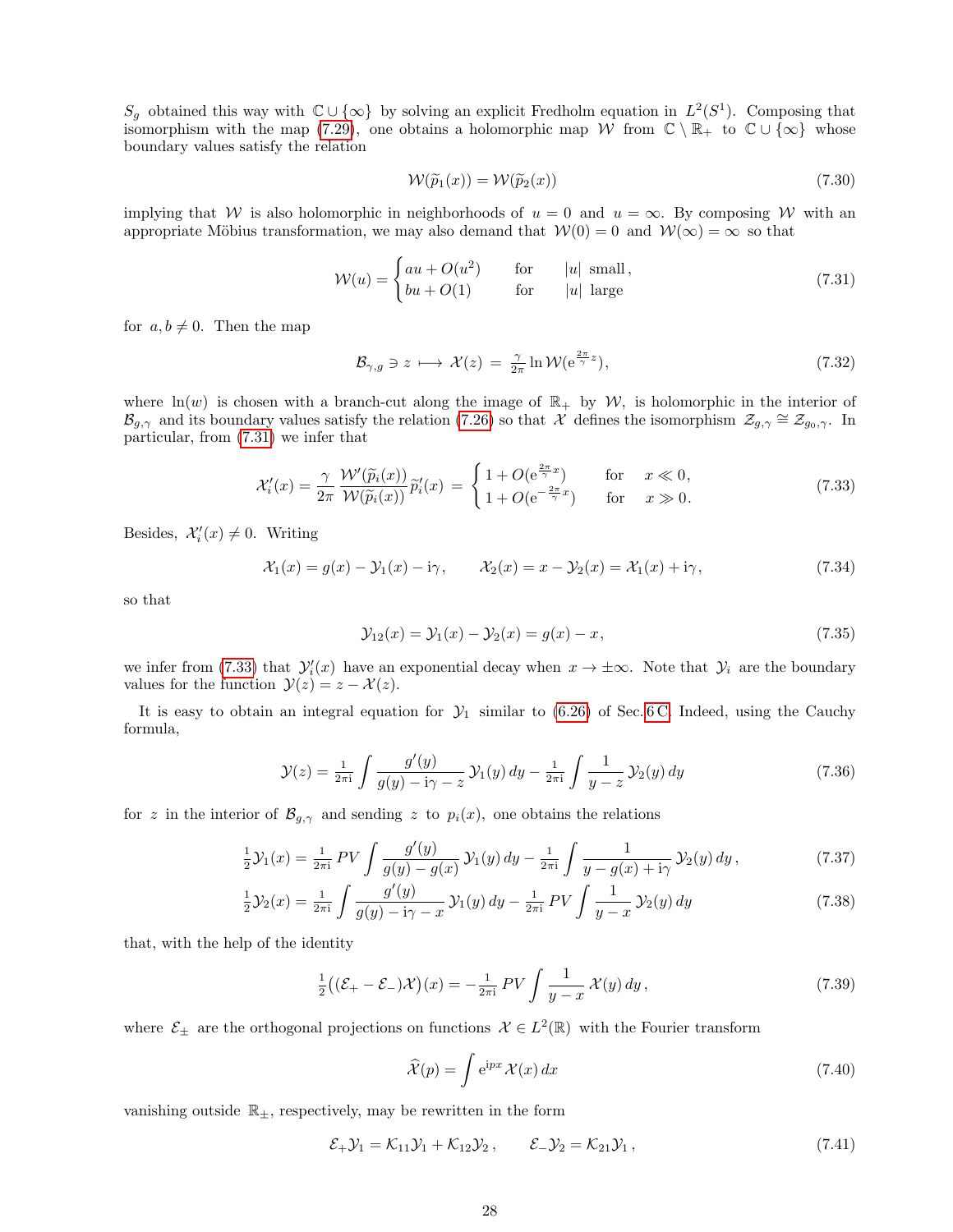for

<span id="page-28-5"></span>
$$
(\mathcal{K}_{11}\mathcal{X})(x) = \frac{1}{2\pi i} \int \left( \frac{g'(y)}{g(y) - g(x)} - \frac{1}{y - x} \right) \mathcal{X}(y) \, dy,\tag{7.42}
$$

$$
(\mathcal{K}_{12}\mathcal{X})(x) = -\frac{1}{2\pi i} \int \frac{1}{y - g(x) + i\gamma} \mathcal{X}(y) dy,
$$
\n(7.43)

$$
(\mathcal{K}_{21}\mathcal{X})(x) = \frac{1}{2\pi i} \int \frac{g'(y)}{g(y) - x - i\gamma} \mathcal{X}(y) dy.
$$
\n
$$
(7.44)
$$

The summation of [\(7.41\)](#page-27-2) gives then rise to the integral equation

<span id="page-28-1"></span>
$$
(\mathcal{I} - \mathcal{K})\mathcal{Y}_1 = (\mathcal{E}_- - \mathcal{K}_{12})\mathcal{Y}_{12},\tag{7.45}
$$

where  $\mathcal I$  stands for the identity operator in  $L^2(\mathbb{R})$  and

<span id="page-28-3"></span>
$$
\mathcal{K} = \mathcal{K}_{11} + \mathcal{K}_{12} + \mathcal{K}_{21} \,. \tag{7.46}
$$

We also have the representations:

<span id="page-28-4"></span>
$$
\mathcal{K}_{11} = -\mathcal{E}_{-} + \mathcal{G}^{-1}\mathcal{E}_{-}\mathcal{G} = \mathcal{E}_{+} - \mathcal{G}^{-1}\mathcal{E}_{+}\mathcal{G}, \qquad \mathcal{K}_{12} = \mathcal{G}^{-1}\mathcal{Q}\mathcal{E}_{+}, \qquad \mathcal{K}_{21} = \mathcal{E}_{-}\mathcal{Q}^{-1}\mathcal{G}, \tag{7.47}
$$

where  $(\mathcal{G}\mathcal{X})(x) = \mathcal{X}(g^{-1}(x))$  and  $\mathcal{Q}e^{-ipx} = e^{-\gamma p}e^{-ipx}$ . Contrary to the operator K of Sec. [6 C,](#page-15-0) the operator K in  $L^2(\mathbb{R})$  is not trace-class and the solution of Eq. [\(7.45\)](#page-28-1) will require more care.

Note that for  $f = f_{s,t,L}$  and  $\tau = \tau_{s,L}$  the kernels of the operators  $K_{ij}$  of [\(6.21\)](#page-16-4)-[\(6.23\)](#page-16-4) become

$$
K_{11}(x,y) = -\frac{1}{L} \left( \frac{g_{s,t,L}'(y)}{1 - e^{\frac{2\pi i}{L}(g_{s,t,L}(y) - g_{s,t,L}(x))}} - \frac{1}{1 - e^{-\frac{2\pi i}{L}(x-y)}} \right)
$$
(7.48)

$$
K_{12}(x,y) = \frac{1}{L\left(1 - e^{\frac{2\pi i}{L}(y - g_{s,t,L}(x) + i\gamma_L)}\right)},
$$
\n(7.49)

$$
K_{21}(x,y) = -\frac{g'_{s,t,L}(y)}{L\left(1 - e^{\frac{2\pi i}{L}(g_{s,t,L}(y) - x - i\gamma_L)}\right)},
$$
\n(7.50)

where  $g_{s,t,L}$  are given by [\(7.14\)](#page-25-4). From the results of Sec. [7 A](#page-23-1) it follows that in the frames centered at  $O_L^{\pm}$ of [\(7.5\)](#page-24-1) and [\(7.16\)](#page-25-5) they converge pointwise to the kernels of operators  $\mathcal{K}_{ij}$  for  $g = g_{s,t}^{\pm}$  when  $L \to \infty$ . This renders plausible the convergence of the derivatives of functions  $X_{s,t,L,i}$  in the recentered frames to the derivatives of the functions  $\mathcal{X}_{s,t,i}^{\pm}$  obtained from conformal welding of the cylinders  $\mathcal{Z}_{g_{s,t}^{\pm},\gamma}$ . Indeed, the corresponding functions are determined in terms of the solution of, respectively, Eq. [\(6.26\)](#page-17-0) and [\(7.45\)](#page-28-1). A rigorous proof of such a convergence, however, requires more subtle analysis that will be presented in Sec. [9.](#page-32-0)

#### <span id="page-28-0"></span>C. Infinite-volume formula for the FCS generating function

We shall assume here the uniform convergence on compacts of derivatives of the functions  $X_{s,t,L;i}$  occurring in [\(6.81\)](#page-23-3) and [\(6.82\)](#page-23-5) in the frames with centers at  $O_L^{\pm}$  to derivatives of functions  $\mathcal{X}_{s,t;i}^{\pm}$  obtained from conformal welding of cylinders  $\mathcal{Z}_{g_{s,t}^{\pm},\gamma}$ , in agreement with the discussion of the last subsection<sup>8</sup>. For the first term on the right-hand side of [\(6.81\)](#page-23-3), we obtain then the limiting behavior

<span id="page-28-2"></span>
$$
\lim_{L \to \infty} \exp \left[ -i \frac{c}{24\pi} \int_0^{\frac{\lambda}{\Delta \beta}} ds \int_{\mathcal{I}_L} \xi_{t,L}(x) (SX_{s,t,L;i})(x) dx \right]
$$
\n
$$
= \exp \left[ -i \frac{c}{24\pi} \sum_{\pm} \int_0^{\frac{\lambda}{\Delta \beta}} ds \int \xi_t^{\pm}(x) (SX_{s,t;i}^{\pm})(x) dx \right]. \tag{7.51}
$$

 $8$  We also assume that the above convergence is uniform in s for s bounded.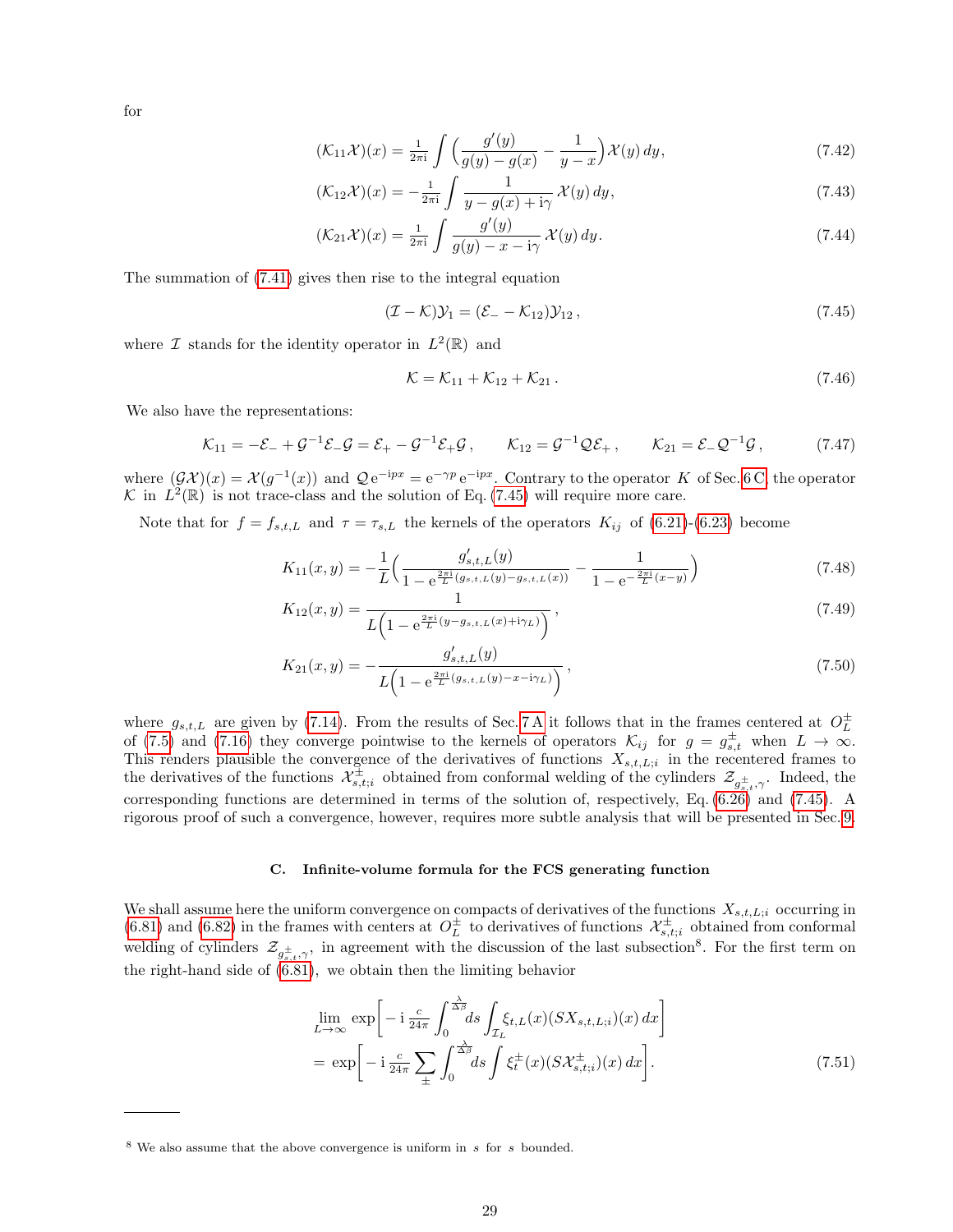We are still left with the control of the  $L \to \infty$  limit of the ratio of Virasoro characters in [\(6.81\)](#page-23-3). Note that  $\tau_{0,L} = iL^{-1}\gamma_L = O(L^{-1})$  and that  $\hat{\tau}_{\frac{\lambda}{\Delta\beta},t,L} - \tau_{0,L} = O(L^{-2})$  as follows from [\(6.82\)](#page-23-5) and the relation

$$
\lim_{L \to \infty} \int_0^{\frac{\lambda}{\Delta \beta}} ds \int_{\mathcal{I}_L} \xi_{t,L}(x) \left( X'_{s,t,L,i}(x) \right)^2 dx = \sum_{\pm} \int_0^{\frac{\lambda}{\Delta \beta}} ds \int \xi_t^{\pm}(x) \left( \mathcal{X}_{s,t,i}^{\pm'}(x) \right)^2 dx. \tag{7.52}
$$

The behavior when  $\tau \to 0$  for the Virasoro character  $\chi(\tau)$  of the finite-volume theory may be obtained from the dual picture or the modular properties of the characters of of the Virasoro algebra or its extensions:

<span id="page-29-1"></span>
$$
\chi(\tau) = C e^{2\pi i \frac{c}{24\tau}} \left( 1 + o(e^{-\frac{\epsilon}{|\tau|}}) \right),\tag{7.53}
$$

where  $C > 0$  and  $\epsilon > 0$  are constants dependent on the theory but independent of  $\tau$ . This holds e.g. for general rational unitary CFTs where  $\chi(\tau)$  is a finite sum of the characters of a chiral algebra transforming linearly under  $\tau \mapsto -\frac{1}{\tau}$  [\[3\]](#page-58-29), but also for toroidal compactifications of free fields, e.g. for the massless bosonic field considered in Sec. [3 B](#page-5-0) with any radius of compactification. Assuming [\(7.53\)](#page-29-1), we infer that

<span id="page-29-2"></span>
$$
\lim_{L \to \infty} \frac{\chi(\widehat{\tau}_{\frac{\lambda}{\Delta \beta},t,L})}{\chi(\tau_{0,L})} = \exp\left[-i\frac{\pi c}{12} \lim_{L \to \infty} \frac{\widehat{\tau}_{\frac{\lambda}{\Delta \beta},t,L} - \tau_{0,L}}{\tau_{0,L}^2}\right]
$$
\n
$$
= \exp\left[i\frac{\pi c}{12\gamma^2} \sum_{\pm} \int_0^{\frac{\lambda}{\Delta \beta}} ds \int \xi_t^{\pm}(x) \left(\mathcal{X}_{s,t;i}^{\pm'}(x)\right)^2 dx\right],\tag{7.54}
$$

where, as before,  $\gamma = v\beta_0$ . Collecting [\(7.51\)](#page-28-2), [\(7.54\)](#page-29-2) and [\(7.1\)](#page-23-6), we obtain for the infinite-volume generating function for FCS of energy transfers the expression

<span id="page-29-3"></span>
$$
\Psi_t(\lambda) \equiv \lim_{L \to \infty} \Psi_{t,L}(\lambda) = \prod_{\pm} \Psi_t^{\pm}(\lambda), \qquad (7.55)
$$

where  $\Psi_t^{\pm}(\lambda)$  are the contributions of the right- and left-movers, respectively, given by the relations

<span id="page-29-4"></span>
$$
\Psi_t^{\pm}(\lambda) = \exp\bigg[-i\frac{c}{24\pi} \left( \int_0^{\frac{\lambda}{\Delta \beta}} ds \int \xi_t^{\pm}(x) \left( (S \mathcal{X}_{s,t;i}^{\pm})(x) - \frac{2\pi^2}{\gamma^2} \left( \mathcal{X}_{s,t;i}^{\pm}(x) \right)^2 \right) dx + \frac{\lambda v}{\Delta \beta} \int \left( \beta(x^{\pm}) - \beta(x) \right) (Sh)(x) dx \bigg) \bigg].
$$
\n(7.56)

The last formulae show that in the infinite-volume, the generating function  $\Psi_t(\lambda)$  for the FCS of energy transfers in the non-equilibrium profile states is universal depending only on the profile  $\beta(x)$  and the central charge  $c$  of the CFT but not on the spectrum of the theory. Besides, the central charge enters simply as an overall power.

#### <span id="page-29-0"></span>D. Simple checks: the first two moments of the energy transfer

In virtue of [\(5.11\)](#page-12-5), the average energy transfer through the kink is given in the infinite-volume limit by the expression

$$
\langle \Delta E \rangle_t = \lim_{L \to \infty} \langle \Delta E \rangle_{t,L} = \lim_{L \to \infty} \frac{1}{\Delta \beta} \langle G_L(t) - G_L(0) \rangle_L^{\text{neq}} \n= \frac{v}{\Delta \beta} \int \left( (\beta(x^+) - \beta(x)) \langle T_+(x) \rangle^{\text{neq}} + (\beta(x^-) - \beta(x)) \langle T_-(x) \rangle^{\text{neq}} \right) dx \n= \frac{v}{\Delta \beta} \int \left( (\beta(x^+) - \beta(x)) \left( \frac{\pi c}{12(v\beta(x))^2} - \frac{c}{24\pi} (Sh)(x) \right) + (\beta(x^-) - \beta(x)) \left( \frac{\pi c}{12(v\beta(x))^2} - \frac{c}{24\pi} (Sh)(x) \right) \right) dx \n= \frac{\pi c}{12\gamma^2 \Delta \beta} \sum_{\pm} \int \xi_t^{\pm}(y) dy - \frac{cv}{24\pi \Delta \beta} \sum_{\pm} \int \Big( \beta(x^+) - \beta(x) \Big) (Sh)(x) dx , \tag{7.57}
$$

where we have used [\(4.35\)](#page-11-4), [\(7.10\)](#page-25-0) and [\(7.17\)](#page-25-6), changing the integration variable to  $y = h(x)$  in the part of the integral. The result agrees with  $\frac{1}{2}\partial_\lambda \ln \Psi_t(0)$  for  $\Psi_y(\lambda)$  given by [\(7.55\)](#page-29-3) and [\(7.56\)](#page-29-4) since  $\mathcal{X}^{\pm \prime}_{0,t,i}(x) = 1$ .

For the variance of the energy transfer given by [\(5.12\)](#page-13-3), we obtain in the infinite-volume limit the expression

$$
\left\langle \Delta E; \Delta E \right\rangle_t^c = \lim_{L \to \infty} \left\langle \Delta E; \Delta E \right\rangle_{t,L}^c = \lim_{L \to \infty} \frac{1}{(\Delta \beta)^2} \left\langle G_L(t) - G_L(0); G_L(t) - G_L(0) \right\rangle_L^{\text{neq, c}}
$$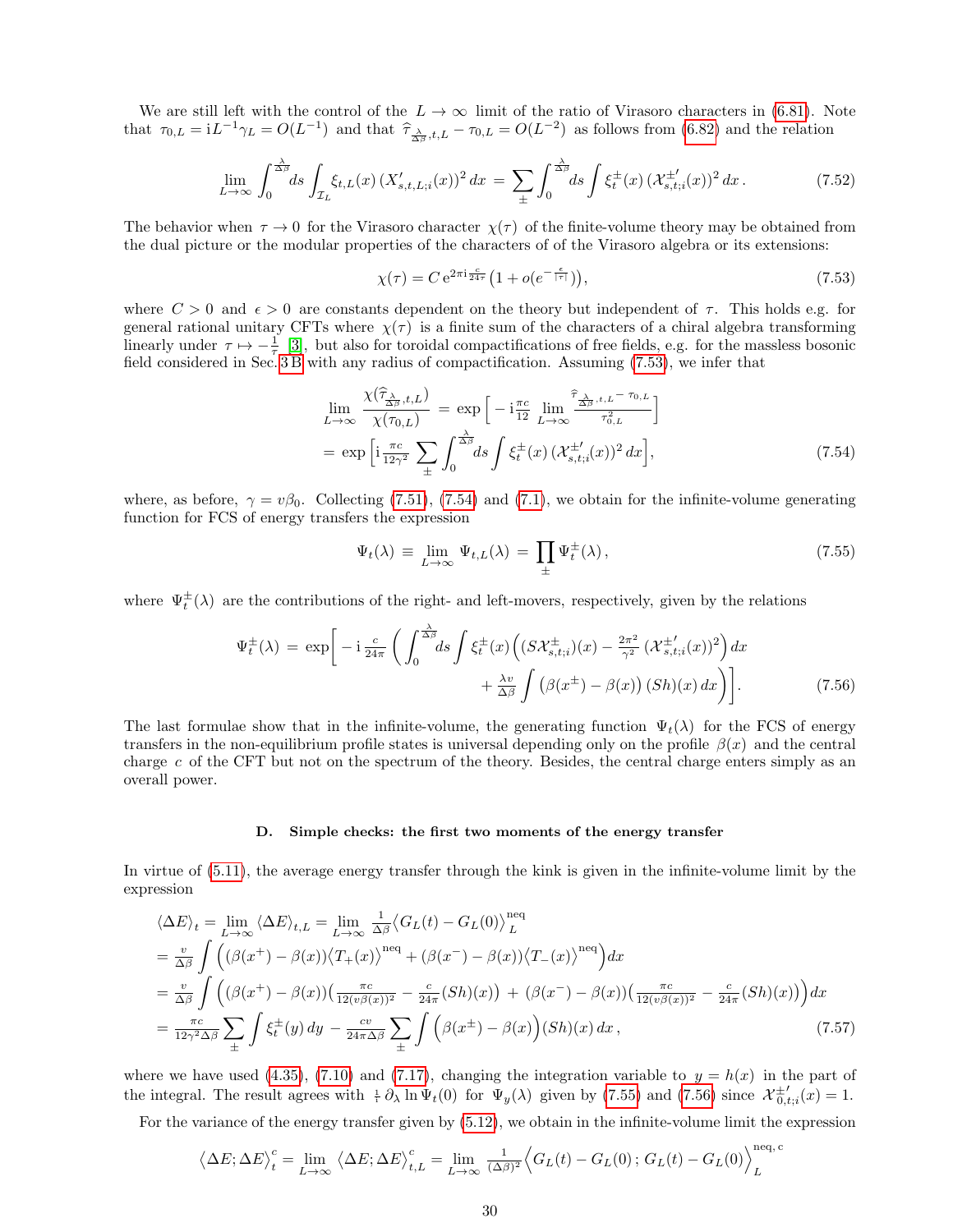$$
= \frac{v^2}{(\Delta \beta)^2} \int \left( (\beta(x_1^+) - \beta(x_1))(\beta(x_2^+) - \beta(x_2)) \left\langle T_+(x_1); T_+(x_2) \right\rangle^{neq, c} + (\beta(x_1^-) - \beta(x_1))(\beta(x_2^-) - \beta(x_2)) \left\langle T_-(x_1); T_-(x_2) \right\rangle^{neq, c} \right) dx_1 dx_2
$$
  

$$
= \frac{\pi^2 c}{8(\Delta \beta)^2 \gamma^4} \sum_{\pm} \int \left( \frac{\xi_t^{\pm}(y_1) \xi_t^{\pm}(y_2)}{\sinh^4\left(\frac{\pi}{\gamma}(y_1 - y_2 - i0)\right)} \right) dy_1 dy_2 , \qquad (7.58)
$$

where we used [\(4.36\)](#page-11-4), [\(4.37\)](#page-11-4) and [\(7.10\)](#page-25-0) and the way the singularity  $\propto \frac{1}{(y_1-y_2)^4}$  has been treated was obtained by writing

$$
\left\langle G_L(t) - G_L(0); G_L(t) - G_L(0) \right\rangle_L^{\text{neq}, c}
$$
  
=  $\lim_{\epsilon \searrow 0} \left\langle G_L(t) - G_L(0); e^{-\epsilon G_L(0)} (G_L(t) - G_L(0)) e^{\epsilon G_L(0)} \right\rangle_L^{\text{neq}, c}.$  (7.59)

Expressing  $\xi_t^{\pm}(y)$  by its Fourier transform,

$$
\widehat{\xi_t^{\pm}}(p) = \int e^{ipy} \, \xi_t^{\pm}(y) \, dy \,, \tag{7.60}
$$

and using the result [\(B.2\)](#page-45-2) from Appendix [B,](#page-45-1) we infer that

<span id="page-30-1"></span>
$$
\langle \Delta E; \Delta E \rangle_t^c = \frac{\pi^2 c}{8(\Delta \beta)^2 \gamma^4} \frac{1}{(2\pi)^2} \sum_{\pm} \int \left( \frac{e^{-i(p_1 y_1 + p_2 y_2)}}{\sinh^4 \left( \frac{\pi}{\gamma} (y_1 - y_2 - i0) \right)} \widehat{\xi_t^{\pm}}(p_1) \widehat{\xi_t^{\pm}}(p_2) \right) dp_1 dp_2 dy_1 dy_2
$$
  

$$
= \frac{c}{48\pi^2 (\Delta \beta)^2} \sum_{\pm} \int \frac{p(p^2 + \frac{4\pi^2}{\gamma^2})}{1 - e^{-\gamma p}} \widehat{\xi_t^{\pm}}(p) \widehat{\xi_t^{\pm}}(-p) dp. \tag{7.61}
$$

In order to compare this to  $-\partial_\lambda^2 \ln \Psi_t(0)$ , we have to find the 1<sup>st</sup> order correction in s given by  $\partial_s \mathcal{X}_{0,t;i}^{\pm'}(x)$ to  $\mathcal{X}_{0,t;i}^{\pm'}=1$ . Write  $\mathcal{X}_{s,t;1}^{\pm}(x)=g_{s,t}^{\pm}(x)-\mathcal{Y}_{s;1}(x)-i\gamma$ , see [\(7.34\)](#page-27-3), recalling that  $\mathcal{Y}_{s;1}$  satisfies [\(7.45\)](#page-28-1) for  $g = g_{s,t}^{\pm}$ . Differentiating the latter equation with  $\mathcal{Y}_{12} = g_{s,t}^{\pm} - g_0$  over s at  $s = 0$ , where, as before,  $g_0(x) = x$ , one gets:

<span id="page-30-0"></span>
$$
(1 - \mathcal{K}^0)\partial_s \mathcal{Y}_{0;1} = (\mathcal{E}_- - \mathcal{K}^0_{12})(-\xi_t^{\pm})
$$
\n(7.62)

where  $\mathcal{K}_{ij}^0$  correspond to  $g = g_0$ . In terms of the Fourier transforms, [\(7.62\)](#page-30-0) reads<sup>9</sup>:

$$
(1 - e^{-\gamma|p|}) \partial_s \widehat{\mathcal{Y}_{0,1}}(p) = -(\theta(-p) - e^{-\gamma p} \theta(p)) \widehat{\xi}_t^{\pm}(p)
$$
\n(7.63)

and we infer that

$$
\partial_s \mathcal{X}_{0,t;1}^{\pm\prime}(x) = -\xi_t^{\pm\prime}(x) - \frac{i}{2\pi} \int e^{-ipx} \frac{p(\theta(-p) - e^{-\gamma p}\theta(p))}{1 - e^{-\gamma |p|}} \hat{\xi}_t^{\pm}(p) dp = \frac{i}{2\pi} \int \frac{p e^{-ipx}}{1 - e^{-\gamma p}} \hat{\xi}_t^{\pm}(p) dp,
$$
  

$$
\partial_s (S \mathcal{X}_{0,t;1}^{\pm})(x) = \partial_s \mathcal{X}_{0,t;1}^{\pm\prime\prime\prime}(x) = -\frac{i}{2\pi} \int \frac{p^3 e^{-ipx}}{1 - e^{-\gamma p}} \hat{\xi}_t^{\pm}(p) dp.
$$
 (7.64)

Hence

$$
-\partial_{\lambda}^{2} \ln \Psi_{t}(0) = i \frac{c}{24\pi (\Delta \beta)^{2}} \sum_{\pm} \int \xi_{t}^{\pm}(x) \Big( \partial_{s} (S \mathcal{X}_{0,t;1}^{\pm})(x) - \frac{4\pi^{2}}{\gamma^{2}} \mathcal{X}_{0,t;1}^{\pm}(x) \partial_{s} \mathcal{X}_{0,t;1}^{\pm}(x) \Big) dx
$$
  
\n
$$
= \frac{c}{48\pi^{2} (\Delta \beta)^{2}} \sum_{\pm} \int \xi_{t}^{\pm}(x) \Big( \int \frac{p(p^{2} + \frac{4\pi^{2}}{\gamma^{2}}) e^{-ipx}}{1 - e^{-\gamma p}} \hat{\xi}_{t}^{\pm}(p) dp \Big) dx
$$
  
\n
$$
= \frac{c}{48\pi^{2} (\Delta \beta)^{2}} \sum_{\pm} \int \frac{p(p^{2} + \frac{4\pi^{2}}{\gamma^{2}})}{1 - e^{-\gamma p}} \hat{\xi}_{t}^{\pm}(p) \hat{\xi}_{t}^{\pm}(-p) dp
$$
(7.65)

which agrees with [\(7.61\)](#page-30-1).

<sup>&</sup>lt;sup>9</sup>  $\theta(q)$  denotes the Heaviside step function.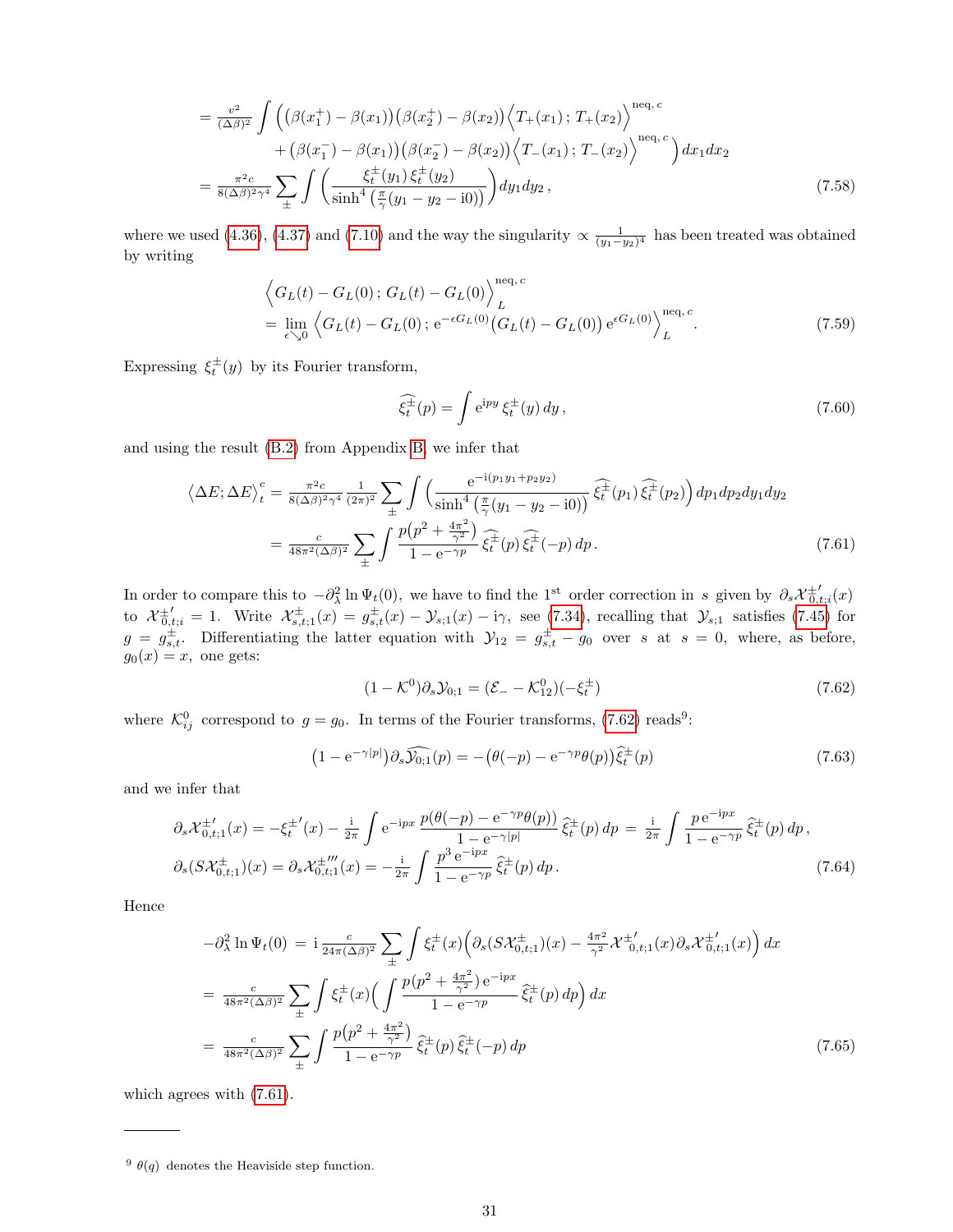## <span id="page-31-0"></span>8. LONG-TIME BEHAVIOR OF FCS

It is not difficult to understand heuristically the long-time large-deviations type asymptotics of the right-hand side of [\(7.56\)](#page-29-4). Using the relations [\(7.12\)](#page-25-7) and [\(7.21\)](#page-25-8), we observe that the functions  $\xi_t^{\pm}$  are, respectively, equal to constant values  $\gamma \frac{\Delta \beta}{\beta_{\mathcal{L}}}$  and  $-\gamma \frac{\Delta \beta}{\beta_{\mathcal{R}}}$  for  $\gamma = v\beta_0$  on intervals of length  $\frac{\gamma}{\beta_{\mathcal{L}}}t - O(1)$  and  $\frac{\gamma}{\beta_{\mathcal{R}}}t - O(1)$ , and that they vanish outside  $\tilde{O}(1)$  extensions of those intervals. It follows that the shifted flows  $g_{s,t}^{\pm}(x) = f_{s,t}^{\pm}(x) + \gamma s$ , which satisfy the equations

$$
\partial_s g_{s,t}^{\pm}(x) = -\xi_t^{\pm} (g_{s,t}^{\pm}(x) - \gamma s), \qquad g_{0,t}^{\pm}(x) = x, \tag{8.1}
$$

are equal, respectively, to  $x - \gamma \frac{\Delta \beta}{\beta c} s \equiv \tilde{g}_s^+(x)$  and to  $x + \gamma \frac{\Delta \beta}{\beta c} s \equiv \tilde{g}_s^-(x)$  on those intervals shortened by  $O(|s|)$  on either side. For estimating the right-hand side of [\(7.56\)](#page-29-4), we would like to know the behavior of the functions  $\mathcal{X}_{s,t;i}^{\pm'}$  on the support of  $\xi_t^{\pm}$ . In the bulk of the support, we expect  $\mathcal{X}_{s,t;i}^{\pm'}(x)$  to fast approach for large t the functions obtained from conformal welding of the cylinders  $\mathcal{Z}_{\tilde{g}_s^{\pm},\gamma}$ . The holomorphic maps  $\widetilde{\mathcal{X}}_{s}^{\pm}$ :  $\mathcal{B}_{\widetilde{g}_{s}^{\pm},\gamma} \to \mathbb{C}$  generating the isomorphisms  $\mathcal{Z}_{\widetilde{g}_{s}^{\pm},\gamma} \cong \mathcal{Z}_{g_{0},\gamma}$  are in that case given simply by the multiplication by complex factors: multiplication by complex factors:

$$
\widetilde{\mathcal{X}}_{s}^{+}(z) = \left(1 - i\frac{\Delta\beta}{\beta_{c}}s\right)^{-1}z + C^{+}, \qquad \widetilde{\mathcal{X}}_{s}^{-}(z) = \left(1 + i\frac{\Delta\beta}{\beta_{\mathcal{R}}}s\right)^{-1}z + C^{-}
$$
\n(8.2)

up to arbitrary additive constants  $C^{\pm}$ . Indeed,

$$
\widetilde{\mathcal{X}}_{s;1}^{+}(x) = \widetilde{\mathcal{X}}_{s}^{+}(-i\gamma + \widetilde{g}_{s}^{+}(x)) = \left(1 - i\frac{\Delta\beta}{\beta_{\mathcal{L}}}s\right)^{-1}\left(-i\gamma + x - \gamma\frac{\Delta\beta}{\beta_{\mathcal{L}}}s\right) + C^{+}
$$
\n
$$
= \left(1 - i\frac{\Delta\beta}{\beta_{\mathcal{L}}}s\right)^{-1}x + C^{+} - i\gamma = \widetilde{\mathcal{X}}_{s;2}^{+}(x) - i\gamma,
$$
\n
$$
\widetilde{\mathcal{X}}_{s;1}^{-}(x) = \widetilde{\mathcal{X}}_{s}^{-}(-i\gamma + \widetilde{g}_{s}^{-}(x)) = \left(1 + i\frac{\Delta\beta}{\beta_{\mathcal{R}}}s\right)^{-1}\left(-i\gamma + x + \gamma\frac{\Delta\beta}{\beta_{\mathcal{R}}}s\right) + C^{-}
$$
\n
$$
= \left(1 + i\frac{\Delta\beta}{\beta_{\mathcal{R}}}s\right)^{-1}x + C^{-} - i\gamma = \widetilde{\mathcal{X}}_{s;2}^{-}(x) - i\gamma
$$
\n(8.3)

so that

$$
\widetilde{\mathcal{X}}_{s;i}^{+ \prime}(x) = \left(1 - \mathrm{i} \frac{\Delta \beta}{\beta \mathcal{L}} s\right)^{-1}, \qquad \widetilde{\mathcal{X}}_{s;i}^{- \prime}(x) = \left(1 + \mathrm{i} \frac{\Delta \beta}{\beta \mathcal{R}} s\right)^{-1}.
$$
\n(8.4)

A rigorous proof of the convergence of the derivatives of functions  $\mathcal{X}_{s,t,i}^{\pm}$  to those of  $\widetilde{\mathcal{X}}_{s,i}^{\pm}(x)$  in the bulk of the support of  $\xi_t^{\pm}$  requires a rather subtle control of the solutions of the Fredholm equation that computes  $\mathcal{X}_{s,t;i}^{\pm}$  that we have not performed in detail. Assuming such a convergence, the only contributions to the large-deviations rates

$$
\Xi^{\pm}(\lambda) = \lim_{t \to \infty} \frac{1}{t} \ln \Psi_t^{\pm}(\lambda)
$$
\n(8.5)

would come from the middle terms on the right-hand side of [\(7.56\)](#page-29-4) leading to the formulae

$$
\begin{split} \Xi^{+}(\lambda) &= \mathbf{i} \frac{\pi c}{12\gamma^{2}} \int_{0}^{\frac{\lambda}{\Delta\beta}} \frac{\gamma}{\beta_{\mathcal{L}}} \gamma \frac{\Delta\beta}{\beta_{\mathcal{L}}} \left(1 - \mathbf{i} \frac{\Delta\beta}{\beta_{\mathcal{L}}} s\right)^{-2} ds = \frac{\pi c}{12} \left(\frac{1}{\beta_{\mathcal{L}} - \mathbf{i}\lambda} - \frac{1}{\beta_{\mathcal{L}}}\right), \\ \Xi^{-}(\lambda) &= \mathbf{i} \frac{\pi c}{12\gamma^{2}} \int_{0}^{\frac{\lambda}{\Delta\beta}} \frac{\gamma}{\beta_{\mathcal{R}}} (-\gamma) \frac{\Delta\beta}{\beta_{\mathcal{R}}} \left(1 + \mathbf{i} \frac{\Delta\beta}{\beta_{\mathcal{R}}} s\right)^{-2} ds = \frac{\pi c}{12} \left(\frac{1}{\beta_{\mathcal{R}} + \mathbf{i}\lambda} - \frac{1}{\beta_{\mathcal{R}}}\right), \end{split} \tag{8.6}
$$

in agreement with the Bernard-Doyon result [\[4\]](#page-58-10) obtained for the partitioning protocol. For  $c = 1$ , the latter expressions also agree with the large-volume long-time limit of the Levitov-Lesovik formula for two channels of free massless fermions with pure transmission that gives [\[33,](#page-58-31) [34,](#page-58-7) [39\]](#page-59-13)

$$
\sum_{\pm} \Xi^{\pm}(\lambda) = \frac{1}{2\pi} \int \ln \left[ 1 + f_{\mathcal{L}}(\omega)(1 - f_{\mathcal{R}}(\omega)) (e^{i\lambda \omega} - 1) + f_{\mathcal{R}}(\omega)(1 - f_{\mathcal{L}}(\omega)) (e^{-i\lambda \omega} - 1) \right] d\omega, \tag{8.7}
$$

where  $f_{\mathcal{L}}(\omega) = \frac{1}{e^{\beta_{\mathcal{L}}\omega}+1}$  and  $f_{\mathcal{R}}(\omega) = \frac{1}{e^{\beta_{\mathcal{R}}\omega}+1}$  are the Fermi functions for the right and left movers. Observe that the functions  $\Xi^{\pm}(\lambda)$  depend on the inverse-temperature profile only via its asymptotic values  $\beta_{\mathcal{L}}, \beta_{\mathcal{R}}$ exhibiting even more universality than  $\Psi_t^{\pm}(\lambda)$ . The Legendre transform

$$
\mathcal{I}(\sigma) = \sup_{\nu \in ]-\beta_{\mathcal{R}}, \beta_{\mathcal{L}}[} \left( \nu \sigma - \frac{\pi c}{12} \left( \frac{\nu}{\beta_{\mathcal{L}}(\beta_{\mathcal{L}} - \nu)} - \frac{\nu}{\beta_{\mathcal{R}}(\beta_{\mathcal{R}} + \nu)} \right) \right)
$$
(8.8)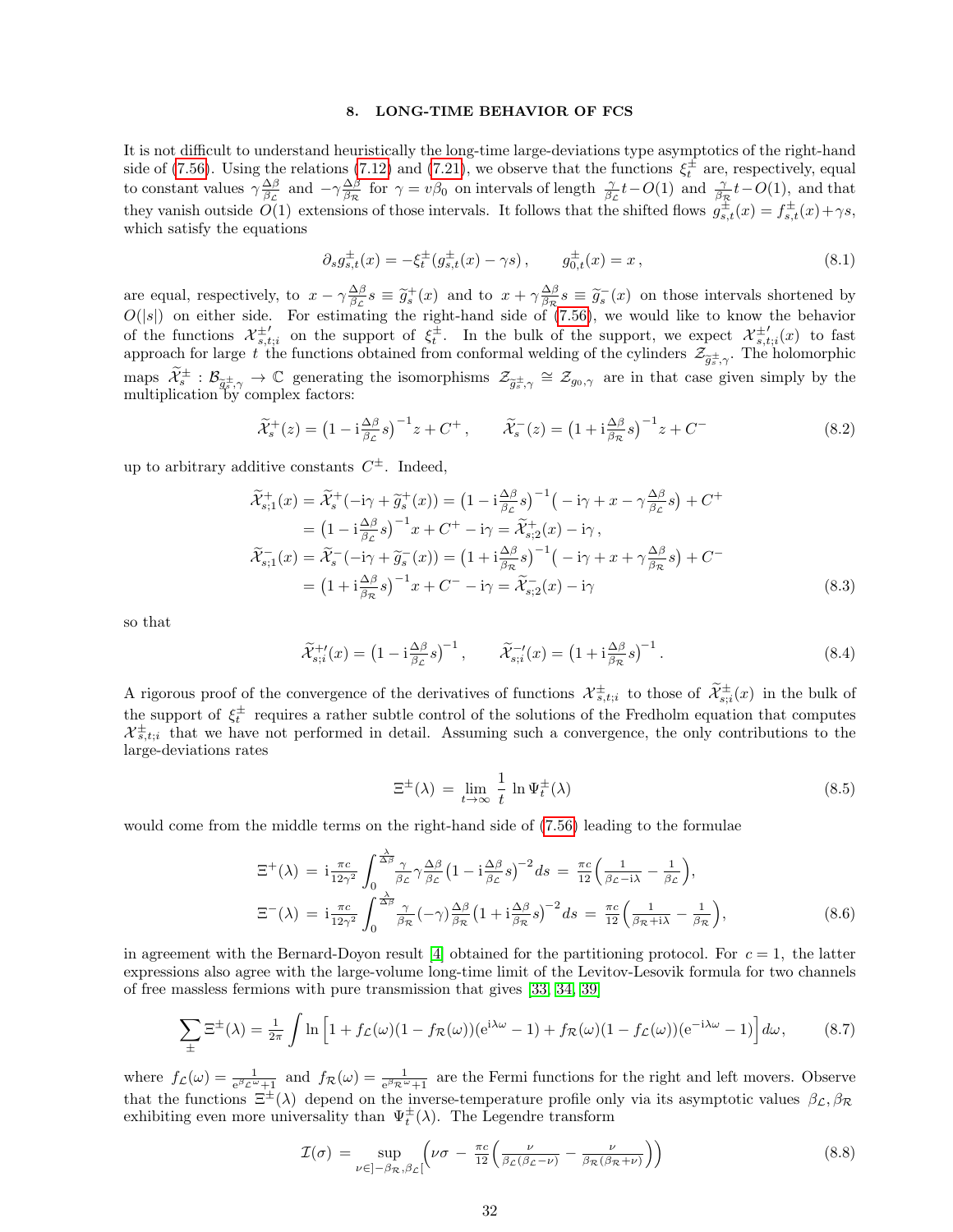with the asymptotic behavior

$$
\mathcal{I}(\sigma) = \begin{cases} \beta_{\mathcal{L}}\sigma - \sqrt{\frac{\pi c}{3}}\sigma + O(1) & \text{when } \sigma \to \infty \\ -\beta_{\mathcal{R}}\sigma - \sqrt{-\frac{\pi c}{3}}\sigma + O(1) & \text{when } \sigma \to -\infty \end{cases}
$$
(8.9)

determines the long-time large-deviations form of the of energy transfers in the thermodynamic limit:

$$
P_t(\Delta E) = \lim_{L \to \infty} P_{t,L}(\Delta E) \approx \exp\left[-t\mathcal{I}\left(\frac{\Delta E}{t}\right)\right]. \tag{8.10}
$$

The rate function possesses the Gallavotti-Cohen symmetry [\[16\]](#page-58-32):  $\mathcal{I}(-\sigma) = \mathcal{I}(\sigma) + \sigma \Delta \beta$  that follows here from the transient fluctuation relation [\(5.15\)](#page-13-4).

Another way to characterize the behavior of the FCS at large times is to note that

<span id="page-32-1"></span>
$$
t \frac{\pi c}{12} \left( \frac{i\lambda}{\beta_{\mathcal{L}}(\beta_{\mathcal{L}} - i\lambda)} - \frac{i\lambda}{\beta_{\mathcal{R}}(\beta_{\mathcal{R}} + i\lambda)} \right) = t \frac{\pi c}{12} \int (e^{i\lambda q} - 1) \left( e^{-\beta_{\mathcal{L}}q} \theta(q) + e^{\beta_{\mathcal{R}}q} \theta(-q) \right) dq \tag{8.11}
$$

is the logarithm of the Fourier transform of the time-t distribution of a Lévy process [\[31\]](#page-58-33) with the jump rates

$$
w(x,y) = \frac{\pi c}{12} \left( e^{-\beta \mathcal{L}(y-x)} \theta(y-x) + e^{-\beta \mathcal{R}(x-y)} \theta(x-y) \right)
$$
(8.12)

that starts at  $x = 0$ . The right hand side of [\(8.11\)](#page-32-1) gives the Lévy-Khintchine representation for the infinitely divisible distribution of such a process, see also [\[4,](#page-58-10) [6\]](#page-58-1).

## <span id="page-32-0"></span>9. THERMODYNAMIC LIMIT OF FCS: PROOF OF CONVERGENCE

This section fills the missing element in the proof that the thermodynamic limit of the FCS generating function  $\Psi_{t,L}(\lambda)$  given by [\(6.81\)](#page-23-3) and [\(6.82\)](#page-23-5) takes the form [\(7.55\)](#page-29-3)-[\(7.56\)](#page-29-4). It is addressed to readers not convinced by the heuristic arguments of Sec. [7.](#page-23-0)

The functions  $X_{s,t,L,i}$  that appear in [\(6.81\)](#page-23-3) and [\(6.82\)](#page-23-5) satisfy the relations

<span id="page-32-2"></span>
$$
X_{s,t,L;1} = g_{s,t,L} - Y_1 - L\tau_{0,L}, \quad X_{s,t,L;2} = X_{s,t,L;1} + L\hat{\tau}_{s,t,L}, \tag{9.1}
$$

where  $Y_1$  is the solution of the Fredholm equation [\(6.26\)](#page-17-0) related to conformal welding of tori described in Sec. [6 C.](#page-15-0) On the other hand, the functions  $\mathcal{X}_{s,t;i}^{\pm}$  that appear in the formula [\(7.56\)](#page-29-4) satisfy the relations

<span id="page-32-3"></span>
$$
\mathcal{X}_{s,t;1}^{\pm}(x) = g_{s,t}^+(x) - \mathcal{Y}_1^{\pm}(x) - i\gamma, \qquad \mathcal{X}_{s,t;2}^{\pm}(x) = \mathcal{X}_{s,t;1}^{\pm} + i\gamma,
$$
\n(9.2)

where  $\mathcal{Y}_1^{\pm}$  are solutions of Eq. [\(7.45\)](#page-28-1) for  $g = g_{s,t}^{\pm}$  obtained in the context of conformal welding of cylinders discussed in Sec. [7 B.](#page-26-0)

We shall prove here the uniform convergence on compacts with all derivatives of the functions  $X'_{s,t,L,1}$ viewed in the frames centered at  $O_L^{\pm}$  of [\(7.5\)](#page-24-1) and [\(7.16\)](#page-25-5) to the functions  $X_{s,t;i}^{\pm}$ . We often suppress the dependence on  $(s, t, L)$  in the notation for the finite-volume quantities (like for  $Y_1$  in  $(9.1)$ ) and on  $(s, t)$ in the infinite volume (like for  $\mathcal{Y}_1^{\pm}$  in [\(9.2\)](#page-32-3)). All the estimates established below are uniform in  $s = \frac{\lambda}{\Delta \beta}$ belonging to bounded sets.

#### <span id="page-32-6"></span>A. Recasting equation for  $Y_1$

The main point is to control the behavior for large L of the derivatives of functions  $Y_1$  solving Eq. [\(6.26\)](#page-17-0) in the frames centered at  $O_L^{\pm}$ . To this end, it will be convenient to rewrite the Fredholm equation [\(6.26\)](#page-17-0) in which  $K = K_{11} + K_{12} + K_{21}$  with

<span id="page-32-4"></span>
$$
K_{11} = E_{0+} - G^{-1}E_{0+}G = -E_{-} + G^{-1}E_{-}G, \qquad K_{12} = G^{-1}QE_{0+}, \qquad K_{21} = E_{-}Q^{-1}G \tag{9.3}
$$

for  $(G^{-1}X)(x) = X(g_{s,t,L}(x))$  and  $Qe_n = e^{-\frac{2\pi n}{L}\gamma_L}e_n$ , see [\(6.24\)](#page-16-5), and where

<span id="page-32-5"></span>
$$
Y_{12}(x) = g_{s,t,L}(x) - x + L(\hat{\tau}_{s,t,L} - \tau_{0,L}).
$$
\n(9.4)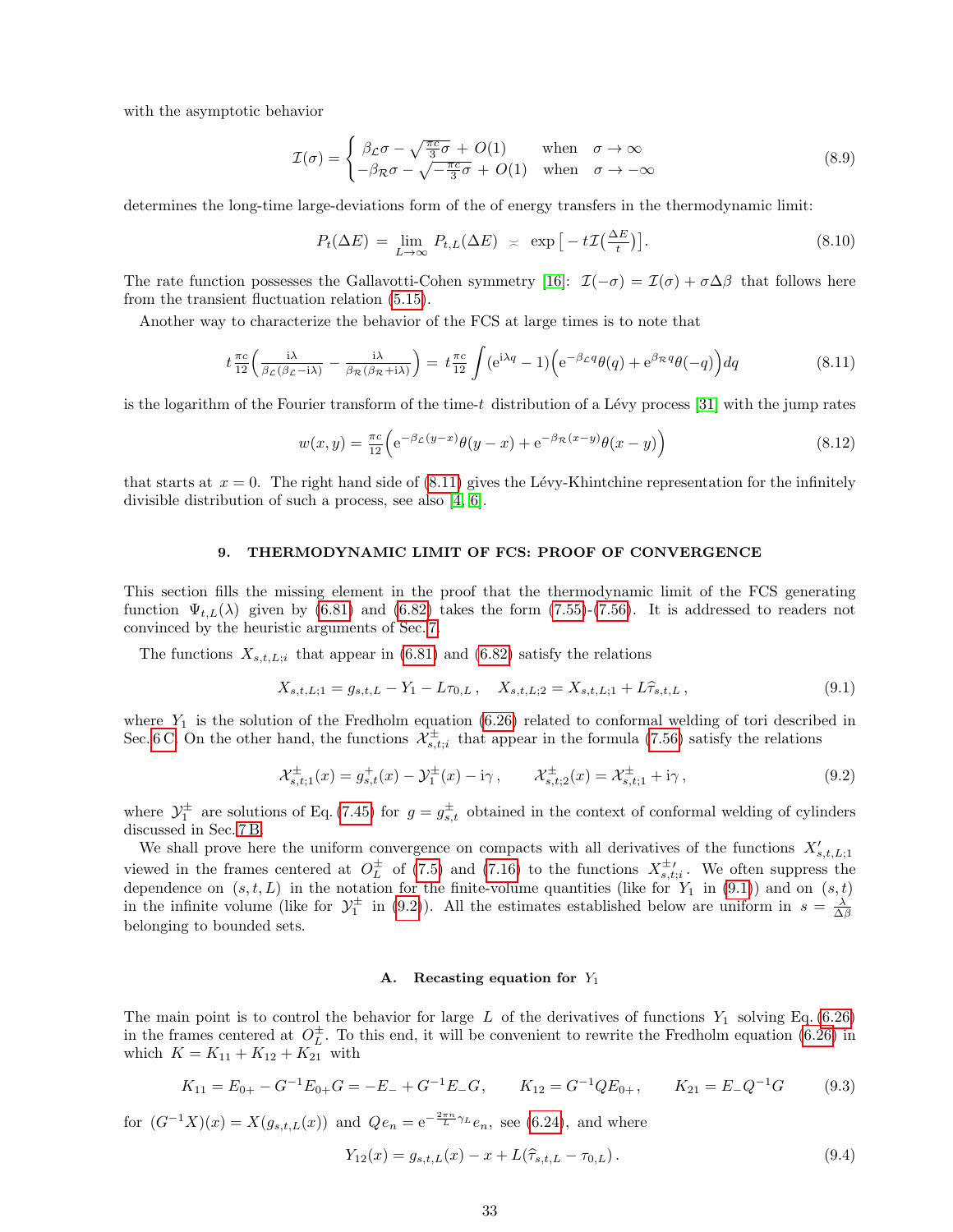First, we shall eliminate from [\(6.26\)](#page-17-0) the constant mode contributions involving the toroidal modular parameters. Applying the orthogonal projector  $E_0^{\perp} = E_+ + E_-$  to the both sides of [\(6.26\)](#page-17-0), we obtain the relation

<span id="page-33-0"></span>
$$
E_0^{\perp}(I - K)Y_1 = E_0^{\perp}(I - K)E_0^{\perp}Y_1 = E_0^{\perp}(E_- - K_{12})(E_0^{\perp}Y_{12} + E_0Y_{12}) = E_0^{\perp}(E_- - K_{12})E_0^{\perp}Y_{12}
$$
(9.5)

since  $E_0^{\perp} K_{ij} E_0 = 0$ . Recall that the kernel of  $I - K$  is composed of constants, the range of  $I - K$  has codimension 1, and the solvability of  $(6.26)$  fixes uniquely the constant contribution to  $Y_{12}$ , see  $(6.28)$ , with  $E_$  −  $K_{12}$  mapping constants into constants. Thus the range of  $I - K$  cannot contain nonzero constants. It follows that the operator  $E_0^{\perp}(I-K)E_0^{\perp}$  is invertible on the range of  $E_0^{\perp}$  and that the function  $E_0^{\perp}Y_1$  is uniquely determined by [\(9.5\)](#page-33-0) from  $E_0^{\perp} Y_{12}$ . Note from [\(9.3\)](#page-32-4) that  $K^0 = QE_{0+} + E_-Q^{-1}$  is the operator K for  $g_{s,t,L}$  replaced by the identity diffeomorphism. Explicitly,  $K^0e_n = e^{-\frac{2\pi|n|}{L}\gamma_L}e_n$ . Factoring out the part related to  $K^0$ , we shall rewrite

$$
E_0^{\perp}(I - K)E_0^{\perp} = E_0^{\perp}\left(I - (K - K^0)E_0^{\perp}(E_0^{\perp}(I - K^0)E_0^{\perp})^{-1}\right)E_0^{\perp}(I - K^0)E_0^{\perp},\tag{9.6}
$$

where

$$
K - K^{0} = -E_{-} + G^{-1}E_{-}G + (G^{-1} - I)QE_{0+} + E_{-}Q^{-1}(G - I)
$$
  
=  $E_{0+} - G^{-1}E_{0+}G + (G^{-1} - I)QE_{0+} + E_{-}Q^{-1}(G - I).$  (9.7)

In the matrix notation corresponding to the decomposition  $L_0^2(S_L^1) \equiv E_0^{\perp} L^2(S_L^1) = E_+ L^2(S_L^1) \oplus E_- L^2(S_L^1)$ ,

<span id="page-33-1"></span>
$$
E_0^{\perp}(I - K)E_0^{\perp} = \begin{pmatrix} E_+ + \Sigma_{++} & \Sigma_{+-} \\ \Sigma_{-+} & E_- + \Sigma_{--} \end{pmatrix} \begin{pmatrix} (I - Q)_{++} & 0 \\ 0 & (I - Q^{-1})_{--} \end{pmatrix},
$$
(9.8)

where

<span id="page-33-3"></span>
$$
\Sigma_{++} = -\left( (G^{-1})_{+-} G_{-+} + \left( (G^{-1} - I) Q \right)_{++} \right) (I - Q)_{++}^{-1},\tag{9.9}
$$

$$
\Sigma_{+-} = (G^{-1})_{++} G_{+-} (I - Q^{-1})_{--}^{-1}, \tag{9.10}
$$

$$
\Sigma_{-+} = -\left( (G^{-1})_{--}G_{-+} + (G^{-1}Q)_{-+} + (Q^{-1}G)_{-+} \right) (I - Q)_{++}^{-1}, \tag{9.11}
$$

$$
\Sigma_{--} = ((G^{-1})_{-+}G_{+-} - (Q^{-1}(G - I))_{--}) (I - Q^{-1})_{--}^{-1}
$$
\n(9.12)

in the notation  $D_{++} \equiv E_+DE_+$ ,  $D_{+-} \equiv E_+DE_-$ , etc. Similarly,

$$
E_0^{\perp}(E_- - K_{12})E_0^{\perp} = \begin{pmatrix} -(G^{-1}Q)_{++} & 0\\ -(G^{-1}Q)_{-+} & E_- \end{pmatrix}.
$$
\n(9.13)

Hence [\(9.5\)](#page-33-0) becomes

<span id="page-33-2"></span>
$$
\begin{pmatrix} E_+ + \Sigma_{++} & \Sigma_{+-} \\ \Sigma_{-+} & E_- + \Sigma_{--} \end{pmatrix} \begin{pmatrix} Z_+ \\ Z_- \end{pmatrix} = \begin{pmatrix} -(G^{-1}Q)_{++}Y_{12} \\ -(G^{-1}Q)_{-+}Y_{12} + E_-Y_{12} \end{pmatrix}.
$$
 (9.14)

for

<span id="page-33-5"></span>
$$
Z = Z_+ + Z_- = (I - K^0)Y_1 \qquad \text{or} \qquad Z_+ = (I - Q)_{++}Y_1, \qquad Z_- = (I - Q^{-1})_{--}Y_1. \tag{9.15}
$$

Recall that K is trace-class in  $L^2(S_L^1)$  so that from [\(9.8\)](#page-33-1) it follows that the operator  $\Sigma = \begin{pmatrix} \Sigma_{++} \Sigma_{+-} \\ \Sigma_{-+} \Sigma_{--} \end{pmatrix}$  on  $L_0^2(S_L^1)$  is also trace-class and that  $I + \Sigma$  is invertible on that space.

To control the  $L \to \infty$  limit, we shall need a better control of those operators. Note that, for L sufficiently large, the diffeomorphism  $g_{s,t,L}$  is equal to the identity except on two disjoint intervals, one inside  $]-\frac{1}{4}L, \frac{1}{4}L[$ and the other inside  $]-\frac{3}{4}L, -\frac{1}{4}L[$ . Let us set

<span id="page-33-4"></span>
$$
g_{s,t,L}^{+}(x) = \begin{cases} g_{s,t,L}(x + O_L^+) - O_L^+ & \text{for } x + O_L^+ \in ]-\frac{1}{4}L, \frac{1}{4}L[,\\ x & \text{otherwise,} \end{cases}
$$
(9.16)

$$
g_{s,t,L}^{-}(x) = \begin{cases} g_{s,t,L}(x + O_{L}^{-}) - O_{L}^{-} & \text{for } x + O_{L}^{-} \in ]-\frac{3}{4}L, -\frac{1}{4}L[, \\ x & \text{otherwise}, \end{cases}
$$
(9.17)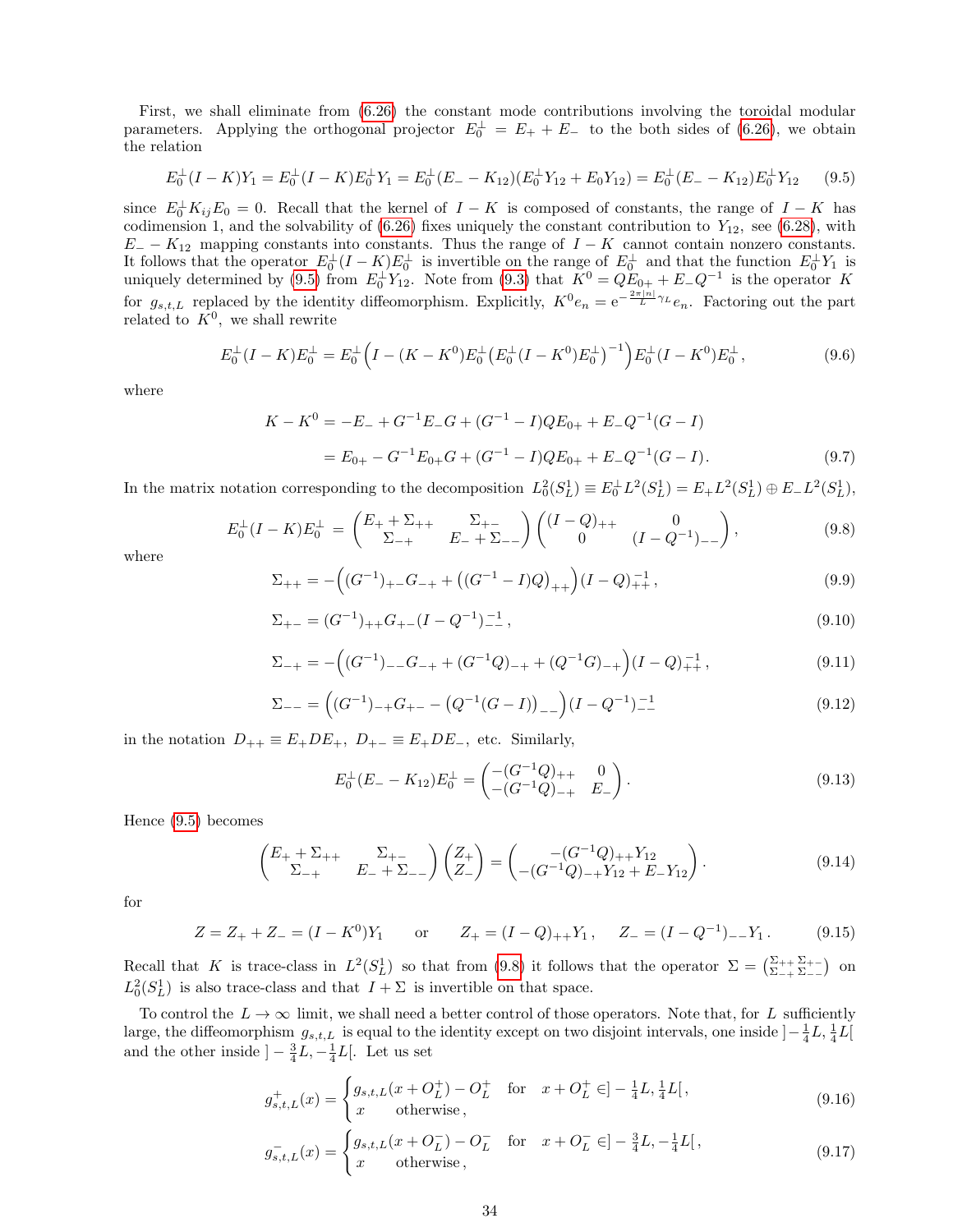so that

<span id="page-34-0"></span>
$$
g_{s,t,L}(x+O_L^+) - O_L^+ - x = g_{s,t,L}^+(x) - x + g_{s,t,L}^-(x+M_L) - M_L - x,
$$
\n
$$
(9.18)
$$

where  $M_L$  is given by [\(7.22\)](#page-25-9). When restricted to  $\mathcal{I}_L$ ,  $g_{s,t,L}^{\pm}$  may be viewed as diffeomorphisms of  $S_L^1 = \mathbb{R}/L\mathbb{Z}$ and, when considered on the whole line, as diffeomorphisms of R. In the latter case, it follows from the analysis of Sec. [7 A](#page-23-1) that  $g_{s,t,L}^{\pm}(x) = g_{s,t}^{\pm}(x) = x$  outside an L-independent bounded set and that for  $\ell = 0, 1, \ldots,$ 

<span id="page-34-4"></span>
$$
|\partial_x^{\ell} g_{s,t,L}^{\pm}(x) - \partial_x^{\ell} g_{s,t}^{\pm}(x)| \le L^{-1} C_{\ell}
$$
\n(9.19)

uniformly in  $x$ .

Let  $T_b$  and  $(G^{\pm})^{\mp 1}$  be the translation and substitution operators acting on  $L^2(S^1_L)$  by

$$
(T_b X)(x) = X(x - b), \qquad ((G^{\pm})^{-1} X)(x) = X(g_{s,t,L}^{\pm}(x)). \tag{9.20}
$$

Given an operator D acting on  $L^2(S_L^1)$ , we shall denote by  $\widetilde{D}$  the operator  $T_{O_L^+}^{-1}$  $\int_{O_L^+}^{-1} D T_{O_L^+}$ , i.e. the operator D viewed in the frame centered at  $O_L^+$ . The relation [\(9.18\)](#page-34-0) implies that

$$
\widetilde{G}^{-1} - I = (G^+)^{-1} - I + T_{M_L}^{-1}((G^-)^{-1} - I)T_{M_L}
$$
\n(9.21)

and, similarly,

$$
\widetilde{G} - I = G^+ - I + T_{M_L}^{-1} (G^- - I) T_{M_L} . \qquad (9.22)
$$

Since  $T_b$  commutes with  $E_{\pm}$ , we infer that

<span id="page-34-2"></span>
$$
(\widetilde{G}^{\mp 1} - I)_{++} = ((G^+)^{\mp 1} - I)_{++} + T_{M_L}^{-1}((G^-)^{\mp 1} - I)_{++} T_{M_L},
$$
\n
$$
\widetilde{G}^{\mp 1} - I_{\pm} = ((G^+)^{\mp 1} - I)_{++} + T_{M_L}^{-1}((G^-)^{\mp 1} - I)_{++} + T_{M_L},
$$
\n(9.23)

$$
(\widetilde{G}^{\mp 1} - I)_{--} = ((G^+)^{\mp 1} - I)_{--} + T_{M_L}^{-1}((G^-)^{\mp 1} - I)_{--} T_{M_L},
$$
\n
$$
(\widetilde{G}^{\mp 1})_{--} = ((G^+)^{\mp 1})_{--} + T_{-1}^{-1}((G^-)^{\mp 1})_{--} T_{M_L},
$$
\n(9.24)

$$
(\widetilde{G}^{\mp 1})_{+-} = ((G^+)^{\mp 1})_{+-} + T_{M_L}^{-1}((G^-)^{\mp 1})_{+-} T_{M_L},
$$
\n(9.25)

$$
(\widetilde{G}^{\mp 1})_{-+} = ((G^+)^{\mp 1})_{-+} + T_{M_L}^{-1}((G^-)^{\mp 1})_{-+}T_{M_L}.
$$
\n(9.26)

In the frame centered at  $O_L^+$ , the relation [\(9.14\)](#page-33-2) becomes

<span id="page-34-1"></span>
$$
(I + \tilde{\Sigma})\tilde{Z} = -\left((\tilde{G}^{-1}Q)_{++} + (\tilde{G}^{-1}Q)_{-+} - E_{-}\right)\tilde{Y}_{12},\tag{9.27}
$$

where

<span id="page-34-5"></span>
$$
\widetilde{Z} = T_{O_L^+}^{-1} Z \,, \qquad \widetilde{Y}_{12} = T_{O_L^+}^{-1} Y_{12} \tag{9.28}
$$

and, by  $(9.4)$  and  $(9.18)$ , we may take

$$
\widetilde{Y}_{12} = Y_{12}^+ + T_{M_L}^{-1} Y_{12}^- \tag{9.29}
$$

for

$$
Y_{12}^{+} = g_{s,t,L}^{+} - g_0, \qquad Y_{12}^{-} = g_{s,t,L}^{-} - g_0 \tag{9.30}
$$

dropping constant terms from  $Y_{12}$  that do not change the right hand side of [\(9.27\)](#page-34-1). The operator  $\Sigma =$  $T^{-1}_{\alpha+1}$  $C_L^{-1} \Sigma T_{O_L^+}$  on  $L_0^2(S_L^1)$  is obtained from the relations [\(9.9\)](#page-33-3)-[\(9.12\)](#page-33-3) by replacing  $G^{\pm 1}$  by  $\tilde{G}^{\pm 1}$ .

We have to deal with the fact that the contribution of the right- and left-movers corresponding to diffeomorphisms  $g_{s,t,L}^{\pm}$  are mixed together in finite volume. Let  $\Sigma^+$  be the operator obtained from  $\widetilde{\Sigma}$  by replacing all inputs with  $\widetilde{G}^{\mp 1}$  by the first terms on the right-hand side of [\(9.23\)](#page-34-2)-[\(9.26\)](#page-34-2) and let  $T_{ML}^{-1}\Sigma^{-}T_{ML}$ be obtained similarly but using the second terms on the right-hand side of [\(9.23\)](#page-34-2)-[\(9.26\)](#page-34-2). Consider first the decoupled equations<sup>10</sup>

<span id="page-34-3"></span>
$$
(I + \Sigma^{\pm})Z^{\pm} = -\left(((G^{\pm})^{-1}Q)_{++} + ((G^{\pm})^{-1}Q)_{-+} - E_{-}\right)Y_{12}^{\pm}.
$$
\n(9.31)

<sup>&</sup>lt;sup>10</sup> The superscripts  $\pm$  pertain to the right- and left-movers whereas the subscripts  $\pm$  correspond to components in the range of projectors  $E_{\pm}$ .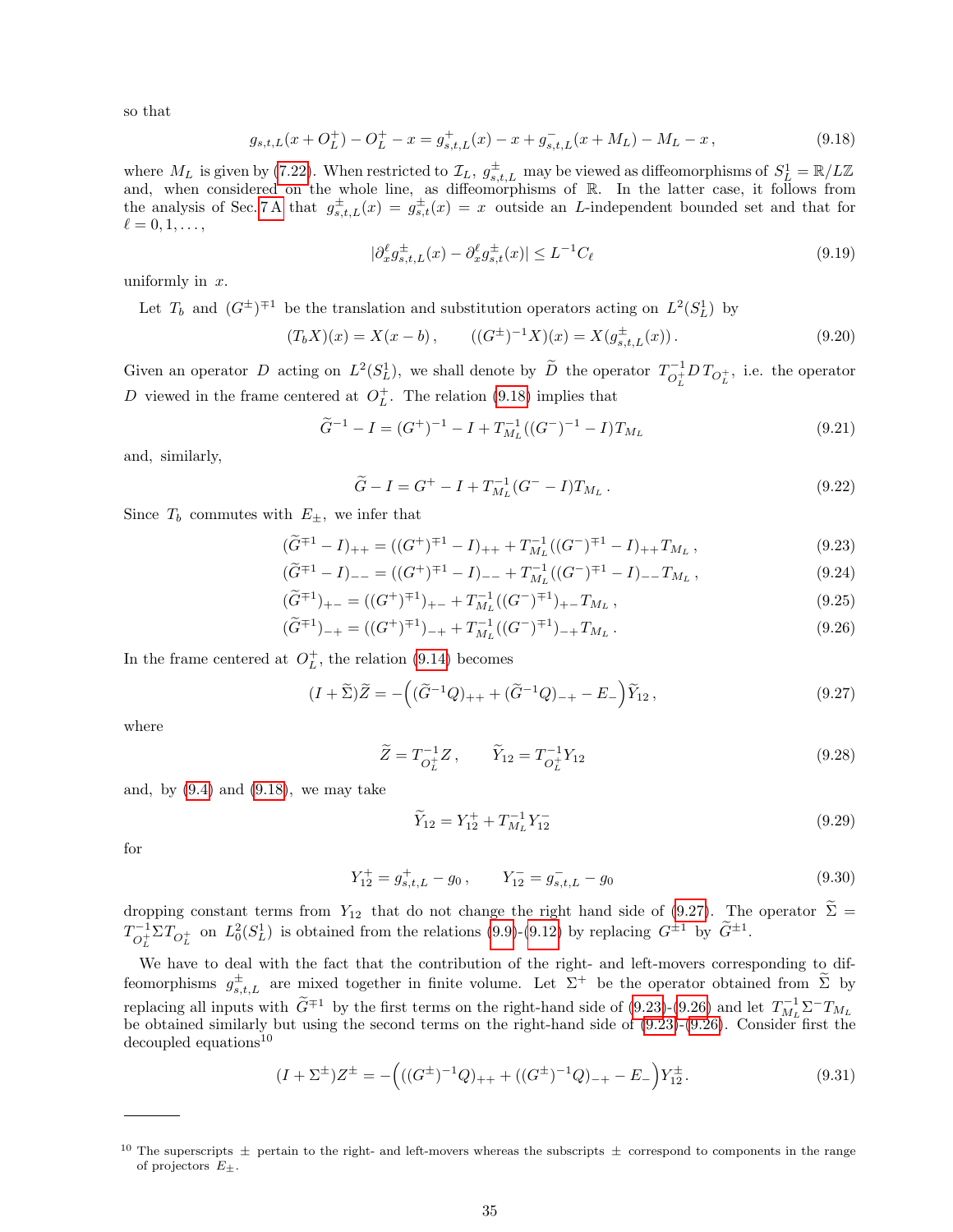They may be solved for  $Z^{\pm}$  because  $I + \Sigma^{\pm}$ , similarly as  $I + \Sigma$ , are invertible on  $L_0^2(S_L^1)$ . Exhibiting the corrections due to the coupling between the right- and left-movers, we shall write

<span id="page-35-4"></span>
$$
\widetilde{\Sigma} = \Sigma^+ + T_{M_L}^{-1} \Sigma^- T_{M_L} + \delta \widetilde{\Sigma}, \qquad (9.32)
$$

where

<span id="page-35-3"></span>
$$
\delta \widetilde{\Sigma}_{++} = -\Big( ((G^+)^{-1})_{+-} T_{M_L}^{-1} (G^-)_{-+} T_{M_L} + T_{M_L}^{-1} ((G^-)^{-1})_{+-} T_{M_L} (G^+)_{-+} \Big) (I - Q)_{++}^{-1} ,\tag{9.33}
$$

$$
\delta \widetilde{\Sigma}_{+-} = \left( ((G^+)^{-1} - I)_{++} T_{M_L}^{-1} (G^-)_{+-} T_{M_L} + T_{M_L}^{-1} ((G^-)^{-1} - I)_{++} T_{M_L} (G^+)_{+-} \right) (I - Q^{-1})_{--}^{-1}, \tag{9.34}
$$

$$
\delta \widetilde{\Sigma}_{-+} = -\Big( ((G^+)^{-1} - I)_{--} T_{M_L}^{-1} (G^-)_{-+} T_{M_L} + T_{M_L}^{-1} ((G^-)^{-1} - I)_{--} T_{M_L} (G^+)_{-+} \Big) (I - Q)_{++}^{-1}, \quad (9.35)
$$

$$
\delta \widetilde{\Sigma}_{--} = \left( ((G^+)^{-1})_{-+} T_{M_L}^{-1} (G^-)_{+-} T_{M_L} + T_{M_L}^{-1} ((G^-)^{-1})_{-+} T_{M_L} (G^+)_{+-} \right) (I - Q^{-1})_{--}^{-1}.
$$
\n(9.36)

and

<span id="page-35-1"></span>
$$
\widetilde{Z} = Z^+ + T_{M_L}^{-1} Z^- + \delta \widetilde{Z} \,. \tag{9.37}
$$

The decoupled contributions [\(9.31\)](#page-34-3) to [\(9.27\)](#page-34-1) will now cancel out resulting in the equation

<span id="page-35-2"></span>
$$
(I + \tilde{\Sigma})\delta\tilde{Z} = -\left(T_{M_L}^{-1}\Sigma^{-}T_{M_L} + \delta\tilde{\Sigma}\right)Z^+ - \left(\Sigma^+ + \delta\tilde{\Sigma}\right)T_{M_L}^{-1}Z^- - \left(T_{M_L}^{-1}(((G^-)^{-1} - I)Q)_{++}T_{M_L} + T_{M_L}^{-1}((G^-)^{-1}Q)_{-+}T_{M_L}\right)Y_{12}^+ - \left(((G^+)^{-1} - I)Q_{++} + ((G^+)^{-1}Q)_{-+}\right)T_{M_L}^{-1}Y_{12}^- \tag{9.38}
$$

for  $\delta \tilde{Z}$ . Below, we shall show that this equation implies that  $\delta \tilde{Z}$  tends to zero in an appropriate sense when  $L \to \infty$ . This will establish the factorization of the right- and left-movers contributions in the thermodynamic limit.

Following similar steps as in finite volume, the infinite-volume equation [\(7.45\)](#page-28-1) with  $g = g_{s,t}^{\pm}$  may be recast upon writing

$$
\mathcal{I} - \mathcal{K} = \left(\mathcal{I} - (\mathcal{K} - \mathcal{K}^0)(\mathcal{I} - \mathcal{K}^0)^{-1}\right)(\mathcal{I} - \mathcal{K}^0) \tag{9.39}
$$

into the form

<span id="page-35-0"></span>
$$
(\mathcal{I} + \Sigma^{\pm})\mathcal{Z}^{\pm} = -\left(((\mathcal{G}^{\pm})^{-1}\mathcal{Q})_{++} + ((\mathcal{G}^{\pm})^{-1}\mathcal{Q})_{-+} - \mathcal{E}_{-}\right)\mathcal{Y}_{12}^{\pm}
$$
(9.40)

where  $\Sigma^{\pm} = \begin{pmatrix} \Sigma_{++}^{\pm} & \Sigma_{+-}^{\pm} \\ \Sigma_{-+}^{\pm} & \Sigma_{--}^{\pm} \end{pmatrix}$  act in  $L^2(\mathbb{R}) = \mathcal{E}_+ L^2(\mathbb{R}) \oplus \mathcal{E}_- L^2(\mathbb{R})$  and have the components  $\Sigma_{++} = \mathcal{E}_+ \Sigma \mathcal{E}_+,$ etc., given by Eqs. [\(9.9\)](#page-33-3)-[\(9.12\)](#page-33-3) in which  $G^{\pm 1}$  is replaced by the operators  $(G^{\pm})^{\pm 1}$  such that  $((G^{\pm})^{-1}\mathcal{X})(x)$  $\mathcal{X}(g_{s,t}^{\pm}(x))$ , and where

$$
\mathcal{Z}^{\pm} = (\mathcal{I} - \mathcal{K}^0) \mathcal{Y}_1^{\pm} , \qquad \mathcal{Y}_{12}^{\pm} = g_{s,t}^{\pm} - g_0 . \tag{9.41}
$$

Above,  $\mathcal{K}^0 = \mathcal{Q}\mathcal{E}_+ + \mathcal{E}_-\mathcal{Q}^{-1}$  denotes the operator  $\mathcal K$  of [\(7.46\)](#page-28-3) for g equal to the identity diffeomorphism  $g_0$ .

## <span id="page-35-5"></span>B. Fast-decay and Schwartz type operators

We shall consider operators on  $L^2(\mathbb{R})$  acting in the momentum space representation by

$$
(\widehat{\mathcal{D}\mathcal{X}})(p) = \frac{1}{2\pi} \int \widehat{\mathcal{D}}(p,q) \,\widehat{\mathcal{X}}(q) \,dq \,dx. \tag{9.42}
$$

for  $\hat{X}(p)$  given by [\(7.40\)](#page-27-4).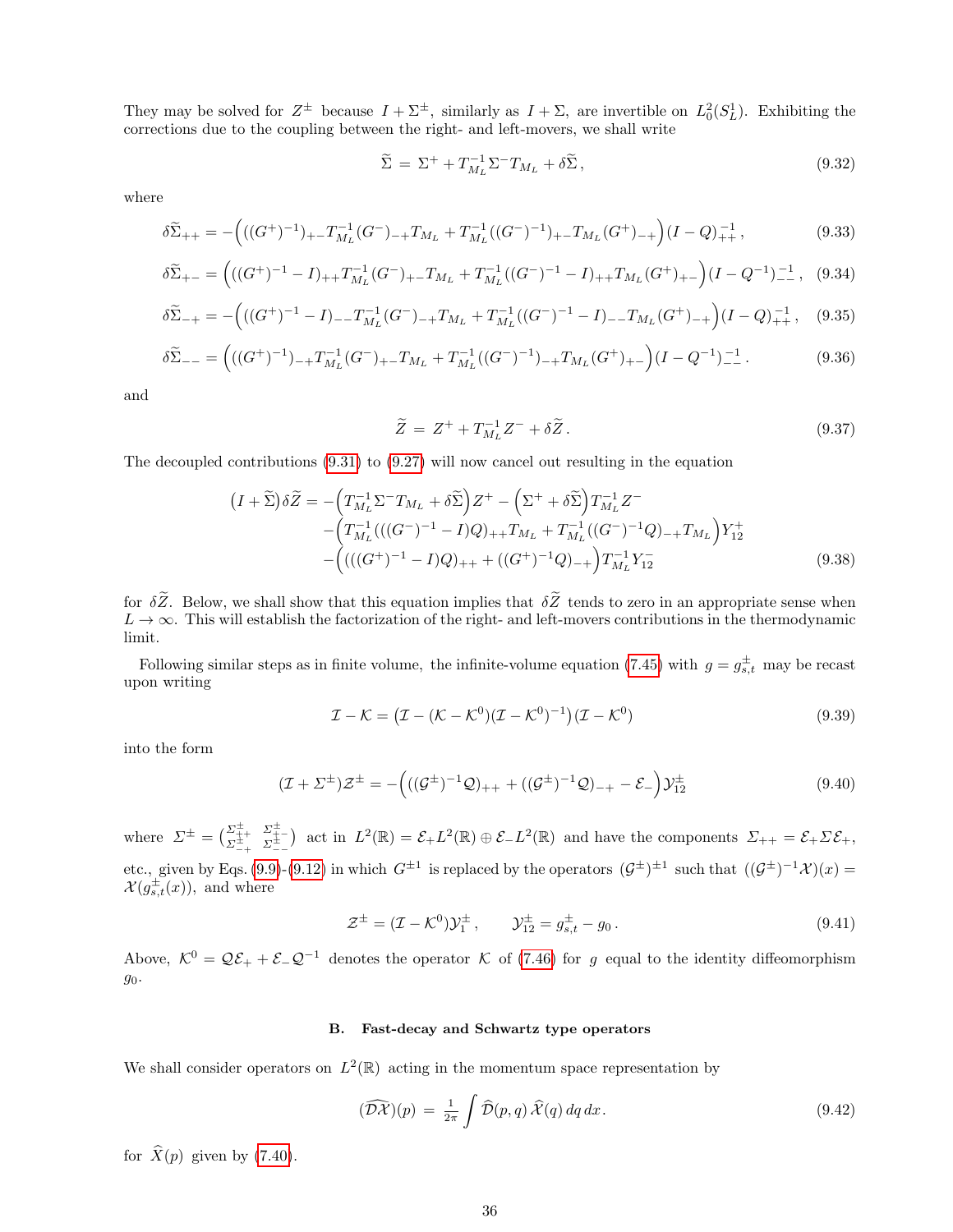**Definition 1.** We shall call  $D$  of fast-decay type if for any  $k = 0, 1, \ldots$  there exists a constant  $C_k$  such that

<span id="page-36-1"></span>
$$
|\hat{\mathcal{D}}(p,q)| \le \frac{C_k}{(1+p^2)^k (1+q^2)^k} \,. \tag{9.43}
$$

Let  $\hat{\mathcal{J}}, \hat{\mathcal{J}}'$  be open subsets of R. We shall call  $\mathcal D$  of Schwartz  $\hat{\mathcal{J}} \times \hat{\mathcal{J}}'$  type if (i)  $\hat{\mathcal{D}}(p,q) = 0$  for  $(p,q) \notin \hat{\mathcal{J}}$  $\widehat{\mathcal{J}} \times \widehat{\mathcal{J}}'$ , (ii)  $\widehat{\mathcal{D}}(p,q)$  is smooth on  $\widehat{\mathcal{J}} \times \widehat{\mathcal{J}}'$ , and (iii) for any  $\ell_1, \ell_2, k = 0, 1, \ldots$  there exists a constant  $C_{\ell_1, \ell_2, k}$ such that

$$
|\partial_p^{\ell_1} \partial_q^{\ell_2} \widehat{\mathcal{D}}(p,q)| \le \frac{C_{\ell_1,\ell_2,k}}{(1+p^2)^k (1+q^2)^k} \tag{9.44}
$$

on  $\widehat{\mathcal{J}} \times \widehat{\mathcal{J}}'$ ,

**Definition 2.** Let  $\mathcal{D}_L$ ,  $\mathcal{D}$  be operators of fast-decay type. We shall say that  $\mathcal{D}_L$  converge to  $\mathcal{D}$  with speed  $L^{-1}$  if for any  $k = 0, 1, \ldots$  there exists a constant  $C_k$  such that

$$
|\hat{\mathcal{D}}_L(p,q) - \hat{\mathcal{D}}(p,q)| \le \frac{L^{-1}C_k}{(1+p^2)^k(1+q^2)^k}
$$
\n(9.45)

for all  $L \geq L_0$  where  $L_0$  is k-independent. Similarly, the convergence with speed  $L^{-1}$  of Schwartz  $\hat{\mathcal{J}} \times \hat{\mathcal{J}}'$ type operators is defined by demanding that for any  $\ell_1, \ell_2, k = 0, 1, \ldots$  there exists a constant  $C_{\ell_1, \ell_2, k}$  such that

$$
\left| \partial_p^{\ell_1} \partial_q^{\ell_2} \left( \widehat{\mathcal{D}}_L(p, q) - \widehat{\mathcal{D}}(p, q) \right) \right| \le \frac{L^{-1} C_{\ell_1, \ell_2, k}}{(1 + p^2)^k (1 + q^2)^k} \tag{9.46}
$$

on  $\widehat{\mathcal{J}} \times \widehat{\mathcal{J}}'$  for all  $L \geq L_0$ .

Note that the Schwartz-type operators are of fast decay type, that the latter are Hilbert-Schmidt [\[46\]](#page-59-11), and that the Schwartz-type convergence implies the fast-decay one.

**Definition 3.** We shall call a function  $X \in L_0^2(S_L^1)$  the L-periodization of a function  $\mathcal X$  on  $\mathbb R$  if  $\overline{L}\langle e_n|X\rangle = \hat{\mathcal{X}}(p_n)$  for  $0 \neq n \in \mathbb{Z}$ , where  $e_n(x) = \frac{1}{\sqrt{2}}$  $\overline{\mathcal{L}}e^{-ip_nx}$  and  $p_n \equiv \frac{2\pi n}{L}$ . Similarly, we shall call an operator D on  $L_0^2(S_L^1)$  with the matrix elements  $D_{mn} = \langle e_m|D|e_n\rangle$  the L-periodization of an operator D on  $L^2(\mathbb{R})$  with momentum-space kernel  $\widehat{\mathcal{D}}(p,q)$  if  $LD_{mn} = \widehat{\mathcal{D}}(p_m, p_n)$  for  $0 \neq m, n \in \mathbb{Z}$ .

**Definition 4.** We shall call an operator D on  $L_0^2(S_L^1)$  of fast-decay or Schwartz  $\hat{\mathcal{J}} \times \hat{\mathcal{J}}'$  type if D is the L-periodization of an operator  $\mathcal{D}$  on  $L^2(\mathbb{R})$  of the corresponding type. If  $D_L$  are the L-periodization of fast-decay or Schwartz  $\hat{\mathcal{J}} \times \hat{\mathcal{J}}'$  type operators  $\mathcal{D}_L$  on  $L^2(\mathbb{R})$  converging as such to operator  $\mathcal{D}$  with speed  $L^{-1}$ , we shall say that  $D_L$  converge to  $\mathcal D$  with speed  $L^{-1}$  as fast-decay or Schwartz  $\widehat{\mathcal{J}} \times \widehat{\mathcal{J}}'$  type operators.

In Appendix [C](#page-45-0) we present basic general results about the fast-decay and Schwartz type operators and the related Fredholm operators, their determinants and their inverses that we shall frequently evoke in the sequel.

#### <span id="page-36-0"></span>C. Schwartz-type convergence results

Let  $g : \mathbb{R} \to \mathbb{R}$  be a diffeomorphism that is equal to the identity outside a bounded subset of  $\mathbb{R}$  and let  $\mathcal{G}$ be the substitution operator on  $L^2(\mathbb{R}),$ 

$$
(\mathcal{G}^{-1}\mathcal{X})(x) = \mathcal{X}(g(x)).
$$
\n(9.47)

We shall denote by P the operator i $\partial_x$  and by Q the operator  $e^{-\gamma}$  for  $\gamma_{\#} = \gamma_L$  or  $\gamma_{\#} = \gamma$ , as specified below, with  $\gamma_L = v\beta_{0,L}$  and  $\gamma = v\beta_0$ . As before,  $\mathcal{E}_\pm$  will denote the orthogonal projections in  $\hat{L}^2(\mathbb{R})$  on functions with Fourier transform vanishing outside  $\mathbb{R}_{\pm}$  and we shall use the shorthand notation  $\mathcal{D}_{++} = \mathcal{E}_+ \mathcal{D} \mathcal{E}_+,$  etc.

**Lemma 2.** The following operators on  $L^2(\mathbb{R})$  are of Schwartz  $\mathbb{R}_{\sigma} \times \mathbb{R}_{\sigma'}$  type:

•  $\mathcal{D}_1 = (\mathcal{G}^{-1}\mathcal{P}^{-1})_{+-} = ((\mathcal{G}^{-1} - \mathcal{I})\mathcal{P}^{-1})_{+-}$  for  $(\sigma, \sigma') = (+, -),$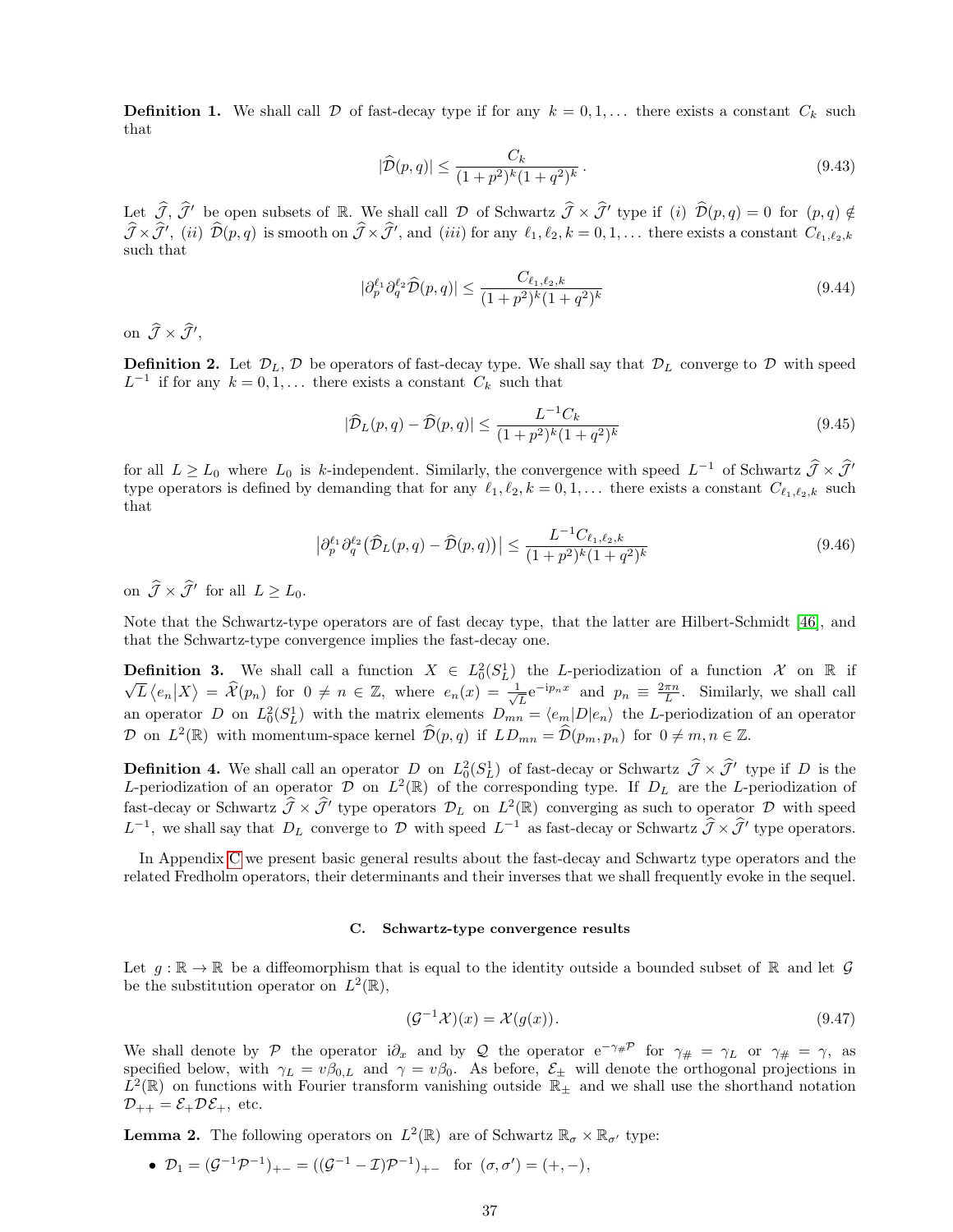- $\mathcal{D}_2 = (\mathcal{G}^{-1}\mathcal{P}^{-1})_{-+} = ((\mathcal{G}^{-1} \mathcal{I})\mathcal{P}^{-1})_{-+}$  for  $(\sigma, \sigma') = (-, +),$
- $\mathcal{D}_3 = ((\mathcal{G}^{-1} \mathcal{I})\mathcal{Q}\mathcal{P}^{-1})$ )<sub>++</sub> for  $(\sigma, \sigma') = (+, +),$
- $\bullet$   $\mathcal{D}_4 = (\mathcal{Q}^{-1}(\mathcal{G}^{-1} \mathcal{I})\mathcal{P}^{-1}$ )<sub>--</sub> for  $(σ, σ') = (−, -),$
- $D_5 = (\mathcal{G}^{-1} \mathcal{I})_{++}(\mathcal{G}\mathcal{P}^{-1})$ )<sub>+−</sub> for  $(σ, σ') = (+, -),$  $\bullet$   $\mathcal{D}_6 = (\mathcal{G}^{-1} - \mathcal{I})_{--}(\mathcal{G}\mathcal{P}^{-1})$  $)_{-+}$  for  $(\sigma, \sigma') = (-, +),$
- The same claims hold for the above operators with  $\mathcal G$  and  $\mathcal G^{-1}$  interchanged.

The proof of Lemma 2 based on straightforward estimates is given in Appendix [D.](#page-52-0) Applying Lemma 2 to the case when  $g = g_{s,t,L}^{\pm}$  of [\(9.16\)](#page-33-4) and [\(9.17\)](#page-33-4) with  $\mathcal{Q} = e^{-\gamma L \tilde{\mathcal{P}}}$  or to  $g = g_{s,t}^{\pm}$  with  $\mathcal{Q} = e^{-\gamma \mathcal{P}}$ , we infer that the corresponding operators  $\mathcal{D}_{i,L}^{\pm}$  and  $\mathcal{D}_{i}^{\pm}$  for  $i=1,\ldots,6$  are of Schwartz type. A straightforward modification of the proof of Lemma 2, see Appendix [D,](#page-52-0) together with the estimates [\(9.19\)](#page-34-4), show that  $\mathcal{D}^{\pm}_{i,L}$ converge to  $\mathcal{D}_i^{\pm}$  with speed  $L^{-1}$  as operators of Schwartz-type. For  $i = 5, 6$ , we introduce an additional modification of  $\mathcal{D}_{i,L}^{\pm}$ , described at the end of the proof of Lemma 2 in Appendix [D,](#page-52-0) which does not change the above properties. Now, let  $D_{i,L}^{\pm}$  be the L-periodization of the operators  $\mathcal{D}_{i,L}^{\pm}$ . In view of Definition 4, the operators  $D_{i,L}^{\pm}$  converge with speed  $L^{-1}$  to  $\mathcal{D}_i^{\pm}$  as operators of Schwartz type. Explicitly,  $D_{i,L}^{\pm}$  are the  $overators<sup>11</sup>$ 

$$
D_{1,L}^{\pm} = ((G^{\pm})^{-1}P^{-1})_{+-}, \qquad D_{2,L}^{\pm} = ((G^{\pm})^{-1}P^{-1})_{-+}, \qquad (9.48)
$$

$$
D_{3,L}^{\pm} = ((G^{\pm})^{-1} - I)_{++} (QP^{-1})_{++}, \qquad D_{4,L}^{\pm} = (Q^{-1})_{--} ((G^{\pm})^{-1} - I)_{--} (P^{-1})_{--}, \tag{9.49}
$$

$$
D_{5,L}^{\pm} = ((G^{\pm})^{-1} - I)_{++}(G^{\pm}P^{-1})_{+-}, \qquad D_{6,L}^{\pm} = ((G^{\pm})^{-1} - I)_{--}(G^{\pm}P^{-1})_{-+}, \tag{9.50}
$$

where  $Pe_n = p_n e_n$  and  $(G^{\pm})^{-1}$  are the operators of substitution of  $g_{s,t,L}^{\pm}$  acting on  $L_0^2(S_L^1)$ . On the other hand,

$$
\mathcal{D}_1^{\pm} = ((\mathcal{G}^{\pm})^{-1} \mathcal{P}^{-1})_{+-}, \qquad \mathcal{D}_2^{\pm} = ((\mathcal{G}^{\pm})^{-1} \mathcal{P}^{-1})_{-+}, \qquad (9.51)
$$

$$
\mathcal{D}_3^{\pm} = ((\mathcal{G}^{\pm})^{-1} - \mathcal{I})_{++} (\mathcal{Q}\mathcal{P}^{-1})_{++}, \qquad \mathcal{D}_4^{\pm} = (\mathcal{Q}^{-1})_{--} ((\mathcal{G}^{\pm})^{-1} - \mathcal{I})_{--} (\mathcal{P}^{-1})_{--}, \qquad (9.52)
$$

$$
\mathcal{D}_5^{\pm} = ((\mathcal{G}^{\pm})^{-1} - \mathcal{I})_{++} (\mathcal{G}^{\pm} \mathcal{P}^{-1})_{+-}, \qquad \mathcal{D}_6^{\pm} = ((\mathcal{G}^{\pm})^{-1} - \mathcal{I})_{--} (\mathcal{G}^{\pm} \mathcal{P}^{-1})_{-+}, \qquad (9.53)
$$

where  $(\mathcal{G}^{\pm})^{-1}$  are the operator of substitution of  $g_{s,t}^{\pm}$  acting on  $L^{2}(\mathbb{R})$ .

Recall from Sec. [9 A](#page-32-6) that the operators  $\Sigma^{\pm} = \begin{pmatrix} \Sigma_{++}^{\pm} & \Sigma_{+-}^{\pm} \\ \Sigma_{-+}^{\pm} & \Sigma_{--}^{\pm} \end{pmatrix}$  on  $L_0^2(S_L^1)$  have the components that are given by Eqs. [\(9.9\)](#page-33-3)-[\(9.12\)](#page-33-3) with  $G^{\pm 1}$  replaced by  $(G^{\pm})^{\pm 1}$  and that their  $L = \infty$  version acting in  $L^2(\mathbb{R})$  are the operators  $\Sigma^{\pm} = \begin{pmatrix} \Sigma_{++}^{\pm} & \Sigma_{+-}^{\pm} \\ \Sigma_{-+}^{\pm} & \Sigma_{--}^{\pm} \end{pmatrix}$  with the components given by Eqs. [\(9.9\)](#page-33-3)-[\(9.12\)](#page-33-3) in which  $G^{\pm 1}$  is replaced by  $(\mathcal{G}^{\pm})^{\pm 1}$  and Q by  $\mathcal{Q} = e^{-\gamma \mathcal{P}}$ . Let  $\mathbb{R}_{\neq 0} = \mathbb{R} \setminus \{0\}.$ 

**Proposition 1.** The operators  $\Sigma^{\pm}$  and  $\Sigma^{\pm}$  are of Schwartz  $\mathbb{R}_{\neq 0} \times \mathbb{R}_{\neq 0}$  type and  $\Sigma^{\pm}$  converge with speed  $L^{-1}$  to  $\Sigma^{\pm}$  as such.

**Remark.** Schwartz  $\mathbb{R}_{\neq0} \times \mathbb{R}_{\neq0}$  type operators have momentum-space kernels that are smooth away from  ${0} \times \mathbb{R} \cup \mathbb{R} \times {0}$  but may be discontinuous across that set.

Proof of Proposition 1. The claim follows from the above results and their version with diffeomorphisms  $g_{s,t,L}^{\pm}$  and  $g_{s,t}^{\pm}$  replaced by their inverses, together with Propositions C2 and C3 of Appendix [C.](#page-45-0) For example, in

$$
\Sigma_{++}^{\pm} = -\left( (G^{\pm})^{-1} \right)_{+-} G_{-+}^{\pm} + \left( ((G^{\pm})^{-1} - I)Q \right)_{++} \left( (I - Q)_{++}^{-1} \right), \tag{9.54}
$$

the operators  $((G^{\pm})^{-1})_{+-}G^{\pm}_{-+}(I-Q)^{-1}_{++}$  are the L-periodization of  $\mathcal{D}^{\pm}_{1,L}\mathcal{P}\mathcal{D}^{\pm}_{2,L}(\frac{\mathcal{P}}{I-e^{-\gamma_L\mathcal{P}}})_{++}$ , where in  $\mathcal{D}_{2,L}^{\pm}$  one should invert  $g_{s,t,L}^{\pm}$ . Those operators converge with speed  $L^{-1}$  as operators of Schwartz  $\mathbb{R}_+ \times \mathbb{R}_+$ 

<sup>&</sup>lt;sup>11</sup> The modification of operators  $\mathcal{D}_{i,L}^{\pm}$  for  $i=5,6$  just mentioned was done to assure the stated form of their L-periodization.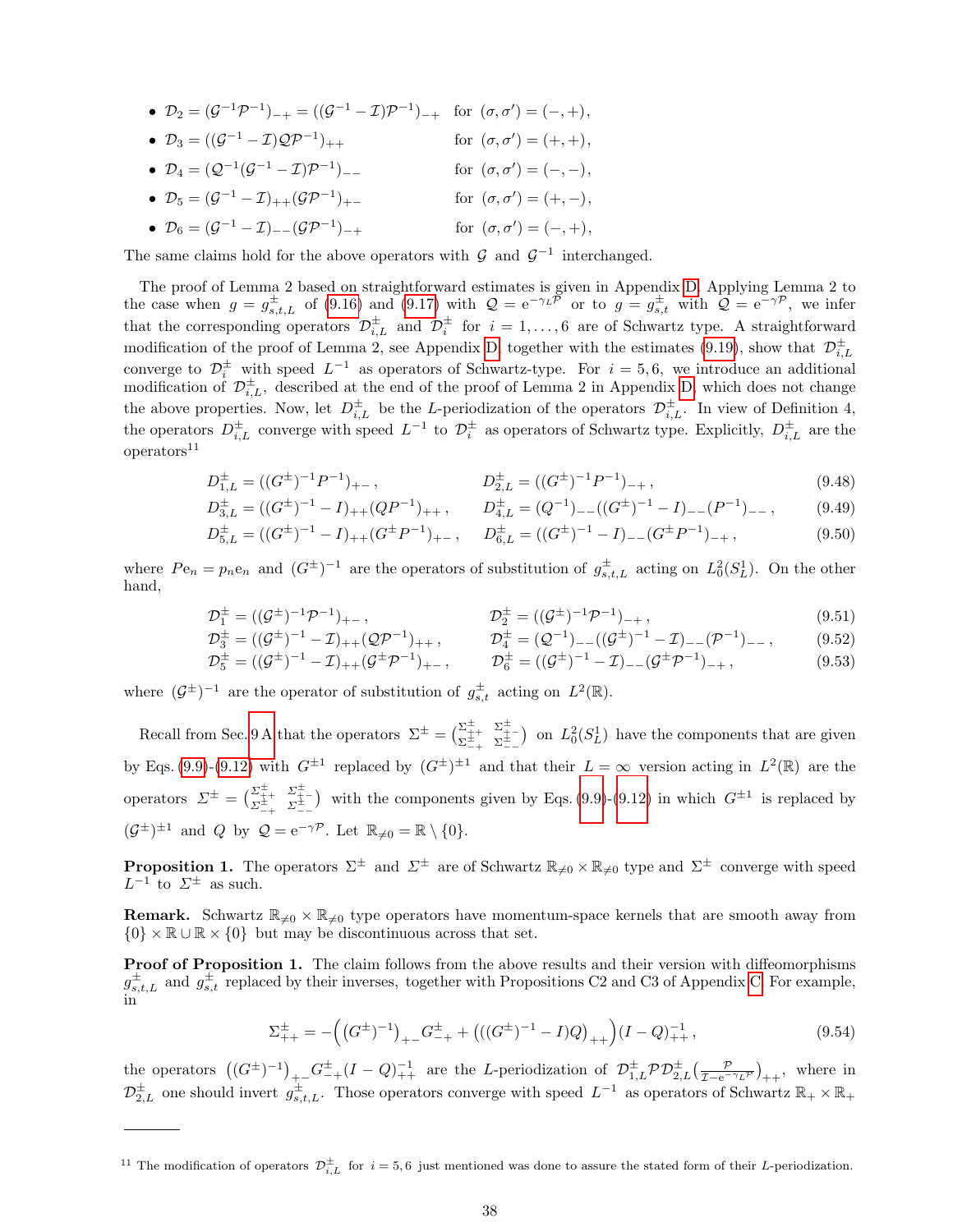type to  $\mathcal{D}_1^{\pm} \mathcal{P} \mathcal{D}_2^{\pm} \left( \frac{\mathcal{P}}{\mathcal{I}-e^{-\gamma \mathcal{P}}} \right)_{++}$ , where in  $\mathcal{D}_2^{\pm}$  one should invert  $g_{s,t}^{\pm}$ . Similarly,  $\left( \left( (G^{\pm})^{-1} - I \right) Q \right)_{++} (I - Q)_{++}^{-1}$ is the L-periodization of  $\mathcal{D}_{3,L}^{\pm}(\frac{\mathcal{P}}{I-e^{-\gamma_L \mathcal{P}}})_{++}$  that converges to  $\mathcal{D}_{3}^{\pm}(\frac{\mathcal{P}}{I-e^{-\gamma_{\mathcal{P}}}})_{++}$ . In

$$
\Sigma_{-+}^{\pm} = -\Big( \big( (G^{\pm})^{-1} - I \big)_{--} G^{\pm}_{-+} + G^{\pm}_{-+} + \big( (G^{\pm})^{-1} Q \big)_{-+} + \big( Q^{-1} G^{\pm} \big)_{-+} \Big) (I - Q)_{++}^{-1} ,\tag{9.55}
$$

the operators  $((G^{\pm})^{-1} - I)_{--} G^{\pm}_{-+}(I - Q)_{++}^{-1}$  are the L-periodization of  $\mathcal{D}^{\pm}_{6,L}(\frac{\mathcal{P}}{I - e^{-\gamma_L \mathcal{P}}})_{++}$ . They converge with speed  $L^{-1}$  to  $\mathcal{D}_6^{\pm}(\frac{\mathcal{P}}{I-e^{-\gamma \mathcal{P}}})_{++}$  as operators of Schwartz  $\mathbb{R}_-\times\mathbb{R}_+$  type. Similarly,  $G_{-+}^{\pm}(I-Q)_{++}^{-1}$ are the L-periodization of  $\mathcal{D}_{2,L}^{\pm}(\frac{\mathcal{P}}{\mathcal{I}-e^{-\gamma_L \mathcal{P}}})_{++}$ , where in  $\mathcal{D}_{2,L}^{\pm}$  one should invert  $g_{s,t,L}^{\pm}$ . They converge to  $\mathcal{D}_{2}^{\pm}\left(\frac{\mathcal{P}}{\mathcal{I}-e^{-\gamma\mathcal{P}}}\right)$ , where in  $\mathcal{D}_{2}^{\pm}$  one should invert  $g_{s,t}^{\pm}$ .  $\left((G^{\pm})^{-1}Q\right)_{-+}(I-Q)^{-1}_{++}$  are the *L*-periodization of operators  $\mathcal{D}_{2,L}(\frac{\mathcal{P}e^{-\gamma_L \mathcal{P}}}{\tau_{-e^{-\gamma_L \mathcal{P}}}})$  $\frac{\mathcal{P} e^{-\gamma_L \mathcal{P}}}{\mathcal{I}-e^{-\gamma_L \mathcal{P}}}$  + that converge to  $\mathcal{D}_2(\frac{\mathcal{P} e^{-\gamma \mathcal{P}}}{\mathcal{I}-e^{-\gamma \mathcal{P}}})$  $\frac{\mathcal{P} e^{-\gamma \mathcal{P}}}{\mathcal{I}-e^{-\gamma \mathcal{P}}}$ <sub>++</sub>. Finally,  $(Q^{-1}G^{\pm})_{-+}(I-Q)_{++}^{-1}$  are the Lperiodization of  $(e^{\gamma_L \mathcal{P}})$ <sub>--</sub> $\mathcal{D}_{2,L}^{\pm}(\frac{\mathcal{P}}{I-e^{-\gamma_L \mathcal{P}}})_{++}$  with  $g_{s,t,L}^{\pm}$  inverted that converge to  $(e^{\gamma \mathcal{P}})$ <sub>--</sub> $\mathcal{D}_2^{\pm}(\frac{\mathcal{P}}{I-e^{-\gamma \mathcal{P}}})_{++}$ with  $g_{s,t}^{\pm}$  inverted. The convergence of  $\Sigma_{+-}^{\pm}$  and  $\Sigma_{--}^{\pm}$  is obtained in a similar way.

The Fredholm determinants  $\det(I + \Sigma^{\pm})$  and  $\det(\mathcal{I} + \Sigma^{\pm})$  are well defined, see Appendix [C.](#page-45-0) We shall prove in Appendix [E](#page-54-0) the following result:

## Lemma 3.

<span id="page-38-0"></span>
$$
|\det(\mathcal{I} + \Sigma^{\pm})| \ge C > 0. \tag{9.56}
$$

In virtue of Proposition C9 of Appendix [C,](#page-45-0) it follows from [\(9.56\)](#page-38-0) that the operators  $\mathcal{I} + \Sigma^{\pm}$  are invertible and that the operators  $\mathcal{R}^{\pm} = \mathcal{I} - (\mathcal{I} + \Sigma^{\pm})^{-1}$  are of Schwartz  $\mathbb{R}_{\neq 0} \times \mathbb{R}_{\neq 0}$  type. The convergence of  $\Sigma^{\pm}$  to  $\Sigma^{\pm}$  with speed  $L^{-1}$  as operators of Schwartz  $\mathbb{R}_{\neq 0} \times \mathbb{R}_{\neq 0}$  type implies in turn by Propositions C4 and C6 of Appendix [C](#page-45-0) that

$$
\det(I + \Sigma^{\pm}) = \det(\mathcal{I} + \Sigma^{\pm}) + O(L^{-1}). \tag{9.57}
$$

As a consequence,  $|\det(I + \Sigma^{\pm})| \ge \frac{1}{2}C$  for L large enough, and the operators  $R^{\pm} = I - (I + \Sigma^{\pm})^{-1}$  are of Schwartz  $\mathbb{R}_{\neq 0} \times \mathbb{R}_{\neq 0}$  type and, as such, they converges with speed  $L^{-1}$  to  $\mathcal{R}^{\pm}$ , see Proposition C10 of Appendix [C.](#page-45-0)

#### D. Solution of the decoupled Fredholm equations

The decoupled Fredholm equations [\(9.31\)](#page-34-3) in  $L_0^2(S_L^1)$  take the form

<span id="page-38-2"></span>
$$
(I + \Sigma^{\pm})Z^{\pm} = Z_{12}^{\pm} , \qquad (9.58)
$$

where

$$
Z_{12}^{\pm} = -\left( \left( ((G^{\pm})^{-1} - I)Q \right)_{++} + Q_{++} + ((G^{\pm})^{-1}Q)_{-+} - E_{-} \right) Y_{12}^{\pm}
$$
  
= -\left( D\_{3,L}^{\pm} P\_{++} + Q\_{++} + D\_{2,L}^{\pm} (PQ)\_{++} - E\_{-} \right) (g\_{s,t,L}^{\pm} - g\_{0}). \tag{9.59}

We shall first consider the limiting version [\(9.40\)](#page-35-0) in  $L^2(\mathbb{R})$  of the above equations taking the form

<span id="page-38-1"></span>
$$
(\mathcal{I} + \Sigma^{\pm})\mathcal{Z}^{\pm} = \mathcal{Z}_{12}^{\pm},\tag{9.60}
$$

where the functions

$$
\mathcal{Z}_{12}^{\pm} = -\Big(\big(((\mathcal{G}^{\pm})^{-1} - \mathcal{I})\mathcal{Q}\big)_{++} + \mathcal{Q}_{++} + \big((\mathcal{G}^{\pm})^{-1}\mathcal{Q}\big)_{-+} - \mathcal{E}_{-}\Big)(g_{s,t}^{\pm} - g_{0})
$$
  
= -\Big(\mathcal{D}\_{3}^{\pm}\mathcal{P}\_{++} + \mathcal{Q}\_{++} + \mathcal{D}\_{2}^{\pm}(\mathcal{P}\mathcal{Q})\_{++} - \mathcal{E}\_{-}\Big)(g\_{s,t}^{\pm} - g\_{0}). \tag{9.61}

satisfy the following estimates:

**Lemma 4.** For  $p \neq 0$  and  $\ell, k = 0, 1, \ldots$ ,

$$
\left|\partial_p^{\ell}\widehat{\mathcal{Z}_{12}^{\pm}}(p)\right| \le \frac{C_{\ell,k}}{(1+p^2)^k} \tag{9.62}
$$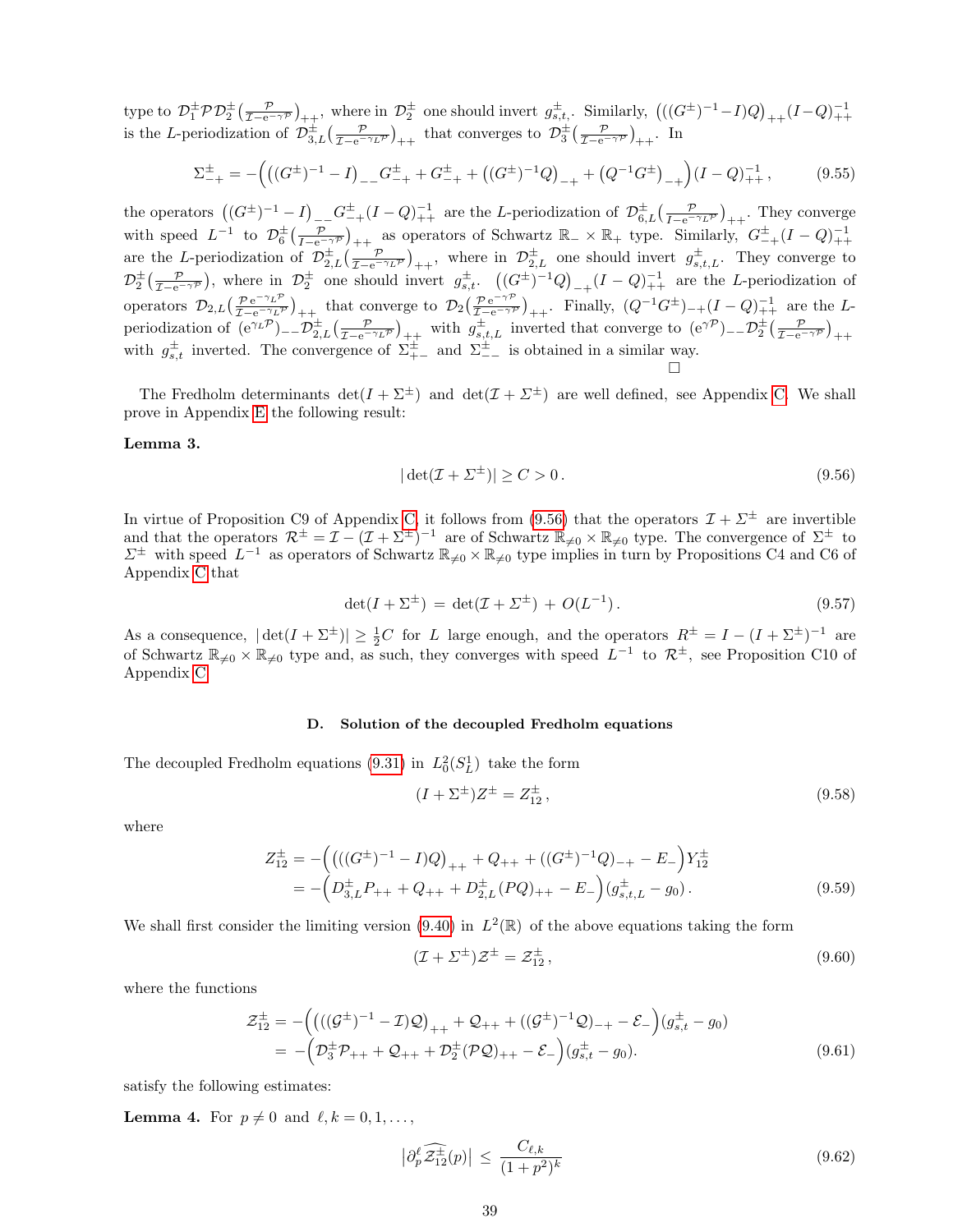for some constants  $C_{\ell,k}$ .

## Proof of Lemma 4. We have

<span id="page-39-2"></span>
$$
\widehat{\mathcal{Z}_{12}^{\pm}}(p) = -\frac{1}{2\pi} \int_0^{\infty} \left( \widehat{\mathcal{D}_3^{\pm}}(p,q) q + \widehat{\mathcal{D}_2^{\pm}}(p,q) q e^{-\gamma q} \right) \widehat{\left(g_{s,t}^{\pm} - g_0\right)}(q) dq - \left( e^{-\gamma p} \theta(p) - \theta(-p) \right) \widehat{\left(g_{s,t}^{\pm} - g_0\right)}(p) \tag{9.63}
$$

and the assertion follows since the operators  $\mathcal{D}_i^{\pm}$  are of Schwartz  $\mathbb{R}_{\neq 0} \times \mathbb{R}_{\neq 0}$  type and  $(\widehat{g_{s,t}^+ - g_0})$  are Schwartz functions.  $\Box$ 

The solutions of the Fredholm equations [\(9.60\)](#page-38-1) have the form

$$
\mathcal{Z}^{\pm} = \mathcal{Z}_{12}^{\pm} - \mathcal{R}^{\pm} \mathcal{Z}_{12}^{\pm}.
$$
\n
$$
(9.64)
$$

From the fact that  $\mathcal{R}^{\pm} = \mathcal{I} - (\mathcal{I} + \Sigma^{\pm})^{-1}$  are of  $\mathbb{R}_{\neq 0} \times \mathbb{R}_{\neq 0}$  Schwartz type and from Lemma 4, we infer that for  $p \neq 0$  and  $\ell, k = 0, 1, \ldots$ ,

<span id="page-39-0"></span>
$$
\left| \partial_p^{\ell} \widehat{\mathcal{Z}^{\pm}}(p) \right| \le \frac{C_{\ell,k}}{(1+p^2)^k} \tag{9.65}
$$

for some constants  $C_{\ell,k}$ .

Let us recall now that the functions  $\mathcal{Y}^{\pm}_{1}$  that satisfy [\(9.2\)](#page-32-3) are related to  $\mathcal{Z}^{\pm}$  by the first of Eqs. [\(9.40\)](#page-35-0) that may be solved for the derivative of  $\mathcal{Y}_1^{\pm}$  by setting

$$
\mathcal{Y}_1^{\pm'} = -i \mathcal{P} (\mathcal{I} - \mathcal{K}^0)^{-1} \mathcal{Z}^{\pm} = -i \mathcal{P} (\mathcal{I} - e^{-\gamma |\mathcal{P}|})^{-1} \mathcal{Z}^{\pm} \,. \tag{9.66}
$$

The estimate [\(9.65\)](#page-39-0) implies that for  $p \neq 0$  and  $\ell, k = 0, 1, \ldots$ ,

<span id="page-39-4"></span>
$$
\left|\partial_p^{\ell}\widehat{\mathcal{Y}_1^{\pm}}(p)\right| \le \frac{C_{\ell,k}}{(1+p^2)^k} \tag{9.67}
$$

for some new constants  $C_{\ell,k}$ . It follows, in particular, that the functions  $\mathcal{Y}_1^{\pm\prime}$  are smooth and satisfy the uniform bounds

$$
\left|\partial_x^l \mathcal{Y}_1^{\pm \prime}(x)\right| \le C_l \tag{9.68}
$$

for  $l = 0, 1, \ldots$ .

Let us pass now to the finite-volume Fredholm equations [\(9.58\)](#page-38-2).

**Lemma 5.** There exist functions  $\mathcal{Z}_{12,L}^{\pm}$  on R such that  $Z_{12}^{\pm}$  are their L-periodization in the sense of Definition 3 and for  $p \neq 0, \ell, k = 0, 1, \ldots$ ,

<span id="page-39-3"></span>
$$
\left|\partial_p^{\ell}\widehat{\mathcal{Z}_{12,L}^{\pm}}(p) - \partial_p^{\ell}\widehat{\mathcal{Z}_{12}^{\pm}}(p)\right| \le \frac{L^{-1}C_{\ell,k}}{(1+p^2)^k}.
$$
\n(9.69)

Proof of Lemma 5. We shall set

<span id="page-39-1"></span>
$$
\widehat{\mathcal{Z}_{12,L}^{\pm}(p)} = -\frac{1}{L} \sum_{n=1}^{\infty} \left( \widehat{\mathcal{D}_{3,L}^{\pm}(p,p_n) p_n} + \widehat{\mathcal{D}_{2,L}^{\pm}(p,p_n) p_n e^{-\gamma_L p_n}} \right) \widehat{\mathcal{Q}_{s,t,L}^{\pm} - g_0}(p_n) - \left( e^{-\gamma_L p} \theta(p) - \theta(-p) \right) \widehat{\mathcal{Q}_{s,t,L}^{\pm} - g_0}(p). \tag{9.70}
$$

That  $Z_{12}^{\pm}$  are the L-periodization of  $Z_{12,L}^{\pm}$  follows from the fact that  $D_{i,L}$  are the L-periodization of  $\mathcal{D}_{i,L}$ . A comparison of [\(9.70\)](#page-39-1) and [\(9.63\)](#page-39-2) shows that the estimate [\(9.69\)](#page-39-3) is a consequence of the convergence of  $\mathcal{D}_{i,L}$ to  $\mathcal{D}_i$  as Schwartz-type operators and the convergence of  $g_{s,t,L}^{\pm} - g_0$  to  $g_{s,t}^{\pm} - g_0$  as Schwartz functions, and of the bound

$$
\left|\partial_p^{\ell}\widehat{\mathcal{D}_i^{\pm}}(p,p_n) - \partial_p^{\ell}\widehat{\mathcal{D}_i^{\pm}}(p,q)\right| \le \pi L^{-1} \sup_{|r-p_n| \le \pi L^{-1}} \left(|\partial_p^{\ell}\partial_r\widehat{\mathcal{D}_i^{\pm}}(p,r)\right) \le \frac{L^{-1}C_{\ell,k}}{(1+p^2)^k(1+q^2)^k} \tag{9.71}
$$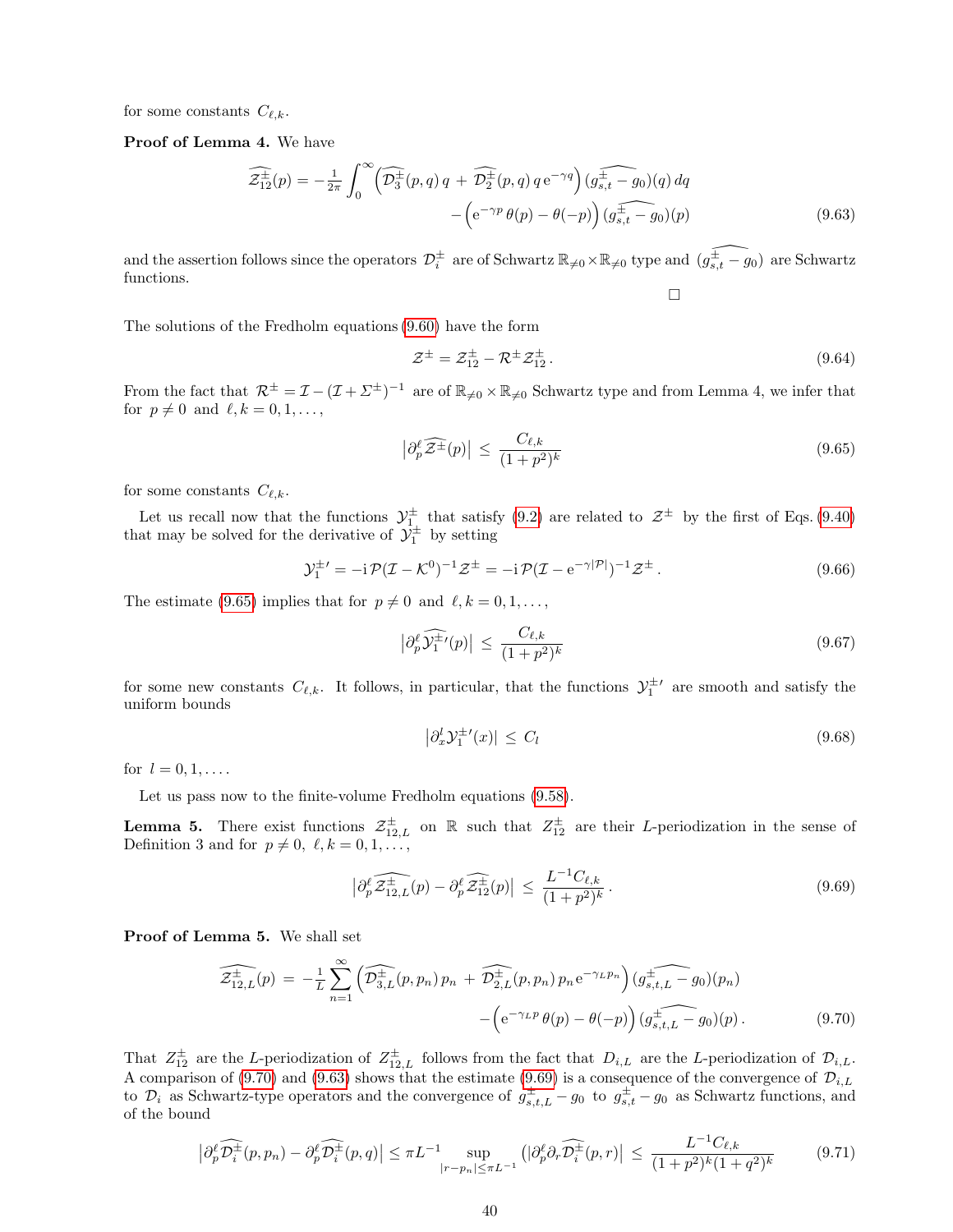holding for  $|q - p_n| \leq \pi L^{-1}$ , and of a similar estimate for  $\left| \frac{\partial \ell}{\partial s,t} - g_0(p_n) - \frac{\partial \ell}{\partial s,t} - g_0(q) \right|$  and, finally, of [\(4.21\)](#page-9-5).  $\Box$ 

The solutions of the Fredholm equations [\(9.58\)](#page-38-2) have the form

$$
Z^{\pm} = Z_{12}^{\pm} - R^{\pm} Z_{12}^{\pm} . \tag{9.72}
$$

We shall need below a result about  $Z^{\pm}$  analogous to Lemma 5 about  $Z_{12}^{\pm}$ .

**Lemma 6.** There exist functions  $\mathcal{Z}_L^{\pm}$  on R such that  $Z^{\pm}$  are their L-periodization and that for  $p \neq 0$ and  $\ell, k = 0, 1, \ldots,$ 

<span id="page-40-0"></span>
$$
\left|\partial_p^{\ell}\widehat{\mathcal{Z}_L^{\pm}}(p) - \partial_p^{\ell}\widehat{\mathcal{Z}^{\pm}}(p)\right| \le \frac{L^{-1}C_{\ell,k}}{(1+p^2)^k}.
$$
\n(9.73)

Proof of Lemma 6. We take

$$
\widehat{\mathcal{Z}_L^{\pm}}(p) = \widehat{\mathcal{Z}_{12,L}^{\pm}}(p) - \frac{1}{L} \sum_{0 \neq n \in \mathbb{Z}} \widehat{\mathcal{R}_L^{\pm}}(p, p_n) \widehat{\mathcal{Z}_{12,L}^{\pm}}(p_n) , \qquad (9.74)
$$

where  $\mathcal{R}_L^{\pm}$  are operators of Schwartz  $\mathbb{R}_{\neq 0} \times \mathbb{R}_{\neq 0}$  type that converge to  $\mathcal{R}^{\pm}$  with speed  $L^{-1}$  and such that  $R^{\pm}$  are their L-periodization (their existence is a consequence of the convergence of  $R^{\pm}$  to  $\mathcal{R}$  as Schwartz operators, see Definition 4 and the end of Sec. [9 C\)](#page-36-0). Then the functions  $\mathcal{Z}_L^{\pm}$  have the desired properties.  $\Box$ 

Let us consider now the functions

<span id="page-40-2"></span>
$$
Y_1^{\pm'} = -iP(1 - K^0)^{-1}Z^{\pm}.
$$
\n(9.75)

in  $L_0^2(S_L^1)$ . They are the decoupled versions of the recentered functions  $Y'_1$ , where  $Y_1$  is related by [\(9.1\)](#page-32-2) to the functions  $X_{s,t,L;1}$  that appear in the finite-volume formulae [\(6.81\)](#page-23-3) and [\(6.82\)](#page-23-5) for the generating function  $\Psi_{t,L}(\lambda)$  of FCS. The functions  $Y_1^{\pm}$  are the L-periodization of the functions

$$
\mathcal{Y}_{1,L}^{\pm'} = -i \mathcal{P} (\mathcal{I} - e^{-\gamma_L |\mathcal{P}|})^{-1} \mathcal{Z}_L^{\pm} \,. \tag{9.76}
$$

The estimates [\(9.65\)](#page-39-0) and [\(9.73\)](#page-40-0) imply that

<span id="page-40-1"></span>
$$
\left|\partial_p^{\ell}\widehat{\mathcal{Y}_{1,L}^{\pm}}(p) - \partial_p^{\ell}\widehat{\mathcal{Y}_1^{\pm}}'(p)\right| \le \frac{L^{-1}C_{\ell,k}}{(1+p^2)^k}.
$$
\n(9.77)

for  $\ell, k = 0, 1, \ldots$ . Since for  $l = 0, 1, \ldots$ ,

$$
(\mathrm{i}\partial_x)^l Y_1^{\pm \prime}(x) = \frac{1}{L} \sum_{0 \neq n \in \mathbb{Z}} p_n^l \, \mathrm{e}^{-\mathrm{i} p_n x} \, \widehat{\mathcal{Y}_{1,L}^{\pm \prime}}(p_n) \,, \tag{9.78}
$$

we infer that

$$
\left| \partial_x^l Y_1^{\pm \prime}(x) - \partial_x^l \mathcal{Y}_1^{\pm \prime}(x) \right| \leq \frac{1}{L} \sum_{0 \neq n \in \mathbb{Z}} |p_n|^l \left| \widehat{\mathcal{Y}_{1,L}^{\pm}}(p_n) - \widehat{\mathcal{Y}_1^{\pm \prime}}(p_n) \right|
$$
  
+ 
$$
\left| \frac{1}{L} \sum_{0 \neq n \in \mathbb{Z}} p_n^l e^{-ip_n x} \widehat{\mathcal{Y}_1^{\pm \prime}}(p_n) - \frac{1}{2\pi} \int p^l e^{-ipx} \widehat{\mathcal{Y}_1^{\pm \prime}}(p) dp \right|.
$$
 (9.79)

The first term on the right is estimated directly from [\(9.77\)](#page-40-1) with  $\ell = 0$  by  $\frac{1}{2}L^{-1}C_l$  whereas the second one is bounded using [\(9.67\)](#page-39-4) for  $\ell = 0, 1$  by  $\frac{1}{2}L^{-1}C_l(1+|x|)$ . It follows that

<span id="page-40-3"></span>
$$
\left| \partial_x^l Y_1^{\pm \prime}(x) - \partial_x^l \mathcal{Y}_1^{\pm \prime}(x) \right| \le L^{-1} C_l (1 + |x|)
$$
\n(9.80)

proving the uniform convergence on compacts of  $Y_1^{\pm}{}'$  to  $\mathcal{Y}_1^{\pm}{}'$  with all derivatives.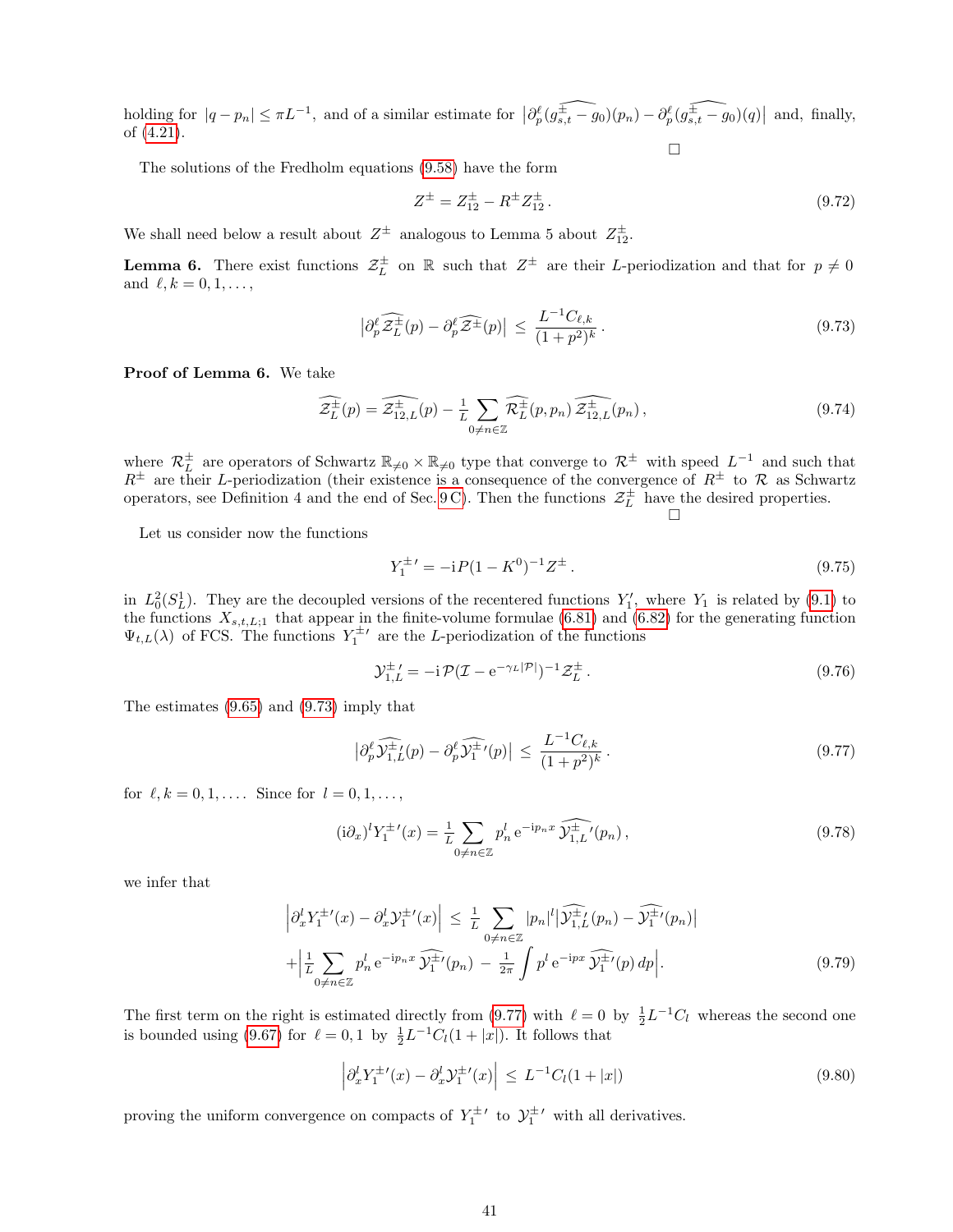## E. Corrections coupling the right- and left-movers

The estimates [\(9.73\)](#page-40-0) and [\(9.65\)](#page-39-0) provide the needed control of the solutions of the decoupled Fredholm equations [\(9.58\)](#page-38-2) and of their infinite volume version [\(9.60\)](#page-38-1). The complete finite-volume Fredholm equation coupling the right- and left- movers has the form [\(9.27\)](#page-34-1) in the frame centered at  $O_L^+$  and its solution  $\tilde{Z}$ decomposes according to [\(9.37\)](#page-35-1), where  $\delta\tilde{Z}$  solves Eq. [\(9.38\)](#page-35-2). In the present subsection, we shall estimates  $\delta \widetilde Z$ .

The main tool that will be employed is the summation by parts formula

<span id="page-41-1"></span>
$$
\sum_{n=1}^{m} u_n v_n = u_m s_m - u_1 s_0 - \sum_{n=1}^{m-1} (u_{n+1} - u_n) s_n \quad \text{for} \quad s_m = \sum_{n=0}^{m} v_n \tag{9.81}
$$

that will allow to obtain fast-decay type estimates. As an example of its use, let us prove the following result that will be applied below:

**Lemma 7.** If functions  $\mathcal{X}_L$  on R satisfy for  $p \neq 0$ ,  $\ell = 0, 1$  and  $k = 0, 1, \ldots$  the uniform in L bounds

<span id="page-41-2"></span>
$$
\left|\partial_p^{\ell}\widehat{\mathcal{X}}_L(p)\right| \le \frac{C_{\ell,k}}{(1+p^2)^k} \tag{9.82}
$$

then

<span id="page-41-0"></span>
$$
\left|\frac{1}{L}\sum_{0\neq n\in\mathbb{Z}}p_n^l e^{-ip_nx}\widehat{\mathcal{X}}_L(p_n) e^{\pm ip_nM_L}\right| \leq L^{-1}C_l(1+|x|)
$$
\n(9.83)

for  $l = 0, 1, \ldots$ .

**Proof of Lemma 7.** Clearly, the bound [\(9.83\)](#page-41-0) would hold if we dropped the factor  $L^{-1}(1+|x|)$  on the right-hand side. To extract such a factor, we apply the summation by parts formula [\(9.81\)](#page-41-1) for  $u_n =$  $p_n^l e^{-ip_n x} \widehat{\mathcal{X}}_L(p_n)$  and  $v_n = e^{\pm ip_n M_L}$ . In that case,  $u_m \longrightarrow 0$  and

$$
s_m = \frac{1 - e^{\pm ip_m + 1M_L}}{1 - e^{\pm ip_1M_L}}
$$
\n(9.84)

 $\Box$ 

are uniformly bounded for sufficiently large  $L$  in view of [\(7.23\)](#page-25-10). Besides, by [\(9.82\)](#page-41-2),

$$
|u_{n+1} - u_n| \le \frac{L^{-1}C_k(1+|x|)}{(1+p_n^2)^k} \tag{9.85}
$$

for some constants  $C_k$ . Hence

$$
\left| \frac{1}{L} \sum_{n=1}^{\infty} p_n^l e^{-ip_n x} \mathcal{X}(p_n) e^{\pm ip_n M_L} \right| = \left| L^{-1} u_1 + L^{-1} \sum_{n=1}^{\infty} (u_{n+1} - u_n) s_n \right| \le \frac{1}{2} L^{-1} C_l (1+|x|).
$$
 (9.86)

The sum over the negative  $n$  is estimated the same way and the bound [\(9.83\)](#page-41-0) follows.

Let us define the functions

<span id="page-41-4"></span>
$$
\widetilde{Y}_1^{\pm \prime} = -i P (I - K^0)^{-1} T_{M_L}^{\pm 1} Z^{\pm} = -i P (I - e^{-\gamma_L |P|})^{-1} T_{M_L}^{\pm 1} Z^{\pm}.
$$
\n(9.87)

in  $L_0^2(S_L^1)$ .

**Corollary.** The functions  $\widetilde{Y}_1^{\pm}$  are smooth and they satisfy the bounds

<span id="page-41-3"></span>
$$
\left| \partial_x^l \widetilde{Y}_1^{\pm \prime}(x) \right| \le L^{-1} C_l (1+|x|). \tag{9.88}
$$

for  $l = 0, 1, \ldots$ .

**Proof of Corollary.** We note that the inequalities [\(9.82\)](#page-41-2) hold for the functions  $\mathcal{X}_L = -i \mathcal{P}(I - e^{-\gamma_L |\mathcal{P}|})^{-1} \mathcal{Z}_L^{\pm}$ as a consequence of [\(9.65\)](#page-39-0) and [\(9.73\)](#page-40-0) and that

$$
\widetilde{Y}_{1}^{\pm \prime}(x) = \frac{1}{L} \sum_{0 \neq n \in \mathbb{Z}} e^{-ip_{n}x} \widehat{\mathcal{X}}_{L}(p_{n}) e^{\pm ip_{n}M_{L}}
$$
\n(9.89)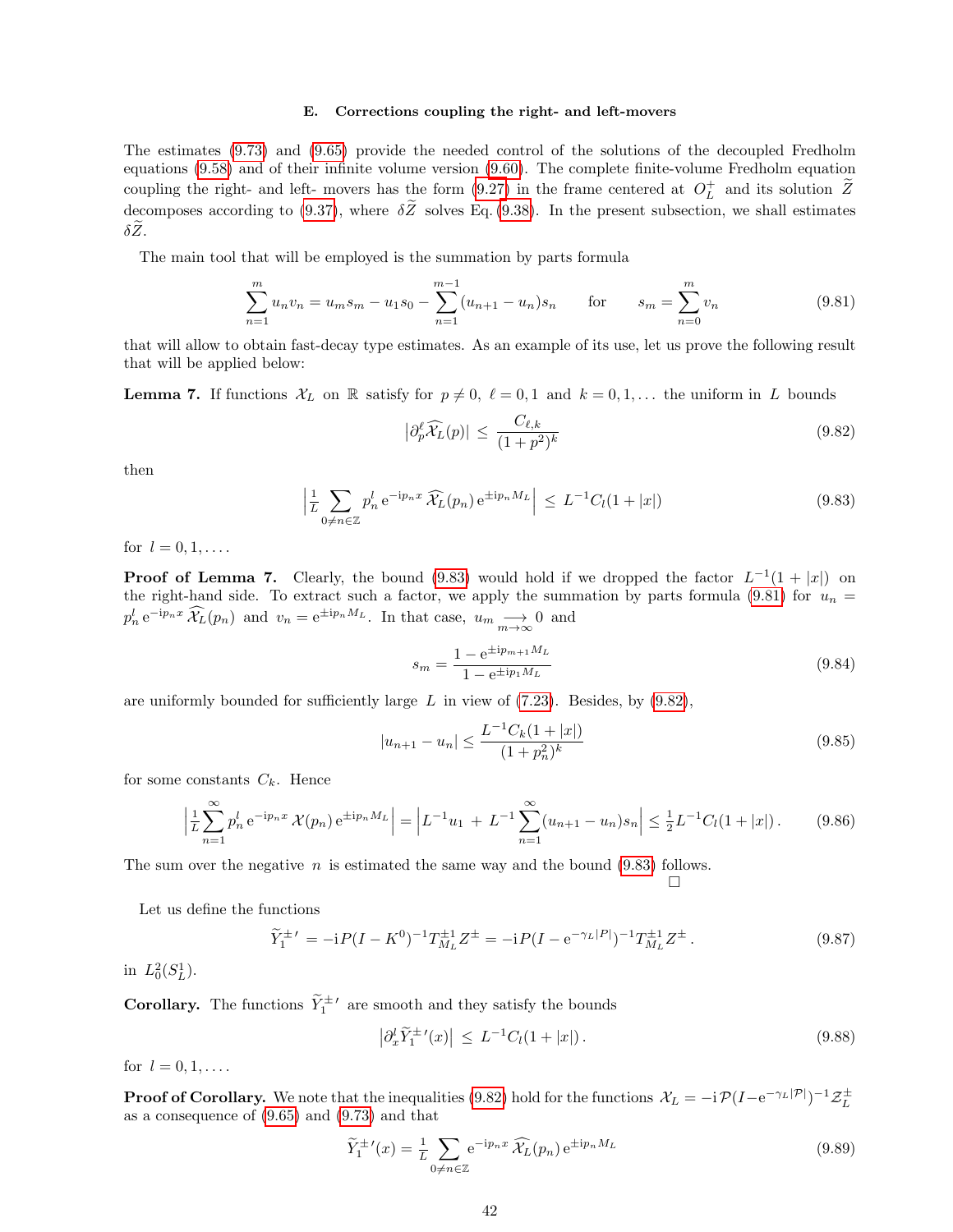so that [\(9.88\)](#page-41-3) follows from the bound [\(9.83\)](#page-41-0).

 $\Box$ 

**Lemma 8.** There exist operators  $\mathcal{D}_{i,L}$ ,  $i = 7, \ldots, 10$ , on  $L^2(\mathbb{R})$  of fast-decay type converging to zero with speed  $L^{-1}$  whose L-periodizations are

$$
((G^{\pm})^{-1})_{+-}T_{M_L}^{\mp 1}(G^{\mp}P^{-1})_{-+}, \qquad ((G^{\pm})^{-1})_{-+}T_{M_L}^{\mp 1}(G^{\mp}P^{-1})_{+-} \qquad \text{for } i = 7 \text{ and } 8, \qquad (9.90)
$$

$$
((G^{\pm})^{-1} - I)_{++} T_{M_L}^{\mp 1} (G^{\mp} P^{-1})_{+-}, \qquad ((G^{\pm})^{-1} - I)_{--} T_{M_L}^{\mp 1} (G^{\mp} P^{-1})_{-+} \qquad \text{for } i = 9 \text{ and } 10. \tag{9.91}
$$

The proof of Lemma 8 is again based on the summation by parts formula [\(9.81\)](#page-41-1). The details may be found in Appendix [F.](#page-57-0) Lemma 8 implies immediately that the operators  $\delta \Sigma$  with the components given by the relations [\(9.33\)](#page-35-3)-[\(9.36\)](#page-35-3) are of fast-decay type and that they converge to zero with speed  $L^{-1}$ .

**Lemma 9.** The operators  $\Sigma^+ T_{M_L}^{-1} \Sigma^- T_{M_L}$  are of fast-decay type and they converge to zero with speed  $L^{-1}$ as such.

The proof of Lemma 9 goes as for Lemma 8 in Appendix [F](#page-57-0) using the Schwartz property of  $\Sigma^{\pm}$  and the summation by parts.

Recalling the decomposition [\(9.32\)](#page-35-4), we shall write

$$
\Sigma = D_L + \delta D_L \tag{9.92}
$$

 $\Box$ 

for

$$
D_L = \Sigma^+ + T_{M_L}^{-1} \Sigma^- T_{M_L} + \Sigma^+ T_{M_L}^{-1} \Sigma^- T_{M_L}, \qquad \delta D_L = -\Sigma^+ T_{M_L}^{-1} \Sigma^- T_{M_L} + \delta \widetilde{\Sigma}.
$$
 (9.93)

From the fact that  $\Sigma^{\pm}$  are operators in  $L_0^2(S_L^1)$  of Schwartz  $\mathbb{R}_{\neq 0} \times \mathbb{R}_{\neq 0}$  type that converge as such to  $\Sigma^{\pm}$  with speed  $L^{-1}$  and Lemma 9 it follows that the operators  $D_L$  are the L-periodization of fast-decay operators in  $L^2(\mathbb{R})$  satisfying uniform in L fast-decay bounds. Note that

$$
\det(I + D_L) = \det((I + \Sigma^+)(I + T_{M_L}^{-1} \Sigma^- T_{M_L})) = \det(I + \Sigma^+) \det(I + \Sigma^-)
$$
  
= 
$$
\det(\mathcal{I} + \Sigma^+) \det(\mathcal{I} + \Sigma^-) + O(L^{-1})
$$
 (9.94)

by Corollary C2 of Appendix [C.](#page-45-0) From Lemma 3, it follows then that  $\det(I + D_L)$  are bounded away from zero for L sufficiently large. Finally, by Lemmas 8 and 9, operators  $\delta D_L$  are of fast-decay type and converge to zero with speed  $L^{-1}$ . Hence the pair  $(D_L, \delta D_L)$  satisfies the assumptions of Proposition C8 of Appendix [C](#page-45-0) from which we infer that the operators  $I + \tilde{\Sigma}$  are invertible for L large enough and the operators

$$
\widetilde{R} = I - (I + \widetilde{\Sigma})^{-1} \tag{9.95}
$$

are of fast-decay type being the L-periodization of fast-decay type operators  $\widetilde{\mathcal{R}}_L$  on  $L^2(\mathbb{R})$  such that the bounds [\(9.43\)](#page-36-1) on the momentum-space kernels of  $\tilde{\mathcal{R}}_L$  are uniform in L.

The Fredholm equation [\(9.38\)](#page-35-2) for the corrective term due to the coupling of right- and left-movers has the form

<span id="page-42-0"></span>
$$
(I + \tilde{\Sigma})\delta\tilde{Z} = \delta\tilde{Z}_{12},\tag{9.96}
$$

where

$$
\delta \widetilde{Z}_{12} = -\left( T_{M_L}^{-1} \Sigma^{-} T_{M_L} + \delta \widetilde{\Sigma} \right) Z^+ - \left( \Sigma^+ + \delta \widetilde{\Sigma} \right) T_{M_L}^{-1} Z^- - \left( T_{M_L}^{-1} \left( ((G^-)^{-1} - I) Q \right)_{++} T_{M_L} + T_{M_L}^{-1} \left( (G^-)^{-1} Q \right)_{-+} T_{M_L} \right) Y_{12}^+ - \left( \left( ((G^+)^{-1} - I) Q \right)_{++} + \left( (G^+)^{-1} Q \right)_{-+} \right) T_{M_L}^{-1} Y_{12}^- \tag{9.97}
$$

**Lemma 10.** There exist functions  $\delta \widetilde{Z}_{12,L}$  on R such that  $\delta \widetilde{Z}_{12}$  are their L-periodization and for  $k =$  $0, 1, \ldots,$ 

$$
\left|\widehat{\delta Z_{12,L}}(p)\right| \le \frac{L^{-1}C_k}{(1+p^2)^k}.
$$
\n(9.98)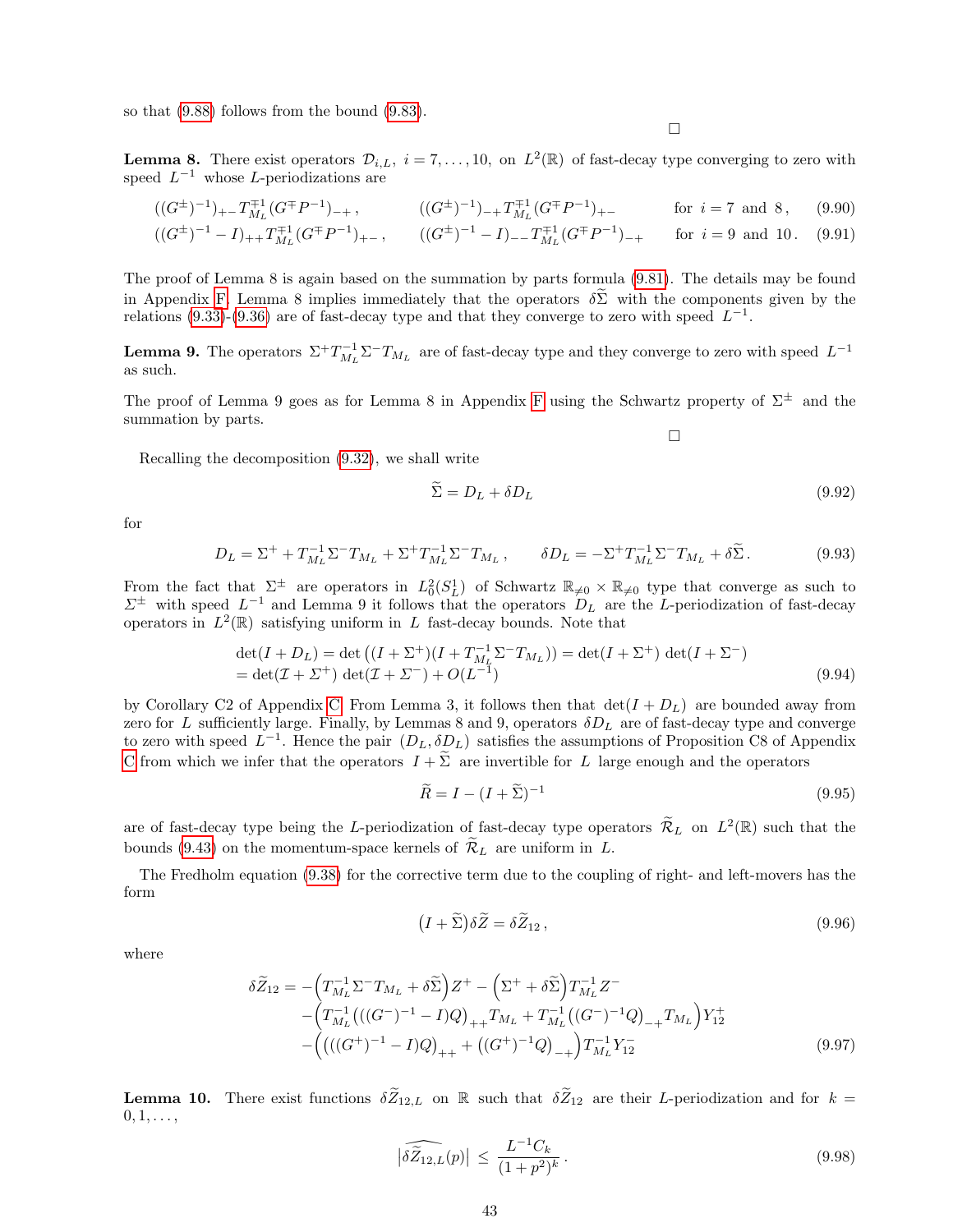**Proof of Lemma 10.** For all terms of  $\delta \widetilde{Z}_{12,L}$  except for  $-(\delta \widetilde{\Sigma})Z^+$  and  $-(\delta \widetilde{\Sigma})T^{-1}_{ML}Z^-$ , this is shown as in Proof of Lemma 8 in Appendix [F](#page-57-0) using the Schwartz-type estimates for  $\Sigma^{\pm}$ ,  $Z^{\pm}$ ,  $\overline{D}_{3,L}^{\pm}$ ,  $D_{2,L}$  and  $Y_{12}^{\pm}$  and the summation by parts formula [\(9.81\)](#page-41-1). For the other two terms, it follows from the fast-decay type result for  $\delta \Sigma$  established above and the bounds [\(9.73\)](#page-40-0) and [\(9.65\)](#page-39-0) with  $\ell = 0$ .  $\Box$ 

Since the solution of [\(9.96\)](#page-42-0) takes the form

$$
\delta \widetilde{Z} = \delta \widetilde{Z}_{12} - \widetilde{R} \delta \widetilde{Z}_{12} , \qquad (9.99)
$$

we infer from Lemma 10 and the result about  $\widetilde{R}$  that there exist functions  $\delta \widetilde{Z}_L$  on R such that that  $\delta \widetilde{Z}$ are their L-periodization and for  $k = 0, 1, \ldots$ 

$$
\left| \widehat{\delta \mathcal{Z}}_L(p) \right| \le \frac{L^{-1} C_k}{(1+p^2)^k} \,. \tag{9.100}
$$

Let us now consider the functions

<span id="page-43-0"></span>
$$
\delta \widetilde{Y}_1' = -i P (I - K^0)^{-1} \delta \widetilde{Z}
$$
\n(9.101)

in  $L_0^2(S_L^1)$ . They are the L-periodization of the functions

$$
\delta \widetilde{\mathcal{Y}}_{1,L} = i \mathcal{P} (\mathcal{I} - e^{-\gamma_L |\mathcal{P}|})^{-1} \delta \widetilde{\mathcal{Z}}_L. \tag{9.102}
$$

so that for  $k = 0, 1, \ldots$ ,

$$
\left| \widehat{\delta \mathcal{Y}}_{1,L}'(p) \right| \le \frac{L^{-1} C_k}{(1+p^2)^k} \tag{9.103}
$$

and, as a result,

<span id="page-43-1"></span>
$$
\left| \partial_x^l \delta \widetilde{Y}_1'(x) \right| \, = \, \left| \frac{1}{L} \sum_{0 \neq n \in \mathbb{Z}} p_n^l \, \mathrm{e}^{-\mathrm{i} p_n x} \, \widehat{\delta \mathcal{Y}_1'}(p_n) \right| \, \leq \, L^{-1} C_l \tag{9.104}
$$

for  $l = 0, 1, \ldots$ .

## F. Infinite-volume limits of functions  $X'_{s,t,L;1}$

From the relations  $(9.15)$ ,  $(9.28)$  and  $(9.37)$ , we infer that

$$
T_{O_L^+}^{-1}Y_1' = -iP(I - K^0)^{-1}\widetilde{Z} = -iP(I - K^0)^{-1}(Z^+ + T_{M_L}^{-1}Z^- + \delta\widetilde{Z}) = Y_1^{+'} + \widetilde{Y}_1^{-'} + \delta\widetilde{Y}_1' \tag{9.105}
$$

with the last equality following from [\(9.75\)](#page-40-2), [\(9.87\)](#page-41-4) and [\(9.101\)](#page-43-0). The established estimates [\(9.80\)](#page-40-3), [\(9.88\)](#page-41-3) and [\(9.104\)](#page-43-1) imply then that

$$
\left| \partial_x^l T_{O_L^+}^{-1} Y_l' - \partial_x^l Y_1^{+'} \right| \le L^{-1} C_l (1 + |x|). \tag{9.106}
$$

Similarly,

$$
T_{O_L^-}^{-1}Y_1' = T_{M_L}T_{O_L^+}^{-1}Y_1' = -iP(I - K^0)^{-1}(T_{M_L}Z^+ + Z^- + T_{M_L}\delta\tilde{Z}) = \tilde{Y}_1^{+'} + Y_1^{-'} + T_{M_L}\delta\tilde{Y}_1' \tag{9.107}
$$

and now,

$$
\left|\partial_x^l T_{O_L}^{-1} Y_1' - \partial_x^l \mathcal{Y}_1^{-\prime}\right| \le L^{-1} C_l (1+|x|). \tag{9.108}
$$

From the identity [\(9.1\)](#page-32-2) it follows that

$$
T_{O^{\pm}}^{-1}(X'_{s,t,L;1} - 1) = T_{O^{\pm}_L}^{-1}(g'_{s,t,L} - 1) - T_{O^{\pm}_L}^{-1}Y_1'.
$$
\n(9.109)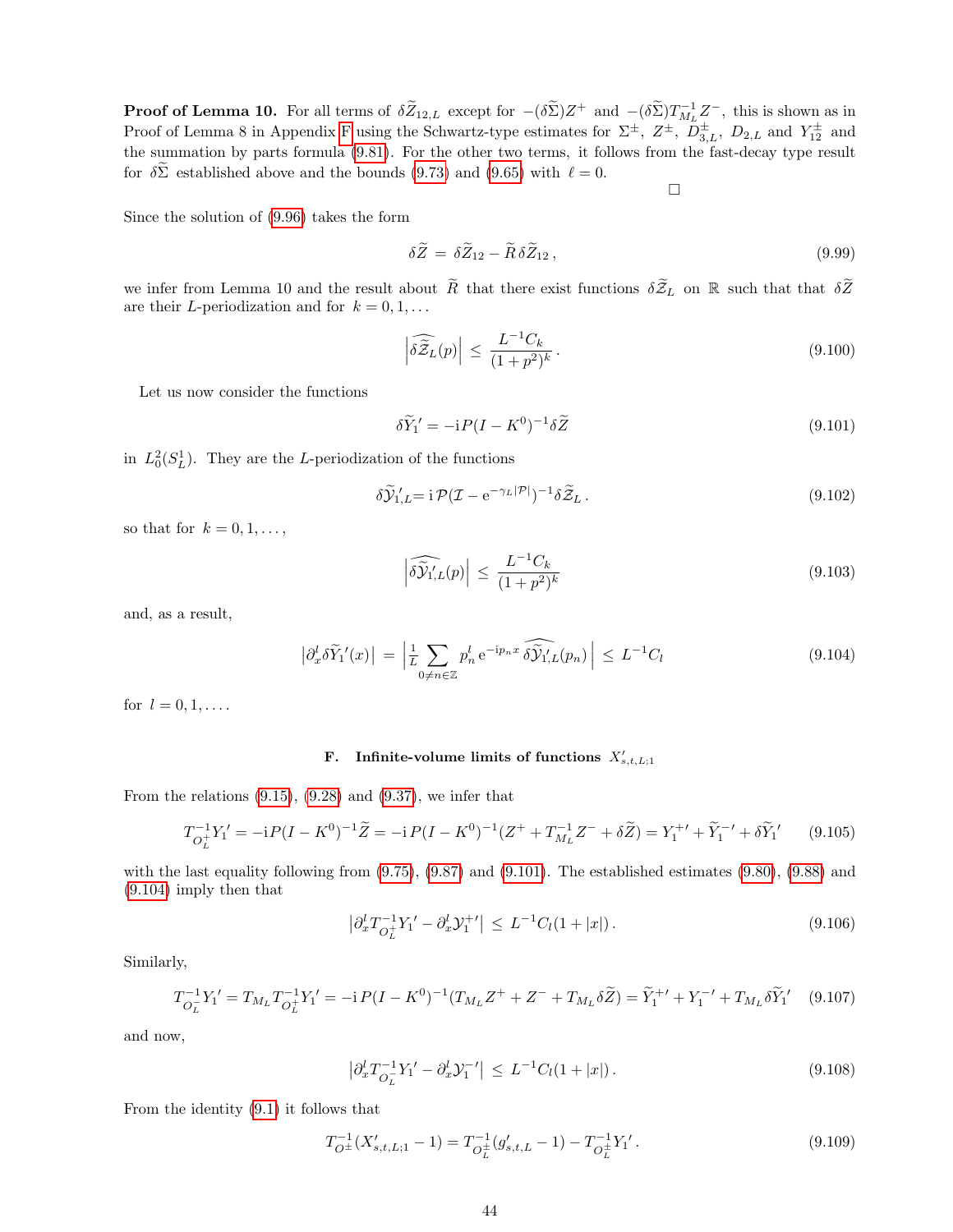and from [\(9.2\)](#page-32-3) that

$$
\mathcal{X}_{s,t}^{\pm \prime} - 1 = g_{s,t}^{\pm \prime} - 1 - \mathcal{Y}_1^{\pm \prime},\tag{9.110}
$$

Since  $T_{\alpha}^{-1}$  $\sigma_L^{-1}(g_{s,t,L} - g_0)$  converges to  $g_{s,t}^{\pm} - g_0$  uniformly on compacts with all derivatives, see [\(9.18\)](#page-34-0) and [\(9.19\)](#page-34-4), we finally obtain the desired result:

**Proposition 2.** The functions  $X'_{s,t,L;1}$  considered in the frames centered at  $O_L^{\pm}$  converge to  $\mathcal{X}^{\pm}_{s,t;1}$  uniformly on compacts with all derivatives.

**Remark.** The speed of convergence is proportional to  $L^{-1}$ .

## <span id="page-44-0"></span>10. CONCLUSIONS

We have obtained an exact expression [\(7.55\)](#page-29-3) and [\(7.56\)](#page-29-4) for the infinite-volume generating function for Full Counting Statistics (FCS) of energy transfers in an inhomogeneous nonequilibrium state with a preimposed kink-like inverse temperature profile in a broad class of unitary CFTs. The expression involves a complexified version of the Schwarzian action of functions  $\mathcal X$  on the line obtained from conformal welding of the boundaries of an infinite strip in complex plane after the twist by diffeomorphisms related to the inverse-temperature profile. It depends only on the inverse-temperature profile and the CFT central charge. The latter enters as an overall power, so that the generating function could be computed from free massless fields, although such a computation would lead to a more complicated expression involving determinants. Our infinite-volume formula was obtained by taking the thermodynamic limit of a finite-volume one involving conformal welding of boundaries of complex annuli. When deriving the finite-volume formula in a way inspired by [\[14\]](#page-58-8), we have obtained, as a byproduct that may be of independent interest, an expression for the extension of the characters of unitary positive-energy representations of Virasoro algebra to 1-parameter groups of circle diffeomorphisms. The rigorous control of the thermodynamic limit of the finite-volume FCS formula required a considerable effort in order to derive the asymptotic behavior of solutions of a Riemann-Hilbert problem related to conformal welding of tori from annuli. The original motivation of this work was to prove rigorously in the context of profile states the long-time large-deviations FCS formula of [\[4\]](#page-58-10). Although the picture how such a large-deviations regime arises from our all-times expression for the generating function for FCS is very clear, a rigorous control of such a regime appeared to require a refined asymptotic analysis of the solutions of the Riemann-Hilbert problem corresponding to conformal welding of complex cylinders from an infinite band that proved difficult and was postponed to a future work. The functions  $\mathcal X$  involved in our infinite-volume generating-function formula may, however, be computed numerically using the conformal welding algorithms developed in [\[45\]](#page-59-4) and we wish to perform such a computation in the future to access the finite-time corrections to the long-time large-deviations regime of FCS of energy transfers. The similar approach to FCS of charge transfers in CFTs with  $u(1)$  current algebra, for which nonequilibrium states with chemical potential profiles were studied in [\[29\]](#page-58-34) and [\[20\]](#page-58-4), is another project left for a future study. A relation between the approach to FCS based on profile states and the original approach of [\[32\]](#page-58-5) and [\[38\]](#page-59-1) based on scattering amplitudes of free fields also needs a closer examination for finite times although the correspondence between the long-time regimes in the two approaches is transparent.

#### <span id="page-44-1"></span>Appendix A

In a conformal field theory on a circle of circumference  $L$ , the energy-momentum components with Euclidian time dependence are

$$
T_{\pm}(x \pm \mathrm{i}v t) = \frac{2\pi}{L^2} \sum_{n=-\infty}^{\infty} e^{\pm \frac{2\pi \mathrm{i}n}{L} (x \pm \mathrm{i}v t)} \left( L_n^{\pm} - \frac{c}{24} \delta_{n,0} \right),\tag{A.1}
$$

where  $L_n^{\pm}$  are generators of two commuting unitary Virasoro representation in the space of states. They satisfy the relations

$$
T_{\pm}(x \pm \mathrm{i}v t) = e^{tH_L} T_{\pm}(x) e^{-tH_L}, \tag{A.2}
$$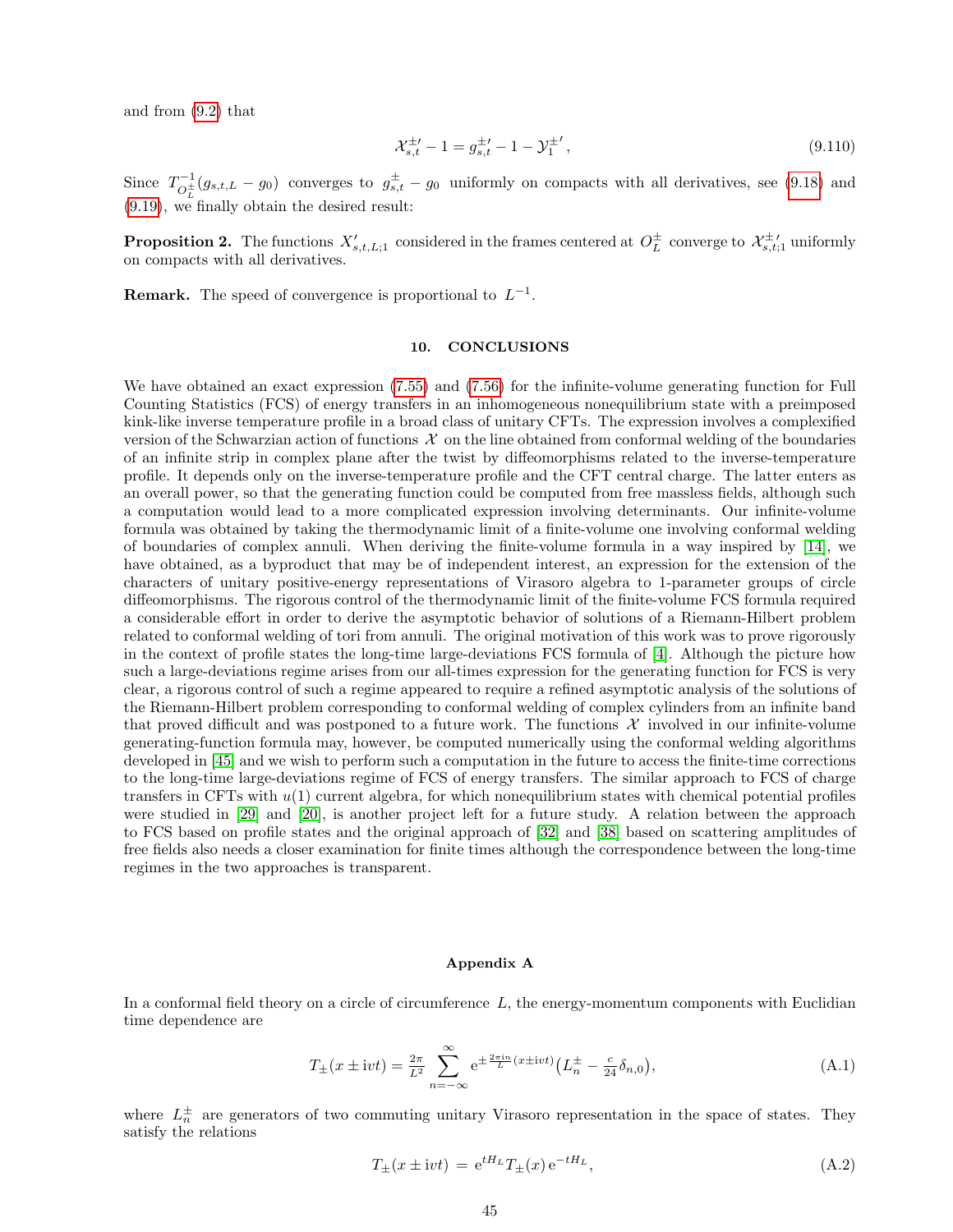where the Hamiltonian of the theory

$$
H_L = v \int_0^L (T(x) + \bar{T}(-x)) dx = \frac{2\pi v}{L} (L_0 + \bar{L}_0 - \frac{c}{12}).
$$
 (A.3)

The normalized vacuum vector  $|0\rangle$  is the unique state for which  $L_n|0\rangle = 0 = \bar{L}_n|0\rangle$  for  $n \geq 0$ . It follows then by a straightforward calculation that

$$
\langle 0|T_{\pm}(x \pm \mathrm{i}v t)|0\rangle = -\frac{\pi c}{12L^2} \tag{A.4}
$$

with the vacuum energy  $\langle 0|H_L|0\rangle = -\frac{\pi cv}{6L}$  and that for  $t_1 \neq t_2$ ,

$$
\langle 0| \mathcal{T} (T_{\pm}(x_1 \pm \mathrm{i} vt_1) T_{\pm}(x_2 \pm \mathrm{i} vt_2)) |0\rangle = \left(\frac{\pi c}{12L^2}\right)^2 + \frac{2\pi^2 c}{L^4} \frac{z_1^2 z_2^2}{(z_1 - z_2)^4}
$$
(A.5)

where  $z_1 = e^{\frac{2\pi i}{L}(x_1 \pm ivt_1)}$  and  $z_2 = e^{\frac{2\pi i}{L}(x_2 \pm ivt_2)}$ .

## <span id="page-45-1"></span>Appendix B

From the residue theorem,

$$
\int \frac{e^{-ipy}}{\sinh^4(\frac{\pi}{\gamma}(y\pm i0))} dy - \int \frac{e^{-ip(y\mp\gamma i)}}{\sinh^4(\frac{\pi}{\gamma}(y\pm i0))} dy = \mp \frac{\pi i}{3} \partial_z^3 \Big|_{z=0} \frac{z^4 e^{-ipz}}{\sinh^4(\frac{\pi}{\gamma}z)}
$$
  
\n
$$
= \mp \frac{\pi i}{3} \frac{(\gamma)^4}{\pi^4} \partial_z^3 \Big|_{z=0} \frac{e^{-ipz}}{(1 + \frac{1}{6} \frac{\pi^2}{(\gamma)^2} z^2)^4} = \mp \frac{\pi i}{3} \frac{(\gamma)^4}{\pi^4} \partial_z^3 \Big|_{z=0} \left( e^{-ipz} (1 - \frac{2}{3} \frac{\pi^2}{(\gamma)^2} z^2) \right)
$$
  
\n
$$
= \mp \frac{\pi i}{3} \frac{(\gamma)^4}{\pi^4} \partial_z^2 \Big|_{z=0} \left( (-ip) e^{-ipz} (1 - \frac{2}{3} \frac{\pi^2}{(\gamma)^2} z^2) - \frac{4}{3} e^{-ipz} \frac{\pi^2}{(\gamma)^2} z \right)
$$
  
\n
$$
= \mp \frac{\pi i}{3} \frac{(\gamma)^4}{\pi^4} \partial_z \Big|_{z=0} \left( (-ip)^2 e^{-ipz} - \frac{8}{3} \frac{\pi^2}{(\gamma)^2} (-ip) e^{-ipz} z - \frac{4}{3} e^{-ipz} \frac{\pi^2}{(\gamma)^2} \right)
$$
  
\n
$$
= \mp \frac{\pi i}{3} \frac{(\gamma)^4}{\pi^4} \left( (-ip)^3 - \frac{4\pi^2}{(\gamma)^2} (-ip) \right)
$$
  
\n
$$
= \pm \frac{1}{3} \frac{(\gamma)^4}{\pi^3} p(p^2 + \frac{4\pi^2}{(\gamma)^2}).
$$
 (B.1)

Hence

<span id="page-45-2"></span>
$$
\int \frac{e^{-ipy}}{\sinh^4\left(\frac{\pi}{\gamma}(y\pm i0)\right)} dy = \pm \frac{(\gamma)^4}{3\pi^3} \frac{p\left(p^2 + \frac{4\pi^2}{(\gamma)^2}\right)}{1 - e^{\mp \gamma p}}.
$$
\n(B.2)

## <span id="page-45-0"></span>Appendix C

We collect here few results concerning operators of fast-decay and Schwartz type introduced in Sec. [9 B](#page-35-5) in Definitions 1 to 4. The two cases will be covered separately as they often differ and both are needed in the main text.

### 1. Products of operators of fast-decay and Schwartz type

Let us start by two Propositions that are straightforward to prove.

**Proposition C1.** If  $\mathcal{D}_1, \mathcal{D}_2$  are operators on  $L^2(\mathbb{R})$  of fast-decay type then so is their product  $\mathcal{D}_1\mathcal{D}_2$ . If  $\mathcal{D}_{1,L}, \mathcal{D}_{2,L}$  are families of fast-decay type operators converging with speed  $L^{-1}$  to fast-decay type operators  $\mathcal{D}_1, \mathcal{D}_2$ , respectively, then the products  $\mathcal{D}_{1,L}\mathcal{D}_{2,L}$  converge with speed  $L^{-1}$  to the product  $\mathcal{D}_1\mathcal{D}_2$  as operators of fast-decay type. If  $D_1, D_2$  are operators on  $L_0^2(S_L^1)$  of fast-decay type then so is their product  $D_1D_2$ .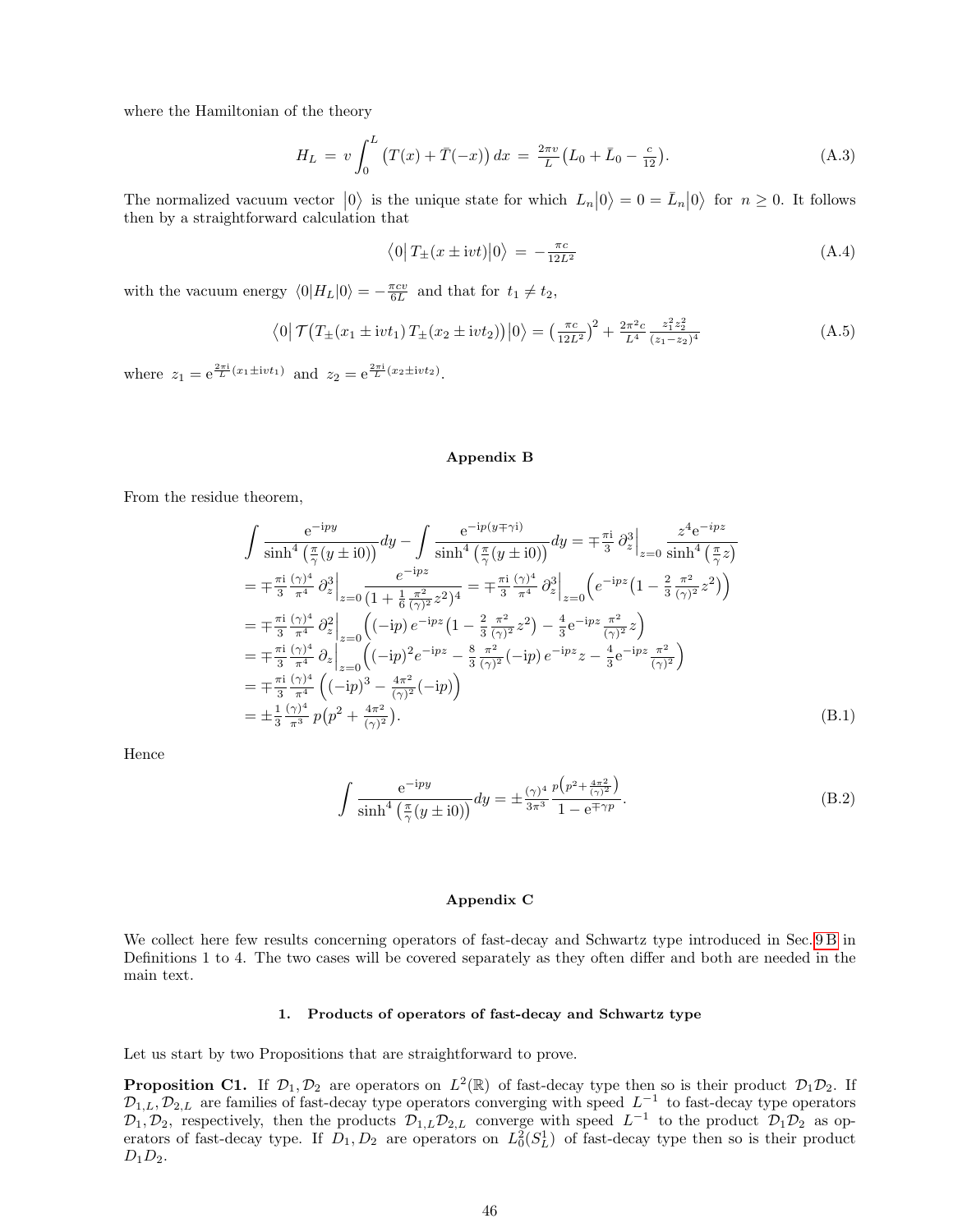**Proposition C2.** If  $\mathcal{D}_1, \mathcal{D}_2$  are operators on  $L^2(\mathbb{R})$  of Schwartz  $\widehat{\mathcal{J}} \times \widehat{\mathcal{J}}'$  and  $\widehat{\mathcal{J}}' \times \widehat{\mathcal{J}}''$  type, respectively, then  $\mathcal{D}_1 \mathcal{D}_2$  is of Schwartz  $\widehat{\mathcal{J}} \times \widehat{\mathcal{J}}''$  type. If  $\mathcal{D}_{1,L}, \mathcal{D}_{2,L}$  are families of such operators converging with speed  $L^{-1}$  to  $\mathcal{D}_1, \mathcal{D}_2$ , respectively, then  $\mathcal{D}_{1,L} \mathcal{D}_{2,L}$  converge  $\widehat{\mathcal{J}} \times \widehat{\mathcal{J}}''$  type. If  $D_1, D_2$  are operators on  $L^2_0(S^1_L)$  of Schwartz  $\widehat{\mathcal{J}} \times \widehat{\mathcal{J}}'$  and  $\widehat{\mathcal{J}}' \times \widehat{\mathcal{J}}''$  type, respectively, then  $D_1D_2$  is of Schwartz  $\widehat{\mathcal{J}} \times \widehat{\mathcal{J}}''$  type.

The next result is a little more subtle.

**Proposition C3.** If  $D_{1,L}, D_{2,L}$  are families of operators on  $L^2(S_L^1)$  of Schwartz  $\mathbb{R}_{\sigma} \times \mathbb{R}_{\sigma}$  and  $\mathbb{R}_{\sigma'} \times \mathbb{R}_{\sigma''}$ type for  $\sigma, \sigma', \sigma'' = \pm$  converging with speed  $L^{-1}$  to operators  $\mathcal{D}_1, \mathcal{D}_2$  on  $L_0^2(\mathbb{R})$  of the same Schwartz type then the operators  $D_{1,L}D_{2,L}$  on  $L_0^2(S_L^1)$  of Schwartz  $\mathbb{R}_{\sigma}\times\mathbb{R}_{\sigma}$  type converge with speed  $L^{-1}$  to  $\mathcal{D}_1\mathcal{D}_2$ .

**Proof.** Let  $\mathcal{D}_{1,L}$  and  $\mathcal{D}_{2,L}$  be operators on  $L^2(\mathbb{R})$  of Schwartz  $\mathbb{R}_{\sigma} \times \mathbb{R}_{\sigma'}$  and and  $\mathbb{R}_{\sigma'} \times \mathbb{R}_{\sigma''}$  type, respectively, converging with speed  $L^{-1}$  to, respectively,  $\mathcal{D}_1$  and  $\mathcal{D}_2$  and such that  $D_{1,L}$  and  $D_{2,L}$  are the L-periodization of, respectively,  $\mathcal{D}_{1,L}$  and  $\mathcal{D}_{2,L}$  (the existence of such operators follows from our assumptions in view of Definition 4 of Sec. 9B). Let  $\mathcal{D}_{3,L}$  be the operators on  $L^2(\mathbb{R})$  with the momentum-space kernels

$$
\widehat{\mathcal{D}_{3,L}}(p,q) = \frac{1}{L} \sum_{p_n \in \mathbb{R}_{\sigma'}} \widehat{\mathcal{D}_{1,L}}(p,p_n) \widehat{\mathcal{D}_{2,L}}(p_n,q).
$$
 (C.1)

Note that the product operators  $D_{3,L} = D_{1,L}D_{2,L}$  are the L-periodization of  $\mathcal{D}_{3,L}$ . Let  $\mathcal{D}_3 = \mathcal{D}_1\mathcal{D}_2$  with the momentum-space kernel

$$
\widehat{\mathcal{D}_3}(p,q) = \frac{1}{2\pi} \int_{\mathbb{R}_{\sigma'}} \widehat{\mathcal{D}_1}(p,r) \widehat{\mathcal{D}_2}(r,q) dr.
$$
\n(C.2)

We shall prove Proposition C3 by showing that  $\mathcal{D}_{3,L}$  converge with speed  $L^{-1}$  to  $\mathcal{D}_3$  as operators of Schwartz  $\mathbb{R}_{\sigma} \times \mathbb{R}_{\sigma}$  type. To this end, let us estimate for  $(p, q) \in \mathbb{R}_{\sigma} \times \mathbb{R}_{\sigma}$ 

<span id="page-46-0"></span>
$$
\left| \partial_p^{\ell_1} \partial_q^{\ell_2} \widehat{\mathcal{D}_{3,L}}(p,q) - \partial_p^{\ell_1} \partial_q^{\ell_2} \widehat{\mathcal{D}_{3}}(p,q) \right|
$$
\n
$$
\leq \frac{1}{L} \sum_{p_n \in \mathbb{R}_{\sigma'}} \left| \partial_p^{\ell_1} \widehat{\mathcal{D}_{1,L}}(p,p_n) \partial_q^{\ell_2} \widehat{\mathcal{D}_{2,L}}(p_n,q) - \partial_p^{\ell_1} \widehat{\mathcal{D}_1}(p,p_n) \partial_q^{\ell_2} \widehat{\mathcal{D}_2}(p_n,q) \right|
$$
\n
$$
+ \left| \frac{1}{L} \sum_{p_n \in \mathbb{R}_{\sigma'}} \partial_p^{\ell_1} \widehat{\mathcal{D}_1}(p,p_n) \partial_q^{\ell_2} \widehat{\mathcal{D}_2}(p_n,q) - \frac{1}{2\pi} \int_{\mathbb{R}_{\sigma'}} \partial_p^{\ell_1} \widehat{\mathcal{D}_1}(p,r) \partial_q^{\ell_2} \widehat{\mathcal{D}_2}(r,q) \, dr \right|. \tag{C.3}
$$

The 1<sup>st</sup> term on the right is easily bounded using the convergence of  $\mathcal{D}_{i,L}$  to  $\mathcal{D}_i$  by

<span id="page-46-1"></span>
$$
\frac{L^{-1}C_{\ell_1,\ell_2,k}}{(1+p^2)^k(1+q^2)} \sum_{p_n \in \mathbb{R}_{\sigma'}} \frac{1}{L} \frac{1}{(1+p_n^2)^{2k}} \le \frac{L^{-1}C'_{\ell_1,\ell_2,k}}{(1+p^2)^k(1+q^2)}.
$$
 (C.4)

The  $2<sup>nd</sup>$  term on the right-hand side of  $(C.3)$  is estimated by

$$
\frac{1}{2\pi} \sum_{\widehat{J}_n \subset \mathbb{R}_{\sigma'}} \int_{\widehat{J}_n} \left| \partial_p^{\ell_1} \widehat{\mathcal{D}_1}(p, p_n) \partial_q^{\ell_2} \widehat{\mathcal{D}_2}(p_n, q) - \partial_p^{\ell_1} \widehat{\mathcal{D}_1}(p, r) \partial_q^{\ell_2} \widehat{\mathcal{D}_2}(r, q) \right| dr + \frac{1}{2\pi} \int_{\widehat{J}_0 \cap \mathbb{R}_{\sigma'}} \left| \partial_p^{\ell_1} \widehat{\mathcal{D}_1}(p, r) \partial_q^{\ell_2} \widehat{\mathcal{D}_2}(r, q) \right| dr
$$
\n(C.5)

for

<span id="page-46-2"></span>
$$
\widehat{J}_n = \left[\frac{2\pi(n-\frac{1}{2})}{L}, \frac{2\pi(n+\frac{1}{2})}{L}\right].\tag{C.6}
$$

so that  $p_n$  is the middle-point of  $\hat{J}_n$ . The 1<sup>st</sup> line is estimated by [\(C.4\)](#page-46-1) using the bounds of the rderivative of  $\partial_p^{\ell_1} \widehat{\mathcal{D}_1}(p,r) \partial_q^{\ell_2} \widehat{\mathcal{D}_2}(r,q)$  and the 2<sup>nd</sup> line using the bounds on that function and the small length  $|\widehat{J}_0 \cap \mathbb{R}_{\sigma'}| = \pi L^{-1}$ . Altogether, the left-hand side of [\(C.3\)](#page-46-0) is then bounded by  $L^{-1}C_{\ell_1,\ell_2,k}(1+p^2)^{-k}(1+q^2)^{-k}$ for some L-independent constants  $C_{\ell_1,\ell_2,k}$ , as required.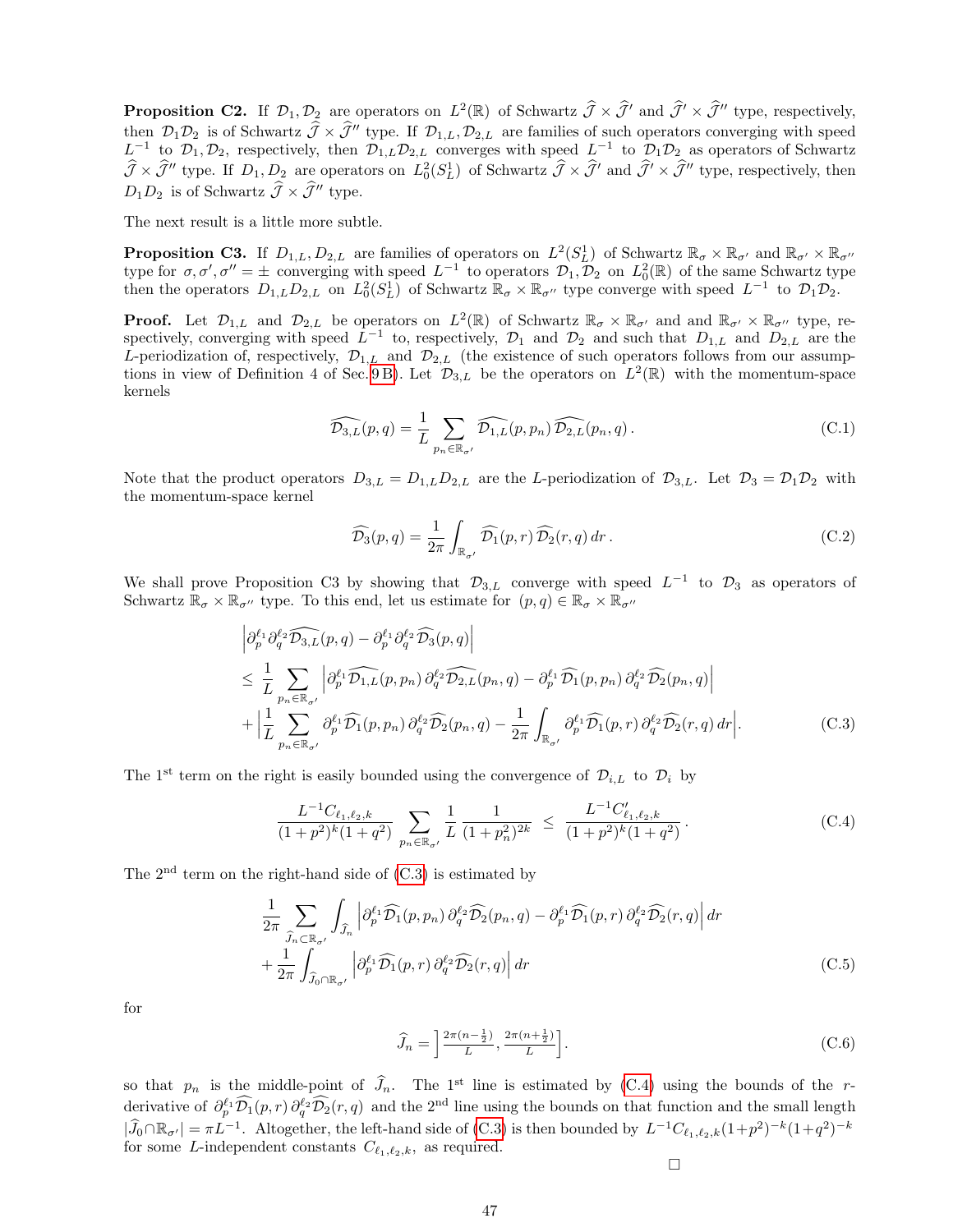## 2. Fredholm determinants

Let D be the operator of fast-decay type on  $L^2(\mathbb{R})$ . Then  $\mathcal{I}+\mathcal{D}$  is a Fredholm operator and its determinant may be defined by the series [\[23\]](#page-58-35)

<span id="page-47-0"></span>
$$
\det(\mathcal{I} + \mathcal{D}) = \sum_{r=0}^{\infty} \frac{1}{r!(2\pi)^r} \int_{\mathbb{R}^r} \det_{r \times r} (\widehat{\mathcal{D}}(q_i, q_j)) \, dq_1 \cdots dq_r \,. \tag{C.7}
$$

The determinant of an  $r \times r$  matrix  $M = (M_{ij})$  may be viewed as an r-linear function  $d_r(m_1, \ldots, m_r)$  of the row vectors of M, where  $(m_i)_j = M_{ij}$ . We shall frequently use below the Hadamard inequality that states that

$$
\left|\det_{r \times r}(M)\right| \le \prod_{i=1}^{r} \|m_i\|,
$$
\n(C.8)

where  $\|m\|$  stands for the Euclidian norm of the vector m. In particular, we infer that

$$
\left| \det_{r \times r} \left( \widehat{\mathcal{D}}(q_i, q_j) \right) \right| \leq \prod_{i=1}^r \left( \sqrt{r} \, \frac{C_k}{(1+q_i^2)^k} \right) = r^{\frac{r}{2}} C_k^r \prod_{i=1}^r \frac{1}{(1+q_i^2)^k}
$$
\n(C.9)

which assures the convergence of the series [\(C.7\)](#page-47-0).

**Proposition C4.** Let  $\mathcal{D}_L$  and  $\mathcal{D}$  be operators on  $L^2(\mathbb{R})$  of fast-decay type such that  $\mathcal{D}_L$  converge to  $\mathcal{D}$ with speed  $L^{-1}$ . Then

$$
\left| \det(\mathcal{I} + \mathcal{D}_L) - \det(\mathcal{I} + \mathcal{D}) \right| \leq L^{-1}C \tag{C.10}
$$

for some L-independent constant C.

**Proof.** Viewing the determinant as the r-linear function of row vectors, we may write

$$
\det_{r \times r} (\widehat{\mathcal{D}_L}(q_i, q_j)) - \det_{r \times r} (\widehat{\mathcal{D}}(q_i, q_j)) = \sum_{k=1}^r d_r(m_{1,L}, \dots, m_{k-1,L}, m_{k,L} - m_k, m_{k+1}, \dots, m_r), \quad (C.11)
$$

where  $(m_{i,L})_j = \mathcal{D}_L(q_i, q_j)$  and  $(m_i)_j = \mathcal{D}(q_i, q_j)$ . Then, by the Hadamard inequality,

$$
\left| \det_{r \times r} (\widehat{\mathcal{D}_L}(q_i, q_j)) - \det_{r \times r} (\widehat{\mathcal{D}}(q_i, q_j)) \right| \leq \sum_{k=1}^r \Big( \prod_{i=1}^{k-1} \|m_{i,L}\| \Big) \|m_{k,L} - m_k\| \Big( \prod_{i=k+1}^r \|m_i\| \Big) \leq r L^{-1} \prod_{i=1}^r \frac{\sqrt{r} C_k}{(1 + q_i^2)^k} = L^{-1} r^{\frac{r}{2} + 1} C_k^r \prod_{i=1}^r \frac{1}{(1 + q_i^2)^k} . \tag{C.12}
$$

The assertion of Proposition C4 follows now from the Fredholm series representation [\(C.7\)](#page-47-0) for  $det(\mathcal{I} + \mathcal{D}_L)$ and  $\det(\mathcal{I} + \mathcal{D})$ .

 $\Box$ 

If D is an operator on  $L_0^2(S_L^1)$  of fast-decay type in the sense of Definition 4 of Sec. [9 B](#page-35-5) then  $I+D$  is a Fredholm operator and its determinant may be defined by the series

$$
\det(I+D) = \sum_{r=0}^{\infty} \frac{1}{r!} \sum_{(n_1, \dots, n_r) \in \mathbb{Z}_{\neq 0}} \det_{r \times r} (D_{n_i, n_j}) = \sum_{r=0}^{\infty} \frac{1}{r! L^r} \sum_{(n_1, \dots, n_r) \in \mathbb{Z}_{\neq 0}} \det_{r \times r} (\widehat{\mathcal{D}}(p_{n_i}, p_{n_j}))
$$
(C.13)

if D is a fast-decay operator on  $L^2(\mathbb{R})$  such that D is its L-periodization. The convergence of the series follows from the Hadamard inequality that implies the bound

$$
\left| \det_{r \times r} \left( \widehat{\mathcal{D}}(p_{n_i}, p_{n_j}) \right) \right| \leq r^{\frac{r}{2}} C_k^r \prod_{i=1}^r \frac{1}{(1 + p_{n_i}^2)^k} \tag{C.14}
$$

and the uniform in L convergence of the series  $\sum$ 0≠ $\overline{n}$ ∈Z  $\frac{1}{L} \frac{1}{(1+p_n^2)^k}$  for  $k \ge 1$ .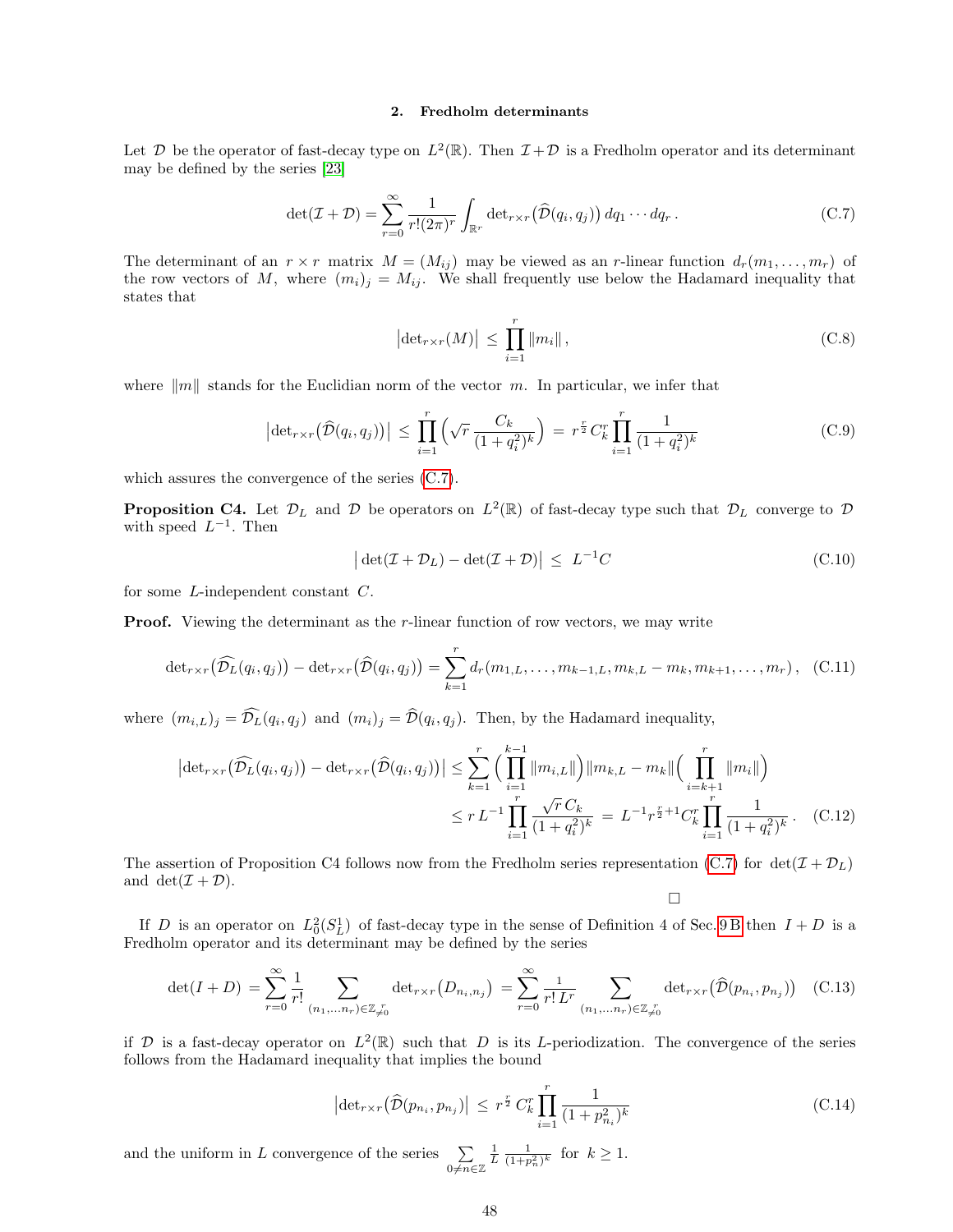**Proposition C5.** Let  $D_L$  be operators on  $L^2(S_L^1)$  of fast-decay type and let  $\delta D_L$  be similar operators converging with speed  $L^{-1}$  to zero. Suppose that  $D_L$  are the L-periodization of operators  $D_L$  on  $L^2(\mathbb{R})$ of fast-decay type satisfying uniform in L fast-decay bounds. Then for  $\tilde{D}_L = D_L + \delta D_L$ ,

<span id="page-48-0"></span>
$$
\left| \det(I + \widetilde{D}_L) - \det(I + D_L) \right| \le L^{-1}C \tag{C.15}
$$

for some L-independent constant C.

**Proof.** Let  $\delta \mathcal{D}_L$  be fast-decay operators on  $L^2(\mathbb{R})$  converging with speed  $L^{-1}$  to zero and such that  $\delta D_L$ are their L-periodization (their existence follows from Definition 4 of Sec. [9 C\)](#page-36-0). Set  $\tilde{\mathcal{D}}_L = \mathcal{D}_L + \delta \mathcal{D}_L$ . Then

$$
\left| \det(I + \widetilde{D}_L) - \det(I + D_L) \right|
$$
\n
$$
\leq \sum_{r=0}^{\infty} \frac{1}{r! L^r} \sum_{(n_1, \dots, n_r) \in \mathbb{Z}_{\neq 0}^r} \left| \det_{r \times r} (\widehat{\widetilde{D}_L}(p_{n_i}, p_{n_j})) \right| - \det_{r \times r} (\widehat{\mathcal{D}_L}(p_{n_i}, p_{n_j})) \right|.
$$
\n(C.16)

Using the Hadamard inequality as in Proof of Proposition C4 above, we obtain the bound

$$
\left| \det_{r \times r} \left( \widehat{\tilde{\mathcal{D}}}_{L}(p_{n_i}, p_{n_j}) \right) - \det_{r \times r} \left( \widehat{\mathcal{D}}_{L}(p_{n_i}, p_{n_j}) \right| \leq L^{-1} r^{\frac{r}{2}+1} C_k^r \prod_{i=1}^r \frac{1}{(1 + p_{n_i}^2)^k}
$$
(C.17)

from which [\(C.15\)](#page-48-0) follows.

 $\Box$ 

**Corollary C1.** Let  $D_L$  be operators on  $L_0^2(S_L^1)$  of fast-decay type converging with speed  $L^{-1}$  to operator  $\mathcal D$  on  $L^2(\mathbb R)$  of fast-decay type and let D be the L-periodization of  $\mathcal D$ . Then

$$
\left| \det(I + D_L) - \det(I + D) \right| \le L^{-1}C \tag{C.18}
$$

for some L-independent constant C.

**Proof.** We set  $D'_L = D$  and  $\delta D'_L = D_L - D$  and apply Proposition C5 to the pair  $(D'_L, \delta D'_L)$ . Ò

**Proposition C6.** If D is an operator on  $L^2(\mathbb{R})$  of Schwartz  $\mathbb{R}_{\neq 0} \times \mathbb{R}_{\neq 0}$  type and D is its L-periodization then

<span id="page-48-2"></span>
$$
\left| \det(I+D) - \det(\mathcal{I}+\mathcal{D}) \right| \le L^{-1}C \tag{C.19}
$$

for some L-independent constant C.

**Proof.** Let  $\mathcal{D}_L$  be the operators on  $L^2(\mathbb{R})$  with momentum space kernels

$$
\widehat{\mathcal{D}_L}(p,q) = \sum_{0 \neq m,n \in \mathbb{Z}} \mathbf{1}_{\widehat{J}_m}(p) \widehat{\mathcal{D}}(p_m, p_n) \mathbf{1}_{\widehat{J}_n}(q), \qquad (C.20)
$$

where  $\mathbf{1}_{\widehat{J}_n}$  is the characteristic function of the interval  $J_n$ , see [\(C.6\)](#page-46-2). We have the identity

$$
\det(I+D) = \det(\mathcal{I} + \mathcal{D}_L) \tag{C.21}
$$

and for  $p \in \widehat{J}_m$  and  $q \in \widehat{J}_n$  with  $m, n \neq 0$ ,

<span id="page-48-1"></span>
$$
\left|\widehat{\mathcal{D}_L}(p,q)-\widehat{\mathcal{D}}(p,q)\right| = \left|\widehat{\mathcal{D}}(p_m,p_n)-\widehat{\mathcal{D}}(p,q)\right| \le \frac{L^{-1}C_k}{(1+p^2)^k(1+q^2)^k}
$$
(C.22)

for some  $C_k$  by the Schwartz-type property of  $\mathcal D$ . This bound may fail, however, for p or q in  $\widehat{J}_0$  in which case  $\mathcal{D}_L(p,q) = 0$  and  $\mathcal{D}(p,q)$  may be of order 1 with a possible discontinuity at  $p = 0$  and/or  $q = 0$ . If we define  $\mathcal{D}'_L$  as the operator on  $\mathcal{L}^2(\mathbb{R})$  with the momentum-space kernel

$$
\widehat{\mathcal{D}'_L}(p,q) = \mathbf{1}_{\mathbb{R}\setminus\widehat{J}_0}(p)\,\widehat{\mathcal{D}}(p,q)\,\mathbf{1}_{\mathbb{R}\setminus\widehat{J}_0}(q) \tag{C.23}
$$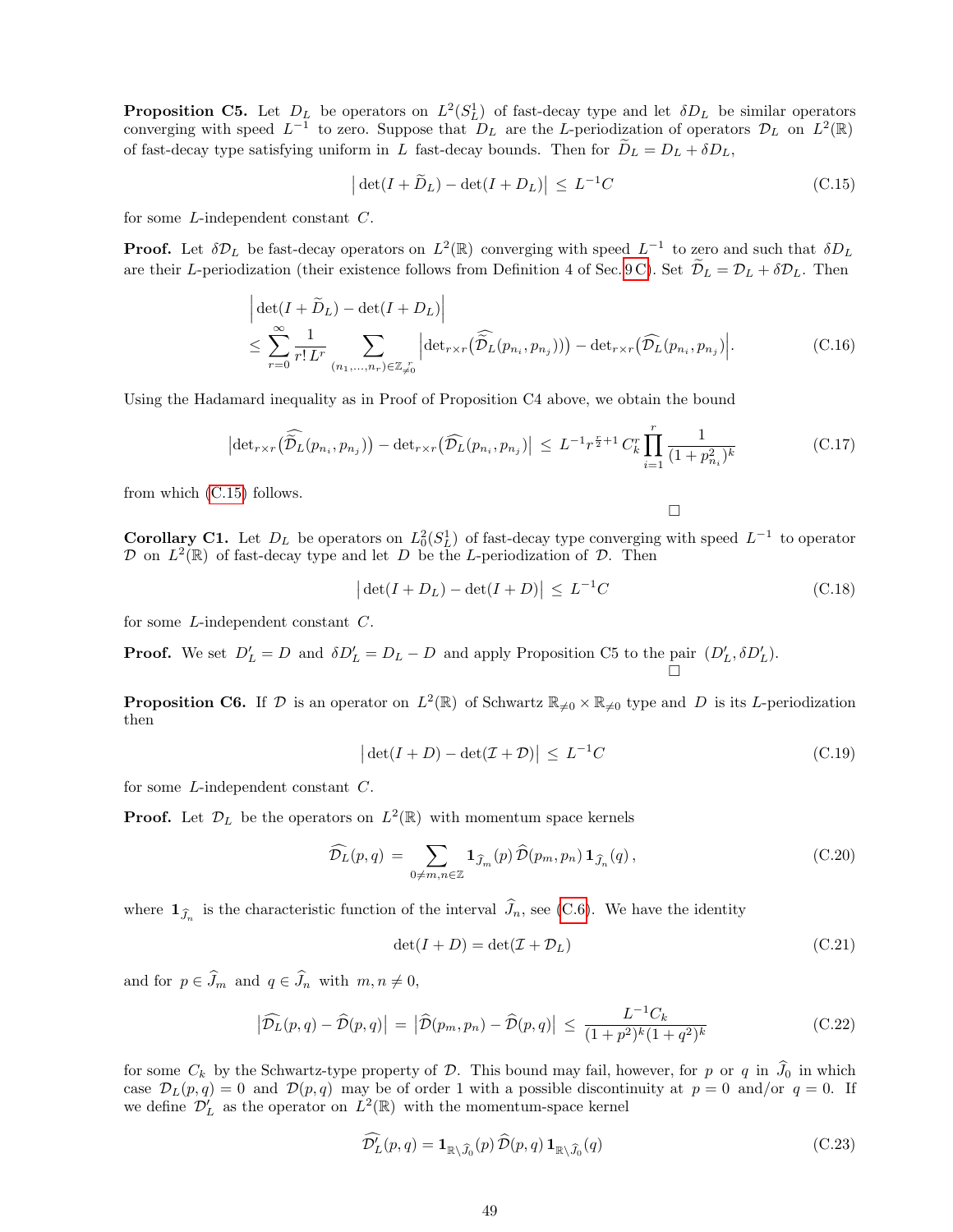then repeating the argument from Proof of Proposition C4, one shows using the bound [\(C.22\)](#page-48-1) that

<span id="page-49-0"></span>
$$
\left| \det(I+D) - \det(\mathcal{I} + \mathcal{D}'_L) \right| = \left| \det(\mathcal{I} + \mathcal{D}_L) - \det(\mathcal{I} + \mathcal{D}'_L) \right| \le \frac{1}{2} L^{-1} C. \tag{C.24}
$$

On the other hand,

$$
\left| \det(\mathcal{I} + \mathcal{D}'_{L}) - \det(\mathcal{I} + \mathcal{D}) \right| \leq \sum_{r=1}^{\infty} \frac{1}{(r-1)!(2\pi)^r} \int_{\widehat{J}_0} dq_1 \int_{\mathbb{R}^{r-1}} \left| \det_{r \times r}(\widehat{\mathcal{D}}(q_i, q_j)) \right| dq_2 \cdots dq_r
$$
  

$$
\leq \sum_{r=1}^{\infty} \frac{r^{\frac{r}{2}} C_k^r}{(r-1)!(2\pi)^r} \int_{\widehat{J}_0} dq_1 \int_{\mathbb{R}^{r-1}} \prod_{i=1}^r \frac{1}{(1+q_i^2)} dq_2 \cdots dq_r \leq \frac{1}{2} L^{-1} C,
$$
 (C.25)

where the  $L^{-1}$  factor is due to the length  $\frac{2\pi}{L}$  of  $\widehat{J}_0$ . Together with [\(C.24\)](#page-49-0) this gives [\(C.19\)](#page-48-2).

**Corollary C2.** If  $D_L$  are operators on  $L_0^2(S_L^1)$  of Schwartz  $\mathbb{R}_{\neq 0} \times \mathbb{R}_{\neq 0}$  type converging with speed  $L^{-1}$ to operator D on  $L^2(\mathbb{R})$  of Schwartz  $\mathbb{R}_{\neq 0} \times \mathbb{R}_{\neq 0}$  type then

$$
\left| \det(I + D_L) - \det(\mathcal{I} + \mathcal{D}) \right| \le L^{-1}C \tag{C.26}
$$

for some L-independent constant C.

**Proof.** This follows directly from Corollary C1 and Proposition C6 since the Schwartz type convergence implies fast-decay type one.

 $\Box$ 

### 3. Inverses of Fredholm operators

**Proposition C7.** If D is a fast-decay type operator on  $L^2(\mathbb{R})$  and  $\det(\mathcal{I} + \mathcal{D}) \neq 0$  then the Fredholm operator  $\mathcal{I} + \mathcal{D}$  is invertible and  $\mathcal{R} = \mathcal{I} - (\mathcal{I} + \mathcal{D})^{-1}$  is of fast-decay type. If, moreover, operators  $\mathcal{D}_L$  on  $\hat{L}^2(\mathbb{R})$  of fast-decay type converge to D with speed  $L^{-1}$  then  $\mathcal{R}_L = \mathcal{I} - (\mathcal{I} + \mathcal{D}_L)^{-1}$  are well defined for L large enough and are of fast-decay type and they converge to  $\mathcal{R}$  with speed  $L^{-1}$ .

**Proof.** The invertibility of  $\mathcal{I} + \mathcal{D}$  follows since this operator has no zero eigenvalue and  $(\mathcal{I} + \mathcal{D})^{-1}$  is also a Fredholm operator. The momentum-space kernel of  $\mathcal R$  is given by the Fredholm series [\[23\]](#page-58-35)

<span id="page-49-1"></span>
$$
\widehat{\mathcal{R}}(p,q) = \frac{1}{\det(\mathcal{I} + \mathcal{D})} \sum_{r=0}^{\infty} \frac{1}{r!(2\pi)^r} \int_{\mathbb{R}^r} \det_{(r+1)\times(r+1)}(\widehat{\mathcal{D}}(q_i, q_j')) \, dq_1 \cdots dq_r , \qquad (C.27)
$$

where

<span id="page-49-2"></span>
$$
q_0 = p
$$
,  $q'_0 = q$ ,  $q_i = q'_i$  for  $i = 1,...,r$ . (C.28)

By the Hadamard inequality,

$$
\left| \det_{(r+1)\times(r+1)} \left( \widehat{\mathcal{D}}(q_i, q_j') \right) \right| \le (r+1)^{\frac{r+1}{2}} C_k^{r+1} \frac{1}{(1+p^2)^k} \prod_{i=1}^r \frac{1}{(1+q_i^2)^k}
$$
(C.29)

and similarly, applying it to the column vectors,

$$
\left| \det_{(r+1)\times(r+1)} \left( \widehat{\mathcal{D}}(q_i, q_j') \right) \right| \le (r+1)^{\frac{r+1}{2}} C_k^{r+1} \frac{1}{(1+q^2)^k} \prod_{i=1}^r \frac{1}{(1+q_i^2)^k} . \tag{C.30}
$$

Using the geometric mean of those estimates, we infer that

$$
\left| \widehat{\mathcal{R}}(p,q) \right| \leq \frac{1}{|\det(\mathcal{I} + \mathcal{D})|} \sum_{r=0}^{\infty} \frac{(r+1)^{\frac{r+1}{2}} C_{2k}^{r+1}}{r!(2\pi)^r} \frac{1}{(1+p^2)^k (1+q^2)^k} \int_{\mathbb{R}^r} \prod_{i=1}^r \frac{1}{(1+q_i^2)^{2k}} dq_1 \cdots dq_r
$$
  
 
$$
\leq \frac{C_k}{(1+p^2)^k (1+q^2)^k} \tag{C.31}
$$

for some new constants  $C_k$ . This proves that  $\mathcal R$  is of fast-decay type.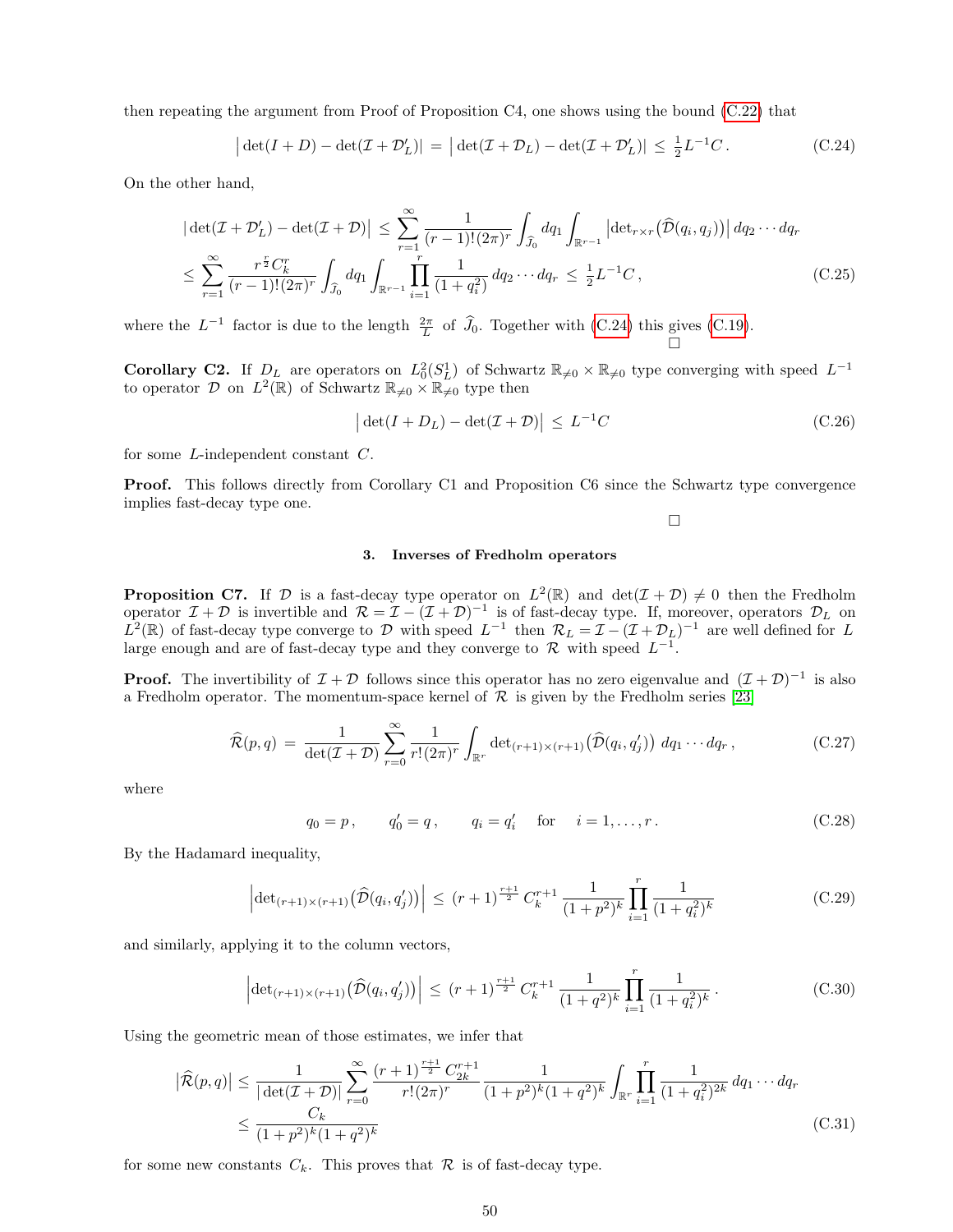Now, if  $\mathcal{D}_L$  converge with speed  $L^{-1}$  to  $\mathcal D$  then, by Proposition C4,  $\det(\mathcal{I} + \mathcal{D}_L)$  converges with speed  $L^{-1}$  to  $\det(\mathcal{I} + \mathcal{D})$  and hence is bounded away from zero for L sufficiently large. On the other hand, using the Hadamard inequalities as in Proof of Proposition C4, we obtain the bounds

$$
\left| \det_{(r+1)\times(r+1)}(\widehat{\mathcal{D}_L}(q_i, q'_j)) - \det_{(r+1)\times(r+1)}(\widehat{\mathcal{D}}(q_i, q'_j)) \right|
$$
  
 
$$
\leq L^{-1}(r+1)^{\frac{r+1}{2}+1} C_{2k}^{r+1} \frac{1}{(1+p^2)^k (1+q^2)^k} \prod_{i=1}^r \frac{1}{(1+q_i^2)^{2k}}
$$
(C.32)

and, finally, the estimate

$$
\left|\widehat{\mathcal{R}_L}(p,q)-\widehat{\mathcal{R}}(p,q)\right| \le \frac{L^{-1}C_k}{(1+p^2)^k(1+q^2)^k}.
$$
\n(C.33)

for some L-independent constants  $C_k$ . This proves that  $\mathcal{R}_L$  converge to  $\mathcal R$  with speed  $L^{-1}$  as operators of fast-decay type.

 $\Box$ 

**Proposition C8.** Let, as in Proposition C5,  $D_L$  be operators on  $L^2(S_L^1)$  of fast-decay type and let  $\delta D_L$  be similar operators converging with speed  $L^{-1}$  to zero. Suppose that  $D_L$  are the L-periodization of operators  $\mathcal{D}_L$  on  $\hat{L}^2(\mathbb{R})$  of fast-decay type satisfying uniform in  $\hat{L}$  fast-decay bounds. Assume additionally that there exists  $L_0 > 0$  such that the Fredholm determinants  $\det(I + D_L)$  are bounded away from zero uniformly in  $L \leq L_0$ . Then for L large enough the Fredholm operators  $I + D_L$  for  $D_L = D_L + \delta D_L$  are invertible and the operators  $\widetilde{R}_L = I - (I + \widetilde{D}_L)^{-1}$  are of fast-decay type. Besides there exist operators  $\widetilde{R}_L$  on  $L^2(\mathbb{R})$  of fast-decay type satisfying uniform in L fast-decay bounds and such that  $R_L$  are their L-periodization.

**Proof.** From Proposition C5 it follows that  $det(I + \tilde{D}_L)$  are bounded away from zero for L large enough so that  $I + \widetilde{D}_L$  are invertible. Let  $\delta \mathcal{D}_L$  be the operators on  $L^2(\mathbb{R})$  of fast-decay type converging to zero with speed  $L^{-1}$  and such that  $\delta D_L$  are their L-periodization. Set  $\tilde{\mathcal{D}}_L = \mathcal{D}_L + \delta \mathcal{D}_L$ . The matrix elements of  $R_L$  are then given by the Fredholm series [\[23\]](#page-58-35)

<span id="page-50-0"></span>
$$
(\widetilde{R}_L)_{m,n} = \frac{1}{\det(I + \widetilde{D}_L)} \sum_{r=0}^{\infty} \frac{1}{r!} \sum_{(n_1, \dots, n_r) \in \mathbb{Z}_{\neq 0}^r} \det_{(r+1) \times (r+1)} ((\widetilde{D}_L)_{n_i, n'_j})
$$
  
= 
$$
\frac{1}{\det(I + \widetilde{D}_L)} \sum_{r=0}^{\infty} \frac{1}{r! L^{r+1}} \sum_{(n_1, \dots, n_r) \in \mathbb{Z}_{\neq 0}^r} \det_{(r+1) \times (r+1)} (\widehat{\mathcal{D}}_L(p_{n_i}, p_{n'_j})).
$$
 (C.34)

where  $n_0 = m$ ,  $n'_0 = n$ ,  $n_i = n'_i$  for  $i = 1, ..., r$ , and the  $2^{\text{nd}}$  equality follows from the fact that  $\widetilde{D}_L$  are the L-periodization of  $\tilde{\mathcal{D}}_L$ . Let us now define an operator  $\tilde{\mathcal{R}}_L$  on  $L^2(\mathbb{R})$  with the momentum-space kernel

<span id="page-50-1"></span>
$$
\widehat{\widetilde{\mathcal{R}}_L}(p,q) = \frac{1}{\det(I+\widetilde{D}_L)} \sum_{r=0}^{\infty} \frac{1}{r! L^r} \sum_{(n_1,\ldots,n_r) \in \mathbb{Z}_{\neq 0}^r} \det_{(r+1)\times(r+1)}\left(\widehat{\widetilde{\mathcal{D}}_L}(\mathbf{q}_i,\mathbf{q}'_j)\right),\tag{C.35}
$$

where

$$
q_0 = p
$$
,  $q'_0 = q$ ,  $q_i = p_{n_i} = q'_i$  for  $i = 1,...,r$ . (C.36)

Clearly,  $\widetilde{R}_L$  is the L-periodization of  $\widetilde{\mathcal{R}}_L$ . Since operators  $\widetilde{\mathcal{D}}_L$  satisfy uniform fast-decay bounds, we get from the Hadamard inequality the uniform estimate

$$
\left| \det_{(r+1)\times(r+1)} \left( \widehat{\tilde{\mathcal{D}}}_L(\mathbf{q}_i, \mathbf{q}'_j) \right) \right| \le (r+1)^{\frac{r+1}{2}} C_{2k}^{r+1} \frac{1}{(1+p^2)^k (1+q^2)^k} \prod_{i=1}^r \frac{1}{(1+p_{n_i}^2)^{2k}} \tag{C.37}
$$

leading to the uniform fast-decay bounds

$$
\left|\widehat{\tilde{\mathcal{R}}_L}(p,q)\right| \le \frac{C_k}{(1+p^2)^k (1+q^2)^k}.
$$
\n(C.38)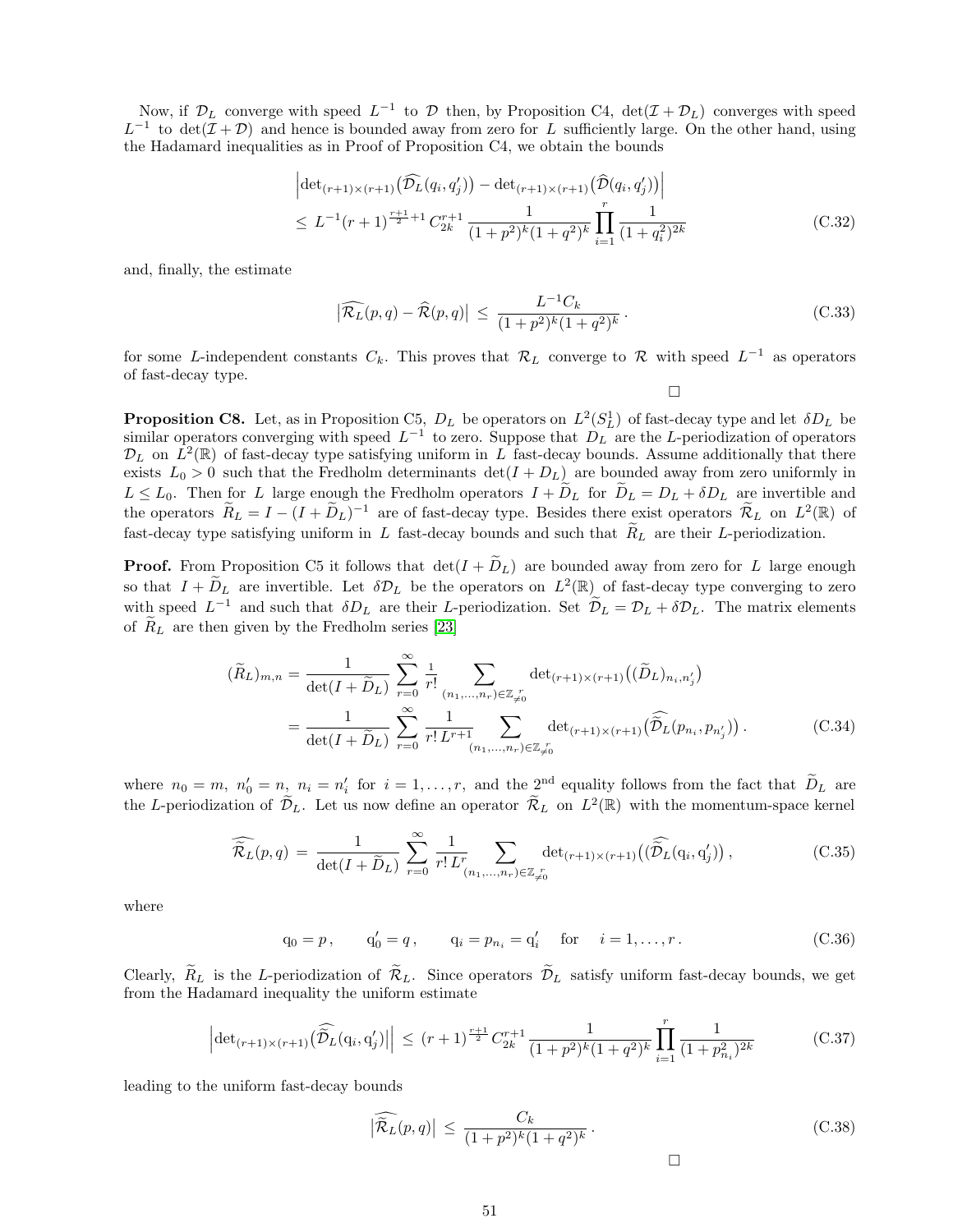**Proposition C9.** If  $\mathcal{D}$  is an operator on  $L^2(\mathbb{R})$  of Schwartz  $\mathbb{R}_{\neq 0} \times \mathbb{R}_{\neq 0}$  type and  $\det(\mathcal{I} + \mathcal{D}) \neq 0$  then  $\mathcal{R} = \mathcal{I} - (\mathcal{I} + \mathcal{D})^{-1}$  is also of Schwartz  $\mathbb{R}_{\neq 0} \times \mathbb{R}_{\neq 0}$  type. If, moreover, operators  $\mathcal{D}_L$  on  $\hat{L}^2(\mathbb{R})$  of Schwartz  $\mathbb{R}_{\neq 0} \times \mathbb{R}_{\neq 0}$  type converge to D with speed  $L^{-1}$  then the operators  $\mathcal{R}_L = \mathcal{I} - (\mathcal{I} + \mathcal{D}_L)^{-1}$ , well defined and of Schwartz  $\mathbb{R}_{\neq 0} \times \mathbb{R}_{\neq 0}$  type for L large enough, converge as such to R with speed  $L^{-1}$ .

**Proof.** The momentum-space kernel of  $\mathcal{R}$  is given by [\(C.27\)](#page-49-1). Since for  $(q_i, q'_i)$  as in [\(C.28\)](#page-49-2) with  $q_i \neq 0 \neq q'_i$ ,

$$
\partial_p^{\ell_1} \partial_q^{\ell_2} \det_{(r+1)\times(r+1)} \left(\widehat{\mathcal{D}}(q_i, q_j')\right) \, = \, \det_{(r+1)\times(r+1)} \left(\widehat{\mathcal{D}}^{\ell_1, \ell_2}(q_i, q_j')\right),\tag{C.39}
$$

where

$$
\hat{\mathcal{D}}^{\ell_1, \ell_2}(q_0, q'_0) = \partial_p^{\ell_1} \partial_q^{\ell_2} \hat{\mathcal{D}}(p, q) ,\n\hat{\mathcal{D}}^{\ell_1, \ell_2}(q_0, q'_j) = \partial_p^{\ell_1} \hat{\mathcal{D}}(p, q_j) \quad \text{for} \quad j = 1, ..., r ,\n\hat{\mathcal{D}}^{\ell_1, \ell_2}(q_i, q'_0) = \partial_q^{\ell_2} \hat{\mathcal{D}}(q_i, q) \quad \text{for} \quad i = 1, ..., r ,\n\hat{\mathcal{D}}^{\ell_1, \ell_2}(q_i, q'_j) = \hat{\mathcal{D}}(q_i, q_j) \quad \text{for} \quad i, j = 1, ..., r ,
$$
\n(C.40)

we infer from the Hadamard inequalities that

$$
\left| \det_{(r+1)\times(r+1)} \left( \widehat{\mathcal{D}}^{\ell_1,\ell_2}(q_i, q_j') \right) \right| \le (r+1)^{\frac{r+1}{2}} C_{\ell_1,\ell_2,2k}^{r+1} \frac{1}{(1+p^2)^k (1+q^2)^k} \prod_{i=1}^r \frac{1}{(1+q_i^2)^{2k}} \tag{C.41}
$$

for some constants  $C_{\ell_1,\ell_2,2k}$  and the bounds

$$
\left| \partial_p^{\ell_1} \partial_q^{\ell_2} \widehat{\mathcal{R}}(p,q) \right| \le \frac{C_{\ell_1,\ell_2,k}}{(1+p^2)^k (1+q^2)^k} \tag{C.42}
$$

for some new constants  $C_{\ell_1,\ell_2,k}$  follow. The statement about the convergence of  $\mathcal{R}_L$  to  $\mathcal{R}$  with speed  $L^{-1}$ is inferred similarly from the bound

<span id="page-51-1"></span>
$$
\left| \det_{(r+1)\times(r+1)} \left( \widehat{\mathcal{D}_{L}}^{\ell_{1},\ell_{2}}(q_{i}, q_{j}') \right) - \det_{(r+1)\times(r+1)} \left( \widehat{\mathcal{D}}^{\ell_{1},\ell_{2}}(q_{i}, q_{j}') \right) \right| \leq L^{-1}(r+1)^{\frac{r+1}{2}+1} C_{\ell_{1},\ell_{2},2k}^{r+1} \frac{1}{(1+p^{2})^{k}(1+q^{2})^{k}} \prod_{i=1}^{r} \frac{1}{(1+q_{i}^{2})^{2k}}.
$$
\n(C.43)

**Proposition C10.** Let  $D_{L}$  be operators on  $L_0^2(S_L^1)$  of Schwartz  $\mathbb{R}_{\neq 0} \times \mathbb{R}_{\neq 0}$  type converging with speed  $L^{-1}$  to an operator  $\mathcal D$  on  $\overline{L^2(\mathbb R)}$  of Schwartz  $\mathbb R_{\neq 0} \times \mathbb R_{\neq 0}$  type such that  $\det(\mathcal I + \mathcal D) \neq 0$ . Then for L large enough,  $I + D_L$  are invertible Fredholm operators and  $R_L = I - (I + D_L)^{-1}$  are operators on  $L_0^2(S_L^1)$  of Schwartz  $\mathbb{R}_{\neq 0} \times \mathbb{R}_{\neq 0}$  type converging with speed  $L^{-1}$  to  $\overline{\mathcal{R}} = \mathcal{I} - (\mathcal{I} + \mathcal{D})^{-1}$ .

**Proof.** Let  $\mathcal{D}_L$  be the operators of Schwartz  $\mathbb{R}_{\neq 0} \times \mathbb{R}_{\neq 0}$  type on  $L^2(\mathbb{R})$  converging with speed  $L^{-1}$  to  $\mathcal D$ and such that  $D_L$  are the L-periodization of  $\mathcal{D}_L$ , see Definitions 3 and 4 in Sec. [9 C.](#page-36-0) From Propositions C4 and C6, we infer that

<span id="page-51-0"></span>
$$
\left| \det(I + D_L) - \det(\mathcal{I} + \mathcal{D}) \right| \le L^{-1}C \tag{C.44}
$$

for some C. It follows then [\[23\]](#page-58-35) that for L large enough the Fredholm operator  $I + D_L$  is invertible and  $R_L = I - (I + D_L)^{-1}$  has the matrix elements given by the Fredholm series as in [\(C.34\)](#page-50-0) but without tilde and is the L-periodization of the operator  $\mathcal{R}_L$  given by [\(C.35\)](#page-50-1), again without tilde. Now for  $p, q \neq 0$ ,

$$
\partial_p^{\ell_1} \partial_q^{\ell_2} \det_{(r+1)\times(r+1)} \left( \widehat{\mathcal{D}_L}(q_i, q_j') \right) \, = \, \det_{(r+1)\times(r+1)} \left( \widehat{\mathcal{D}_L}^{\ell_1, \ell_2}(q_i, q_j') \right), \tag{C.45}
$$

where

$$
\widehat{\mathcal{D}}_L^{\ell_1,\ell_2}(\mathbf{q}_0,\mathbf{q}'_0) = \partial_p^{\ell_1} \partial_q^{\ell_2} \widehat{\mathcal{D}}_L(p,q),
$$
\n
$$
\widehat{\mathcal{D}}_L^{\ell_1,\ell_2}(\mathbf{q}_0,\mathbf{q}'_j) = \partial_p^{\ell_1} \widehat{\mathcal{D}}_L(p,p_{n_j}) \quad \text{for} \quad j = 1,\ldots,r,
$$
\n
$$
\widehat{\mathcal{D}}_L^{\ell_1,\ell_2}(\mathbf{q}_i,\mathbf{q}'_0) = \partial_q^{\ell_2} \widehat{\mathcal{D}}_L(p_{n_i},q) \quad \text{for} \quad i = 1,\ldots,r,
$$
\n
$$
\widehat{\mathcal{D}}_L^{\ell_1,\ell_2}(\mathbf{q}_i,\mathbf{q}'_j) = \widehat{\mathcal{D}}_L(p_{n_i},p_{n_j}) \quad \text{for} \quad i,j = 1,\ldots,r
$$
\n(C.46)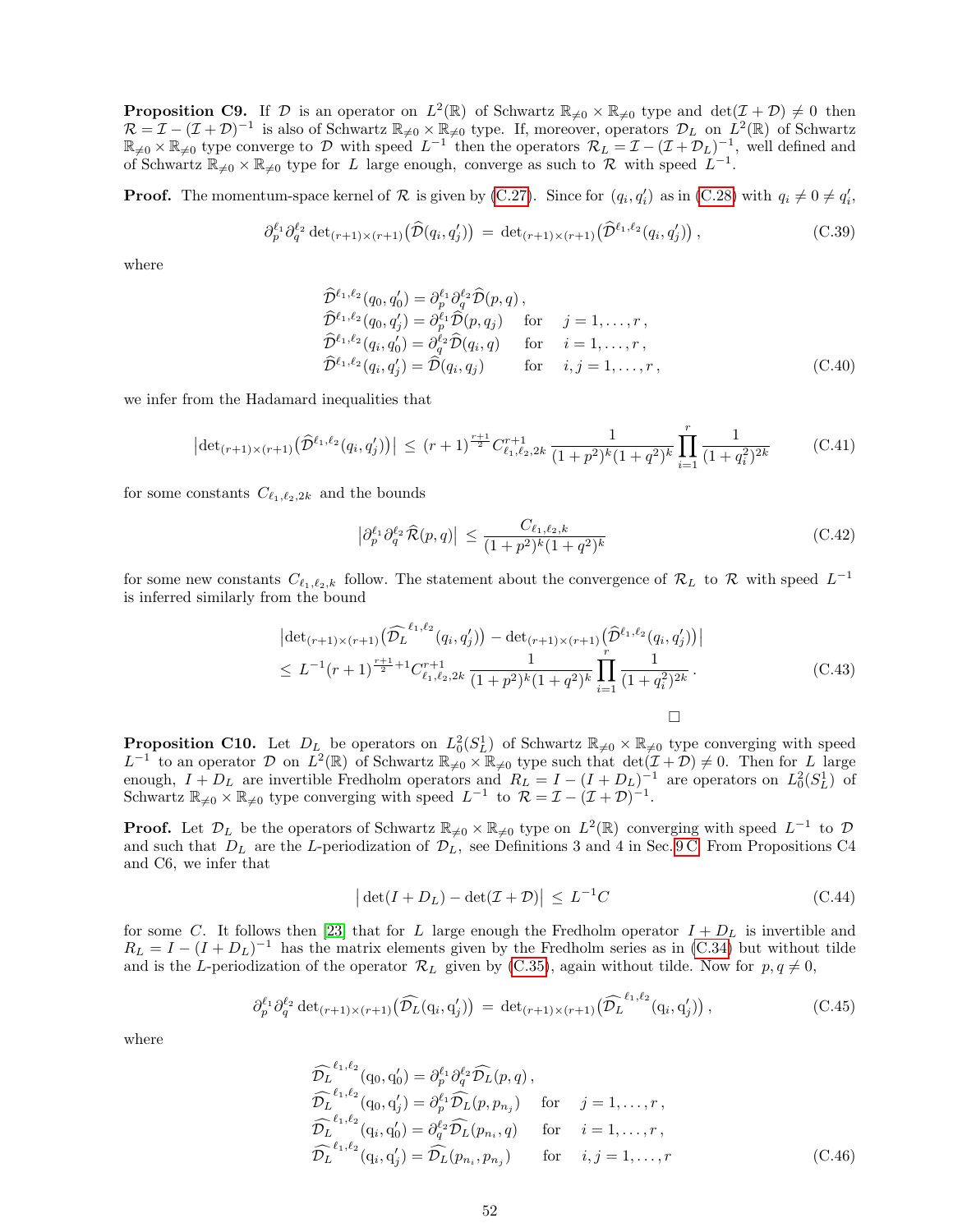and

$$
\left| \det_{(r+1)\times(r+1)} \left( \widehat{\mathcal{D}_{L}}^{\ell_{1},\ell_{2}}(q_{i}, q_{j}') \right) \right| \leq (r+1)^{\frac{r+1}{2}} C_{\ell_{1},\ell_{2},2k}^{r+1} \frac{1}{(1+p^{2})^{k}(1+q^{2})^{k}} \prod_{i=1}^{r} \frac{1}{(1+p_{n_{i}}^{2})^{2k}} \qquad (C.47)
$$

for some constants  $C_{\ell_1,\ell_2,2k}$  implying the bounds

$$
\left|\partial_p^{\ell_1}\partial_q^{\ell_2}\widehat{\mathcal{R}_L}(p,q)\right| \le \frac{C_{\ell_1,\ell_2,k}}{(1+p^2)^k(1+q^2)^k}.
$$
\n(C.48)

This proves that  $\mathcal{R}_L$ , and hence also  $R_L$ , are operators of the Schwartz  $\mathbb{R}_{\neq0}\times\mathbb{R}_{\neq0}$  type.

It remains to prove that  $\mathcal{R}_L$  converge to  $\mathcal R$  with speed  $L^{-1}$  as Schwartz-type operators. Because of [\(C.44\)](#page-51-0), it is enough to estimate

<span id="page-52-1"></span>
$$
\left| \sum_{n_1, \dots, n_r \in \mathbb{Z}_{\neq 0}^r} \frac{1}{L^r} \partial_p^{\ell_1} \partial_q^{\ell_2} \det_{(r+1) \times (r+1)} (\widehat{\mathcal{D}_L}(q_i, q'_j)) - \int_{\mathbb{R}^r} \frac{1}{(2\pi)^r} \partial_p^{\ell_1} \partial_q^{\ell_2} \det_{(r+1) \times (r+1)} (\widehat{\mathcal{D}}(q_i, q'_j)) dq_1 \cdots dq_r \right|
$$
\n
$$
= \left| \sum_{n_1, \dots, n_r \in \mathbb{Z}_{\neq 0}^r} \frac{1}{L^r} \det_{(r+1) \times (r+1)} (\widehat{\mathcal{D}_L}^{\ell_1, \ell_2}(q_i, q'_j)) - \int_{\mathbb{R}^r} \frac{1}{(2\pi)^r} \det_{(r+1) \times (r+1)} (\widehat{\mathcal{D}}^{\ell_1, \ell_2}(q_i, q'_j)) dq_1 \cdots dq_r \right|
$$
\n
$$
\leq \sum_{n_1, \dots, n_r \in \mathbb{Z}_{\neq 0}^r} \frac{1}{L^r} \left| \det_{(r+1) \times (r+1)} (\widehat{\mathcal{D}_L}^{\ell_1, \ell_2}(q_i, q'_j)) - \det_{(r+1) \times (r+1)} (\widehat{\mathcal{D}}^{\ell_1, \ell_2}(q_i, q'_j)) \right|
$$
\n
$$
+ \left| \sum_{n_1, \dots, n_r \in \mathbb{Z}_{\neq 0}^r} \frac{1}{L^r} \det_{(r+1) \times (r+1)} (\widehat{\mathcal{D}}^{\ell_1, \ell_2}(q_i, q'_j)) - \int_{\mathbb{R}^r} \frac{1}{(2\pi)^r} \det_{(r+1) \times (r+1)} (\widehat{\mathcal{D}}^{\ell_1, \ell_2}(q_i, q'_j)) dq_1 \cdots dq_r \right| (C.49)
$$

The 1st sum on the right-hand side is estimated as in Proof of Proposition C7 by

$$
L^{-1}(r+1)^{\frac{r+1}{2}+1} C_{\ell_1,\ell_2,2k}^{r+1} \frac{1}{(1+p^2)^k (1+q^2)^k} \sum_{n_1,\ldots,n_r \in \mathbb{Z}_{\neq 0}^r} \frac{1}{L^r} \prod_{i=1}^r \frac{1}{(1+p_{n_i})^{2k}}
$$
  
 
$$
\leq L^{-1}(r+1)^{\frac{r+1}{2}+1} \frac{C_{\ell_1,\ell_2,k}^{r+1}}{(1+p^2)^k (1+q^2)^k}, \tag{C.50}
$$

with some new  $C_{\ell_1,\ell_2,k}$ , compare to [\(C.43\)](#page-51-1). For the 2<sup>nd</sup> term on the right-hand side of [\(C.49\)](#page-52-1), we use for  $q_i \in \hat{J}_{n_i}$  with  $i = 1, \ldots, r$  the bound

$$
\left| \det_{(r+1)\times(r+1)} \left( \widehat{\mathcal{D}}^{\ell_1,\ell_2}(\mathbf{q}_i, \mathbf{q}'_j) \right) - \det_{(r+1)\times(r+1)} \left( \widehat{\mathcal{D}}^{\ell_1,\ell_2}(\mathbf{q}_i, \mathbf{q}'_j) \right) \right| \leq L^{-1}(r+1)^{\frac{r+1}{2}+1} C_{\ell_1\ell_2,2k}^{r+1} \frac{1}{(1+p^2)^k (1+q^2)^k} \prod_{i=1}^r \frac{1}{(1+q_i^2)^{2k}} \tag{C.51}
$$

and for at least one  $q_i \in \widehat{J}_0$ , we extract the factor  $L^{-1}$  from the length of  $\widehat{J}_0$ , similarly as in the proof of Proposition C6. Altogether, this gives for the 2<sup>nd</sup> term on the right hand side of [\(C.49\)](#page-52-1) a simi that for the  $1<sup>st</sup>$  one and permits to conclude the proof.

 $\Box$ 

## <span id="page-52-0"></span>Appendix D

**Proof of Lemma 2.** The support properties of the momentum-space kernels  $\hat{\mathcal{D}}_i(p,q)$  of the operators in question are evident. Now on  $\mathbb{R}_+ \times \mathbb{R}_-,$ 

$$
\hat{\mathcal{D}}_1(p,q) = q^{-1} \int e^{ipx} \left( e^{-iqg(x)} - e^{-iqx} \right) dx = q^{-1} \int e^{ipx} \left( \int_0^1 \partial_\sigma e^{-iq(x + \sigma(g(x) - x))} d\sigma \right) dx
$$

$$
= -i \int_0^1 d\sigma \int e^{ipx - iq(x + \sigma(g(x) - x))} (g(x) - x) dx \tag{D.1}
$$

so that

<span id="page-52-2"></span>
$$
\partial^{\ell_1}_p\partial^{\ell_2}_q\widehat{\mathcal{D}}_1(p,q)
$$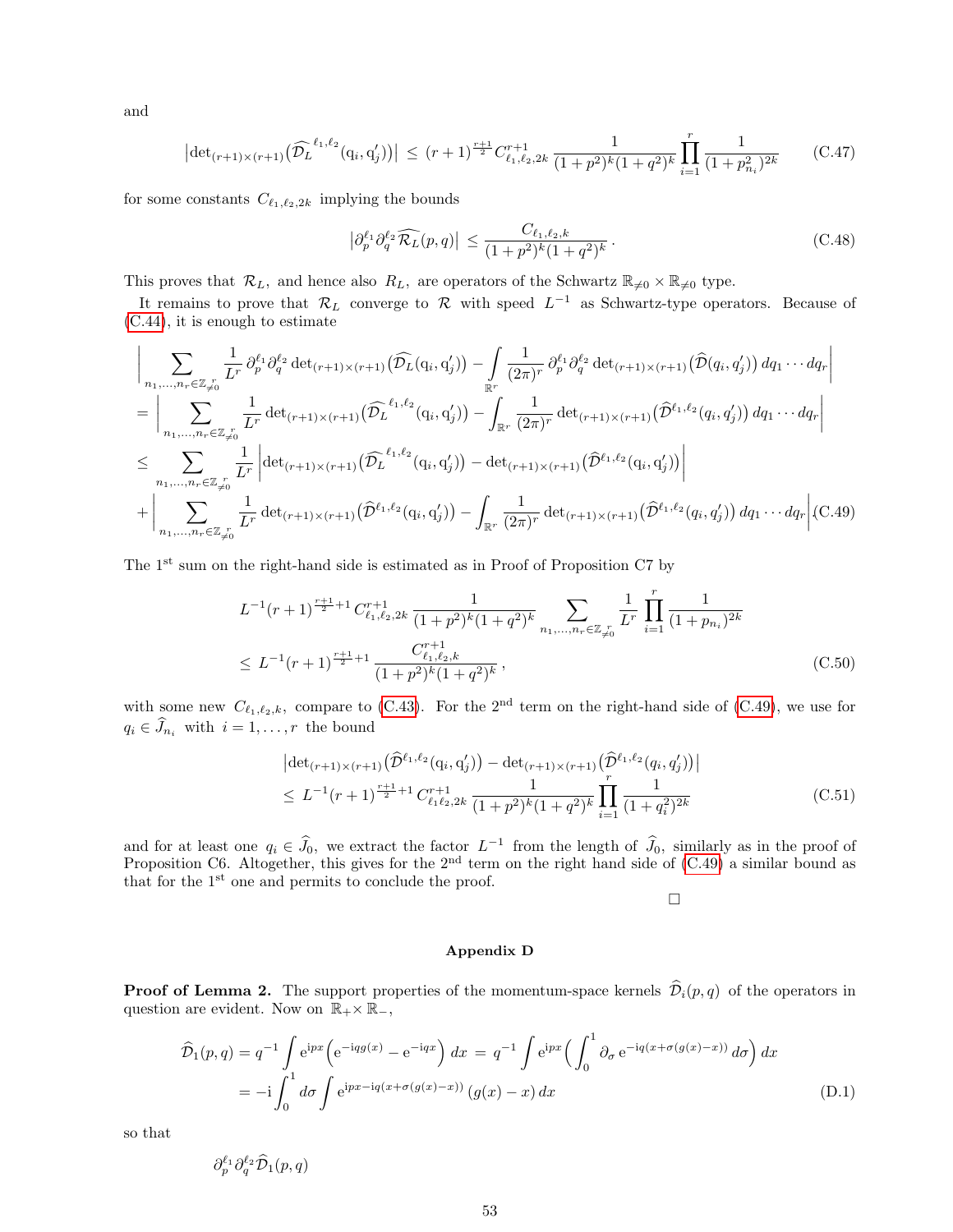$$
= -i \int_0^1 d\sigma \int e^{ipx - iq(x + \sigma(g(x) - x))} (ix)^{\ell_1} (-i(x + \sigma(g(x) - x)))^{\ell_2} (g(x) - x) dx
$$
  

$$
= -i \int_0^1 d\sigma \int e^{ipx - iq(x + \sigma(g(x) - x))} d_1^n ((ix)^{\ell_1} (-i(x + (g(x) - x)))^{\ell_2} (g(x) - x)) dx
$$
(D.2)

for  $n = 0, 1, ...$  and

$$
(d_1 \mathcal{X})(x) = (i\partial_x) \left( \frac{1}{p - q(1 + \sigma(g'(x) - 1))} \mathcal{X}(x) \right). \tag{D.3}
$$

The last equality in  $(D.2)$  follows by the subsequent integration by parts over x in which all the boundary terms vanish because of the compact support of  $g(x) - x$ . Since  $|p - q(1 + \sigma(g'(x) - 1))| \ge |p| + \epsilon |q|$  if p and q have different signs for some  $\epsilon > 0$  independent of x and  $\sigma$ , it follows that

$$
\left|\partial_p^{\ell_1}\partial_q^{\ell_2}\widehat{\mathcal{D}}_1(p,q)\right| \le \frac{C_{\ell_1,\ell_2,n}}{(|p|+|q|)^n} \tag{D.4}
$$

from which the claim of Lemma 2 follows for  $\mathcal{D}_1$ . The claim for  $\mathcal{D}_2$  follows the same way. For  $\mathcal{D}_3$ ,

$$
\widehat{\mathcal{D}}_3(p,q) = -i e^{-\gamma_{\#}q} \int_0^1 d\sigma \int e^{ipx - iq(x + \sigma(g(x) - x))} (g(x) - x) dx \tag{D.5}
$$

on  $\mathbb{R}_+ \times \mathbb{R}_+$ , where  $\gamma_{\#} = \gamma_L$  or  $\gamma_{\#} = \gamma$  so that

$$
\partial_p^{\ell_1} \partial_q^{\ell_2} \widehat{\mathcal{D}}_3(p,q)
$$
  
= -i e^{-\gamma \# q} \int\_0^1 d\sigma \int e^{ipx - iq(x + \sigma(g(x) - x))} (ix)^{\ell\_1} \left( -\gamma \# -i(x + \sigma(g(x) - x)) \right)^{\ell\_2} (g(x) - x) dx. \tag{D.6}

It follows that

$$
(1+p^2)^k (1+q^2)^k |\partial_p^{\ell_1} \partial_q^{\ell_2} \hat{\mathcal{D}}_3(p,q)|
$$
  
=  $e^{-\gamma_{\#}q} (1+q^2)^k |\int_0^1 d\sigma \int e^{ipx} (1-\partial_x^2)^k ((ix)^{\ell_1} (-\gamma_{\#} - i(x + \sigma(g(x) - x)))^{\ell_2}$   
 $\times (g(x) - x) e^{-iq(x+\sigma(g(x) - x))}) dx$   
 $\leq c_{\ell_1,\ell_2,k} e^{-\gamma_{\#}q} (1+q^2)^{2k} \leq C_{\ell_1,\ell_2,k}$  (D.7)

which gives the claim of Lemma for  $\mathcal{D}_3$ . For  $\mathcal{D}_4$ ,

$$
\widehat{\mathcal{D}}_4(p,q) = -i e^{\gamma \#p} \int_0^1 d\sigma \int e^{ipx - iq(x + \sigma(g(x) - x))} (g(x) - x) dx \tag{D.8}
$$

on R−× R<sup>−</sup> so that

$$
\partial_p^{\ell_1} \partial_q^{\ell_2} \widehat{\mathcal{D}}_4(p,q)
$$
  
=  $-i e^{\gamma \# p} \int_0^1 d\sigma \int e^{ipx - iq(x + \sigma(g(x) - x))} (\gamma \# + ix)^{\ell_1} (-i(x + \sigma(g(x) - x)))^{\ell_2} (g(x) - x) dx.$  (D.9)

Hence

$$
(1+p^2)^k (1+q^2)^k |\partial_p^{\ell_1} \partial_q^{\ell_2} \hat{\mathcal{D}}_4(p_1, p_2)|
$$
  
=  $e^{\gamma \#p} (1+p^2)^k |\int_0^1 d\sigma \int e^{-iq(x+\sigma(g(x)-x))} (1+d_2^2)^k (e^{ipx} (\gamma \# + ix)^{\ell_1})$   

$$
\times (-i(x+\sigma(g(x)-x)))^{\ell_2} (g(x)-x)) dx |,
$$
 (D.10)

where

$$
(d_2\mathcal{X})(x) = -\mathrm{i}\partial_x \left(\frac{1}{1+\sigma(g'(x)-1)}\mathcal{X}(x)\right). \tag{D.11}
$$

It follows that

$$
(1+p^2)^k (1+q^2)^k |\partial_p^{\ell_1} \partial_q^{\ell_2} \hat{\mathcal{D}}_4(p,q)| \leq c_{\ell_1,\ell_2,k} e^{\gamma \# p} (1+p^2)^{2k} \leq C_{\ell_1,\ell_2,k}
$$
 (D.12)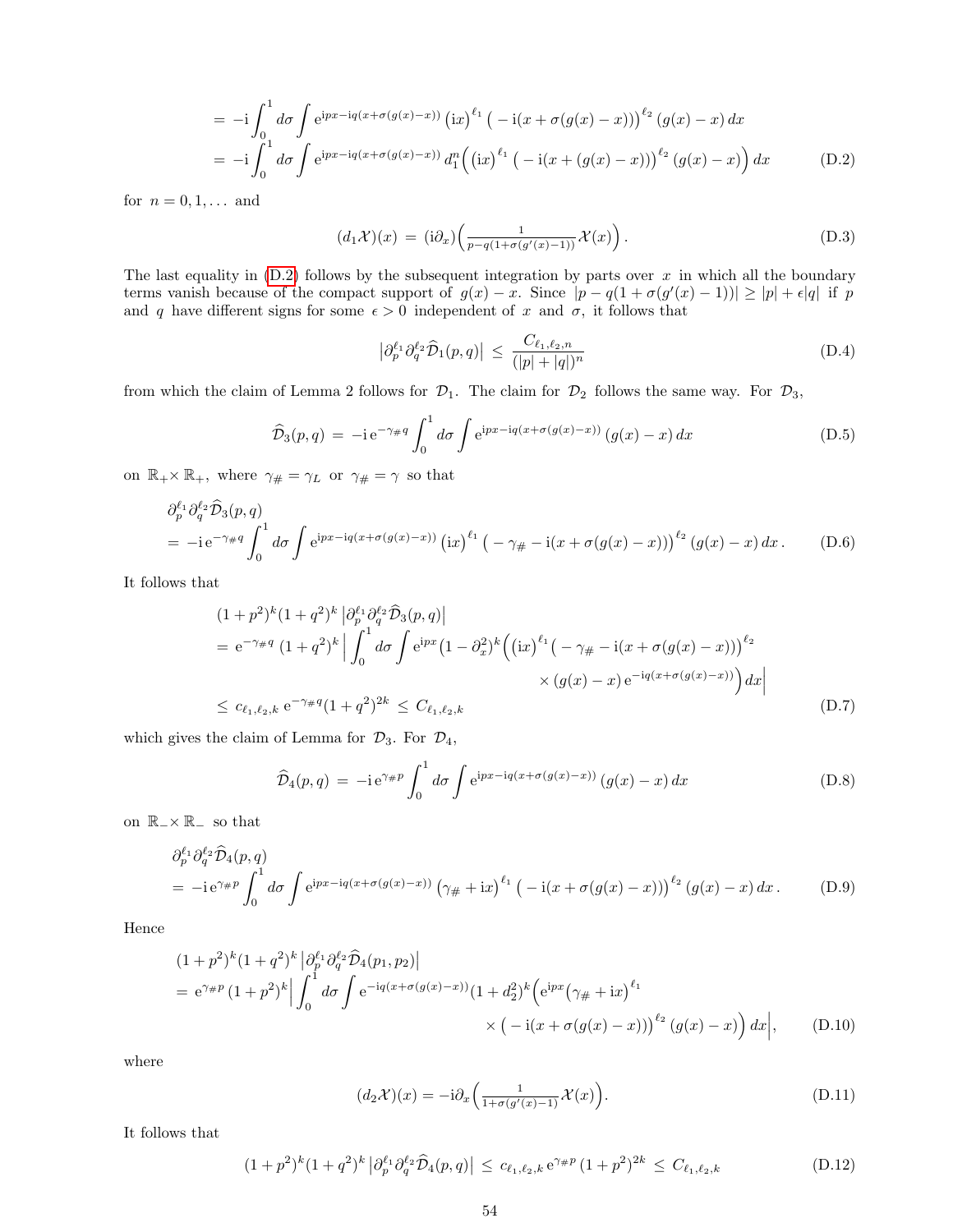which proves the claim of Lemma for  $\mathcal{D}_4$ .

For  $\mathcal{D}_5$ ,

$$
\widehat{\mathcal{D}_5}(p,q) = \frac{1}{2\pi} \int_0^\infty \widehat{a}_+(p,r) \widehat{a}_-(r,q) \, r \, dr \tag{D.13}
$$

on  $\mathbb{R}_+ \times \mathbb{R}_-$ , where

<span id="page-54-3"></span>
$$
\hat{a}_{\pm}(p,q) = -i \int_0^1 d\sigma \int e^{irx - iq(y + \sigma(g^{\pm 1}(x) - x))} (g^{\pm 1}(x) - x) dx.
$$
 (D.14)

Estimating as for  $\mathcal{D}_1$  and  $\mathcal{D}_3$ , we infer that for  $pq < 0$ ,

<span id="page-54-1"></span>
$$
\left|\partial_p^{\ell}\partial_q^{\ell_2}\hat{a}_{\pm}(p,q)\right| \le \frac{c_{\ell,\ell_2,k}}{(1+p^2)^k(1+q^2)^k},\tag{D.15}
$$

and for  $pq > 0$ ,

<span id="page-54-2"></span>
$$
\left|\partial_p^{\ell_1}\partial_q^{\ell}\hat{a}_{\pm}(p,q)\right| \le \frac{c_{\ell_1,\ell,k}(1+q^2)^k}{(1+p^2)^k} \,. \tag{D.16}
$$

The above estimates with  $\ell = 0$  imply that

$$
\left| \partial_p^{\ell_1} \partial_q^{\ell_2} \widehat{\mathcal{D}_5}(p,q) \right| \le \frac{C_{\ell_1,\ell_2,k}}{(1+p^2)^k (1+q^2)^k} \tag{D.17}
$$

as claimed. For the later use, let us observe that if we consider operator  $\mathcal{D}_{5,L}$  with the momentum-space kernel

$$
\widehat{\mathcal{D}_{5,L}}(p,q) = \frac{1}{L} \sum_{n=1}^{\infty} \widehat{a}_{+}(p,p_n) \widehat{a}_{-}(p_n,q) p_n
$$
\n(D.18)

for  $p_n = \frac{2\pi n}{L}$  then the estimates [\(D.15\)](#page-54-1) and [\(D.16\)](#page-54-2) with  $\ell = 0, 1$  show that

$$
\left|\partial_p^{\ell_1} \partial_q^{\ell_2} \widehat{\mathcal{D}_{5,L}}(p,q) - \partial_p^{\ell_1} \partial_q^{\ell_2} \widehat{\mathcal{D}_{5}}(p,q)\right| \le \frac{L^{-1}C_{\ell_1,\ell_2,k}}{(1+p^2)^k (1+q^2)^k},\tag{D.19}
$$

i.e. that  $\mathcal{D}_{5,L}$  converge to  $\mathcal{D}_5$  with speed  $L^{-1}$  as operators of Schwartz  $\mathbb{R}_+ \times \mathbb{R}_-$  type. Similarly we prove that  $\mathcal{D}_6$  is of Schwartz  $\mathbb{R}_-\times\mathbb{R}_+$  type and that its analogous modifications  $\mathcal{D}_{6,L}$  converge with speed  $L^{-1}$ to  $\mathcal{D}_6$ .

 $\Box$ 

If  $g_L$  is a family of diffeomorphisms of R such that  $g_L(x) = g(x) = x$  outside an L-independent bounded set and if for  $\ell = 0, 1, \ldots$ ,

$$
|\partial_x^{\ell} g_L(x) - \partial_x^{\ell} g(x)| \le L^{-1} C_{\ell}
$$
\n(D.20)

uniformly in x then a small modification of the above proof shows that the operators  $\mathcal{D}_{i,L}$  for  $i = 1, \ldots, 6$ obtained from  $\mathcal{D}_i$  by replacement of g by  $g_L$  and, for  $i = 5, 6$ , by cumulating this change with the one discussed above, converge as operators of Schwartz type to  $\mathcal{D}_i$  with speed  $L^{-1}$ .

#### <span id="page-54-0"></span>Appendix E

**Proof of Lemma 3.**  $\mathcal{I} + \Sigma^{\pm}$  is a Fredholm operator in  $L^2(\mathbb{R})$  since  $\Sigma^{\pm}$  is Hilbert-Schmidt as it is of Schwartz  $\mathbb{R}_{\neq0}\times\mathbb{R}_{\neq0}$  type. We have then to show that  $\mathcal{I} + \Sigma^{\pm}$  has a trivial kernel, i.e. that, if we assume that for some  $\mathcal{Z}^{\pm} \in L^2(\mathbb{R})$   $(\mathcal{I} + \Sigma^{\pm})\mathcal{Z}^{\pm}$  vanishes, then it follows that  $\mathcal{Z}^{\pm} = 0$ . The assumption implies that for  $\ell, k = 0, 1, \ldots$  and  $p \neq 0$ ,

$$
\left|\partial_p^{\ell}\widehat{\mathcal{Z}^{\pm}}(p)\right| \le \frac{C_{\ell,k}}{(1+p^2)^k} \,. \tag{E.1}
$$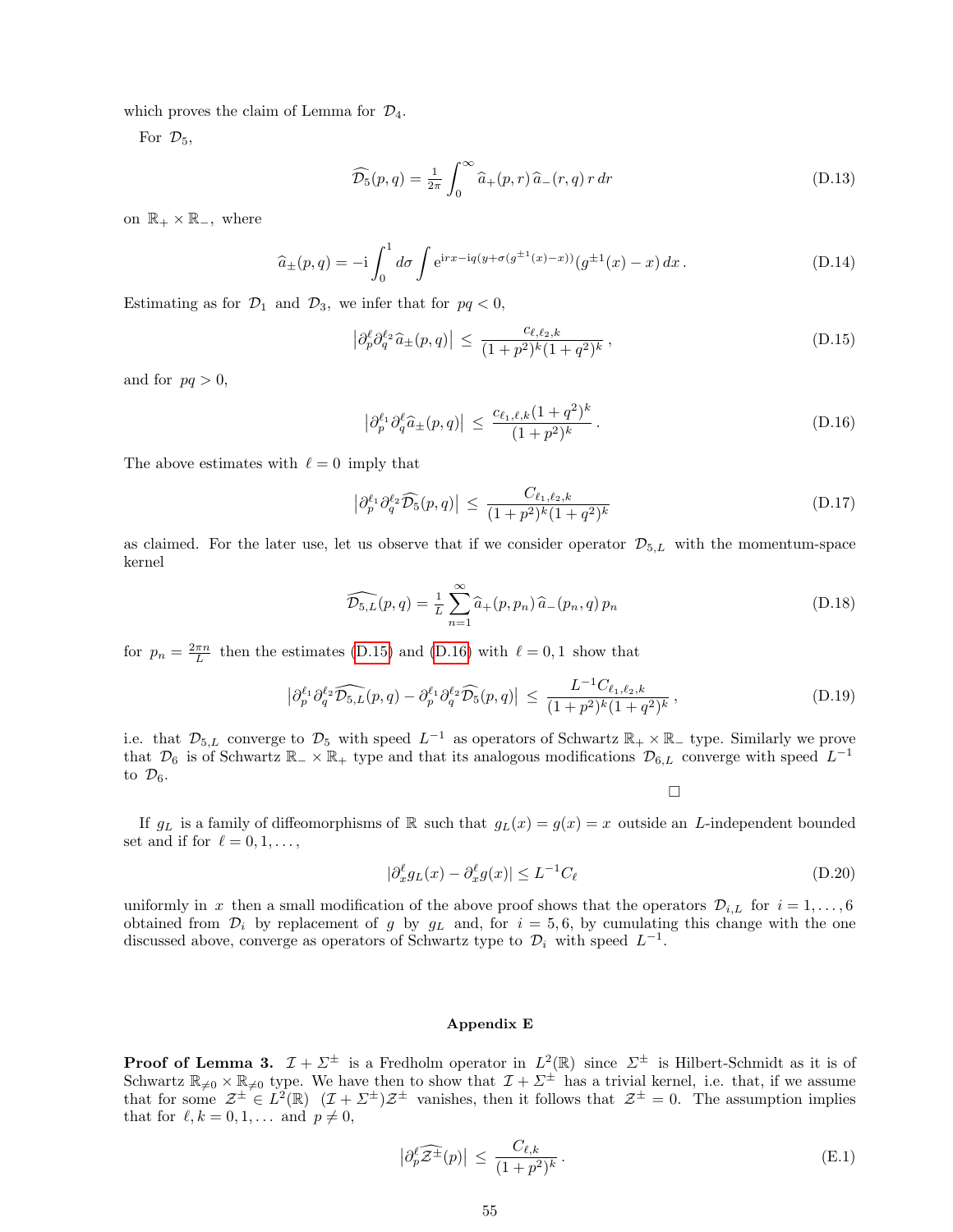in virtue of the Schwartz-type property of  $\Sigma^{\pm}$ . If we write  $\mathcal{Z}^{\pm} = (\mathcal{I} - \mathcal{K}^0)\mathcal{P}^{-1}i\mathcal{Y}'_1$  then  $\mathcal{Y}'_1$  also satisfies the last bound (with new constants). It follows that  $\mathcal{Y}'_1(x)$  is smooth and is bounded by  $C(1+|x|)^{-1}$  for some C (as  $\mathcal{Y}'_1(p)$  may have a jump at  $p = 0$ ). Besides, from the relation

$$
\Sigma^{\pm} = -(\mathcal{K} - \mathcal{K}^{0})(\mathcal{I} - \mathcal{K}^{0})^{-1},
$$
\n(E.2)

where K is given by [\(7.46\)](#page-28-3) and [\(7.47\)](#page-28-4) or [\(7.42\)](#page-28-5)-[\(7.44\)](#page-28-5) for  $g = g_{s,t}^{\pm}$ , it follows that

$$
(\mathcal{I} - \mathcal{K})\mathcal{P}^{-1}\mathcal{Y}'_1 = 0.
$$
 (E.3)

Let  $\mathcal{Y}_1$  be a function whose derivative is equal to  $\mathcal{Y}_1'$ .  $\mathcal{Y}_1$  is smooth and determined up to a constant and  $|\mathcal{Y}_1(x)| \leq C \ln(2+|x|)$  for some C. Then

<span id="page-55-0"></span>
$$
(\mathcal{I} - \mathcal{K})\mathcal{Y}_1 = 0, \tag{E.4}
$$

where  $\mathcal{K}_{11}\mathcal{Y}_1$  and  $(\mathcal{K}_{12} + \mathcal{K}_{21})\mathcal{Y}_1$  are well defined and  $\mathcal{K}_{11}1 = 0$ ,  $(\mathcal{K}_{12} + \mathcal{K}_{21})1 = 1$  so that the zero mode equation [\(E.4\)](#page-55-0) is solved for all choices of  $\mathcal{Y}_1$ . Let us define a holomorphic function  $\mathcal{Y}(z)$  on the interior of  $\mathcal{B}_{q,\gamma}$  by

$$
\mathcal{Y}(z) = \frac{1}{2\pi i} \int \left( \frac{g'(y)}{g(y) - i\gamma - z} - \frac{1}{y - z} \right) \mathcal{Y}_1(y) dy.
$$
 (E.5)

where  $g = g_{s,t}^{\pm}$ . Note that the integral converges since  $g(y) = g_{s,t}^{\pm}(y) = y$  for large |y|. Besides, if we add a constant to  $\mathcal{Y}_1$  then the same constant is added to  $\mathcal{Y}_1$ . A straightforward estimation shows that for  $z = z_1 + i z_2,$ 

<span id="page-55-1"></span>
$$
|\mathcal{Y}(z)| \le C \ln(2 + |z_1|) \tag{E.6}
$$

for some C. We shall show below that the boundary values of the function  $\mathcal Y$  satisfy the relation

<span id="page-55-2"></span>
$$
\mathcal{Y} \circ p_i = \mathcal{Y}_1 + c \tag{E.7}
$$

for  $p_i$  given by [\(7.25\)](#page-26-4) and for the same constant c for  $i = 1, 2$ . In the variable  $u = e^{\frac{2\pi}{\gamma}z}$  (keeping the same notation for the function),  $|\mathcal{Y}(u)| \leq C \ln \ln(|u| + |u|^{-1})$  in virtue of [\(E.6\)](#page-55-1) and a similar estimate holds in the variable  $w = \mathcal{W}(u)$ , where W is the map discussed in Sec. 7B with the properties [\(7.30\)](#page-27-5) and [\(7.31\)](#page-27-0). Besides,  $\mathcal Y$  is analytic in the complex variable w everywhere except at zero and at infinity because of [\(E.7\)](#page-55-2). Let

$$
\mathcal{Y}_{+}(w) = \frac{1}{2\pi i} \oint \frac{\mathcal{Y}(w')}{w' - w} dw' \tag{E.8}
$$

for any  $R > |w|$ .  $\mathcal{Y}_+$  is an entire function on  $\mathbb{C}$ . Since

$$
\mathcal{Y}'_+(w) = \frac{1}{2\pi i} \oint_{|w'|=R} \frac{\mathcal{Y}(w')}{(w'-w)^2} dw', \tag{E.9}
$$

taking  $R \to \infty$ , we infer from the *a priori* bound

<span id="page-55-3"></span>
$$
|\mathcal{Y}(w)| \le C \ln \ln(|w| + |w|^{-1}) \tag{E.10}
$$

that  $\mathcal{Y}'_+ = 0$  and  $\mathcal{Y}_+ = \text{const.}$  Similarly, let

$$
\mathcal{Y}_{-}(w) = \frac{1}{2\pi i} w^{-1} \oint_{|w'|=R} \frac{\mathcal{Y}(w'^{-1})}{w'(w'-w^{-1})} dw' \tag{E.11}
$$

for any  $R > |w|^{-1}$ .  $\mathcal{Y}_-$  is holomorphic on  $\mathbb{C}^\times$  and vanishes at infinity. Taking  $R \to \infty$ , we infer from the a priori bound [\(E.10\)](#page-55-3) that  $\mathcal{Y}_- = 0$ . But  $\mathcal{Y} = \mathcal{Y}_- + \mathcal{Y}_+$  as  $\mathcal{Y}_+$  is given by the part of the Laurent series of y with nonnegative powers and  $\mathcal{Y}_-$  by the one with negative ones. Hence  $\mathcal{Y} = \text{const.}$  and, consequently,  $\mathcal{Y}_1 = \text{const.}, \ \mathcal{Y}_1' = 0 \text{ and } \mathcal{Z}^{\pm} = 0.$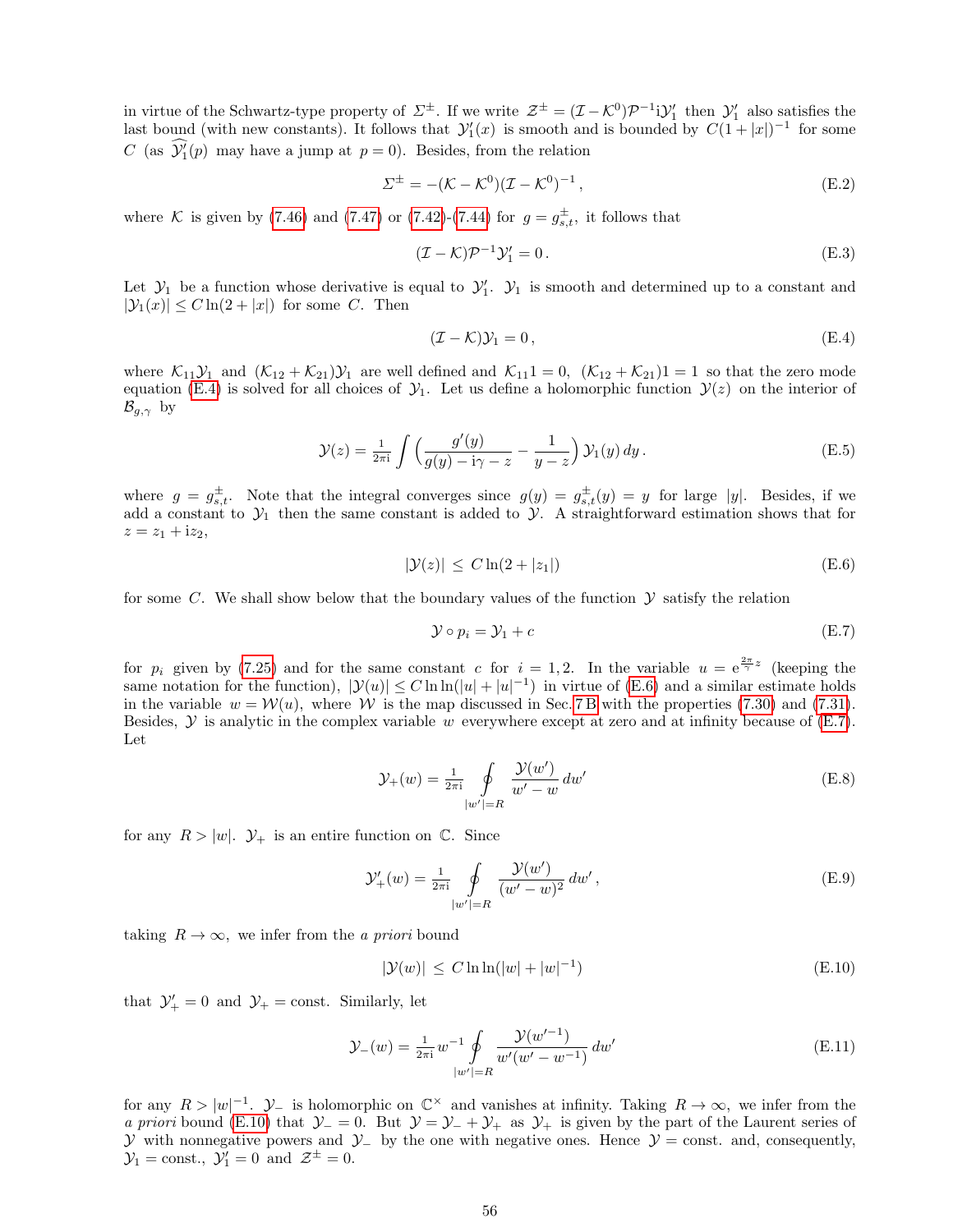It remains to show [\(E.7\)](#page-55-2). To this end, let us first consider the derivative of function  $\mathcal{Y}$ ,

$$
\mathcal{Y}'(z) = \frac{1}{2\pi i} \int \left( \frac{1}{g(y) - i\gamma - z} - \frac{1}{y - z} \right) \mathcal{Y}'_1(y) dy.
$$
 (E.12)

Due to the decay of  $\mathcal{Y}'_1$ , one has an a priori bound

<span id="page-56-5"></span>
$$
|\mathcal{Y}'(z)| \le C(1+|z_1|)^{-1} \tag{E.13}
$$

for some C. For the boundary values of  $\mathcal{Y}'$ , we obtain the equations

<span id="page-56-4"></span>
$$
\mathcal{Y}' \circ p_1 = \mathcal{E}_{-}(g'^{-1}\mathcal{Y}'_1) + \mathcal{K}_{11}(g'^{-1}\mathcal{Y}'_1) + \mathcal{K}_{12}\mathcal{Y}'_1, \qquad \mathcal{Y}' \circ p_2 = \mathcal{E}_{+}\mathcal{Y}'_1 + \mathcal{K}_{21}(g'^{-1}\mathcal{Y}'_1)
$$
(E.14)

similarly as in [\(7.37\)](#page-27-6), [\(7.38\)](#page-27-6) and [\(7.41\)](#page-27-2), except that we do not know yet that  $\mathcal{Y}' \circ p_1 = g'^{-1} \mathcal{Y}'_1$  and  $\mathcal{Y}' \circ p_2 = \mathcal{Y}'_1$ <br>and we would like to show it. Let us now consider for  $\text{Im}(z) > 0$  and  $\text{Im}(z) < -\gamma$  th

$$
\mathcal{U}(z) = \text{sgn}(\text{Im}(z)) \frac{1}{2\pi i} \int \left( \frac{1}{g(y) - i\gamma - z} - \frac{1}{y - z} \right) \mathcal{Y}'_1(y) \, dy \,, \tag{E.15}
$$

with the boundary values

<span id="page-56-1"></span>
$$
\mathcal{U} \circ p_1 = \mathcal{E}_+(g'^{-1}\mathcal{Y}'_1) - \mathcal{K}_{11}(g'^{-1}\mathcal{Y}'_1) - \mathcal{K}_{12}\mathcal{Y}'_1, \qquad \mathcal{U} \circ p_2 = -\mathcal{E}_-\mathcal{Y}'_1 + \mathcal{K}_{21}(g'^{-1}\mathcal{Y}'_1)
$$
(E.16)

such that

<span id="page-56-0"></span>
$$
\mathcal{U} \circ p_1 - \mathcal{U} \circ p_2 = \mathcal{E}_+(g'^{-1}\mathcal{Y}'_1) - \mathcal{K}_{11}(g'^{-1}\mathcal{Y}'_1) - \mathcal{K}_{12}\mathcal{Y}'_1 + \mathcal{E}_-\mathcal{Y}'_1 - \mathcal{K}_{21}(g'^{-1}\mathcal{Y}'_1).
$$
 (E.17)

Differentiating [\(E.4\)](#page-55-0) with the use of the relations

$$
\partial \mathcal{K}_{11} = g' \mathcal{K}_{11} g'^{-1} \partial - \mathcal{E}_- \partial + g' \mathcal{E}_- g'^{-1} \partial, \qquad \partial \mathcal{K}_{12} = g' \mathcal{K}_{12} \partial, \qquad \partial \mathcal{K}_{21} = \mathcal{K}_{21} g'^{-1} \partial, \qquad (E.18)
$$

we obtain after some algebra the identity

$$
g'\left(\mathcal{E}_{+}(g'^{-1}\mathcal{Y}'_{1}) - \mathcal{K}_{11}(g'^{-1}\mathcal{Y}'_{1}) - \mathcal{K}_{12}\mathcal{Y}'_{1}\right) + \mathcal{E}_{-}\mathcal{Y}'_{1} - \mathcal{K}_{21}(g'^{-1}\mathcal{Y}'_{1}) = 0
$$
\n(E.19)

that substituted to [\(E.17\)](#page-56-0) yields the equality

<span id="page-56-3"></span>
$$
\mathcal{U} \circ p_1 = \mathcal{U} \circ p_2 + (1 - {g'}^{-1}) \Big( \mathcal{E} - \mathcal{Y}'_1 - \mathcal{K}_{21} ({g'}^{-1} \mathcal{Y}'_1) \Big) = g'^{-1} \mathcal{U} \circ p_2.
$$
 (E.20)

From [\(E.16\)](#page-56-1) and [\(7.47\)](#page-28-4) it follows that

$$
\mathcal{E}_{-}\mathcal{G} \mathcal{U} \circ p_{1} = 0, \qquad \mathcal{E}_{+} \mathcal{U} \circ p_{2} = 0. \tag{E.21}
$$

Thus

<span id="page-56-2"></span>
$$
(\mathcal{G}g'^{-1})_{--}\mathcal{U}\circ p_2=0\tag{E.22}
$$

But  $(\mathcal{G}g'^{-1})_{--}$  is the hermitian adjoint of  $(\mathcal{G}^{-1})_{--}$  and the operator  $(\mathcal{G}^{-1})_{--}$  is invertible on  $\mathcal{E}_-L^2(\mathbb{R})$ . The latter fact is well known but let us digress to indicate how it is proven. First one shows that  $(\mathcal{G}^{-1})$ is injective since if  $(G^{-1})$ <sub>−−</sub> $\mathcal{X} = 0$  for  $\mathcal{X} \in \mathcal{E}$ − $L^2(\mathbb{R})$  then  $\mathcal{X}$  is a boundary value of a holomorphic function on the upper half-plane that vanishes at infinity and  $\mathcal{X} \circ g$  is a boundary value of a holomorphic function on the lower half-plane that also vanishes at infinity. Such functions define a holomorphic function vanishing at one point on the Riemann sphere welded from the two compactified half-planes using the diffeomorphism g so that  $\mathcal X$  must vanish. Similarly, one shows that  $\mathcal G_{-}$  is injective. But

$$
(\mathcal{G}^{-1})_{--}\mathcal{G}_{--} = \mathcal{E}_{-} - (\mathcal{G}^{-1})_{-+}\mathcal{G}_{+-}
$$
\n(E.23)

and the right hand side is a Fredholm operator of index zero on  $\mathcal{E}_L L^2(\mathbb{R})$  because  $(\mathcal{G}^{-1})_{-+}$  and  $\mathcal{G}_{+-}$  are Hilbert-Schmidt by Lemma 2 of Sec. [9 C](#page-36-0) and it has no kernel by the injectivity of the left-hand side. Hence  $(\mathcal{G}^{-1})$ - $\mathcal{G}$ - is invertible on  $\mathcal{E}_L L^2(\mathbb{R})$  and so are  $(\mathcal{G}^{-1})$ - and its hermitian adjoint  $(\mathcal{G}g'^{-1})$ - As a consequence, the relations [\(E.22\)](#page-56-2) and [\(E.20\)](#page-56-3) imply that  $\mathcal{U} \circ p_i = 0$ . We are almost done since the latter relations together with [\(E.16\)](#page-56-1) and [\(E.14\)](#page-56-4) imply that

$$
\mathcal{Y}' \circ p_1 = g'^{-1} \mathcal{Y}'_1, \qquad \mathcal{Y}' \circ p_2 = \mathcal{Y}'_1 \tag{E.24}
$$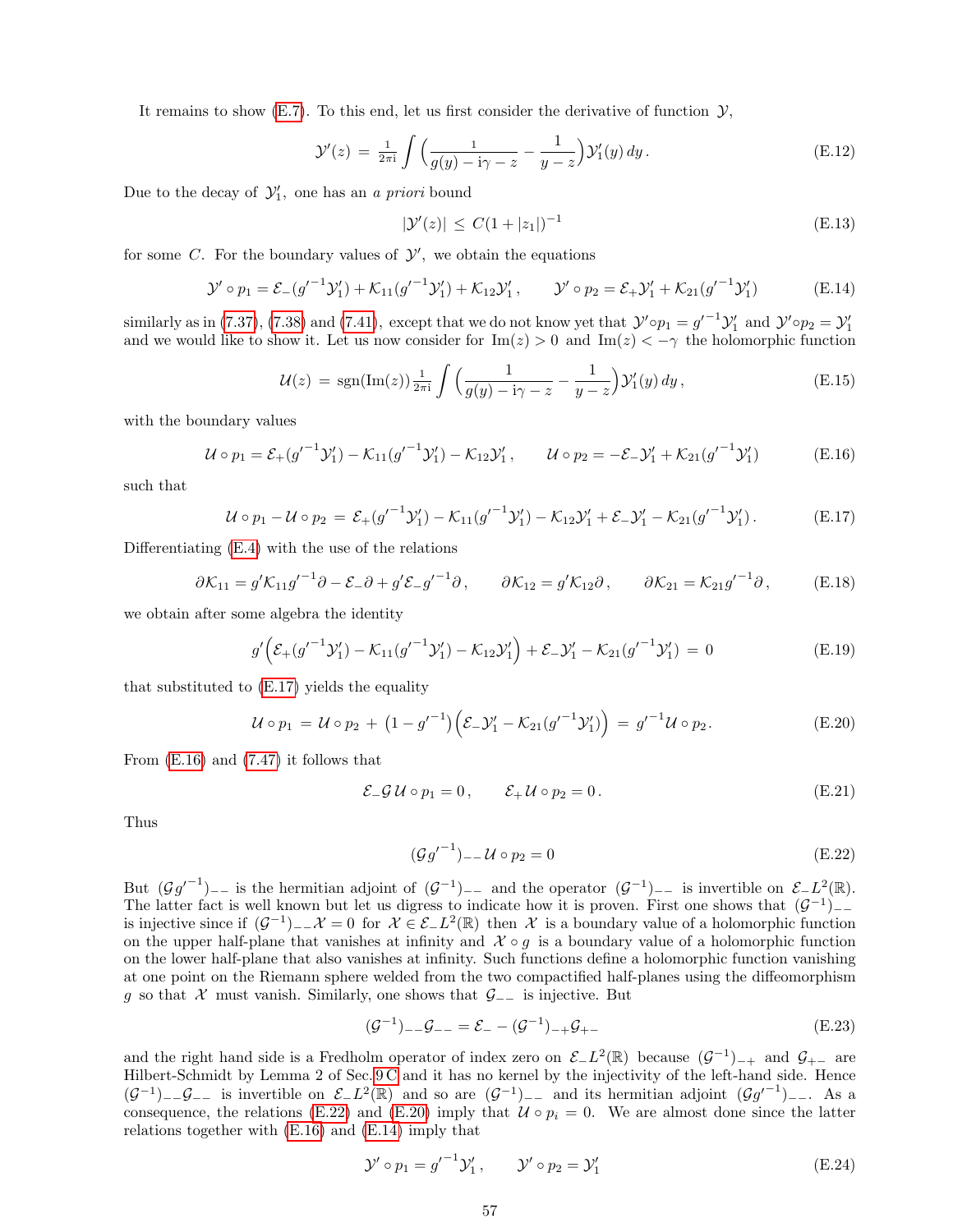so that

$$
\mathcal{Y} \circ p_1 = \mathcal{Y}_1 + c_1, \qquad \mathcal{Y} \circ p_2 = \mathcal{Y}_1 + c_2 \tag{E.25}
$$

for some constants  $c_i$ . But, for x sufficiently large,

$$
c_1 - c_2 = \mathcal{Y}(x - i\gamma) - \mathcal{Y}(x) = i \int_{-\gamma}^{0} \mathcal{Y}'(x + iy) dy
$$
 (E.26)

which is bounded by  $O(\frac{1}{1+|x|})$  in virtue of [\(E.13\)](#page-56-5) so that  $c_1 - c_2$  must vanish. This establishes [\(E.7\)](#page-55-2) completing the proof of Lemma 3.

 $\Box$ 

## <span id="page-57-0"></span>Appendix F

**Proof of Lemma 8.** For  $\mathcal{D}_{7,L}^{\pm}$  we take the operator with the momentum-space kernel

$$
\widehat{\mathcal{D}_{7,L}^{\pm}}(p,q) = \frac{1}{L} \sum_{n=1}^{\infty} \widehat{a}_{+}^{\pm}(p,-p_n) \,\widehat{a}_{-}^{\pm}(-p_n,q) \,(-p_n) \,\mathrm{e}^{\pm i p_n M_L} \tag{F.1}
$$

on  $\mathbb{R}_+ \times \mathbb{R}_+$ , where  $\hat{a}^{\pm}_{\pm}(p,q)$  and are given by [\(D.14\)](#page-54-3) for  $g = g^{\pm}_{s,t,L}$  and they satisfy the estimates [\(D.15\)](#page-54-1) and  $(D.16)$  uniformly in  $L$ . Note that these bounds imply that

<span id="page-57-1"></span>
$$
\left| \partial_p^{\ell_1} \partial_r^{\ell} \partial_q^{\ell_2} \left( \hat{a}_+^{\pm}(p,r) \, \hat{a}_-^{\pm}(r,q) \, r \right) \right| \le \frac{C_{\ell_1,\ell,\ell_2,k}}{(1+p^2)^k (1+r^2)^k (1+q^2)^k} \tag{F.2}
$$

for non-zero  $p, r, q$  not all of the same sign. Using the summation by parts formula [\(9.81\)](#page-41-1) in which we set  $u_n = \hat{a}^{\pm}_+(p, -p_n)\hat{a}^{\pm}_-(-p_n, q) (-p_n)$  and  $v_n = e^{\pm ip_nM_L}$ , we infer that for L sufficiently large,

<span id="page-57-2"></span>
$$
\widehat{\mathcal{D}^{\pm}_{7,L}}(p,q) = \frac{1}{L} \left( \widehat{a}^{\pm}_{+}(p,-p_{1}) \, \widehat{a}^{\pm}_{-}(-p_{1},q) \, p_{1} \right) + \sum_{n=1}^{\infty} \left( \widehat{a}^{\pm}_{+}(p,-p_{n+1}) \, \widehat{a}^{\pm}_{-}(-p_{n+1},q) \, p_{n+1} \right) - \widehat{a}^{\pm}_{+}(p,-p_{n}) \, \widehat{a}^{\pm}_{-}(-p_{n},q) \, p_{n} \right) \frac{1 - e^{\pm ip_{n+1}M_{L}}}{1 - e^{\pm ip_{1}M_{L}}} \right) \tag{F.3}
$$

where we used the facts that by [\(F.2\)](#page-57-1),  $u_m \longrightarrow 0$ , and that  $s_m$  are bounded uniformly in L sufficiently large, see [\(7.23\)](#page-25-10). The bound [\(F.2\)](#page-57-1) also implies that

$$
\left| \left( \hat{a}_{+}^{\pm}(p, -p_{n+1}) \hat{a}_{-}^{\pm}(-p_{n+1}, q) p_{n+1} - \hat{a}_{+}^{\pm}(p, -p_{n}) \hat{a}_{-}^{\pm}(-p_{n}, q) p_{n} \right) \right| \leq \frac{L^{-1}C_{k}}{(1+p^{2})(1+p_{n}^{2})(1+q^{2})^{k}} \quad (F.4)
$$

which used on the right hand side of [\(F.3\)](#page-57-2) gives the estimate

$$
\left| \widehat{\mathcal{D}_{7,L}^{\pm}}(p,q) \right| \le \frac{L^{-1}C_k}{(1+p^2)^k(1+q^2)^k} \tag{F.5}
$$

showing that  $\mathcal{D}_{7,L}^{\pm}$  converge to zero with speed  $L^{-1}$  as operators of fast-decay type. The case of operators  $\mathcal{D}_{i,L}^{\pm}$  with  $i = 8, \dots, 10$  is treated same way using again the summation by parts formula [\(9.81\)](#page-41-1) and the estimates [\(F.2\)](#page-57-1).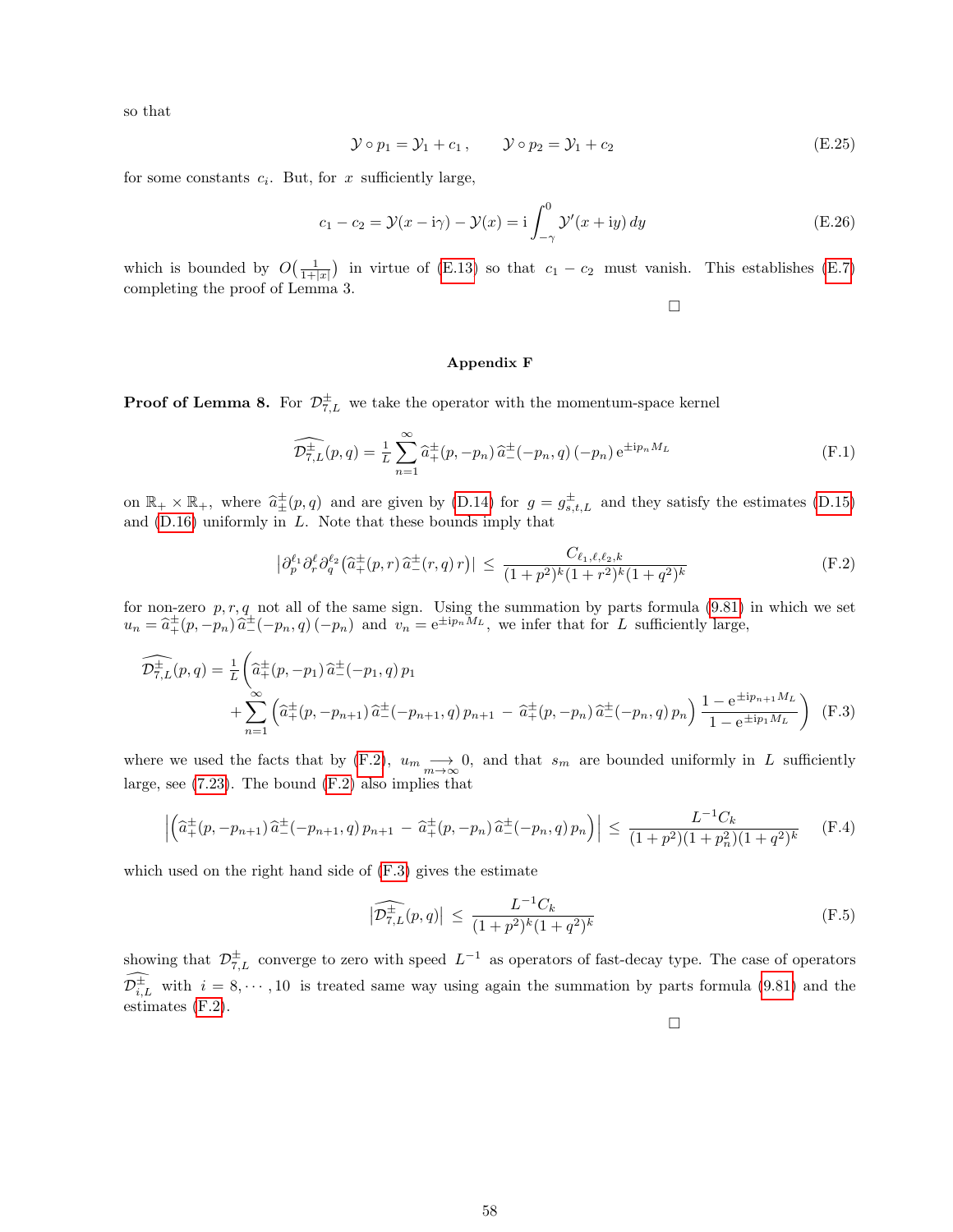- <span id="page-58-11"></span>[1] A. Alekseev, S.L. Shatashvili: Path integral quantization of the coadjoint orbits of the Virasoro group and 2D gravity. Nucl. Phys. B 323 (1989), 719-733
- <span id="page-58-6"></span>[2] E. Avron, S. Bachmann, G. M. Graf, I. Klich: Fredholm determinants and the statistics of charge transport. Commun. Math. Phys. 280 (2007), 807-829
- <span id="page-58-29"></span>Ph. Di Francesco, P. Mathieu, D. Sénéchal: Conformal Field Theory, Graduate Texts in Contemporary Physics Series, Springer 1997
- <span id="page-58-10"></span>[4] D. Bernard, B. Doyon: *Energy flow in non-equilibrium conformal field theory*, J. Phys. A: Math. Theor. **45** (2012), 362001
- <span id="page-58-24"></span>[5] D. Bernard, B. Doyon: Time-reversal symmetry and fluctuation relations in non-equilibrium quantum steady states, J. Phys. A: Math. Theor. 46 (2013), 372001
- <span id="page-58-1"></span>[6] D. Bernard, B. Doyon: Conformal field theory out of equilibrium: a review, J. Stat. Mech. 1606 (2016), 064005, [arXiv:1603.07765](http://arxiv.org/abs/1603.07765) [cond-mat.stat-mech]
- <span id="page-58-28"></span>C. Brislawn: Kernels of trace class operators, Proc. AMS 104 (1988), 1181-1190
- <span id="page-58-26"></span>[8] L. Bruneau, J. Dereziski: Bogoliubov Hamiltonians and one-parameter groups of Bogoliubov transformations, J. Math. Phys. 48 (2007), 022101
- <span id="page-58-19"></span>[9] J. Cardy: Boundary Conformal Field Theory, in: Encyclopedia of Mathematical Physics, eds., J.-P. Françoise, G. Naber and T.S. Tsun, Elsevier 2005
- <span id="page-58-0"></span>[10] P. Calabrese and J. Cardy: Quantum quenches in 1+1 dimensional conformal field theories. J. Stat. Mech. 064003 (2016)
- <span id="page-58-22"></span>[11] D. J. Evans, D. J.Searles: Equilibrium microstates which generate second law violating steady states. Phys.Rev.E 50 (1994), 1645-1648
- <span id="page-58-14"></span>[12] C. J. Fewster, S. Hollands: Quantum Energy Inequalities in two-dimensional conformal field theory. Rev. Math. Phys. 17 (2005), 577-612
- <span id="page-58-25"></span>[13] C. J. Fewster, L. H. Ford, T. A. Roman: Probability distributions of smeared quantum stress tensors, Phys. Rev. D **81** (2010), 121901(R)
- <span id="page-58-8"></span>[14] C. J. Fewster, S. Hollands: Probability distributions for the stress tensor in conformal field theories. Lett. Math. Phys. 109 (2019), 747-780
- <span id="page-58-20"></span>[15] M. Gaberdiel: *D-branes from conformal field theory*. [arXiv:hep-th/0201113](http://arxiv.org/abs/hep-th/0201113)
- <span id="page-58-32"></span>[16] G. Gallavotti, E. G. D. Cohen: Dynamical ensemble in a stationary state. J. Stat. Phys. 80 (1995), 931-970
- <span id="page-58-27"></span>[17] F. D. Gakhov: Boundary Value Problems. Pergamon Press, Oxford 1966
- <span id="page-58-30"></span>[18] K. Gawędzki: Lectures on conformal field theory, in Quantum Field Theory and Strings: A Course for Mathematicians, Vol. 2. Eds. P. Deligne, D. Kazhdan, P. Etingof, J. W. Morgan, D. S. Freed, D. R. Morrison, L. C. Jeffrey, E. Witten, AMS IAS Pronceton 1999, pp. 727-805
- <span id="page-58-9"></span>[19] K. Gawędzki: talk at BIRS [http://www.birs.ca/events/2018/5-day-workshops/18w5015/videos/watch/201807301](http://www.birs.ca/events/2018/5-day-workshops/18w5015/videos/watch/201807301\penalty -\@M 356-Gawedzki.html) [356-Gawedzki.html](http://www.birs.ca/events/2018/5-day-workshops/18w5015/videos/watch/201807301\penalty -\@M 356-Gawedzki.html)
- <span id="page-58-4"></span>[20] K. Gawedzki, E. Langmann, P. Moosavi: Finite-time universality in nonequilibrium CFT. J. Stat. Phys. 172 (2018), 353-378
- <span id="page-58-21"></span>[21] K. Gawędzki, C. Tauber: Nonequilibrium transport through quantum-wire junctions and boundary defects for free massless bosonic fields, Nucl. Phys. B 896 (2015), 138-199,
- <span id="page-58-16"></span>[22] T. Giamarchi: Quantum Physics in One Dimension, Oxford Science Publications, Clarendon 2004
- <span id="page-58-35"></span>[23] I. Gohberg, S. Goldberg, N. Krupnik: Traces and Determinants of Linear Operators, Operator theory advances and applications 116, Birkhuser 2000
- <span id="page-58-13"></span>[24] R. Goodman and N. R. Wallach: *Projective unitary positive-energy representations of*  $Diff(S<sup>1</sup>)$ *.* J. Func. Anal. 63, 299 (1985)
- <span id="page-58-18"></span>[25] N. Ishibashi: The boundary and crosscap states in conformal field theories. Mod.Phys. Lett. A 4 (1989), 251-263
- <span id="page-58-12"></span>[26] A. Kitaev, A simple model of quantum holography. Talks at KITP<http://online.kitp.ucsb.edu/online/entangled15> /kitaev/ and [http://online.kitp.ucsb.edu/online/entangled15/kitaev2/,](http://online.kitp.ucsb.edu/online/entangled15/kitaev2/) April and May, 2015
- <span id="page-58-15"></span>[27] B. Khesin, R. Wendt: The Geometry of Infinite-Dimensional Groups. Springer 2009
- <span id="page-58-23"></span>[28] J. Kurchan: A quantum fluctuation theorem. [arXiv:cond-mat/0007360v](http://arxiv.org/abs/cond-mat/0007360)2 [cond-mat.stat-mech]
- <span id="page-58-34"></span>[29] E. Langmann, J. L. Lebowitz, V. Mastropietro, and P. Moosavi: Steady states and universal conductance in a quenched Luttinger model. Commun. Math. Phys. 349, 551 (2017)
- <span id="page-58-2"></span>[30] E. Langmann, J. L. Lebowitz, V. Mastropietro, P. Moosavi: Time evolution of the Luttinger model with nonuniform temperature profile. Phys. Rev. B 95 (2017), 235142
- <span id="page-58-33"></span>[31] G. F. Lawler: Stochastic Calculus: An Introduction with Applications. [http://www.math.uchicago.edu/](http://www.math.uchicago.edu/~lawler/)∼lawler/ finbook2.pdf
- <span id="page-58-5"></span>[32] L. S. Levitov, G. B. Lesovik: Charge distribution in quantum shot noise. JETP, 58 (1993), 230235
- <span id="page-58-31"></span>[33] L. S. Levitov, G. B. Lesovik: Quantum measurement in electric circuit. [arXiv:cond-mat/9401004](http://arxiv.org/abs/cond-mat/9401004)
- <span id="page-58-7"></span>[34] L. S. Levitov, H.-W. Lee, G. B. Lesovik: Electron counting statistics and coherent states of electric current. J. Math. Phys. 37 (1996), 4845-4886
- <span id="page-58-3"></span>[35] J. M. Luttinger: An Exactly Soluble Model of a Many-Fermion System. J. Math. Phys. 4 (1963), 1154-1162
- <span id="page-58-17"></span>[36] Luttinger Model. The First 50 Years and Some New Directions. Eds. V. Mastropietro, D. C. Mattis, World Scientific 2013